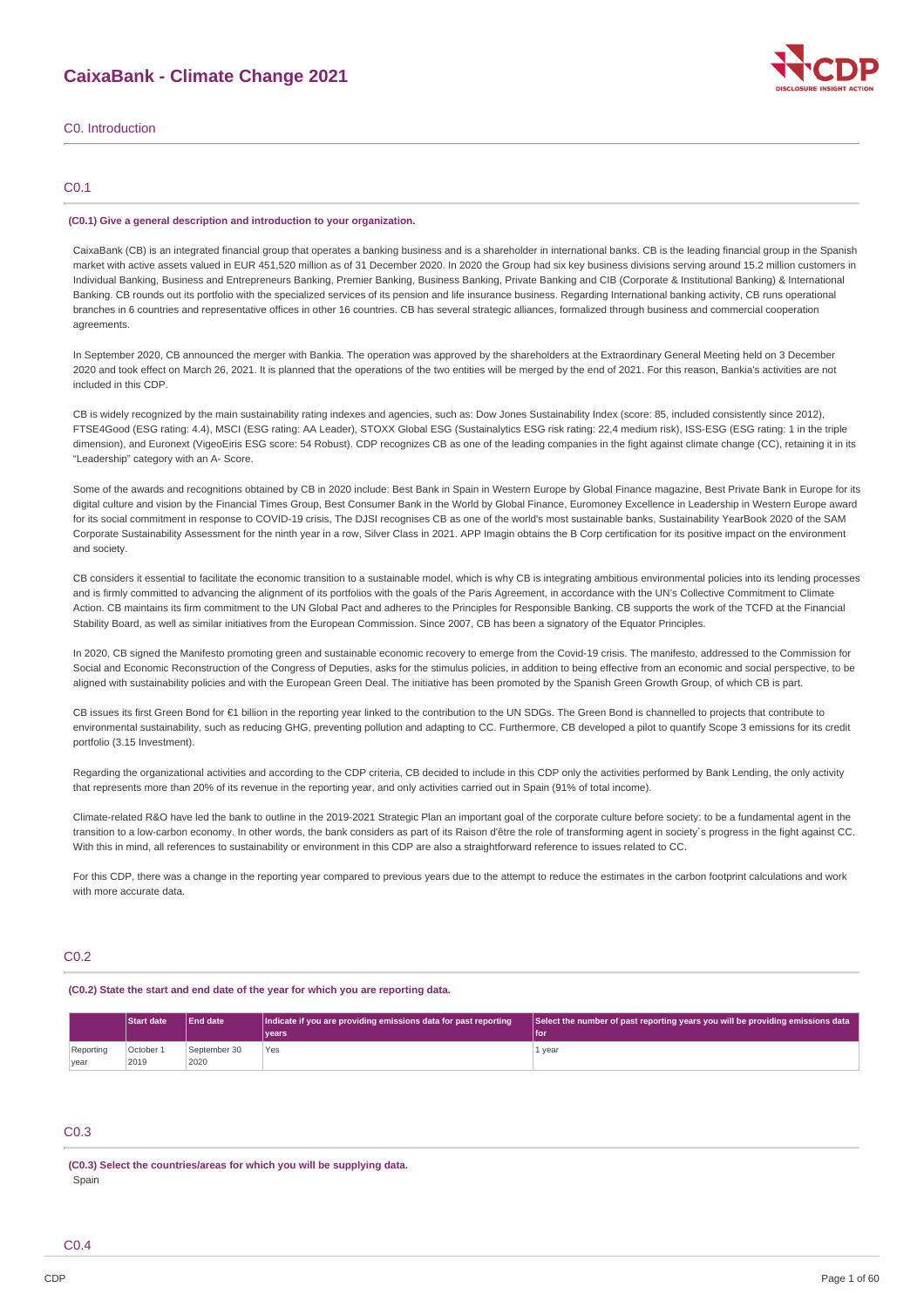## C0.5

(C0.5) Select the option that describes the reporting boundary for which climate-related impacts on your business are being reported. Note that this option should **align with your chosen approach for consolidating your GHG inventory.** Operational control

## C-FS0.7

**(C-FS0.7) Which organizational activities does your organization undertake?** Bank lending (Bank)

### C1. Governance

## C1.1

**(C1.1) Is there board-level oversight of climate-related issues within your organization?** Yes

## C1.1a

(C1.1a) Identify the position(s) (do not include any names) of the individual(s) on the board with responsibility for climate-related issues.

| Position of<br>individual(s) | <b>Please explain</b>                                                                                                                                                                                                                                                                                                                                                                                                                                                                                                                                                                                                                                                                                                                                                                                                                                                                                                                                                                                                                                                                                                                                                                                                                                                                                                                                                                                                                                                                                                                                                                                                                                                                                                                                                                                                                                                                                                                                                                                                                                                                                                                                                                                                                                                                                                                                                                                                                                                                    |
|------------------------------|------------------------------------------------------------------------------------------------------------------------------------------------------------------------------------------------------------------------------------------------------------------------------------------------------------------------------------------------------------------------------------------------------------------------------------------------------------------------------------------------------------------------------------------------------------------------------------------------------------------------------------------------------------------------------------------------------------------------------------------------------------------------------------------------------------------------------------------------------------------------------------------------------------------------------------------------------------------------------------------------------------------------------------------------------------------------------------------------------------------------------------------------------------------------------------------------------------------------------------------------------------------------------------------------------------------------------------------------------------------------------------------------------------------------------------------------------------------------------------------------------------------------------------------------------------------------------------------------------------------------------------------------------------------------------------------------------------------------------------------------------------------------------------------------------------------------------------------------------------------------------------------------------------------------------------------------------------------------------------------------------------------------------------------------------------------------------------------------------------------------------------------------------------------------------------------------------------------------------------------------------------------------------------------------------------------------------------------------------------------------------------------------------------------------------------------------------------------------------------------|
| Board-level<br>committee     | CaixaBank (CB) Board of Directors (BD) is the company's most senior representative, management and administrative body with powers to adopt agreements on all matters. It approves and<br>oversees the strategic and management directives established in the interest of all Group companies, establishes and supervises the risk strategy and risk management policies, including the<br>management of environmental and climate change issues. The BD is also responsible for approving, supervising, and monitoring the effectiveness of the Bank's Climate Change Statement and the<br>CSR Master Plan, which includes Environment as one of the 5 lines of action aimed at investing and financing to mitigate and adapt to climate change. The Board has specialized committees with<br>supervisory and advisory powers. Regarding climate issues, two committees stand out: Appointments Committee (AC) and Risk Committee (RC). Among the duties of the AC is the supervision of<br>the company's corporate social responsibility. As part of its ordinary remit, the Committee discussed, scrutinized, and took decisions or issued reports on sustainability matters. The RC is responsible<br>for advising the BD on the overall susceptibility of the company to current and future risks, reporting on the risk appetite framework, proposing the Group's risk policy, and approving and periodic<br>reviewing the strategies and policies regarding risk assumption, management, supervision and reduction. These Board's committees are assisted by senior management bodies. The Environmental<br>Risk Committee (ERC), set up in March 2019 and chaired by the CRO, is the highest senior management body to manage climate and environmental risks and reports into CB's Management Board.<br>The ERC is responsible for analyzing and approving the proposals made by the various functional areas regarding the strategic positioning of the Bank in relation to Environmental Risk Management,<br>in addition to identifying, managing, and controlling the risks associated with this area. It also authorizes exceptions to the general and sectoral exclusions set out in the Policy. As an example of a<br>climate-related decision taken in the reporting year by the BD was the incorporation of the climate-related physical and transition risks (identified in the risk assessment process) into the Corporate<br>Risk Taxonomy as a level 2 credit risk. |

### C1.1b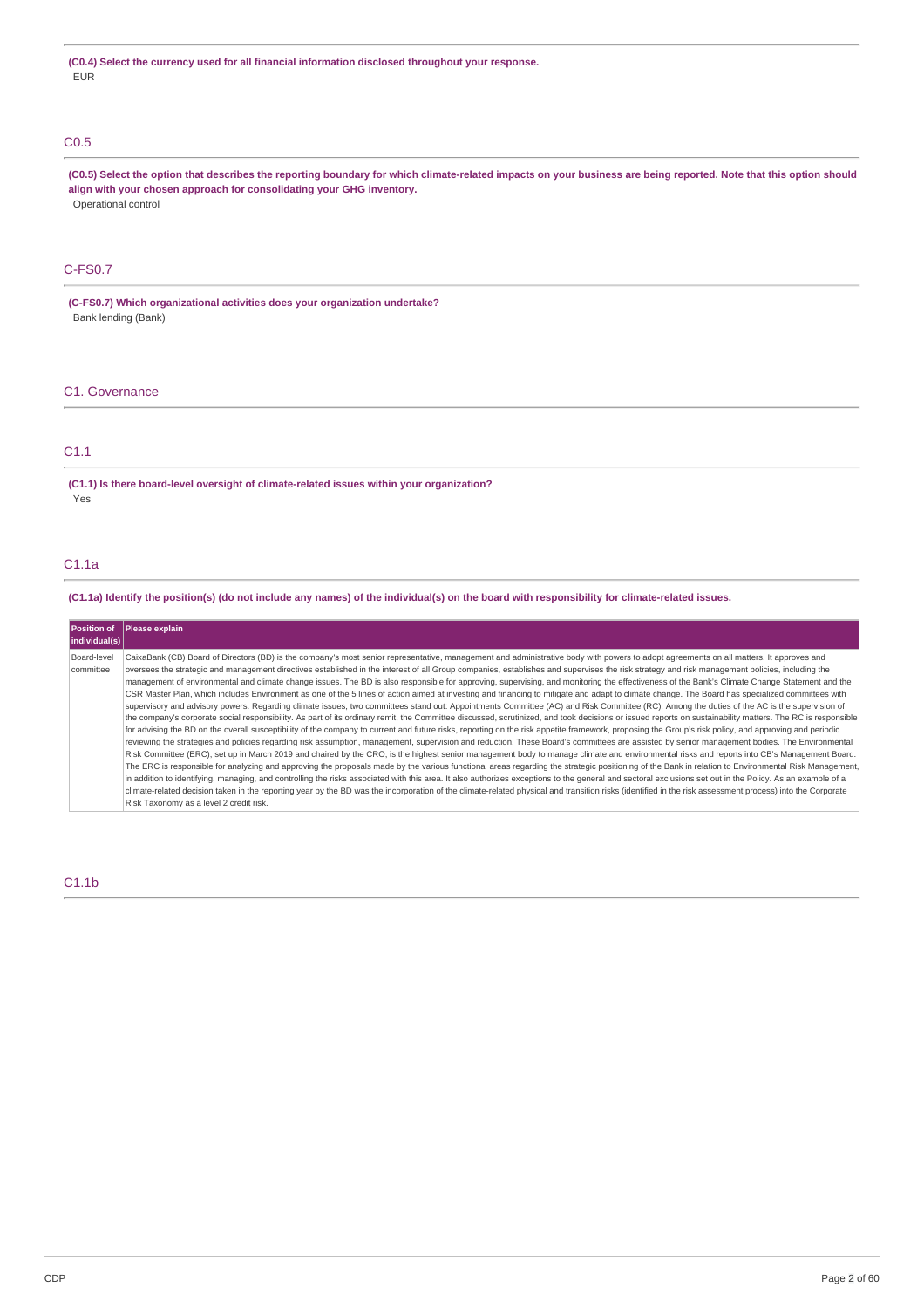| <b>Frequency</b><br>with<br>which<br>climate-<br>related<br>issues are<br>a<br>scheduled<br>agenda<br>item | Governance<br>mechanisms<br>into which<br>climate-<br>related issues<br>are integrated                                                                                                                                                                                                                                                                                                                                                                                                                                     | <b>Scope of</b><br>board-level<br>oversight                                                                                                                                                                                                                                                                                                                                                                               | Please explain                                                                                                                                                                                                                                                                                                                                                                                                                                                                                                                                                                                                                                                                                                                                                                                                                                                                                                                                                                                                                                                                                                                                                                                                                                                                                                                                                                                                                                                                                                                                                                                                                                                                                                                                                                                                                                                                                                                                                                                                                                                                                                                                                                                                                                                                                                                                                                                                                                                                                                                                                                                                                                                                                                                                                                                                                                                                                                                                                                                                                                                                                              |
|------------------------------------------------------------------------------------------------------------|----------------------------------------------------------------------------------------------------------------------------------------------------------------------------------------------------------------------------------------------------------------------------------------------------------------------------------------------------------------------------------------------------------------------------------------------------------------------------------------------------------------------------|---------------------------------------------------------------------------------------------------------------------------------------------------------------------------------------------------------------------------------------------------------------------------------------------------------------------------------------------------------------------------------------------------------------------------|-------------------------------------------------------------------------------------------------------------------------------------------------------------------------------------------------------------------------------------------------------------------------------------------------------------------------------------------------------------------------------------------------------------------------------------------------------------------------------------------------------------------------------------------------------------------------------------------------------------------------------------------------------------------------------------------------------------------------------------------------------------------------------------------------------------------------------------------------------------------------------------------------------------------------------------------------------------------------------------------------------------------------------------------------------------------------------------------------------------------------------------------------------------------------------------------------------------------------------------------------------------------------------------------------------------------------------------------------------------------------------------------------------------------------------------------------------------------------------------------------------------------------------------------------------------------------------------------------------------------------------------------------------------------------------------------------------------------------------------------------------------------------------------------------------------------------------------------------------------------------------------------------------------------------------------------------------------------------------------------------------------------------------------------------------------------------------------------------------------------------------------------------------------------------------------------------------------------------------------------------------------------------------------------------------------------------------------------------------------------------------------------------------------------------------------------------------------------------------------------------------------------------------------------------------------------------------------------------------------------------------------------------------------------------------------------------------------------------------------------------------------------------------------------------------------------------------------------------------------------------------------------------------------------------------------------------------------------------------------------------------------------------------------------------------------------------------------------------------------|
| Scheduled<br>– all<br>meetings                                                                             | Reviewing and<br>quiding<br>strategy<br>Reviewing and<br>quiding major<br>plans of action<br>Reviewing and<br>guiding risk<br>management<br>policies<br>Reviewing and<br>guiding annual<br>budgets<br>Reviewing and<br>guiding<br>business plans<br>Setting<br>performance<br>objectives<br>Monitoring<br>implementation The impact<br>and<br>performance of operations<br>objectives<br>Monitoring and   climate<br>overseeing<br>progress<br>against goals<br>and targets for<br>addressing<br>climate-related<br>issues | Climate-<br>related risks<br>and<br>opportunities<br>to our own<br>operations<br>Climate-<br>related risks<br>and<br>opportunities<br>to our bank<br>lending<br>activities<br>Climate-<br>related risks<br>and<br>to our<br>investment<br>activities<br>of our own<br>on the<br>The impact<br>of our bank<br>lending<br>activities on<br>the climate<br>The impact<br>of our<br>investing<br>activities on<br>the climate | The commitment to corporate environmental responsibility is based on a sound framework of governance described in the 2019-2021 Strategic Plan, which has among its<br>objectives the goal of being a fundamental agent in the transition to a low-carbon economy. The framework of policies designed to develop the sustainability and climate<br>related issues is: Sustainability / CSR Policy (updated in the reporting year - RY), Environmental Risk Management Policy (developed to frame the global principles for the<br>management of environmental risks), Declaration on Climate Change, and Socially Responsible Banking Plan. The Board of Directors approves the Sustainability / CSR<br>policy and strategy, and oversees its implementation, reviewing and quiding the strategy in all meetings of the board (16 meetings in RY). The structure of governing<br>bodies is: the Appointment Committee oversees CaixaBank (CB) actions and performance objectives in relation to corporate responsibility issues and Environmental<br>Strategy, and proposes the Group's risks policy to the Board including ESG matters (13 meetings in RY), the Management Committee approves the main lines of action<br>and the dedicated budget in the area of Corporate Social and Environmental Responsibility (meets on a weekly basis), the Corporate Responsibility and Reputation<br>Committee implements the CSR strategy, and the Environmental Risk Committee, develops the environmental strategy and business plan, including related business<br>opportunities, and ensures the allocation of suitable financial resources for risk management (meets quarterly and when the Board's Risk Committee meets – 14 in RY).<br>CB's Sustainability / CSR Policy is monitored by top-level committees with the direct involvement of Senior Management. A report on the evolution of CSR Strategic Plan<br>is reviewed biannually by them. New policies, sector criteria or other major issues are reviewed and approved by the Management Committee and submitted to the<br>Board. In this framework, CB's CSR Policy, based on ESG criteria, has established five key strategic areas as a guide. Governance and Environmental are the keys<br>areas that work with issues related to climate change. The former consolidates the governance of corporate responsibility, measures production with a positive<br>environmental impact and incorporates ESG criteria in the business. The latter promotes green production and issue sustainable bonds, manages environmental and<br>climate risk, and implements the Environmental and Energy Management Plan. During the reporting year, the main climate issues scheduled were: issuance of a €1,000<br>opportunities million Green Bond, adherence to the Spanish Climate Change and Energy Transition Bill (to achieve emissions neutrality by 2050), update of its Environmental and<br>Energy Management Principles, and adherence to the Manifesto for a sustainable economic recovery and the Green Recovery Call to Action initiative. |
|                                                                                                            |                                                                                                                                                                                                                                                                                                                                                                                                                                                                                                                            |                                                                                                                                                                                                                                                                                                                                                                                                                           |                                                                                                                                                                                                                                                                                                                                                                                                                                                                                                                                                                                                                                                                                                                                                                                                                                                                                                                                                                                                                                                                                                                                                                                                                                                                                                                                                                                                                                                                                                                                                                                                                                                                                                                                                                                                                                                                                                                                                                                                                                                                                                                                                                                                                                                                                                                                                                                                                                                                                                                                                                                                                                                                                                                                                                                                                                                                                                                                                                                                                                                                                                             |

## C1.2

**(C1.2) Provide the highest management-level position(s) or committee(s) with responsibility for climate-related issues.**

| Name of the position(s) and/or<br>committee(s) | <b>Reporting line</b>            | <b>Responsibility</b>                                                  | <b>Coverage of responsibility</b>                                                                                                                                                               | Frequency of reporting to the board on climate-<br><b>related issues</b> |
|------------------------------------------------|----------------------------------|------------------------------------------------------------------------|-------------------------------------------------------------------------------------------------------------------------------------------------------------------------------------------------|--------------------------------------------------------------------------|
| Chief Risks Officer (CRO)                      | Reports to the board<br>directly | Both assessing and managing climate-related risks<br>and opportunities | Risks and opportunities related to our bank<br>lending activities<br>Risks and opportunities related to our<br>investing activities<br>Risks and opportunities related to our own<br>operations | More frequently than quarterly                                           |

## C1.2a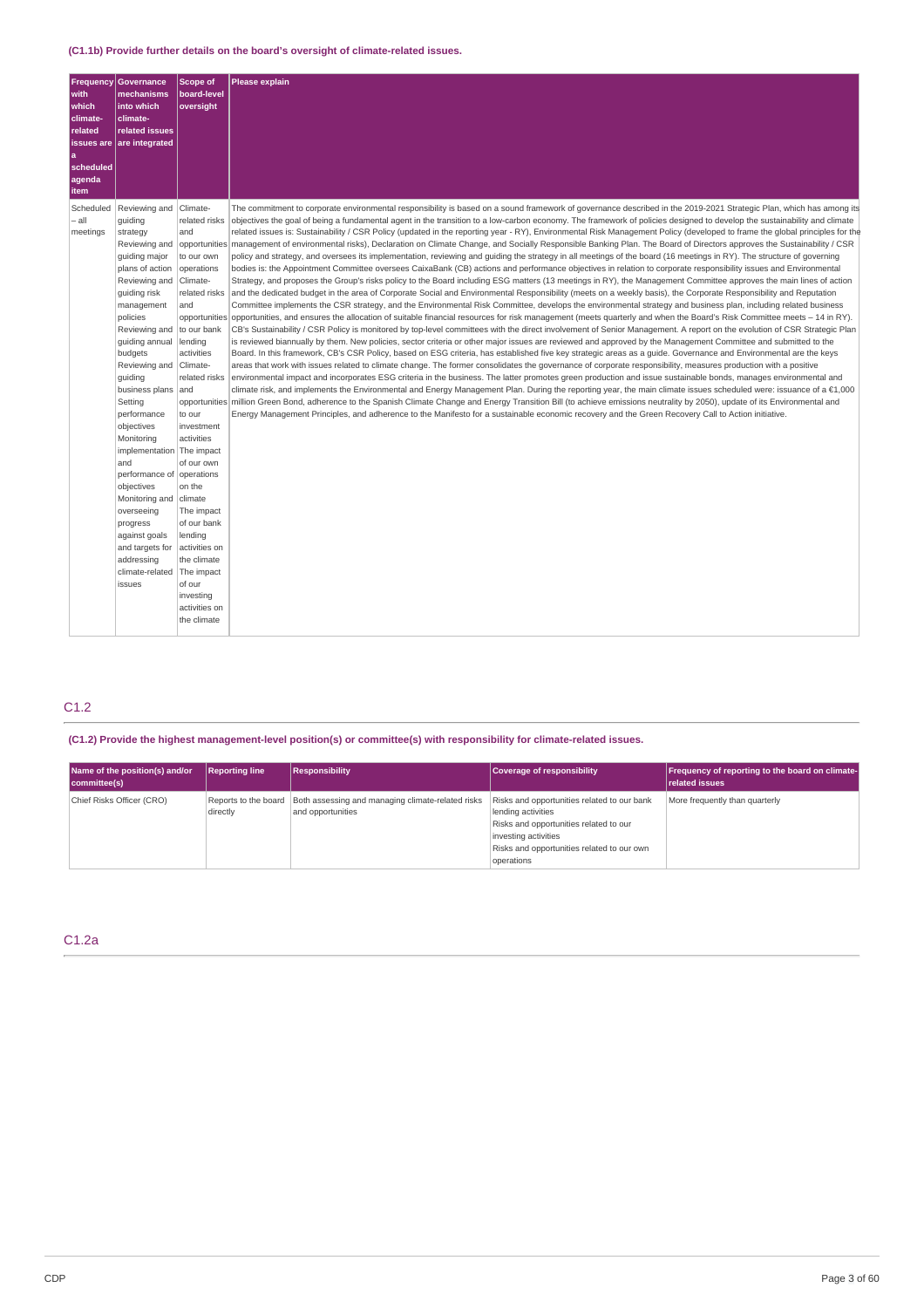### (C1.2a) Describe where in the organizational structure this/these position(s) and/or committees lie, what their associated responsibilities are, and how climate**related issues are monitored (do not include the names of individuals).**

Chief Risks Officer (CRO) is the maximum responsible for risks at CaixaBank (CB), including environmental and climate change risks, and is a member of the Management Committee, which is the highest body below Board level. This position represents the highest management-level position with responsibility for climate-related issues. The CRO chairs the Environmental Risk Management (ERM) Committee, one of the main committees in which CB's Senior Management is involved, and reports to the Management Committee. The CRO has the following risk management bodies under its responsibility and command:

(i) The ERM Committee is the most senior specialized executive body at CB when it comes to environmental risk (ER) management. It is therefore responsible for analyzing and, where necessary, approving the proposals received from the different functional areas concerning the Bank's strategy and approach, while also identifying, managing, and controlling the associated risks as a first line of defense. All ERM initiatives are supervised by this committee. It may also seek the advice of the ER experts attached to the Bank's various business areas involved in ER acceptance, management, monitoring or control activities. The committee may also authorize exceptions to the general and industry-specific exclusions set out in the ERM policy. The committee shall regularly report to the Bank's Global Risks Committee. The main functions of the ERM Committee include: (i) Definition of the strategy regarding ER and opportunities within the framework of the risk appetite approved by the Board of Directors. (ii) Establishing and monitoring of the governance framework for the management of ER (iii) Monitoring of the progress of the projects and initiatives set up to roll out the defined environmental strategy. (iv) Promoting the integration of the ER criteria into the business management. (v) Review and approve the information to be disclosed to the market relating to climate risk. (vi) Define and review the necessary information to monitor the exposition to ER.

(ii) Corporate Directorate for Environmental Risk Management (CDERM): This directorate is responsible for managing environmental and climate-related risk. The CDERM coordinates the implementation of the Road Map for deploying the Environmental Strategy and oversees the analysis of ER within the Bank's risk concession processes. The main functions of CDERM include: (a) Coordinate the execution of the internal ERM Plan, mainly with regards to the credit risk granting to CB customers, with the objective of avoiding, mitigating and remediating potential negative environmental impacts. (b) Roll out the global risk appetite framework for climate and environmental risk in portfolio plans, asset transactions together with the Business Areas. (c) Globally monitor the asset portfolio from a perspective of the ER (risk profile, volumes / performance of the portfolios included in the taxonomy), control and reporting of the fulfilment of the planning, cooperate in the reporting to the governing bodies and supervisors on the evolution of the risk profile and the management as required. (d) Actively manage the risk level, within the formal framework authorized: analyze the correct application of the ER management policies and procedures, propose changes, and evaluate the impact in terms of the business; escalate proposals to mitigate the ER exposure levels. Transaction Appraisal Unit is the body specialized in ER and supports the Bank in daily decision-making processes in connection with ordinary risk acceptance activities. It reports to the ERM Committee. The unit's main function is to run analyses and issue reports or explanations with respect to potential levels of ER whenever it is required and especially when granting new loans in relation to the activities and sectors covered by the ERM policy. Any decision by the ERM Committee to approve an exception to the general and industry-specific exclusions will require a preliminary report from this unit.

(iii) Environmental Risk Management Policy: Approved by the Board of Directors, the objective of the policy is to frame the global principles for the approval, management, communication, and disclosure of ER. This ERM Policy addresses the environmental repercussions of Bank's lending activity to customers and aims to mitigate the impact of climate change, the potentially harmful effects on the environment in general and the related risks. ER management is an integral part of the ESG risk management process.

The targets of the CRO include indicators linked to the management of environmental and climate-related risk. These objectives are focused on contributing to the alignment of CB's credit portfolio with a low-carbon economy that is resilient to climate change, in accordance with the commitments acquired by the Entity within the framework of the UNEP FI - Principles for Responsible Banking Collective Commitment to Climate Action.

### C1.3

(C1.3) Do you provide incentives for the management of climate-related issues, including the attainment of targets?

| <b>Provide incentives for the management of climate-</b><br><b>related issues</b> | <b>Comment</b>                                                                                                                                                          |
|-----------------------------------------------------------------------------------|-------------------------------------------------------------------------------------------------------------------------------------------------------------------------|
| Row Yes                                                                           | CaixaBank provides incentives for the management of climate-related issues, including the attainment of targets. These are detailed in the<br>following question C1.3a. |

## C1.3a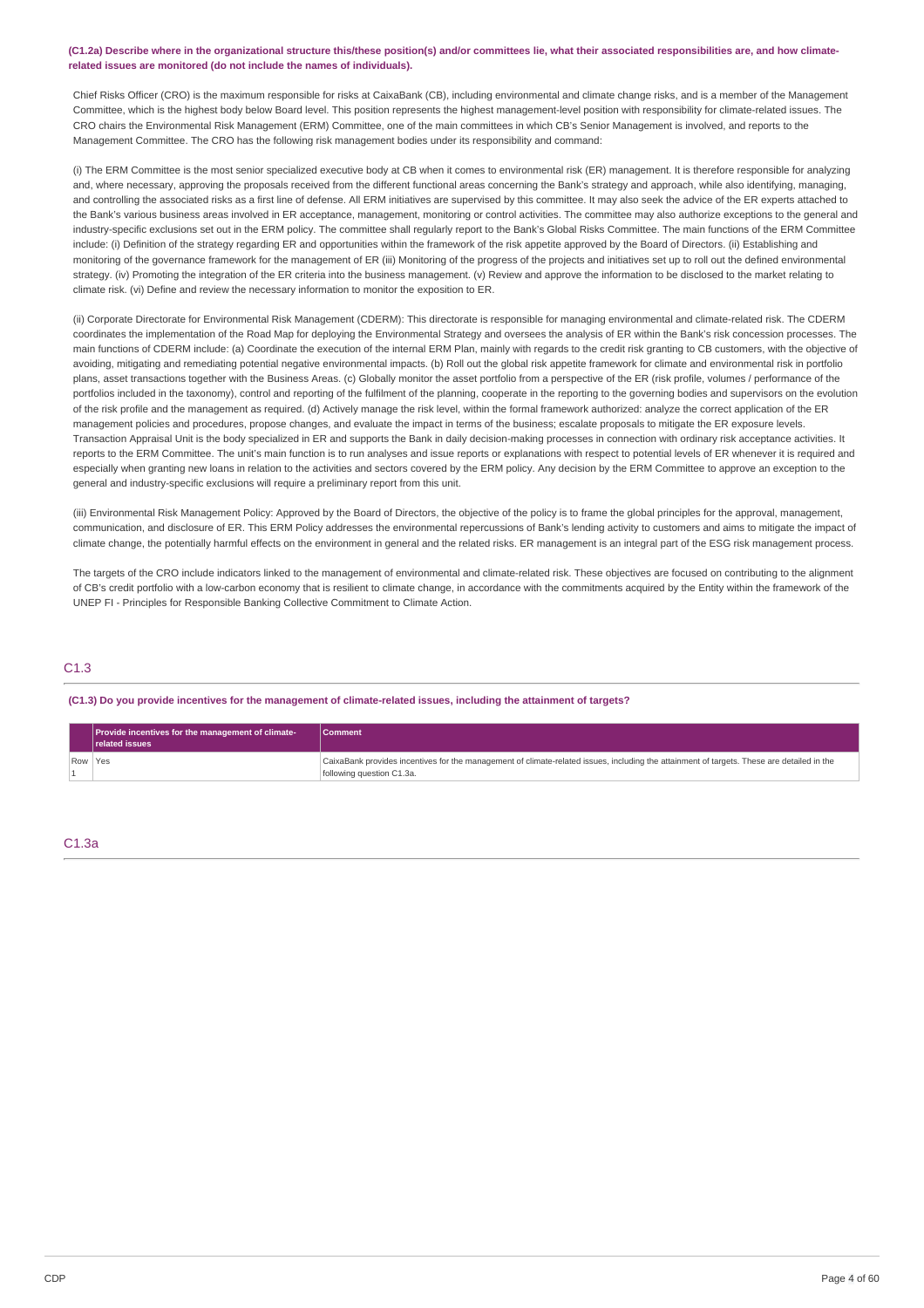## (C1.3a) Provide further details on the incentives provided for the management of climate-related issues (do not include the names of individuals).

| <b>Entitled to</b><br>incentive                                                                        | Type of            | <b>Activity</b><br>incentive   inventivized                                                             | <b>Comment</b>                                                                                                                                                                                                                                                                                                                                                                                                                                                                                                                                                                                                                                                                                                                                                                                                                                                                                                                                                                                                                                                                                                                                                                                                                                                                                                                                                                                                                                                                                                                                                                                                                                                                                                                                                                                                                                                                                                                                                                                                                                                                                                                                                                                                                                                                                                                                                                                                                                                                                                                          |
|--------------------------------------------------------------------------------------------------------|--------------------|---------------------------------------------------------------------------------------------------------|-----------------------------------------------------------------------------------------------------------------------------------------------------------------------------------------------------------------------------------------------------------------------------------------------------------------------------------------------------------------------------------------------------------------------------------------------------------------------------------------------------------------------------------------------------------------------------------------------------------------------------------------------------------------------------------------------------------------------------------------------------------------------------------------------------------------------------------------------------------------------------------------------------------------------------------------------------------------------------------------------------------------------------------------------------------------------------------------------------------------------------------------------------------------------------------------------------------------------------------------------------------------------------------------------------------------------------------------------------------------------------------------------------------------------------------------------------------------------------------------------------------------------------------------------------------------------------------------------------------------------------------------------------------------------------------------------------------------------------------------------------------------------------------------------------------------------------------------------------------------------------------------------------------------------------------------------------------------------------------------------------------------------------------------------------------------------------------------------------------------------------------------------------------------------------------------------------------------------------------------------------------------------------------------------------------------------------------------------------------------------------------------------------------------------------------------------------------------------------------------------------------------------------------------|
| Chief<br>Executive<br>Officer (CEO)                                                                    | Monetary<br>reward | Emissions<br>reduction<br>target<br>Portfolio/fund<br>alignment to<br>climate-<br>related<br>objectives | The Chief Executive Officer (CEO) has a long-term share-based incentives plan linked to the fulfillment of the objectives of the 2019-2021 Strategic Plan, within which is the<br>climate-related goal: to be a fundamental agent in the transition to a low-carbon economy. To assess this compliance, the CaixaBank's Statement on climate change<br>presents the main objectives to be achieved divided into 5 lines of action: supporting viable projects that are compatible with a low-carbon economy and solutions for<br>climate change, managing the risks associated with climate change, minimizing and compensating the bank's carbon footprint, collaborating with other organizations to<br>make joint progress, and reporting progress transparently. Furthermore, the CEO has a variable remuneration in the form of an annual bonus linked to the achievement of<br>pre-established targets and prudent risk management. The incentives in terms of Environmental and Climate Risk Management at the CEO level are focused on<br>contributing to the alignment of the CaixaBank Group's loan portfolio with a low-carbon and climate-resistant economy in accordance with the commitments made by the<br>entity within the framework of UNEP FI - PRB (UN Environmental Program Finance Initiative - Principles for Responsible Banking) Collective Commitment to Climate Action,<br>establishing a metric that limits exposure to the most carbon-intensive and environmentally damaging activities. This Annual Conditional Incentives Plan pegged to the<br>2019-2021 Strategic Plan allows a number of CaixaBank shares to be received after a certain period of time, provided the strategic targets are met and subject, among<br>other things, to the evolution and positioning of certain strategic parameters.                                                                                                                                                                                                                                                                                                                                                                                                                                                                                                                                                                                                                                                                                                |
| Chief Risk<br>Officer (CRO) reward                                                                     | Monetary           | Emissions<br>reduction<br>target<br>Portfolio/fund<br>alignment to<br>climate-<br>related<br>objectives | The Chief Risk Officer (CRO) and the Corporate Directorate for Environmental Risk Management (CDERM) have a variable remuneration plan linked to the fulfillment of the<br>objectives related to the establishment of the Risk Appetite Framework (RAF) and the measurement of the portfolio's exposure to carbon. The RAF is a comprehensive and<br>forward-looking tool used by the Board of Directors to determine the types and thresholds of risk it is willing to take in achieving the Group's strategic objectives (included<br>the goal: to be a fundamental agent in the transition to a low-carbon economy). The quantitative statement in the RAF related to climate change that the CRO and CDERM<br>need to comply with is: align the business strategy and the relationship with clients with responsible social action, with the application of the highest ethical and governance<br>standards, as well as with the consideration of the potential impacts on climate change and the environment. To assess this compliance, the following functions are<br>monitored: defining the environmental risk appetite framework for climate-related risks, elaborating, developing and implementing control mechanisms for the correct<br>identification and monitoring of the portfolio according to its contribution to environmental sustainability, monitoring the overall portfolio, as well as overseeing its control and<br>reporting, and active management of the loan portfolio: ensuring correct application of policies, management mechanisms, cost-benefit analyses of the decisions taken.<br>Furthermore, the CRO has a variable remuneration in the form of an annual bonus linked to the achievement of pre-established targets and prudent risk management. The<br>incentives in terms of Environmental and Climate Risk Management at the CRO level are focused on contributing to the alignment of the Group's loan portfolio with a low-<br>carbon and climate-resistant economy in accordance with the commitments made by the entity within the framework of UNEP FI - PRB Collective Commitment to Climate<br>Action, establishing a metric that limits exposure to the most carbon-intensive and environmentally damaging activities. These variable remunerations are linked to a certain<br>period of time, provided that the RAF objectives and the climate-related risks targets are met and subject, among other things, to the evolution and positioning of certain<br>strategic parameters. |
| Other, please   Monetary<br>specify (Chief reward<br>Corporate<br>Social<br>Responsibility<br>Officer) |                    | Emissions<br>reduction<br>target<br>Energy<br>reduction<br>target<br>Efficiency<br>target               | The Chief Corporate Social Responsibility Officer has an incentive plan based on the achievement of goals related to the implementation of the 2019–2021 Environmental<br>Management Plan (updated in 2020 due to the impact of COVID-19 Pandemic) and the roll out of the Road Map to deploy the Environmental Strategy. This plan seeks to<br>integrate the CaixaBank's activities with environmental protection and maximum efficiency in the use of natural resources, in accordance with the requirements established<br>in standard ISO 14001, the European EMAS environmental management requlation and the ISO 50001 energy management standard, as established in the CaixaBank,<br>S.A. Environmental and Energy Management Principles (updated in May 2020). To assess the achievements, the following environmental performance indicators are<br>monitored: minimizing and offsetting all calculated CO2 emissions that it has not been possible to eliminate, minimization of the bank's impact trough the implementation of<br>new energy saving measures and renewal of certification and environmental commitments, extension of the environmental commitment to the value chain trough the<br>development of action plans for suppliers to assume Bank's environmental values as their own and to comply with the commitments they have made, measures to<br>encourage sustainable mobility to minimize emissions by the organization, its workforce and suppliers, and engagement actions with employees strengthen commitment<br>and improve environmental information for the public. The incentive plan is directly related to the management of Climate Change within the company, especially those<br>addressing emissions and energy reduction. These incentives apply also to the General Service Manager and other business units such as: Corporate Banking, asset<br>management CSR, General Services, CIB (Corporate & Institutional Banking). Employees of the Management Group working in the Department of General Services<br>Administration are also awarded with bonuses when these goals are achieved. In addition, in the reporting year a Sustainable Finance Manager has been appointed within<br>the Corporate and Institutional Banking segment with specific incentives related to promoting and creating green and sustainable products.                                                                                                                                                    |

## C-FS1.4

(C-FS1.4) Does your organization offer its employees an employment-based retirement scheme that incorporates ESG principles, including climate change?

| <b>We offer an</b><br>employment-<br><b>based</b><br>retirement<br><b>scheme that</b><br>incorporates<br>ESG<br>principles,<br>including<br><b>climate</b><br> change. | <b>Comment</b>                                                                                                                                                                                                                                                                                                                                                                                                                                                                                                                                                                                                                                                                                                                                                                                                                                                                                                                                                                                                                                                                                                                                                                                                                                                                                                                                                                                                                                                                                                                                                                        |
|------------------------------------------------------------------------------------------------------------------------------------------------------------------------|---------------------------------------------------------------------------------------------------------------------------------------------------------------------------------------------------------------------------------------------------------------------------------------------------------------------------------------------------------------------------------------------------------------------------------------------------------------------------------------------------------------------------------------------------------------------------------------------------------------------------------------------------------------------------------------------------------------------------------------------------------------------------------------------------------------------------------------------------------------------------------------------------------------------------------------------------------------------------------------------------------------------------------------------------------------------------------------------------------------------------------------------------------------------------------------------------------------------------------------------------------------------------------------------------------------------------------------------------------------------------------------------------------------------------------------------------------------------------------------------------------------------------------------------------------------------------------------|
| Row Yes, as the<br>default<br>investment<br>option for all<br>plans offered                                                                                            | The CaixaBank Group Employee Pension Plan, in which employees are automatically included, is associated with the pension fund Pensions Caixa 30 (PC30), which has been a signatory to<br>the UN Principles for Responsible Investment (PRI) since 2008. The PC30 has been awarded several prizes in different fields, including a maximum score in socially responsible investment by<br>PRI (A+ in Strategy and Governance). Socially Responsible Investment (SRI) is a cornerstone of the PC30's Strategic Plan and Investment Policy. The main objective of integrating SRI<br>principles in the PC30 is to foster sustainability in its investments. Some of the SRI strategies implemented by PC30 include the analysis and selection of companies based on compliance with<br>international environmental protection standards, with the aim of reducing the portfolio's carbon footprint (CF) and improving its ESG notation. CF measurement is part of the Fund's<br>commitment to the Montreal Carbon Pledge. Implementing a metric that allows determining the environmental impact helps the assessment of the portfolio with respect to the ESG<br>commitments assumed in the PRI. In the reporting year, the carbon footprint of PC30 (metric that weights, in terms of intensity, the emission of GHG/sales of the companies that compose the<br>reference index) was 148 tCO2e/M\$ (20% reduction compared to 2019). This metric covers 94% of the fund (89% in 2019), excluding Private Equity. PC30 wants to gradually reduce the value<br>of this intensity metric. |

### C2. Risks and opportunities

## C2.1

(C2.1) Does your organization have a process for identifying, assessing, and responding to climate-related risks and opportunities? .<br>Yes

### C2.1a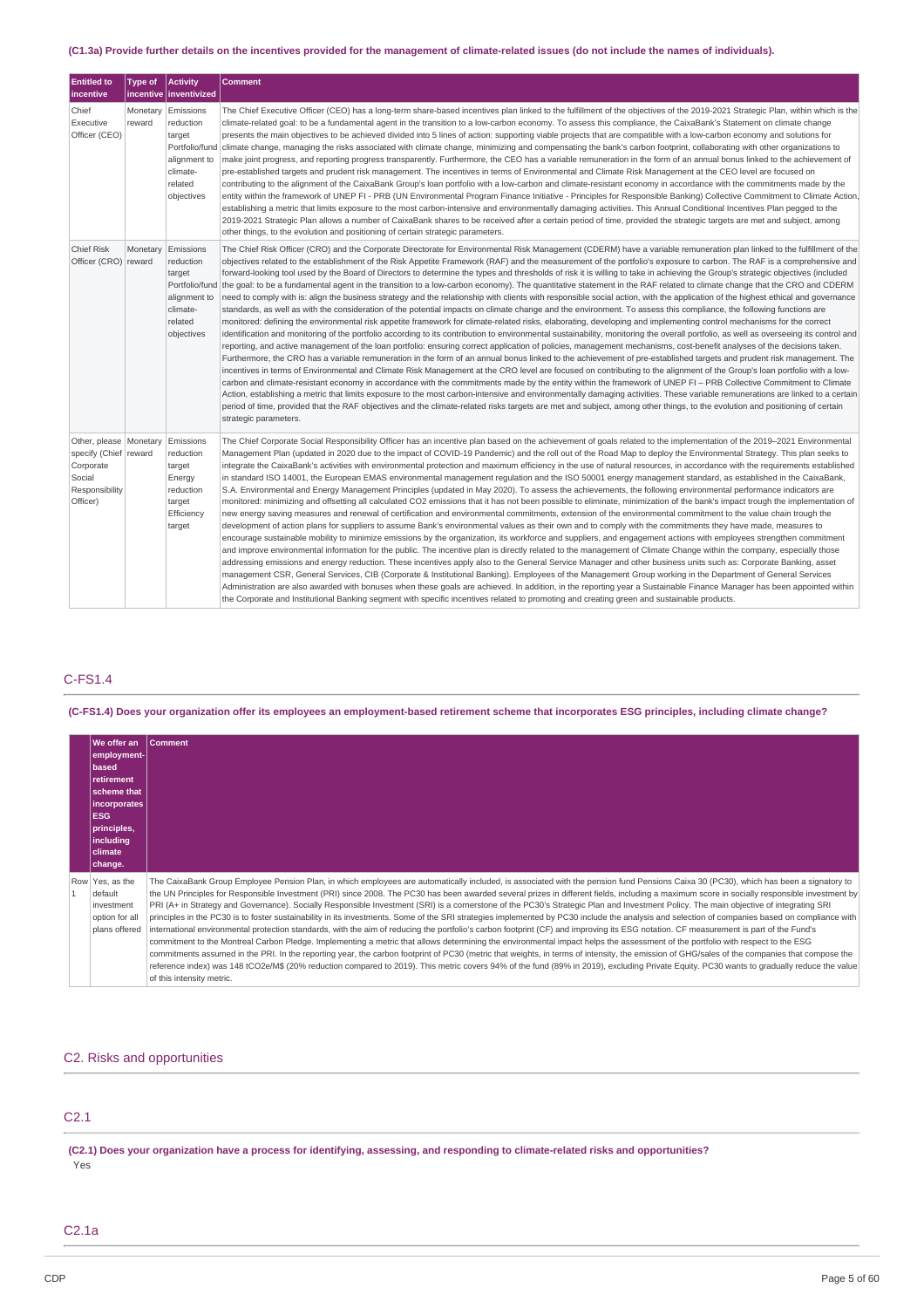#### **(C2.1a) How does your organization define short-, medium- and long-term time horizons?**

|                  | <b>From</b> | lTo<br>(years)   (years) | Comment                                                                                                                                                                                                                                                                                                                                                                                                                                                                                                                                                                                                                                                                                                                                                                                                                                                                                                                                                                                                                                                                                                                                     |
|------------------|-------------|--------------------------|---------------------------------------------------------------------------------------------------------------------------------------------------------------------------------------------------------------------------------------------------------------------------------------------------------------------------------------------------------------------------------------------------------------------------------------------------------------------------------------------------------------------------------------------------------------------------------------------------------------------------------------------------------------------------------------------------------------------------------------------------------------------------------------------------------------------------------------------------------------------------------------------------------------------------------------------------------------------------------------------------------------------------------------------------------------------------------------------------------------------------------------------|
| Short-<br>term   |             |                          | In the context of climate-related risks and opportunities, CaixaBank considers the 3-years period as short-term. This decision is in line with the time horizon used in the bank's strategic<br>plans and in the Bank's Global Risk Management Plan. Additionally, as can be seen from the short time between the storms Gloria and Filomena, a 1-year interval between the two,<br>which impacted different sectors of the Spanish economy, this 3-year horizon is essential to take into account the risks associated to acute physical events in the Bank's R&O analysis.<br>The Storm Gloria was the most intense in recent decades in Catalonia due to the intensity, persistence, and widespread effects along the Catalan coast. During the 5 days of storm, there<br>were strong winds, snowfalls and intense rains, waves between 5 and 7 meters, disappearance of coastal areas and overflows of rivers. Storm Filomena was an extratropical cyclone in<br>early January 2021 that was most notable for bringing unusually heavy snowfall to parts of Portugal and Spain, with Madrid recording its heaviest snowfall since 1971. |
| Medium-3<br>term |             | 6                        | In the context of climate-related risks and opportunities, CaixaBank considers the 6-years period as medium-term, in line with standard market practices that look at 2030 as an<br>intermediate milestone. This 6-years period is important for the risk assessment process related to changes in the legal framework resulting from climate change issues. The potential<br>increase in the operational cost for CaixaBank's customers to comply with environmental legal requirements could affect their ability to pay, exposing the Bank's portfolio to a credit risk<br>(the possibility of a loss resulting from a borrower's failure to repay a loan or meet contractual obligations).                                                                                                                                                                                                                                                                                                                                                                                                                                              |
| Long-<br>term    | 6           | 80                       | In the context of climate-related risks and opportunities, CaixaBank considers the long-term period to be the years between the medium-term and 2100 (2026-2100), which explains the<br>value in the previous column (2100-2020=80). This decision is in line with the risk and opportunities analysis which considers, among others, the risks generated by chronic physical<br>events (e.g. increased indirect operational costs as a result of actions taken as a consequence of a future increase in the average and maximum temperatures) and the transition risks<br>that can occur when moving towards a low-carbon economy that can mean, for some sectors (e.g. Oil & Gas, Energy, and Transport sectors), significant impacts on the asset values<br>and/or higher costs of doing business.                                                                                                                                                                                                                                                                                                                                       |

### $C2.1<sub>b</sub>$

#### **(C2.1b) How does your organization define substantive financial or strategic impact on your business?**

To define the different financial impacts, CaixaBank has an internal risk categorization by cost regarding operational losses, based on the expected loss and on the value at risk. According to this, risks are categorized as with low criticality (where the expected loss is under 10,000 EUR and the value at risk is under 100,000 EUR), moderate criticality, high criticality and finally very high criticality (where the expected loss is over 1,000,000 EUR and the value at risk is under 10,000,000 EUR).

With regards to the strategic impact of climate risks, the definition is ongoing as it will be the main outcome of the different climate risk scenario analysis that CaixaBank is carrying out with different sectors of its lending portfolio. Results of the two pilots performed during the reporting year, a scenario analysis to assess climate transition risks and opportunities in its energy sector and another to analyze climate change and physical risk variables and their economic impacts on infrastructure of the mortgage portfolio, indicate some initial criteria for qualifying the impacts on the company's strategy. Both analyzes identified segments with high risks that could generate business opportunities or threaten lending portfolio clients and their ability to pay. It was identified that the level of impact of an opportunity or a risk is directly related to the proportion of renewable energies of the analyzed company (Power Utilities Sector) and the level of carbon emission (Oil&Gas sector). In addition, the impacts differ depending on the segments and geographies in which the companies are present. At a qualitative level, different risk time horizons are identified according to sector: the Oil sector suffers large impacts in the short to medium term while in the Gas sector large impacts are identified at longer time horizons. On the other hand, the renewables sector is expected to have a positive impact all over the analysed period.

CaixaBank is planning to expand the scope of its scenario analysis and ultimately include the conclusions of the analysis in its business strategy.

At this moment, and still without a quantitative analysis of the impact dimension, CB expects the importance of an impact on its strategy, to depend on customer characteristics, such as: business segment, proportion of sustainable practices (e.g. % of renewable energy), level of carbon emissions, and geography.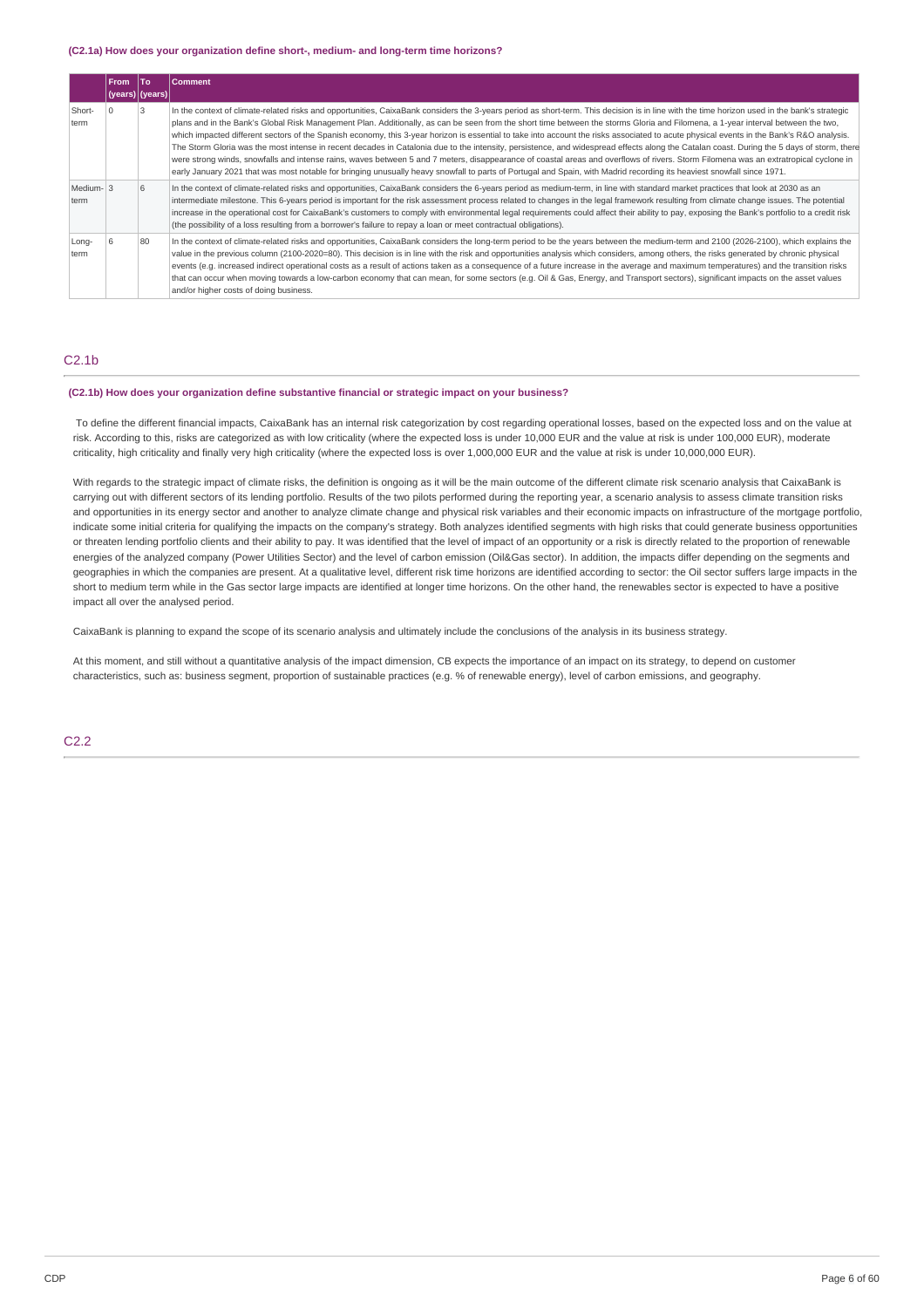#### **(C2.2) Describe your process(es) for identifying, assessing and responding to climate-related risks and opportunities.**

**Value chain stage(s) covered** Direct operations Upstream Downstream

**Risk management process** Integrated into multi-disciplinary company-wide risk management process

#### **Frequency of assessment** More than once a year

**Time horizon(s) covered**

Short-term Medium-term Long-term

### **Description of process**

CaixaBank (CB) conducts a self-assessment process every 6 months to identify, assess and classify climate-related risks and opportunities (CC R&O). The process is conducted through internal interviews with the risk department and areas affected by each risk to prioritize the identified risks. The most representative areas and subsidiaries (ERM, CSR, Facilities Management, Building Center, Project Finance, AgroBank, etc) contribute to the identification, weight and prioritization of CC R&O that might have financial or strategic impact on the business. Each area identifies CC R&O according to TCFD categories: Transition and Physical R&O in the areas of Resource Efficiency, Energy Sources, Products and Services, Markets and Resilience, At company level, risk identification includes aspects such as reputation, legal requirements, stakeholder's impact, global expenses and incomes that can affect CB. At asset level, the conducted risk evaluations consider the physical risks such as extreme meteorological phenomena derived from CC that can affect facilities, Central Services buildings or the branch network offices. The risk assessment and management process cover all stages of CB's value chain (direct operations, upstream and downstream) and the short, medium and long-term horizons. Once CC R&O are identified, CB determines the likelihood of their financial impacts in the short, medium or long term (from unlikely to very likely), the gross impact magnitude (from low to high) and the net impact magnitude taking into account management actions. Relevant climate-related risks (CC R) are those likely or very likely with medium to high gross impact. Financial implications of CC R are assessed, qualitatively for all scenarios considered and quantitatively for the most relevant. In this assessment, results from scenario analysis are starting to be considered and results from the extended quantitative analysis are expected to be incorporated as methodologies evolve After the risk assessment, the lending portfolio is managed with the intention of aligning its indirect impact on climate change with its commitment to sustainability goals. CB actively manages CC R&O through the lines set out in its 2019-2021 Road Map, partially described below (ERM Policy, Governance, Risk Metrics and Taxonomy). (i)The ERM Policy establishes CB's global principles to manage environmental risk. The policy sets criteria for accepting new customers and operations, with general and sector-based exclusions in which CB will not assume associated climate-related credit risk. (ii) The ERM Committee (ERMC), with the support of the Corporate Directorate of Environmental Risk Management, is responsible for analyzing and approving proposals received from the different functional areas concerning CB's climate strategy, and of identifying, managing and controlling the associated risks. The ERMC reports to the Global Risk Committee, reporting directly to the Board of Directors for approval. Therefore, the process to assess and manage CC R&O is integrated into the company-wide risk assessment and management process. (iii) Since 2018, CB has measured its lending exposure highly CO2 emitting activities (carbon-related assets). Supplementary management metrics are currently being developed. In addition, CB uses both a qualitative and quantitative approach (as explained in C-FS2.2b) and a positive and negative screening approach (as explained in C-FS2.2c) to assess climate risk in its lending portfolio (iv) The EU is developing a standard to classify economic activities according to their environmental risk (EU Taxonomy). Once approved, CB intends to implement it and has already established operational and documentary criteria for the classification of operations in the most relevant sectors of its portfolio. In addition, CB joined the EBF/UNEP FI working group to draw up a guide for banking to adapt to the EU taxonomy to core banking products and published a case study to showcase the application of the EU Taxonomy to a mortgage product. Furthermore, during the reporting year, CB participated in a case study by the EBA on taxonomically aligned metrics within the framework of the survey on ESG and CC R disclosures in Pillar 3 and in the EBA 2020 Pilot Position Exercise for a preliminary assessment of banks' exposure to CC R. As a case study of transition risks, CB carried out a pilot scenario analysis to assess climate transition R&O in its energy sector credit portfolio (Oil&Gas and Power Utilities). The analysis methodology is based on the Oliver Wyman/UNEP FI methodology and translates the outputs of the climate change scenarios to recognizable risk factors in the credit analysis to determine future rating projections; these have been estimated using an internally developed tool. Qualitative (heatmaps) and quantitative analysis were carried out for 3 different climate scenarios that assume the achievement of Paris objectives via different paths (Low CDR-Carbon Dioxide Removal 2°C, Low CDR 1.5ºC and Immediate 1.5ºC). The study involved a detailed analysis of the transition strategies towards a low-carbon economy of a sample of CB's larger exposures (top 9) in the Energy sector (bottom-up analysis). CB also developed a pilot project to analyze physical risk from climate change and their economic impacts on infrastructure. Initial focus of analysis is the bank's mortgage portfolio in Spain. The analysis methodology considers IPCC scenarios RCP 2.6 and RCP 8.5 and studies the 3 main physical risks affecting the analyzed portfolio (Wildfires, Precipitation floods and sea level rise) through most affected financial variables (LGD, EAD, LTV). It uses geolocation variables to describe the portfolio (sampling) under a Business as Usual scenario and involves a detailed analysis of the impacts of physical risks on properties for different time horizons.

### C2.2a

**(C2.2a) Which risk types are considered in your organization's climate-related risk assessments?**

|                       | <i>inclusion</i>             | Relevance   Please explain                                                                                                                                                                                                                                                                                                                                                                                                                                                                                                                                                                                                                                                                                                                                                                                                                                                                                                                                                                                                                                                                                                                                                                                                                                                                                                                                                                                                                                                                                                                                                                                                                                                                                                                                                                                                                                                                                                                                                                                                                                                                                                                                                                                                                                                                                                                                                                                                                                                                                                                                                                                                    |
|-----------------------|------------------------------|-------------------------------------------------------------------------------------------------------------------------------------------------------------------------------------------------------------------------------------------------------------------------------------------------------------------------------------------------------------------------------------------------------------------------------------------------------------------------------------------------------------------------------------------------------------------------------------------------------------------------------------------------------------------------------------------------------------------------------------------------------------------------------------------------------------------------------------------------------------------------------------------------------------------------------------------------------------------------------------------------------------------------------------------------------------------------------------------------------------------------------------------------------------------------------------------------------------------------------------------------------------------------------------------------------------------------------------------------------------------------------------------------------------------------------------------------------------------------------------------------------------------------------------------------------------------------------------------------------------------------------------------------------------------------------------------------------------------------------------------------------------------------------------------------------------------------------------------------------------------------------------------------------------------------------------------------------------------------------------------------------------------------------------------------------------------------------------------------------------------------------------------------------------------------------------------------------------------------------------------------------------------------------------------------------------------------------------------------------------------------------------------------------------------------------------------------------------------------------------------------------------------------------------------------------------------------------------------------------------------------------|
| Current<br>regulation | Not<br>relevant,<br>included | CaixaBank's process to assess and manage climate-related R&O, in line with the TCFD quidelines, identified that the type of risks resulting from Current Regulation is not as relevant as<br>other types, but is still included in the assessment as an indicator of compliance. Despite low relevance, the bank considers that management of regulatory risks is important to safeguard<br>the Group's legal integrity. There is always a potential loss or decrease in the profitability of the Group as a result of the incorrect implementation of these regulations in the Group's<br>processes and of the inappropriate interpretation of the same in various operations. Therefore, the bank manages to anticipate and mitigate these issues by monitoring regulatory<br>implementation in the banks processes, developing a predictable, efficient and sound legal framework, and implementing measures in the credit process to identify, assess and classify<br>customers and operations according to their compliance with climate-related current regulations. An example, with respect to CaixaBank's own and lending customers operations, is the<br>increased operational costs resulting from the inability to comply with regulations regarding the emission of refrigerant gases, including the substitution of the most pollutant gases or the<br>requirements to prevent leaks, such as the Spanish Royal Decree RD 115/2017 from 17th February. There is a potential operational risk (banks perspective) and credit risk (lending<br>portfolio) for increased costs resulting from the fines stablished in this Royal Decree, from increased emissions of refrigerant gases from CaixaBank's central services buildings and from<br>our 3,782 offices of the branch network, and from lending portfolio. Another example is the Climate Change and Energy Transition Bill (PLCCTE) approved by Spain in 2020. PLCCTE<br>aims to achieve emissions neutrality by 2050 represents a positioning instrument in terms of modernizing the economy, attracting investment, generating employment and reindustrializing,<br>which incorporates all economic sectors into the climate action in the decarbonization process. Financial institutions, such as CaixaBank, must publish specific targets for the<br>decarbonization of their loan and investment portfolios in line with the Paris Agreement from 2023 onwards. CaixaBank has committed to set these targets already in 2022 as per the<br>Collective Commitment to Climate Action and the most recent signature of the Net Zero Banking Alliance. |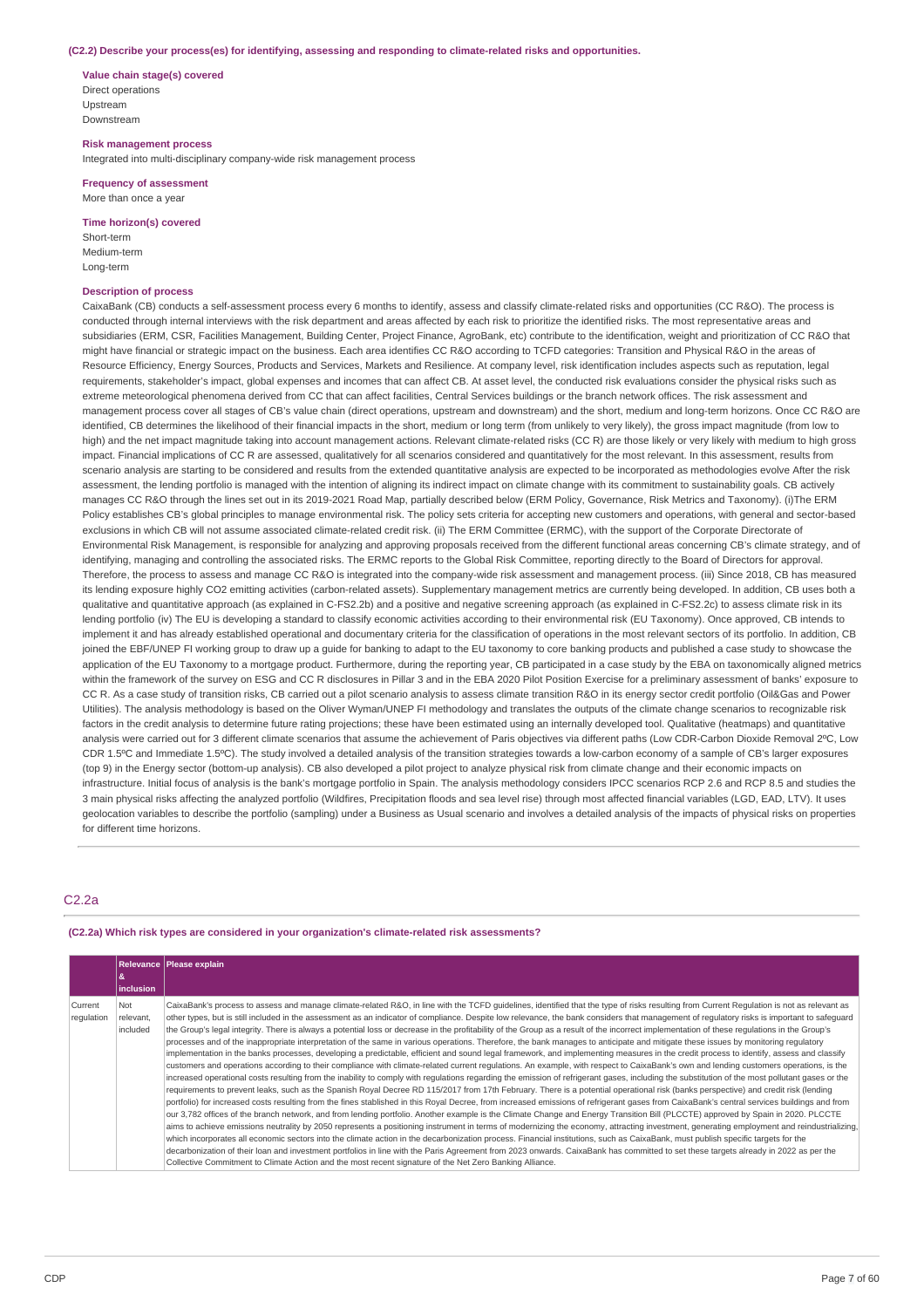|                        |                                             | Relevance Please explain                                                                                                                                                                                                                                                                                                                                                                                                                                                                                                                                                                                                                                                                                                                                                                                                                                                                                                                                                                                                                                                                                                                                                                                                                                                                                                                                                                                                                                                                                                                                                                                                                                                                                                                                                                                                                                                                                                                                                                                                                                                                                                                                                                                                                                                                                                                                                                                                                                                                                                                                                                                                                |
|------------------------|---------------------------------------------|-----------------------------------------------------------------------------------------------------------------------------------------------------------------------------------------------------------------------------------------------------------------------------------------------------------------------------------------------------------------------------------------------------------------------------------------------------------------------------------------------------------------------------------------------------------------------------------------------------------------------------------------------------------------------------------------------------------------------------------------------------------------------------------------------------------------------------------------------------------------------------------------------------------------------------------------------------------------------------------------------------------------------------------------------------------------------------------------------------------------------------------------------------------------------------------------------------------------------------------------------------------------------------------------------------------------------------------------------------------------------------------------------------------------------------------------------------------------------------------------------------------------------------------------------------------------------------------------------------------------------------------------------------------------------------------------------------------------------------------------------------------------------------------------------------------------------------------------------------------------------------------------------------------------------------------------------------------------------------------------------------------------------------------------------------------------------------------------------------------------------------------------------------------------------------------------------------------------------------------------------------------------------------------------------------------------------------------------------------------------------------------------------------------------------------------------------------------------------------------------------------------------------------------------------------------------------------------------------------------------------------------------|
|                        | <b>&amp;</b><br>inclusion                   |                                                                                                                                                                                                                                                                                                                                                                                                                                                                                                                                                                                                                                                                                                                                                                                                                                                                                                                                                                                                                                                                                                                                                                                                                                                                                                                                                                                                                                                                                                                                                                                                                                                                                                                                                                                                                                                                                                                                                                                                                                                                                                                                                                                                                                                                                                                                                                                                                                                                                                                                                                                                                                         |
| Emerging<br>regulation | Relevant,<br>always<br>included             | CaixaBank's process to assess and manage climate-related R&O, in line with the TCFD guidelines, identified that the type of risks resulting from Emerging Regulation is relevant for the<br>Group due to its potential substantial impact on the Group's operational risks due to increasing costs and forcing procedures changes, and credit risks in its lending portfolio due to the<br>possibility that a customer may default on payment due to the increase in its operating cost. The potential losses or decrease in the profitability of the Group because of changes in<br>legislation is relevant and CaixaBank believe that legal and regulatory risks need to be managed to safeguard the Group's legal integrity and to anticipate and mitigate future economic<br>harm by monitoring regulatory changes, participating in public consultation processes, helping to build a predictable, efficient and sound legal framework, and interpreting and<br>implementing regulatory changes. The Group also tracks the regulatory changes planned, particularly regarding sustainable finance, climate-related obligations, and environmental<br>corporate governance. As an example, with regards to CaixaBank's own operations and lending portfolio, is the operational risks and credit risks associated with the increased indirect<br>operational costs due to the potential application of carbon pricing mechanisms such as tax increases on electricity, fuels and water (related to price of HVAC, transportation, etc.) that<br>would affect Spain. In the reporting year CaixaBank's electricity consumption was 141,359 MWh, so an increase in energy prices in Spain as a result of these potential carbon pricing<br>mechanisms would imply an increase in the electricity costs, both for the central services and for our 3,782 offices of the branch network. This is a potential and relevant risk for the bank<br>based on the evolution of electricity prices in Spain, which increased between 2 and 5% in the period 2008-2016 (source: EUROSTAT). Another example is the publication of the ECB<br>Guide on climate-related and environmental risks. Supervisory expectations relating to risk management and disclosure implies a potential risk in case of non fulfilment, given that the<br>ECB has announced that the quide will be included in the SREP process, which could potentially imply capital add-ons in case of non-fulfilment. CaixaBank has already performed a self-<br>assessment exercise and set up action plans in order to comply with the 13 expectations in the quide.        |
| Technology             | Not<br>relevant,<br>explanation<br>provided | CaixaBank's process to assess and manage climate-related R&O, in line with the TCFD guidelines, identified this category more as an opportunity rather than a risk, and therefore<br>Technology as a risk type is not considered relevant and thus not included in our risk assessment. The Group see Technology as an opportunity to increase digitalization of its processes<br>and services: for example, through increased use of the mobile phone's APP by its digital customers, which in addition allows to achieve a reduction in the overall emissions related to the<br>customer's travel to bank branches.                                                                                                                                                                                                                                                                                                                                                                                                                                                                                                                                                                                                                                                                                                                                                                                                                                                                                                                                                                                                                                                                                                                                                                                                                                                                                                                                                                                                                                                                                                                                                                                                                                                                                                                                                                                                                                                                                                                                                                                                                   |
| Legal                  | Not<br>relevant,<br>included                | CaixaBank's process to assess and manage climate-related R&O, in line with the TCFD guidelines, identified that the type of risks resulting from climate-related litigation claims (Legal<br>Risks) is not as relevant as other types in internal operations, but is relevant for the lending portfolio and is included in the assessment as an indicator of customers compliance with<br>climate-related legal framework. Although of low internally relevance, the bank considers that management of legal risks is important to safequard the Group's legal integrity. Regarding the<br>lending portfolio, the risks are relevant and measures is implemented in the credit process to identify, assess and classify customers and operations according to their compliance with<br>climate-related legal framework. As an example of this risk type, the potential increased costs for CaixaBank's customers in order to comply with environmental legal requirements, such as<br>in the energy and utilities sector, as well as the transport, chemical and livestock sector, which can potentially be affected. The scenario analysis carried out with the energy and utilities<br>sector indicates that the legal requirements can be aggressive depending on the level of immediacy and activity of transition policies towards a low carbon economy. In any case,<br>significant impacts in these sectors are already expected in the medium term. Thus, this is an example of a potential credit risk associated with our client's inability to comply with general<br>environmental regulations, that could lead to withdrawal of environmental or operational permits and consequentially, this could affect their solvency, and therefore generate a risk of credit<br>repayment. This risk could also affect, for example, one of CaixaBank's subsidiary, Agrobank, a business line specialized in the agricultural sector as well as in the agro-food industry.<br>Although Agrobank currently assesses this risk with a low probability of occurrence, as in general its customers can comply with current environmental regulations, we still consider this risk<br>in our assessment.                                                                                                                                                                                                                                                                                                                                                                                                                                 |
| Market                 | Relevant,<br>always<br>included             | CaixaBank's process to assess and manage climate-related R&O, in line with the TCFD quidelines, identified that the type of risks resulting from Market changes is relevant for the Group<br>due to its potential substantial impact on the Group's operational risks (increasing costs and forcing procedures changes), Group's product portfolio (changes in demand for products<br>related to high carbon intensity activities), and credit risks in its lending portfolio due to the carbon-intensive customer's default on payment. There is an increasing risk in the market that<br>some of the bank's current carbon-intensive clients (credit portfolio companies with a high exposure to CO2 emissions) will become more exposed to transition risks as a result of climate<br>change and less profitable. Consequently, rating agencies will lower their rating, making it more difficult for these companies to access loans or other financial products. In this sense and<br>considering CaixaBank's current exposure to such activities (about 2% of the total portfolio of financial instruments), there is a potential risk associated with the loss of profits of these<br>clients, since CaixaBank may be led to exclude then to reduce the risk of this part of bank's lending portfolio. Another example, the increased production costs due to changing input prices<br>(e.g. water or raw materials for cement production) and output requirements (e.g. water treatment or concrete manufacturing) for CaixaBank and the customers and/or companies in the<br>investing portfolio depending on natural resources that affect their credit solvency. This risk could potentially affect one of CaixaBank's subsidiary, Agrobank, a business line specialized in<br>the agricultural sector as well as in the agro-food industry. To mitigate the impact from this loss of value, with impact on results or solvency of a portfolio (set of assets and liabilities), due<br>to unfavorable movements in prices or market rates, CaixaBank has a team dedicated to climate risk management that works to keep the risk low, stable, and within the established risk<br>appetite limits. In addition, improvement of the tool to access external sources and investments in IT systems are being rolled out.                                                                                                                                                                                                                                                                                                        |
| Reputation             | Relevant,<br>always<br>included             | CaixaBank's process to assess and manage climate-related R&O, in line with the TCFD guidelines, identified that the type of risks resulting from Reputation aspects is relevant for the<br>Group due to changes in the sensitivity of stakeholders and clients to climate-related aspects that may be critical and might impose stress on its future profitability and sustainability.<br>Reputation risks can increase market risks and, to a certain extent, liquidity risk. As an example, the reduced revenues from services and products of CaixaBank (CB) due to a bad<br>perception of customers about CB's products adapted to the sustainable and climate approach they are seeking, especially the products linked to carbon intensity activities. To mitigate<br>this risk type and enhance related opportunities, the Group has been offering green products and services for many years now. However, these products could be directly affected by the<br>change on the consumers' behavior, which may require a broader range of low carbon products and services, or improved versions of them. If this is the case, CB would see its revenues<br>from some this products and services reduced. Another important risk identified is the potential deficiencies in the accuracy, integrity and criteria of the process used when preparing the<br>data and information necessary to evaluate the financial, lending portfolio and equity position of the CaixaBank Group, as well as the information disclosed to market and stakeholders that<br>offers a holistic view of positioning in terms of climate change and sustainability and that is directly related to environmental, social and governance aspects (ESG principles). These<br>deficiencies have a high potential for impact on the bank's reputation and, therefore, considered relevant in the climate-related risk assessment. The risk affecting the Reliability of Non-<br>Financial Information was added to the Corporate Risk Taxonomy in the reporting year and a new policy was established. CB has developed a continuous system for measuring and<br>analyzing the Group's reputation based on the Global Reputation Index (GRI) and in a Reputational Risk Response Service, applying qualitative and quantitative criteria to monitor and<br>manage its corporate reputation, reporting its status and evolution to the governing bodies. The GRI is a metric of the Strategic Plan and, together with the Materiality Study, allows to<br>capture the sensitivity of stakeholders to different aspects that may be critical for CaixaBank. |
| Acute<br>physical      | Relevant,<br>always<br>included             | CaixaBank's process to assess and manage climate-related R&O, in line with the TCFD guidelines, identified that the type of risks resulting from Acute Physical events is relevant for the<br>Group due to the potential increase in operating costs and the inability to do business, both for the Bank's own operations and for those of its lending portfolio customers. An example of<br>this risk type is the increase in operating costs and the inability to do business as a result of extreme weather events that may cause severe damage to CB's assets and those of its client<br>and affect the business continuity. IPCC predicts for the Mediterranean region, where CaixaBank operate, a future increase in the frequency and intensity of extreme weather events such<br>as extreme precipitation, floods and others, which might affect the business continuity of CaixaBank central services (SSCC) buildings and/or Data Processing Centers (able to carry out<br>more than 11,000 transactions per second) and its client's facilities in Spain. This would mean a decrease in revenues from sale of products or services, and an increase in operational<br>costs from the inability to carry out any transactions, or any of daily business actions. Storms Gloria and Filomena are examples of this kind of events that happens in the last years in<br>Spain. Additionally, another important example is related to the common practice of using properties as collateral for private and corporate loans. If a region becomes more exposed to<br>climate-related natural disasters such as floods or windstorms, property prices could go down, which could result in a loss of confidence in the local economy and may even trigger a credit<br>crunch.                                                                                                                                                                                                                                                                                                                                                                                                                                                                                                                                                                                                                                                                                                                                                                                                                                                       |
| Chronic<br>physical    | Not<br>relevant,<br>included                | CaixaBank's process to assess and manage climate-related R&O, in line with the TCFD quidelines, identified that the type of risks resulting from longer-term shifts in climate patterns<br>(Chronic Physical) is not as relevant as other types, but is still included in the assessment as an indicator of the financial health of its operations and its lending portfolio. The increase in<br>costs of its own operations and of its lending portfolio resulting from chronic physical events, such as rising temperatures, could affect the financial health of the Bank and its customers.<br>An example of this risk type, with regards to CaixaBank's own operations, is the increase in indirect operational costs as a result of increased refrigeration consumption at the 3,782 offices<br>of the branch network. IPCC predicts for the Mediterranean region, where bank operate, a future increase in the mean and maximum temperatures, which would lead to a higher<br>consumption of our refrigeration equipment at our offices in Spain. As a result of the increasing temperatures and increased refrigeration consumption CaixaBank would potentially see an<br>increase in its electricity costs, as well as increase in greenhouse gas emissions. The same is true for CaixaBank lending portfolio. Another example of a chronical physical risk is the<br>inability to do business and respective reduced revenues of the lending clients in "high-risk" locations such us facilities in flood areas or agricultural crops that could be affected by the<br>increase in the frequency and intensity of droughts, fires or hail in Spain. According to IPCC, these climate events will increase in frequency and intensity in the Mediterranean region in the<br>future. This risk could potentially affect, for example, one of CaixaBank's subsidiary, Agrobank, a business line specialized in the agricultural sector as well as in the agro-food industry.<br>Although the risk is considered not relevant at this time, CaixaBank is carrying out scenarios analysis from different economic sectors in order to better measure this risk and perhaps<br>reconsider its relevance.                                                                                                                                                                                                                                                                                                                                                                                                                            |

## C-FS2.2b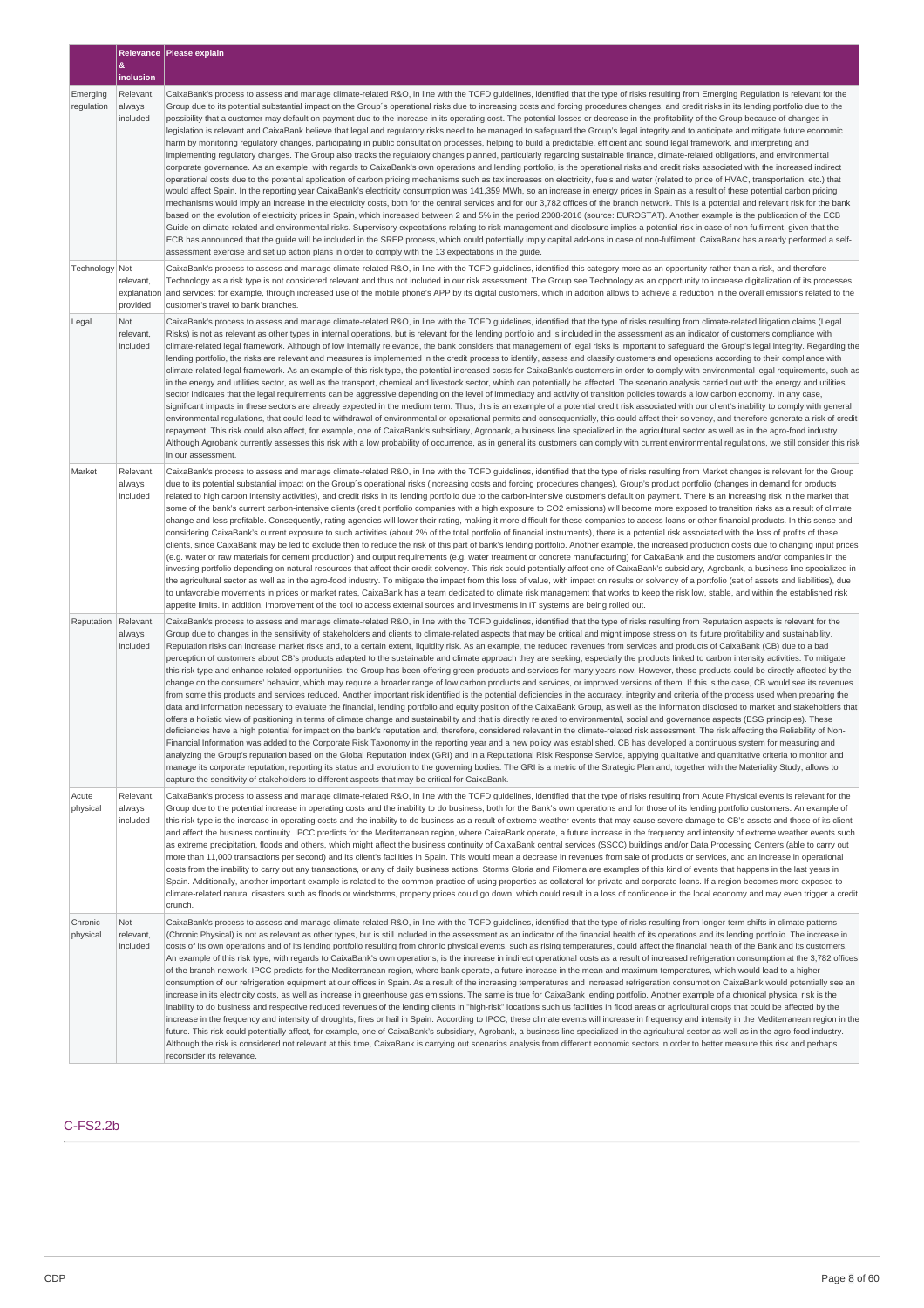## **(C-FS2.2b) Do you assess your portfolio's exposure to climate-related risks and opportunities?**

|                                                                | We<br>assess<br>lthe:<br>portfolio's<br>exposure | Please explain                                                                                                                                                                                                                                                                                                                                                                                                                                                                                                                                                                                                                                                                                                                                                                                                                                                                                                                                                                                                                                                                                                                                                                                                                                                                                                                                                                                                                                                                                                                                                                                                                                                                                                                                                                                                                                                                                                                                                                                                                                                                                                                                                                                                                                                                                                                                                                                                                                                |
|----------------------------------------------------------------|--------------------------------------------------|---------------------------------------------------------------------------------------------------------------------------------------------------------------------------------------------------------------------------------------------------------------------------------------------------------------------------------------------------------------------------------------------------------------------------------------------------------------------------------------------------------------------------------------------------------------------------------------------------------------------------------------------------------------------------------------------------------------------------------------------------------------------------------------------------------------------------------------------------------------------------------------------------------------------------------------------------------------------------------------------------------------------------------------------------------------------------------------------------------------------------------------------------------------------------------------------------------------------------------------------------------------------------------------------------------------------------------------------------------------------------------------------------------------------------------------------------------------------------------------------------------------------------------------------------------------------------------------------------------------------------------------------------------------------------------------------------------------------------------------------------------------------------------------------------------------------------------------------------------------------------------------------------------------------------------------------------------------------------------------------------------------------------------------------------------------------------------------------------------------------------------------------------------------------------------------------------------------------------------------------------------------------------------------------------------------------------------------------------------------------------------------------------------------------------------------------------------------|
| Bank<br>lending<br>(Bank)                                      | Yes                                              | CB is analyzing climate risk transition scenarios with a qualitative and quantitative approach based on participation in the UNEP FI working group. The qualitative analysis focuses on the<br>Energy, Transport and Construction sectors and identifies the segments potentially most affected by transition risk by studying their main drivers and establishing heatmaps for different<br>time horizons (2025, 2030, 2040 and 2050), geographies and climate scenarios, taking into account the characteristics of CB's loan portfolio. The quantitative analysis has so far focused<br>on the Energy sector, differentiating between Oil & Gas and Power Utilities. The analysis assesses how climate transition risk can be translated into key financial metrics for a sample of<br>companies in the short, medium and long term, under 3 different transition scenarios (Low CDR 2ºC, Low CDR 1.5°C and Immediate 1.5°C). The REMIND IAM model by Potsdam<br>Institute for Climate Impact Research, which integrates climate and macroeconomic models, is taken as the basis. The study involves a detailed analysis of the transition strategies<br>towards a low-carbon economy of a sample of CB's large exposures customers. The analysis is complemented by an engagement process, which is materialized through meetings with<br>the customers, incorporating their positions on CC. Based on the study of the energy portfolio, the extension of the analysis to other relevant sectors in terms of climate transition is<br>currently being prepared. Similarly, the decarbonization path has been monitored based on the strategic plans of the main companies in the sectors analyzed, to ensure the resilience of<br>the Entity's strategy. Regarding the assessment of physical risks derived from CC, the initial focus of analysis is the mortgage portfolio. The preliminary qualitative analysis has been<br>carried out, which identifies exposure by geographical risk areas under various climate scenarios for the main physical risks affecting the portfolio (rise in sea level, floods and fires). It<br>implies mapping CB exposition against climate projection maps for the risks under a particular temperature scenario. Data for the projections have been extracted from public databases<br>(Copernicus and Cordex). Based on the qualitative analysis, a quantitative analysis of these risks is planned out for 2021. |
| Investing<br>(Asset<br>manager)                                | $<$ Not<br>Applicable<br>$\geq$                  | <not applicable=""></not>                                                                                                                                                                                                                                                                                                                                                                                                                                                                                                                                                                                                                                                                                                                                                                                                                                                                                                                                                                                                                                                                                                                                                                                                                                                                                                                                                                                                                                                                                                                                                                                                                                                                                                                                                                                                                                                                                                                                                                                                                                                                                                                                                                                                                                                                                                                                                                                                                                     |
| Investing<br>(Asset<br>owner)                                  | $<$ Not<br>Applicable<br>$\geq$                  | <not applicable=""></not>                                                                                                                                                                                                                                                                                                                                                                                                                                                                                                                                                                                                                                                                                                                                                                                                                                                                                                                                                                                                                                                                                                                                                                                                                                                                                                                                                                                                                                                                                                                                                                                                                                                                                                                                                                                                                                                                                                                                                                                                                                                                                                                                                                                                                                                                                                                                                                                                                                     |
| Insurance<br>underwriting Applicable<br>(Insurance<br>company) | $<$ Not                                          | <not applicable=""></not>                                                                                                                                                                                                                                                                                                                                                                                                                                                                                                                                                                                                                                                                                                                                                                                                                                                                                                                                                                                                                                                                                                                                                                                                                                                                                                                                                                                                                                                                                                                                                                                                                                                                                                                                                                                                                                                                                                                                                                                                                                                                                                                                                                                                                                                                                                                                                                                                                                     |
| Other<br>products<br>and<br>services,<br>please<br>specify     | Not<br>applicable                                | CaixaBank decided to follow the CDP criteria, namely: "At a minimum, select all industry activities for which more than 20% of your organization's revenue in the reporting year is<br>associated". Therefore, Bank Lending, which is the only one that represent more than 20% of its revenues, contains the main financial products and services offered by CaixaBank Group<br>and is already included in the previous organizational activity. Thus, this category is not applicable.                                                                                                                                                                                                                                                                                                                                                                                                                                                                                                                                                                                                                                                                                                                                                                                                                                                                                                                                                                                                                                                                                                                                                                                                                                                                                                                                                                                                                                                                                                                                                                                                                                                                                                                                                                                                                                                                                                                                                                      |

## C-FS2.2c

## **(C-FS2.2c) Describe how you assess your portfolio's exposure to climate-related risks and opportunities.**

|                                                               | coverage type                         | Portfolio   Assessment   Description |                                                                                                                                                                                                                                                                                                                                                                                                                                                                                                                                                                                                                                                                                                                                                                                                                                                                                                                                                                                                                                                                                                                                                                                                                                                                                                                                                                                                                                                                                                                                                                                                                                                                                                                                                                                                                                                                                                                                                                                                                                                                                                                                                                                                                                                                                                                                                                                                                                                                                                                                                                                                                                                                                                                                                                                                                                                                                                                                                                                                                                                                                                                                                                                                                                                                                                                                                                                                                                                                                                                                                                                                                                                                                                                                                                                                                                                                                                                                                                                                                                                                                                                                                                                                                                                                                                                                                                                                                                                                                                                                                                                                                                                   |
|---------------------------------------------------------------|---------------------------------------|--------------------------------------|---------------------------------------------------------------------------------------------------------------------------------------------------------------------------------------------------------------------------------------------------------------------------------------------------------------------------------------------------------------------------------------------------------------------------------------------------------------------------------------------------------------------------------------------------------------------------------------------------------------------------------------------------------------------------------------------------------------------------------------------------------------------------------------------------------------------------------------------------------------------------------------------------------------------------------------------------------------------------------------------------------------------------------------------------------------------------------------------------------------------------------------------------------------------------------------------------------------------------------------------------------------------------------------------------------------------------------------------------------------------------------------------------------------------------------------------------------------------------------------------------------------------------------------------------------------------------------------------------------------------------------------------------------------------------------------------------------------------------------------------------------------------------------------------------------------------------------------------------------------------------------------------------------------------------------------------------------------------------------------------------------------------------------------------------------------------------------------------------------------------------------------------------------------------------------------------------------------------------------------------------------------------------------------------------------------------------------------------------------------------------------------------------------------------------------------------------------------------------------------------------------------------------------------------------------------------------------------------------------------------------------------------------------------------------------------------------------------------------------------------------------------------------------------------------------------------------------------------------------------------------------------------------------------------------------------------------------------------------------------------------------------------------------------------------------------------------------------------------------------------------------------------------------------------------------------------------------------------------------------------------------------------------------------------------------------------------------------------------------------------------------------------------------------------------------------------------------------------------------------------------------------------------------------------------------------------------------------------------------------------------------------------------------------------------------------------------------------------------------------------------------------------------------------------------------------------------------------------------------------------------------------------------------------------------------------------------------------------------------------------------------------------------------------------------------------------------------------------------------------------------------------------------------------------------------------------------------------------------------------------------------------------------------------------------------------------------------------------------------------------------------------------------------------------------------------------------------------------------------------------------------------------------------------------------------------------------------------------------------------------------------------------------|
| Bank<br>lending<br>(Bank)                                     | Majority<br>of the<br>portfolio       | Qualitative<br>and<br>quantitative   | In addition to the qualitative and quantitative approach explained in C-FS2.2b, CaixaBank (CB) uses positive and negative screening in the decision-making process when<br>assessing climate risk in its lending and investment portfolio. In the negative screening, the sectors subject to specific exclusions are Energy, Mining, Infrastructure,<br>Agriculture, Fishing, Livestock Farming and Forestry Management (approximately 21% of EAD). The environmental and climate-related risk analysis includes a review of<br>issues related to the categorization of and compliance with the Equator Principles. The analysis of the potential environmental risks and impacts of the projects is carried out<br>in accordance with the International Finance Corporation (IFC) standards. The possible outcomes of this analysis are: (1) Projects with high and irreversible risks and<br>potential impact, where it is not possible to establish a viable action plan, or projects that contravene the Bank's corporate values, are rejected. (2) In other instances, an<br>independent expert is appointed to evaluate each borrower's environmental management plan and system. Projects are classified according to the risks and potential impacts<br>detected in the due diligence process carried out by teams from the commercial and risk areas (IFC standard is applied). (3) Category A and B projects may have potentially<br>significant adverse impacts. In these cases, an action plan must be drawn up to help manage these impacts. The most complex operations are assessed by specialized<br>analysts from the Corporate Directorate of Environmental Risk Management. During the reporting year (RY), a training plan was launched for the Risk Admission Centers, so<br>that the analysts of these centers could help in this classification (630 processes assessed in the RY). Regarding the positive screening, CB has internally approved criteria<br>for considering loans as environmentally sustainable, including: (i) Assets eligible for a Green Bond, according to the Issuance Framework of Bonds linked to CB's<br>Sustainable Development Goals (renewable energy and energy efficiency, certified energy-efficient property, clean mass transport systems, Circular Economy, and<br>protection of healthy ecosystems and mitigation of climate change in the agricultural sector). (ii) Assets certified by a third party in accordance with commonly accepted<br>market standards. (iii) Operations indexed to ESG indexes. (iv) Eco-funding lines for consumer products (household appliances, renovations and energy-efficient vehicles).<br>For Real Estate lending (36% of total customer loans), the energy efficiency certificate of the asset is requested as part of the credit approval process. CB is also testing<br>methodologies to quantify climate transition impact. In this learning process, Scenario Analysis were applied based on the methodology developed jointly by UNEP FI and<br>Oliver Wyman (OW) to analyze the transition risk by calculating the change in the expected loss of a sample of customers within the Energy sector (Oil&Gas and Power<br>Utilities). The following steps were used: (i) Prediction of potential pathways for a set of agreed risk factors under a particular global warming scenario, coming from an<br>external IAM model (REMIND model, Potsdam Institute for Climate Impact Research). IAM models project alternative scenarios for changes in public policies and<br>technologies over periods of 20-40 years to reach different levels of global warming and project possible pathways. The Risk Factor Pathways (RFP) are estimates of the<br>average trajectory for the sector for the transition to a decarbonized economy based on the chosen scenario. Estimates are made for 4 risk factors: Direct and indirect costs<br>of emissions, low carbon CAPEX and revenues. (ii) A qualitative analysis of these 4 risk factors (heatmaps). (iii) The analysis of the current credit risk variables of the<br>customers. (iv) An estimate of how the rating of these customers could evolve in 2025, 2030 and 2040 considering transition risk, taking into account their transition strategy<br>and according to expert criteria. The OW tool modifies the predicted RFPs to adjust them to the portfolio of the bank by considering the current credit risk variables, the future<br>rating estimates of the sample, and the provided heatmaps. The expected change in credit risk variables is based on the resulting adjusted RFPs. |
| Investing<br>(Asset<br>manager)                               | $<$ Not<br>Applicabl<br>e             | $<$ Not<br>Applicable>               | <not applicable=""></not>                                                                                                                                                                                                                                                                                                                                                                                                                                                                                                                                                                                                                                                                                                                                                                                                                                                                                                                                                                                                                                                                                                                                                                                                                                                                                                                                                                                                                                                                                                                                                                                                                                                                                                                                                                                                                                                                                                                                                                                                                                                                                                                                                                                                                                                                                                                                                                                                                                                                                                                                                                                                                                                                                                                                                                                                                                                                                                                                                                                                                                                                                                                                                                                                                                                                                                                                                                                                                                                                                                                                                                                                                                                                                                                                                                                                                                                                                                                                                                                                                                                                                                                                                                                                                                                                                                                                                                                                                                                                                                                                                                                                                         |
| Investing<br>(Asset<br>owner)                                 | $<$ Not<br>Applicabl<br>e >           | $<$ Not<br>Applicable>               | <not applicable=""></not>                                                                                                                                                                                                                                                                                                                                                                                                                                                                                                                                                                                                                                                                                                                                                                                                                                                                                                                                                                                                                                                                                                                                                                                                                                                                                                                                                                                                                                                                                                                                                                                                                                                                                                                                                                                                                                                                                                                                                                                                                                                                                                                                                                                                                                                                                                                                                                                                                                                                                                                                                                                                                                                                                                                                                                                                                                                                                                                                                                                                                                                                                                                                                                                                                                                                                                                                                                                                                                                                                                                                                                                                                                                                                                                                                                                                                                                                                                                                                                                                                                                                                                                                                                                                                                                                                                                                                                                                                                                                                                                                                                                                                         |
| Insurance<br>underwriting Applicabl<br>(Insurance<br>company) | $<$ Not<br>e                          | $<$ Not<br>Applicable>               | <not applicable=""></not>                                                                                                                                                                                                                                                                                                                                                                                                                                                                                                                                                                                                                                                                                                                                                                                                                                                                                                                                                                                                                                                                                                                                                                                                                                                                                                                                                                                                                                                                                                                                                                                                                                                                                                                                                                                                                                                                                                                                                                                                                                                                                                                                                                                                                                                                                                                                                                                                                                                                                                                                                                                                                                                                                                                                                                                                                                                                                                                                                                                                                                                                                                                                                                                                                                                                                                                                                                                                                                                                                                                                                                                                                                                                                                                                                                                                                                                                                                                                                                                                                                                                                                                                                                                                                                                                                                                                                                                                                                                                                                                                                                                                                         |
| Other<br>products<br>and<br>services,<br>please<br>specify    | <not<br>Applicabl<br/>e &gt;</not<br> | $<$ Not<br>Applicable>               | <not applicable=""></not>                                                                                                                                                                                                                                                                                                                                                                                                                                                                                                                                                                                                                                                                                                                                                                                                                                                                                                                                                                                                                                                                                                                                                                                                                                                                                                                                                                                                                                                                                                                                                                                                                                                                                                                                                                                                                                                                                                                                                                                                                                                                                                                                                                                                                                                                                                                                                                                                                                                                                                                                                                                                                                                                                                                                                                                                                                                                                                                                                                                                                                                                                                                                                                                                                                                                                                                                                                                                                                                                                                                                                                                                                                                                                                                                                                                                                                                                                                                                                                                                                                                                                                                                                                                                                                                                                                                                                                                                                                                                                                                                                                                                                         |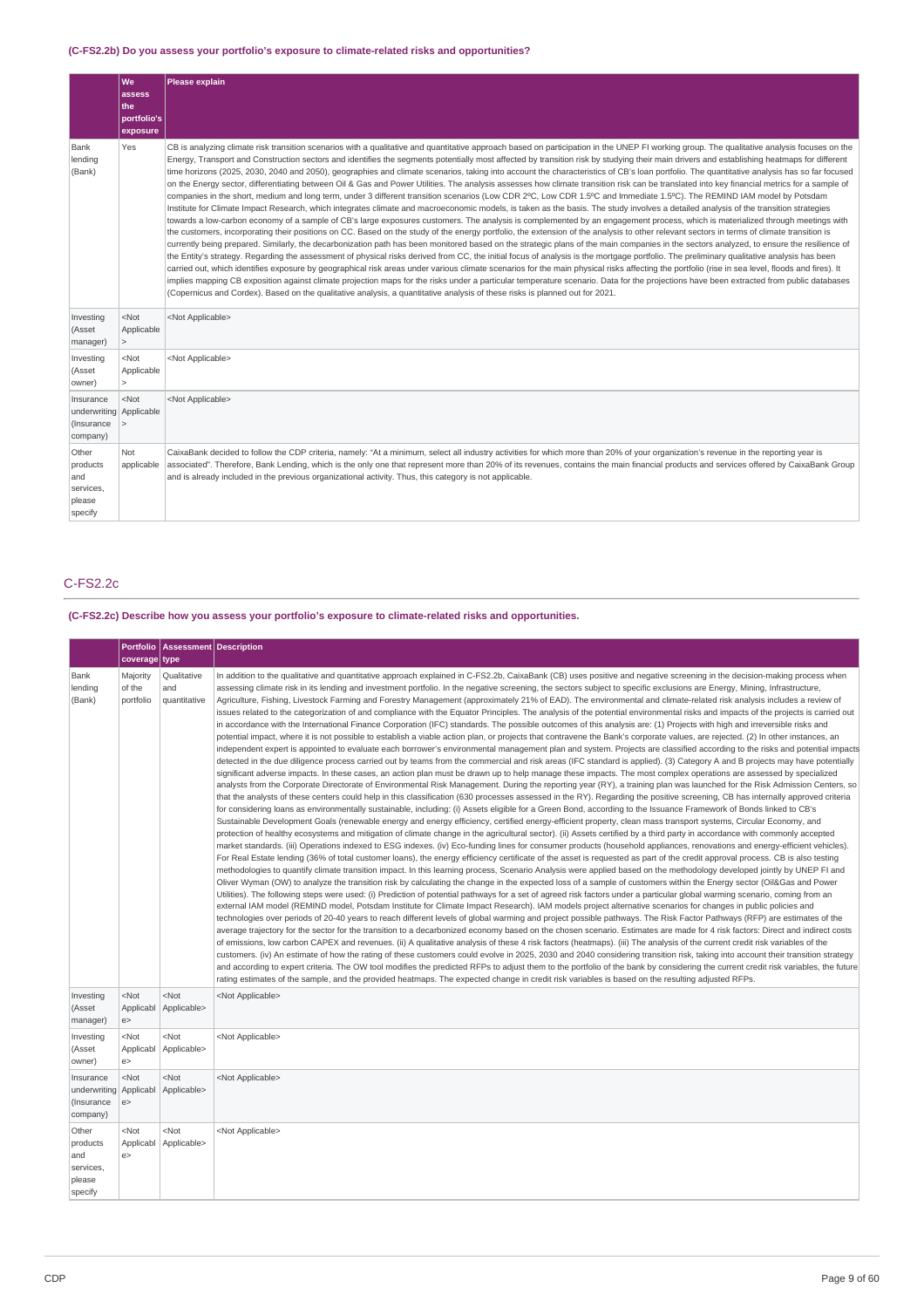## C-FS2.2d

## **(C-FS2.2d) Do you assess your portfolio's exposure to water-related risks and opportunities?**

|                                                                | We<br>assess<br>the<br>  portfolio's<br>exposure | coverage                  | Portfolio Please explain                                                                                                                                                                                                                                                                                                                                                                                                                                                                                                                                                                                                                                                                                                                                                                                                                                                                                                                                                                                                                                                                                                                                                                                                                                                                                                                                                                                                                                                                                                                                                                                                                                                                                                                                                                                                                                                                              |  |  |
|----------------------------------------------------------------|--------------------------------------------------|---------------------------|-------------------------------------------------------------------------------------------------------------------------------------------------------------------------------------------------------------------------------------------------------------------------------------------------------------------------------------------------------------------------------------------------------------------------------------------------------------------------------------------------------------------------------------------------------------------------------------------------------------------------------------------------------------------------------------------------------------------------------------------------------------------------------------------------------------------------------------------------------------------------------------------------------------------------------------------------------------------------------------------------------------------------------------------------------------------------------------------------------------------------------------------------------------------------------------------------------------------------------------------------------------------------------------------------------------------------------------------------------------------------------------------------------------------------------------------------------------------------------------------------------------------------------------------------------------------------------------------------------------------------------------------------------------------------------------------------------------------------------------------------------------------------------------------------------------------------------------------------------------------------------------------------------|--|--|
| Bank<br>lending<br>(Bank)                                      | No, we<br>don't<br>assess this e>                | $<$ Not<br>Applicabl      | Despite not specifically focusing on risks and opportunities related to water, hydric stress is considered as one of the 6 environmental objectives in the EU Taxonomy, which we<br>have started to deploy in our credit portfolio. Further, we make an environmental risk assessment during the credit risk approval process as per our Environmental Risk<br>Management Policy. This policy addresses the environmental repercussions of its lending activity to customers and aims to mitigate the impact of climate change, the<br>potentially harmful effects on the environment in general (such as air and water pollution, depletion of natural resources and biodiversity) and the related risks (such as natural<br>disasters). This policy sets out the criteria and procedures to be followed in relation to the funding of certain activities that could have a relatively significant environmental and<br>social impact in the following sectors, which are also related to water: Mining, Energy, Infrastructure, Agriculture, fishing, livestock and forestry. For example, CaixaBank will<br>assume no credit risk in new projects that dump waste into coastal or other shallow waters or that involve the construction of new desalination plants in which no measures are<br>envisaged to mitigate the adverse impacts arising from the disposal of brine and/or of the capture of seawater (in accordance with the Water and Sanitation Environmental,<br>Health and Safety Guidelines of the International Finance Corporation). Furthermore, regarding water-related opportunities, AgroBank (CaixaBank's business line specialized in<br>the agricultural sector as well as in the agro-food industry) has an EcoFinancing line for farming projects for efficient water use, thus creating a positive impact on the<br>organization resulting from improved water security. |  |  |
| Investing<br>(Asset<br>manager)                                | $<$ Not<br>Applicable<br>$\geq$                  | $<$ Not<br>Applicabl<br>e | <not applicable=""></not>                                                                                                                                                                                                                                                                                                                                                                                                                                                                                                                                                                                                                                                                                                                                                                                                                                                                                                                                                                                                                                                                                                                                                                                                                                                                                                                                                                                                                                                                                                                                                                                                                                                                                                                                                                                                                                                                             |  |  |
| Investing<br>(Asset<br>owner)                                  | $<$ Not<br>Applicable<br>$\geq$                  | $<$ Not<br>Applicabl<br>e | <not applicable=""></not>                                                                                                                                                                                                                                                                                                                                                                                                                                                                                                                                                                                                                                                                                                                                                                                                                                                                                                                                                                                                                                                                                                                                                                                                                                                                                                                                                                                                                                                                                                                                                                                                                                                                                                                                                                                                                                                                             |  |  |
| Insurance<br>underwriting Applicable<br>(Insurance<br>company) | $<$ Not                                          | $<$ Not<br>Applicabl<br>e | <not applicable=""></not>                                                                                                                                                                                                                                                                                                                                                                                                                                                                                                                                                                                                                                                                                                                                                                                                                                                                                                                                                                                                                                                                                                                                                                                                                                                                                                                                                                                                                                                                                                                                                                                                                                                                                                                                                                                                                                                                             |  |  |
| Other<br>products<br>and<br>services,<br>please<br>specify     | Not<br>applicable                                | $<$ Not<br>Applicabl<br>e | CaixaBank decided to follow the CDP criteria, namely: "At a minimum, select all industry activities for which more than 20% of your organization's revenue in the reporting year<br>is associated". Therefore, Bank Lending, which is the only one that represent more than 20% of its revenues, contains the main financial products and services offered by<br>CaixaBank Group and is already included in the previous organizational activity. Thus, this category is not applicable.                                                                                                                                                                                                                                                                                                                                                                                                                                                                                                                                                                                                                                                                                                                                                                                                                                                                                                                                                                                                                                                                                                                                                                                                                                                                                                                                                                                                              |  |  |

## C-FS2.2e

## **(C-FS2.2e) Do you assess your portfolio's exposure to forests-related risks and opportunities?**

|                                                                | lwe.<br>assess<br>lthe:<br>portfolio's<br>exposure | coverage                    | Portfolio Please explain                                                                                                                                                                                                                                                                                                                                                                                                                                                                                                                                                                                                                                                                                                                                                                                                                                                                                                                                                                                                                                                                                                                                                                                                                                                                                                                                                                                                                                                                                                                                                                                                                     |  |
|----------------------------------------------------------------|----------------------------------------------------|-----------------------------|----------------------------------------------------------------------------------------------------------------------------------------------------------------------------------------------------------------------------------------------------------------------------------------------------------------------------------------------------------------------------------------------------------------------------------------------------------------------------------------------------------------------------------------------------------------------------------------------------------------------------------------------------------------------------------------------------------------------------------------------------------------------------------------------------------------------------------------------------------------------------------------------------------------------------------------------------------------------------------------------------------------------------------------------------------------------------------------------------------------------------------------------------------------------------------------------------------------------------------------------------------------------------------------------------------------------------------------------------------------------------------------------------------------------------------------------------------------------------------------------------------------------------------------------------------------------------------------------------------------------------------------------|--|
| Bank<br>lending<br>(Bank)                                      | No, we<br>don't<br>assess this $ e\rangle$         | $<$ Not<br>Applicabl        | We do not specifically focus on risks and opportunities related with Forests. However, we make an environmental risk assessment during the credit risk approval process as per<br>our Environmental Risk Management Policy. This policy addresses the environmental repercussions of its lending activity to customers and aims to mitigate the impact of<br>climate change, the potentially harmful effects on the environment in general (such as air and water pollution, depletion of natural resources and biodiversity) and the related<br>risks (such as natural disasters). This policy sets out the criteria and procedures to be followed in relation to the funding of certain activities that could have a relatively<br>significant environmental and social impact in the Agriculture, fishing, livestock and forestry sector, as well as other sectors such as Mining, Energy and Infrastructure. For<br>example, CaixaBank will assume no credit risk in new projects related to land clearing by burning or projects for commercial palm oil plantations, if swamps or peat-rich areas<br>are drained and do not have a peat management system in place. Also, CaixaBank commits not to engage in the lending for activities that imply a negative impact on areas<br>included on the UNESCO World Heritage List, wetlands registered by the RAMSAR Convention, Alliance for Zero Extinction sites, protected areas under categories 1-4 of the<br>IUCN, marine protected areas, primary tropical rainforests, primary or high conservation value forests or old-growth forests as defined by the World Resource Institute. |  |
| Investing<br>(Asset<br>manager)                                | $<$ Not<br>Applicable<br>$\geq$                    | $<$ Not<br>Applicabl<br>e   | <not applicable=""></not>                                                                                                                                                                                                                                                                                                                                                                                                                                                                                                                                                                                                                                                                                                                                                                                                                                                                                                                                                                                                                                                                                                                                                                                                                                                                                                                                                                                                                                                                                                                                                                                                                    |  |
| Investing<br>(Asset<br>owner)                                  | $<$ Not<br>Applicable<br>$\geq$                    | $<$ Not<br>Applicabl<br>e   | <not applicable=""></not>                                                                                                                                                                                                                                                                                                                                                                                                                                                                                                                                                                                                                                                                                                                                                                                                                                                                                                                                                                                                                                                                                                                                                                                                                                                                                                                                                                                                                                                                                                                                                                                                                    |  |
| Insurance<br>underwriting Applicable<br>(Insurance<br>company) | $<$ Not<br>$\vert$ $>$                             | $<$ Not<br>Applicabl<br>e > | <not applicable=""></not>                                                                                                                                                                                                                                                                                                                                                                                                                                                                                                                                                                                                                                                                                                                                                                                                                                                                                                                                                                                                                                                                                                                                                                                                                                                                                                                                                                                                                                                                                                                                                                                                                    |  |
| Other<br>products<br>and<br>services,<br>please<br>specify     | Not<br>applicable                                  | $<$ Not<br>Applicabl<br>e   | CaixaBank decided to follow the CDP criteria, namely: "At a minimum, select all industry activities for which more than 20% of your organization's revenue in the reporting year<br>is associated". Therefore, Bank Lending, which is the only one that represent more than 20% of its revenues, contains the main financial products and services offered by<br>CaixaBank Group and is already included in the previous organizational activity. Thus, this category is not applicable.                                                                                                                                                                                                                                                                                                                                                                                                                                                                                                                                                                                                                                                                                                                                                                                                                                                                                                                                                                                                                                                                                                                                                     |  |

## C-FS2.2f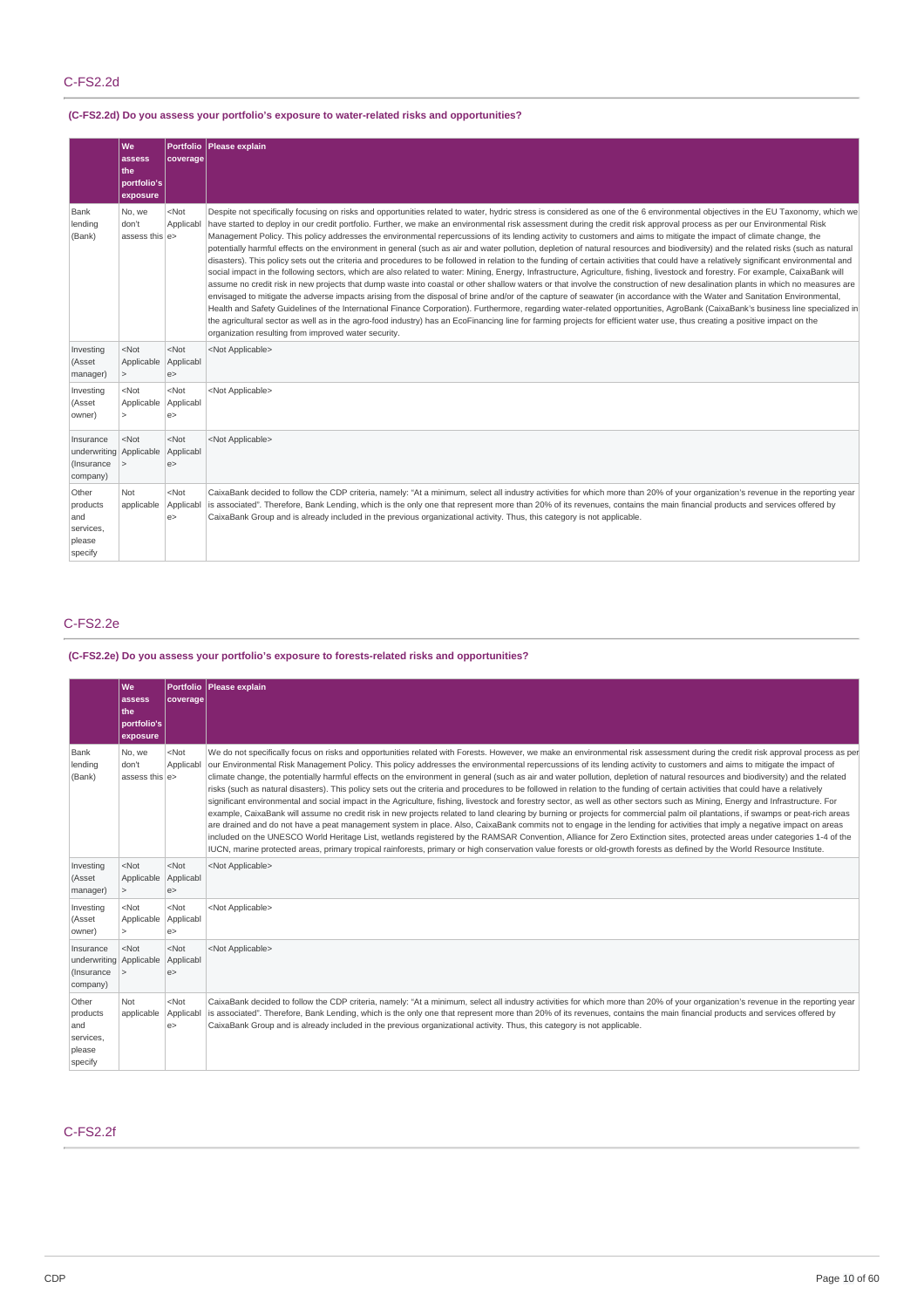#### (C-FS2.2f) Do you request climate-related information from your clients/investees as part of your due diligence and/or risk assessment practices?

|                                                                 | <b>climate-</b><br>related<br>information | We request Please explain                                                                                                                                                                                                                                                                                                                                                                                                                                                                                                                                                                                                                                                                                                                                                                                                                                                                                                                                                                                                                                                                                                                                                                                                                                                                                                                                                                                                                                                                                                                                                                                                                                                                                                                                                                                                                                                                                                                                                                                                                                                                                                                                                                                                                                                                                                                                                      |
|-----------------------------------------------------------------|-------------------------------------------|--------------------------------------------------------------------------------------------------------------------------------------------------------------------------------------------------------------------------------------------------------------------------------------------------------------------------------------------------------------------------------------------------------------------------------------------------------------------------------------------------------------------------------------------------------------------------------------------------------------------------------------------------------------------------------------------------------------------------------------------------------------------------------------------------------------------------------------------------------------------------------------------------------------------------------------------------------------------------------------------------------------------------------------------------------------------------------------------------------------------------------------------------------------------------------------------------------------------------------------------------------------------------------------------------------------------------------------------------------------------------------------------------------------------------------------------------------------------------------------------------------------------------------------------------------------------------------------------------------------------------------------------------------------------------------------------------------------------------------------------------------------------------------------------------------------------------------------------------------------------------------------------------------------------------------------------------------------------------------------------------------------------------------------------------------------------------------------------------------------------------------------------------------------------------------------------------------------------------------------------------------------------------------------------------------------------------------------------------------------------------------|
| Bank<br>lending<br>(Bank)                                       | Yes                                       | The ERM Policy establishes the Group's global principles for managing environmental risk. The policy institutes the criteria for accepting new customers and operations, with general and<br>sector-based exclusions in which CaixaBank will not assume the linked climate-related credit risk. When assessing a customer in the lending and investment process, the Group uses<br>questionnaire and meetings to prospect information and to feed the client screening, risk assessment and due diligence processes. The questionnaire is used to identify, assess and<br>classify customers and operations according to their climate and environmental risks, and forms part of the environmental and climate-related risk analysis that is part of the credit<br>process for business and corporate customers. The client questionnaire is used to assess the following questions during the client onboarding (Due Diligence): (i) compliance with<br>CaixaBank's Environmental Risk Management Policy (in terms of general and sector specific exclusions); (ii) Environmental risk, based on the activity, ESG management, sanctions, etc.<br>and (iii) GHG emissions. The questionnaire is reviewed on a yearly basis. Based on the questionnaire an environmental risk assessment is generated. In addition to the client<br>questionnaire, during the credit approval process, the specific transaction is assessed as well in accordance with the ERM Policy. The assessment of environmental risk in the credit<br>approval process is currently being rolled out by phases. The assessment is carried out based on an environmental risk assessment questionnaire, where the exclusions defined in the<br>policy are reviewed and the environmental risk is assessed in 5 categories. In addition, and as part of the scenario analysis process within the framework of the UNEP FI pilot (explained<br>above), the risk of climate transition in the utilities and oil & gas sectors has been assessed and the Top 9 clients in these sectors have been analyzed individually. To complete this<br>analysis, meetings were held with the clients to get their vision on their exposure to climate risks in the short, medium and long term and their decarbonization strategies. CaixaBank<br>plans to extend these engagement actions to other relevant clients. |
| Investing<br>(Asset<br>manager)                                 | $<$ Not<br>Applicable>                    | <not applicable=""></not>                                                                                                                                                                                                                                                                                                                                                                                                                                                                                                                                                                                                                                                                                                                                                                                                                                                                                                                                                                                                                                                                                                                                                                                                                                                                                                                                                                                                                                                                                                                                                                                                                                                                                                                                                                                                                                                                                                                                                                                                                                                                                                                                                                                                                                                                                                                                                      |
| Investing<br>(Asset<br>owner)                                   | $<$ Not<br>Applicable>                    | <not applicable=""></not>                                                                                                                                                                                                                                                                                                                                                                                                                                                                                                                                                                                                                                                                                                                                                                                                                                                                                                                                                                                                                                                                                                                                                                                                                                                                                                                                                                                                                                                                                                                                                                                                                                                                                                                                                                                                                                                                                                                                                                                                                                                                                                                                                                                                                                                                                                                                                      |
| Insurance<br>underwriting Applicable><br>(Insurance<br>company) | $<$ Not                                   | <not applicable=""></not>                                                                                                                                                                                                                                                                                                                                                                                                                                                                                                                                                                                                                                                                                                                                                                                                                                                                                                                                                                                                                                                                                                                                                                                                                                                                                                                                                                                                                                                                                                                                                                                                                                                                                                                                                                                                                                                                                                                                                                                                                                                                                                                                                                                                                                                                                                                                                      |
| Other<br>products<br>and<br>services,<br>please<br>specify      | Not<br>applicable                         | CaixaBank decided to follow the CDP criteria, namely: "At a minimum, select all industry activities for which more than 20% of your organization's revenue in the reporting year is<br>associated". Therefore, Bank Lending, which is the only one that represent more than 20% of its revenues, contains the main financial products and services offered by CaixaBank<br>Group and is already included in the previous organizational activity. Thus, this category is not applicable.                                                                                                                                                                                                                                                                                                                                                                                                                                                                                                                                                                                                                                                                                                                                                                                                                                                                                                                                                                                                                                                                                                                                                                                                                                                                                                                                                                                                                                                                                                                                                                                                                                                                                                                                                                                                                                                                                       |

### C2.3

(C2.3) Have you identified any inherent climate-related risks with the potential to have a substantive financial or strategic impact on your business? Yes

### C2.3a

(C2.3a) Provide details of risks identified with the potential to have a substantive financial or strategic impact on your business.

#### **Identifier**

Risk 1

**Where in the value chain does the risk driver occur?**

Direct operations

## **Risk type & Primary climate-related risk driver**

| raina regulation<br>∵Eme | na mechanisms<br>∴arhon<br>prio<br>. |
|--------------------------|--------------------------------------|
|                          |                                      |

### **Primary potential financial impact**

Increased indirect (operating) costs

**Climate risk type mapped to traditional financial services industry risk classification**

Operational risk

### **Company-specific description**

This risk is associated to the increased operational costs for CaixaBank due to the potential application of carbon pricing mechanisms such as tax increases on electricity, fuels and water (related to price of HVAC, transportation, etc.) that would affect Spain, where we operate. In the reporting year CaixaBank's electricity consumption was 141,359 MWh, so an increase in energy prices in Spain as a result of these potential carbon pricing mechanisms would imply an increase in our electricity costs, both for the central services and for our 3,782 offices of the branch network. This increase in our operating costs, derived from carbon pricing mechanisms, may arise from government measures (taxes), market causes or a combination of both. CaixaBank is already mitigating this risk through its Environmental management plan 2019-2021 (and the previous plans from previous years), implementing several energy efficiency measures, which in the reporting year included replacing fluorescent lights with LED lighting, replacing HVAC equipment with more efficient equipment, presence sensors and automatic light shut-off, single shut-off switches associated with the alarm connection, hibernation strips for peripheral circuits, replacement of computer equipment, and the implementation of the automation project that allows it to monitor energy consumption in corporate buildings and the branch network, evaluate the energy savings of the measures implemented and define new efficiency initiatives.

**Time horizon** Short-term

### **Likelihood**

Very likely

**Magnitude of impact** Medium

**Are you able to provide a potential financial impact figure?**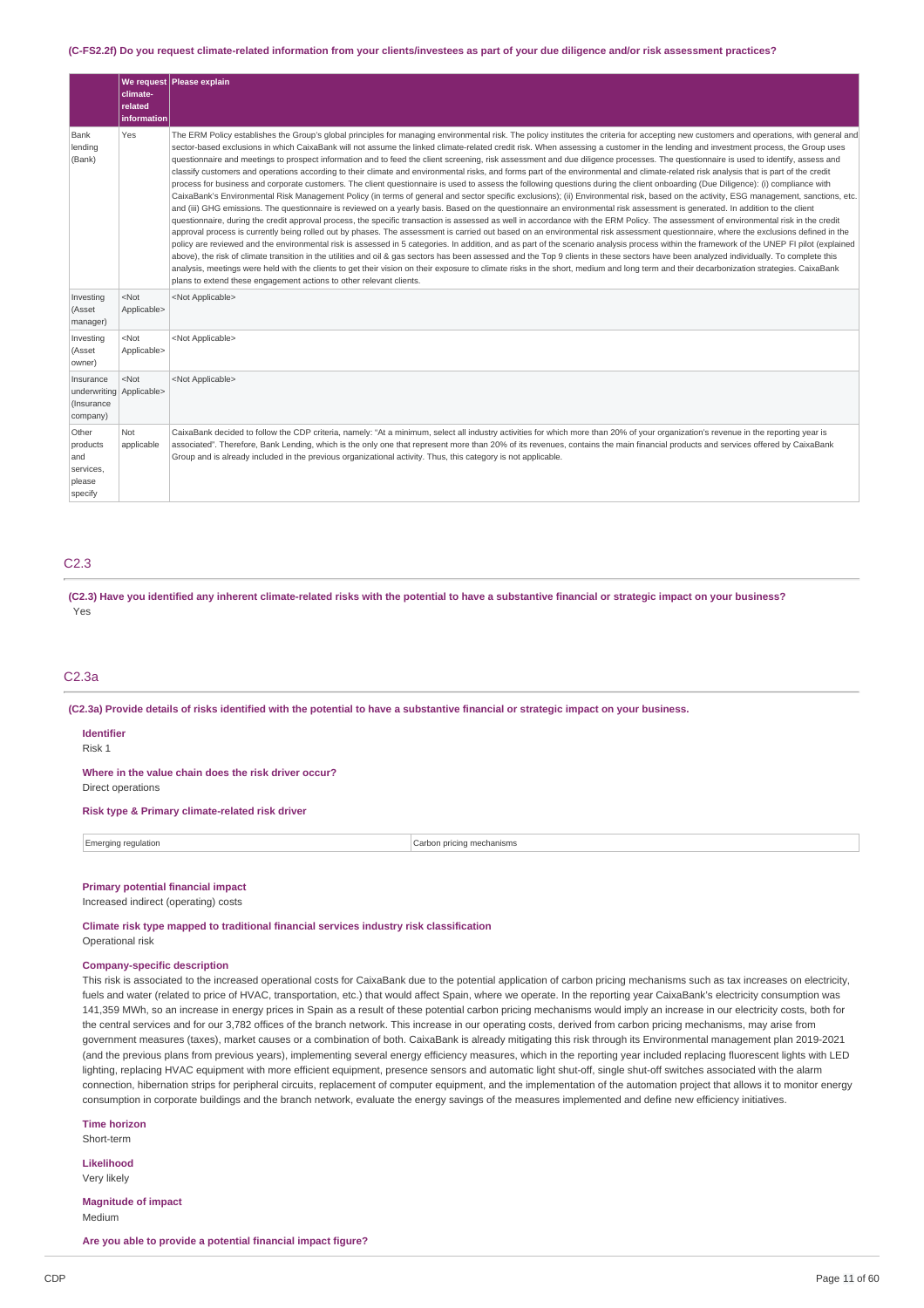#### Yes, an estimated range

### **Potential financial impact figure (currency)**

<Not Applicable>

**Potential financial impact figure – minimum (currency)** 403613

**Potential financial impact figure – maximum (currency)**

### 1009033

### **Explanation of financial impact figure**

It is difficult to predict exactly how will these potential carbon pricing mechanisms materialize in the future, due to the many factors that affect it. To make an estimation, we assume a proportional increase in the electricity prices affecting Spain between 2 and 5%, based on the evolution of electricity prices in Spain in the period 2008-2016 (source: EUROSTAT). Considering that the energy cost in the reporting year was €20,180,659, the estimated financial implications are a yearly operational cost increase of around €403,613 to €1,009,033. These values reported (minimum and maximum) have been obtained by applying a 2% and a 5% increase to the total energy costs in the reporting year, respectively.

### **Cost of response to risk**

3300000

### **Description of response and explanation of cost calculation**

The cost of managing this risk is directly associated to the investment in energy efficiency. Since 2017, CaixaBank has had in place an Energy Committee in addition to the Environmental Committee, which is charged with supervising the optimization of the bank's energy management. Moreover, CaixaBank renewed its Environmental and Energy Policy in 2018, reinforcing its commitment with promoting the purchase of energy efficient products and services designed to improve and optimize energy use. In the reporting year the investment in energy efficiency represented around €3,300,000 for CaixaBank. This budget includes the automation project in our branch network to reduce electricity consumption, including, among other things, the installation of presence sensors and automatic light shut-off, single shut-off switches associated with the alarm connection, and hibernation strips for peripheral circuits (which represents around 24% of this total cost), the replacement of fluorescent lights with LED lighting in the renovation of two floors of the Central Services Buildings , and the replacement of 70 high-energy consumption air conditioning units with more efficient ones in the branch network in Spain (76% of total cost). These projects achieved in the reporting year an overall energy consumption reduction of 3,994 MWh (See question C4.3b for more details). The energy consumption has decreased yearly as a result of the implementation of these energy efficiency projects, and the bank will continue to work in this line to reduce energy consumption and mitigate this risk.

#### **Comment**

In addition, >99 % of the energy consumed is from renewable sources, which is currently a way of mitigating part of this risk too. Note: The lifetime of these initiatives ranges from 6-15 years.

### **Identifier**

Risk 2

#### **Where in the value chain does the risk driver occur?** Downstream

**Risk type & Primary climate-related risk driver**

Market Other, please specify (Worsen rating conditions from current carbon-intensive clients due to higher transition risk profiles. Unacceptable risk-reward conditions, limiting the lending portfolio.)

### **Primary potential financial impact**

Reduced profitability of investment portfolios

**Climate risk type mapped to traditional financial services industry risk classification**

## Credit risk

#### **Company-specific description**

There is a risk that some of CaixaBank current carbon-intensive clients (credit portfolio companies with a high exposure to CO2 emissions) will be affected by market changes resulting, for example, from carbon regulations or changes in the demand of carbon-intensive products in the future. There is an increasing risk in the market that some of the bank's current carbon-intensive clients will become more exposed to transition risks as a result of climate change and less profitable. Consequently, rating agencies will lower their rating, making it more difficult for these companies to access loans or other financial products. Since 2018 CaixaBank measures the exposure of its lending portfolio to economic activities considered to be linked to high CO2 emissions. In the reporting year, such activities accounted for around 2% of the total financial instruments' portfolio (credit, equity and fixed income), a metric disclosed in CaixaBank's 2020 Management Report following TCFD recommendations and detailed in C-FS14.1b of this questionnaire. In this sense, considering bank's current credit portfolio exposure to these activities and a business-as-usual approach, there is a potential risk associated to a loss of profits from these clients with a high exposure to market changes driven by climate change, as CaixaBank might be driven to de-risk this part of its lending portfolio, representing a reduction in the group's profits from these companies.

**Time horizon** Long-term

**Likelihood** More likely than not

**Magnitude of impact** Medium

### **Are you able to provide a potential financial impact figure?** Yes, a single figure estimate

**Potential financial impact figure (currency)** 64700000

**Potential financial impact figure – minimum (currency)** <Not Applicable>

**Potential financial impact figure – maximum (currency)** <Not Applicable>

#### **Explanation of financial impact figure**

The estimated financial impact of this potential risk is associated to the decreased revenues from our carbon-intensive client segments, assuming a reduction of these more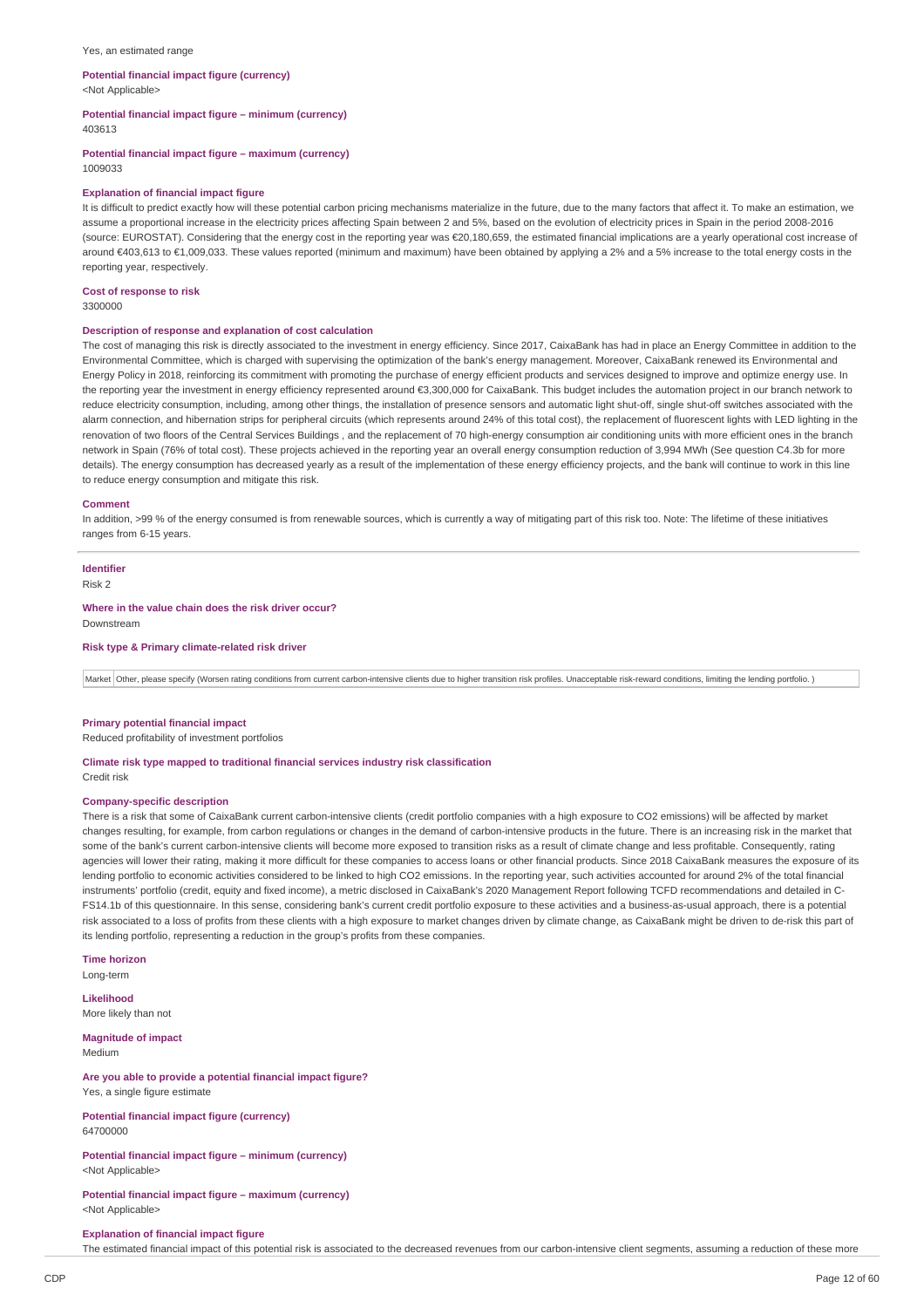carbon exposed companies from our credit portfolio. As a first approximation to calculate the potential financial impact of this risk we used CaixaBank's carbon-intensive exposure (credit, equity and fixed income), which accounts for around 2% of the total financial instruments' portfolio, as disclosed in the 2020 Management Report following TCFD recommendations. On the other hand, we have used CaixaBank's gross balance sheet interest margin (0.96%) as disclosed in the 2020 Management Report. These two values allow us to estimate the value at risk due to this transition risk, which accounts for around €64.7 million, as a potential gross profit loss for the Group. The calculation to obtain this value, which considers a worst-case scenario, is as follows: Value at Risk due to climate risk (Potential missed gross profit) = Carbon intensive financial instruments portfolio (2% of the total financial instruments' portfolio) x Gross Balance Sheet Interest Margin (0.96%). Note: In the "primary potential financial impact" column we have selected the option that more closely describes the estimated financial impact. However, note it is not a reduction of profitability of our investment portfolio, but a reduction in size of the lending portfolio due to the exclusion of "high carbon-intensive companies".

### **Cost of response to risk**

500000

#### **Description of response and explanation of cost calculation**

CaixaBank (CB) is already managing this risk by measuring since 2018 the exposure of its lending portfolio to economic activities considered to be linked to high CO2 emissions, following TCFD recommendations. Such activities accounted for around 2% of the total financial instruments' portfolio in the reporting year. This risk metric is complemented by an additional carbon-intensity metric (non-public) to monitor the carbon intensity of aggregated exposure in accordance with the risk appetite. The metric was approved by CB's Global Risk Committee and has already been implemented. The scenario analysis started in 2019 is also aimed at identifying and managing the portfolio exposure to climate risk. This exercise is being carried out by phases prioritizing the sectors with a higher potential transition risk in our portfolio (see question C3.1b). On the Business side, CB already has specialist staff in some of the business segments which are most sensitive from the viewpoint of climate risk, including the real estate sector, infrastructure and energy projects and agriculture, with a view to facilitating customer engagement in the transition to a low-carbon economy. During the reporting year, a training plan was launched for the Risk Admission Centers and the International Branches, so that the analysts of these centers could help in the climaterelated risk classification. As part of the scenario analysis carried out, workshops have been held with customers of the Energy sector to get their view around transition risk and their decarbonization strategies. Currently, CB has 12 Full time employees (FTEs) dedicated to risk management, decision and advisory with regards to climate risks. In addition, a dedicated Sustainable Finance Team (3 FTEs) was set up to pursue business opportunities, which among others, will help to balance the current exposure to high carbon activities. In, 2021, CB plans to expand the board of directors with a specialized committee on sustainability and climate change to be chaired by a newly appointed Chief Sustainability Officer. In addition, improvement of the tool to access external sources and investments in IT systems are being rolled out. The management cost of this risk (€500,000 per year) has been estimated on a best effort basis considering the IT adaptations needed and the implementation of processes and methodologies (€200,000), the access to external data and information resources (€100,000) and 3 equivalent FTEs (€200,000).

#### **Comment**

Other actions we are carrying out to manage this risk: -The Environmental Risk Management Policy, approved by the Board of Directors in February 2019, regulates the financing of certain companies and projects representing a potential ESG risk, including climate change risks, establishing the requirements under which CaixaBank will not assume credit risk. -In 2019 we signed the UN Collective Commitment to Climate Action to align our portfolio to reflect and finance the low-carbon, climate-resilient economy required to limit global warming to below 2ºC. - In April 2021, the Net Zero Banking Alliance was subscribed with CB as one of its founding signatories.

### **Identifier**

Risk 3

### **Where in the value chain does the risk driver occur?**

Downstream

**Risk type & Primary climate-related risk driver**

Reputation Increased stakeholder concern or negative stakeholder feedback

#### **Primary potential financial impact**

Decreased revenues due to reduced demand for products and services

### **Climate risk type mapped to traditional financial services industry risk classification** Reputational risk

#### **Company-specific description**

CaixaBank identified risks resulting from Reputation as relevant due to changes in the sensitivity of stakeholders and clients to climate-related aspects that may be critical and might impose stress on its future profitability and sustainability. Reputation risks can increase market risks and, to a certain extent, liquidity risk. An example would be a decrease in revenues resulting from a bad perception of CaixaBank's products and services if these do not meet the sustainability and climate standards that our customers are seeking, especially for products linked to carbon intensity activities. To mitigate this risk and enhance related opportunities, the Group has been offering green products and services for many years now, e.g.: ecoLoans, ecoMicrocredits (which are offered to finance environmentally friendly vehicles, home improvements to raise energy efficiency, among others), ecoFund (which invests only in environmentally friendly assets and stocks), green accounts (which collaborate with WWF and sustainable development), green bonds, among others. However, these products could be directly affected by the change on the consumers' behavior, who could potentially demand a wider range and improved versions of low carbon products and services. If this is the case, Caixabank would see its revenues from some products and services reduced. Customers may opt for other banks that offer the sustainable approach in the services they are seeking. Considering the awareness of CaixaBank stakeholders, products and services related by Climate change and the environmental performance are key aspects to maintain the ability to do business. Customer's purchase or investment decisions can be based on an environmental performance of the bank and are very important for the successful development of CaixaBank and its subsidiaries. Another important risk identified is the potential deficiencies in the accuracy, integrity and criteria of the process used when preparing the data and information needed to evaluate the financial, lending portfolio and equity position of the Group, as well as the information disclosed to market and stakeholders that offers a holistic view of positioning in terms of climate change and sustainability and that is directly related to environmental, social and governance aspects (ESG principles). These deficiencies have a high potential for impact on the bank's reputation and, therefore, considered relevant in the climate-related risk assessment.

**Time horizon** Medium-term

### **Likelihood**

Likely

**Magnitude of impact** Medium

**Are you able to provide a potential financial impact figure?** Yes, a single figure estimate

**Potential financial impact figure (currency)** 91603200

**Potential financial impact figure – minimum (currency)**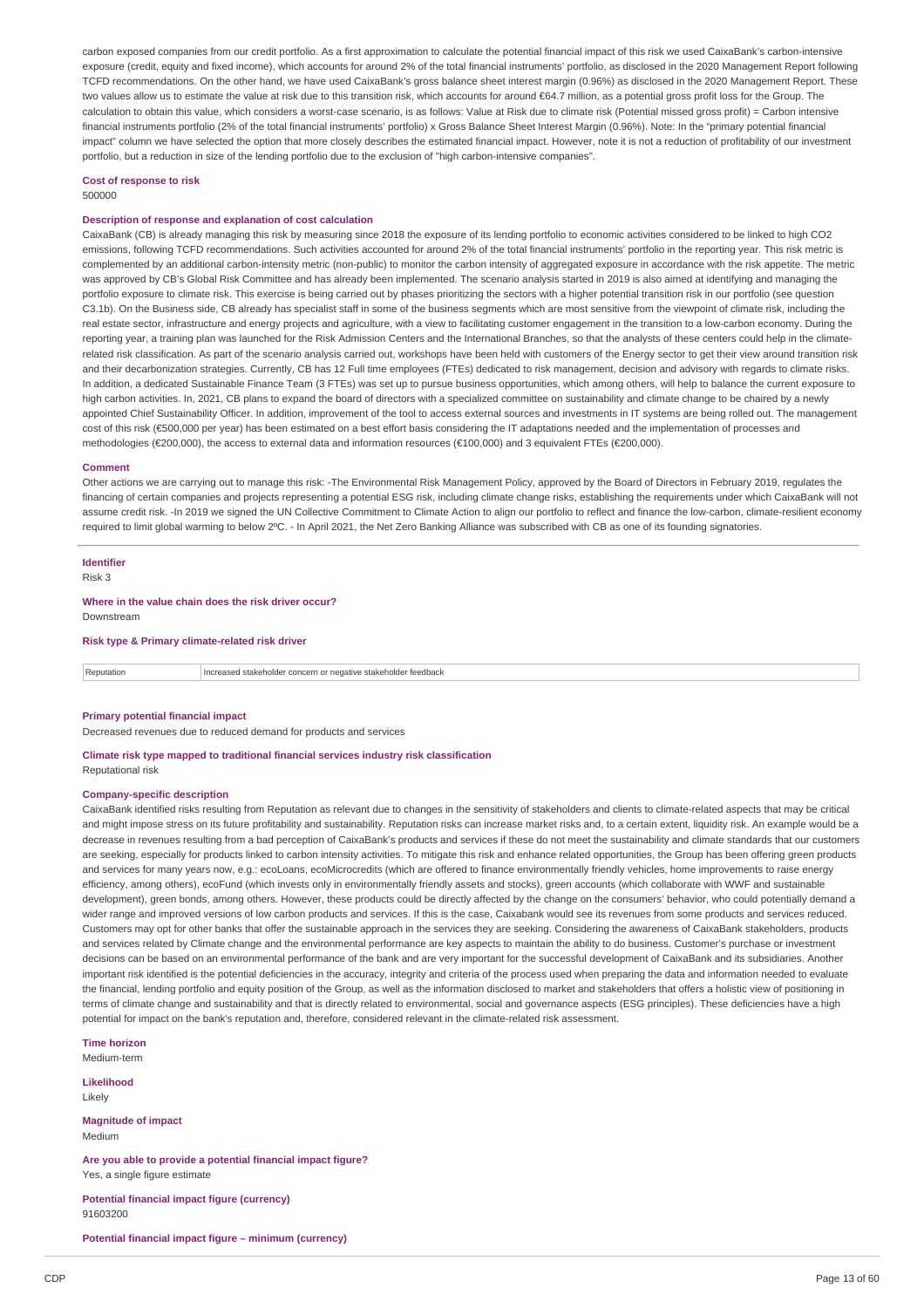#### <Not Applicable>

## **Potential financial impact figure – maximum (currency)**

<Not Applicable>

### **Explanation of financial impact figure**

The main financial implications of this risk would be the reduction of revenues from the reduced demand for products and services. As an estimation for this value, we consider consider CaixaBank's (CB) gross balance sheet interest margin (0.96%) as disclosed in the 2020 Management Report and CaixaBank's total volume of environmentally sustainable activities in the reporting year, which was of €9,542 million. CB has calculated this volume considering the following: -Real Estate Financing Energy Efficient: Operations for which there is documentary evidence of an A or B rating energy efficiency certificate are considered environmentally sustainable. In the reporting year, €1,001 million in operations was included as part of developments formalized, and €306 million in commercial properties financed with A or B rating. - Renewable Energies project Finance (wind, photovoltaic, etc.): In the reporting year, the bank helped to finance 39 projects for a total of € 3,163 million, funding 5,730 MW of installed capacity. Renewable energy portfolio exposure represents 81% of the total finance energy project portfolio. -Loans classified as "green" according to the Green Loan Principles (GLP) established by the Loan Market Association. The eligible projects or assets include: renewable energy, energy efficiency, sustainable transport, reduction among others. In the reporting year, CB granted 24 green loans for a volume of €2,021 million in volume. All these loans obtained the Green Certificate, based on the criteria of the Green Loan Principles. -EcoFinancing with the following specific lines: purchase of efficient vehicles and domestic appliances, home improvements to increase energy efficiency, investments to improve resource efficiency or ensure a smaller environment impact, and sustainable development farming projects. In the reporting year, the Company granted a total of 788 loans for €54 million. -Loans referenced to sustainability variables: In the reporting year CB granted 32 loans linked to ESG indexes or environmental indicators for a total of €2,997 million which were conditional upon recognition of good performance by the company regarding sustainability, measured according to ESG criterias applied by independent bodies.

**Cost of response to risk**

644710

#### **Description of response and explanation of cost calculation**

In order to mitigate this risk, the Group identifies the stakeholders that would mostly influence the decrease of the demand in CaixaBank's products (investors, clients, organizations). CaixaBank promotes the offer of green products, such as EcoMicrocredits, ecoLoans, the Green account of MicroBank, the Microbank Ecological Fund, among others, as explained in the description column. CaixaBank has a Product Committee, who has the responsibility to approve new products or services designed and/or marketed by the Bank, after analyzing the features and risks associated with each product, its suitability for its target market and its compliance with consumer protection and transparency rules. Also, in CaixaBank there is a specific team that manages ESG risk and attends inquiries from the branch network through a reputational risk service, a new service created in 2017. Also, in 2017 a new Committee to deal with all issues related to corporate social responsibility and reputation (ESG) of the Group companies was created, in a quarterly basis. The management of this risk is €644,710, which has been estimated considering the 10 managers working in these matters on developing the Corporate Social Responsibility and the average annual salary at CaixaBank in the reporting year, which was € 64,471 (calculation as follows: € 64,471 \* 10 managers = €644,710). The costs of offering the Green Account and EcoMicroCredits are part of the regular business.

#### **Comment**

Here are other actions the Group carries out to manage this risk: If any department of CaixaBank has a slightest suspicious about a possible ESG risk, they contact Compliance department and a dedicated team at the CSR department in order to make sure before the approach to Risk Concession. The Group also develops targets in its Environmental Statement and improve the inclusion and better performance in Sustainability Indexes (FTSE4Good, DJSI, ASPI, etc.). In addition, CaixaBank is periodically improving procedures to implement the Equator Principles and progresses in the implementation criteria during the process of financing other areas. The Corporate Responsibility and Reputation Committee of CaixaBank was restructured in 2017, providing it with an executive role and with a monthly frequency. Finally, CaixaBank plans to expand the board of directors in 2021 with a specialized committee on sustainability and climate change to be chaired by the newly appointed Chief Sustainability Officer.

#### **Identifier**

Risk 4

### **Where in the value chain does the risk driver occur?**

Direct operations

### **Risk type & Primary climate-related risk driver**

Acute physical Increased severity and frequency of extreme weather events such as cyclones and floods

### **Primary potential financial impact**

Increased indirect (operating) costs

**Climate risk type mapped to traditional financial services industry risk classification** Operational risk

### **Company-specific description**

The risk is associated with the increase in operating costs due to the inability to do business as a result of extreme weather events that may affect the business continuity of CaixaBank and its clients. IPCC predicts for the Mediterranean region, where CaixaBank operate, a future increase in the frequency and intensity of extreme weather events such as extreme precipitation, floods and others, which might affect the business continuity of CaixaBank central services (SSCC) buildings, 3,782 offices of the branch network and/or Data Processing Centers (DPC) and its client's facilities in Spain. CaixaBank's Data Processing Centers (DPC) can carry out more than 11,000 transactions per second. The main consequences of extreme weather events affecting our DPC or SSCC for CaixaBank would be the inability to do business, not at our offices of the branch network, nor at the corporate buildings in Spain nor online through our website or mobile app. This would mean a decrease in the selling of any products or services, carry out any transactions, or do any of daily business actions, which would imply high operational costs. The Storms Gloria and Filomena are good examples of this kind of events that happens in the last years in Spain.

**Time horizon**

Medium-term

**Likelihood** Likely

**Magnitude of impact** High

**Are you able to provide a potential financial impact figure?** Yes, a single figure estimate

**Potential financial impact figure (currency)** 435500000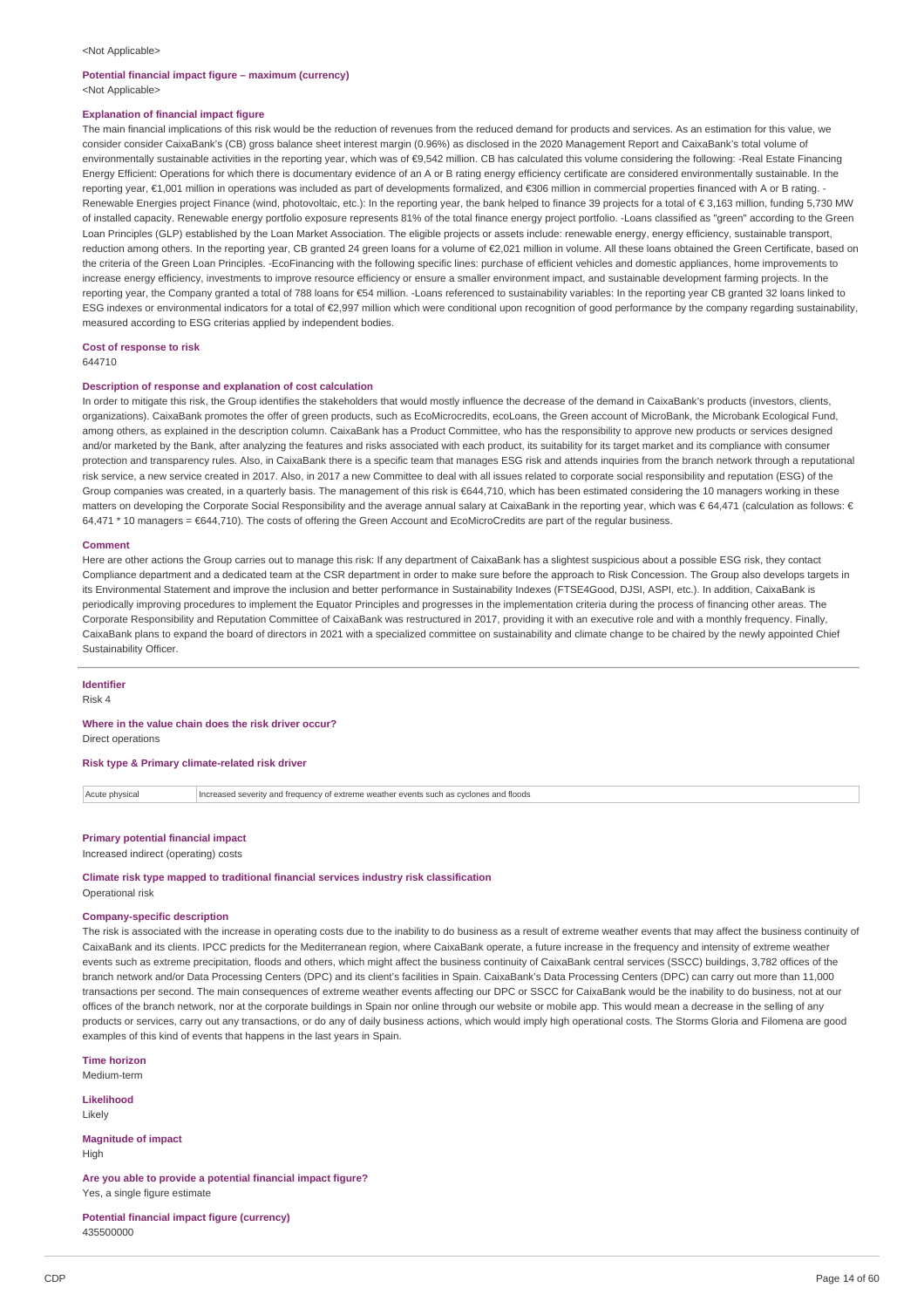<Not Applicable>

### **Potential financial impact figure – maximum (currency)** <Not Applicable>

#### **Explanation of financial impact figure**

As mentioned, this risk could affect CaixaBank due to a temporal reduction in the amount of daily business and in the inability to work in the offices that could become affected by a shutdown of the systems as a result of extreme meteorological phenomena. The financial implications are estimated considering different scenarios of failure in the IT systems in case of a catastrophic climate event that would damage and impact our central services (SSCC) buildings in Spain or the Data Processing Center (DPC), which would have an associated increase in our indirect operating costs. Taking the most severe of the scenarios we carried out (critical failure of our IT systems), the financial impact is estimated to be of around €435.5 million (frequency 1/100).

#### **Cost of response to risk**

3770000

### **Description of response and explanation of cost calculation**

CaixaBank has implemented a Business Continuity Management System according to ISO22301:2012 certified by BSI. This action allows the group to continue with daily work even after unusual incidents such as fires, floods, etc. CaixaBank has built 3 Data Processing Center (DPC) since 2012, where the bank considered measures to minimize possible damages of extreme climatic parameters that could occur in the place where the buildings were constructed. With the third DPC, the probability of this risk affecting the Group decreases even more. Before choosing the location of new DPCs, CaixaBank Facilities Management develops viability studies considering climate parameters. In terms of security, these centers have flood alarms and fire alarms in order to prevent associated risks to extreme weather events. Also, CaixaBank was designated as Critical Operator in July 2017 due to the implementation of the EU Council Directive 2008/114 on the identification and designation of European critical infrastructures and the assessment of the need to improve their protection. This Law, as well as the Spanish Committee on Business Stability (CESFI), requires CaixaBank to have Security and Protection Plans regarding its DPCs, including their installations in parallel connection in order to have a back-up and avoid possible breaks. The cost of managing this risk is €3.77 million, which corresponds to the cost of investment of the DPC and its annual maintenance cost.

#### **Comment**

### C2.4

(C2.4) Have you identified any climate-related opportunities with the potential to have a substantive financial or strategic impact on your business? Yes

### C2.4a

(C2.4a) Provide details of opportunities identified with the potential to have a substantive financial or strategic impact on your business.

#### **Identifier**

Opp1

**Where in the value chain does the opportunity occur?** Direct operations

### **Opportunity type**

Resource efficiency

### **Primary climate-related opportunity driver**

Use of more efficient production and distribution processes

### **Primary potential financial impact**

Reduced indirect (operating) costs

### **Company-specific description**

This opportunity is associated to the reduced operational costs due to the implementation of Voluntary Standards such as ISO14001, ISO 50001, Ecolabels and EMAS, (stablished in CaixaBank since 2003, 2017 and 2004 respectively), which helps to reduce operational costs related to energy, water and paper consumption, emissions, etc. In a world increasingly aware of the need to protect the environment in which we live and carry on our activities, and as part of our on-going improvement policy, CaixaBank specified its actions to respect and protect the environment through the implementation of an environmental and energy management system, in line with the European regulation EMAS 1505/2017, and the ISO 14001 and ISO 50001 standards. This aspiration is reflected in the other responsible policies of the company, such as the Code of Business Conduct and Ethics, the Corporate Social Responsibility Policy and the Declaration on Climate Change. As a result of the implementation of these voluntary standards, CaixaBank has reduced its electricity consumption by 7% in the reporting year compared to 2019 (141,360 MWh in the reporting year compared to 151,690 MWh in 2019), avoided the consumption of 10,669, kg of paper, 42% reduction in the generation of toner waste compared to 2019, as well as achieved a 18% reduction in the volume of plastic waste generation, 14% reduction in the volume of water consumption, among others. CaixaBank will continue to implement these standards.

**Time horizon** Short-term

**Likelihood**

Likely

**Magnitude of impact** Medium

**Are you able to provide a potential financial impact figure?** Yes, a single figure estimate

**Potential financial impact figure (currency)** 666397

**Potential financial impact figure – minimum (currency)** <Not Applicable>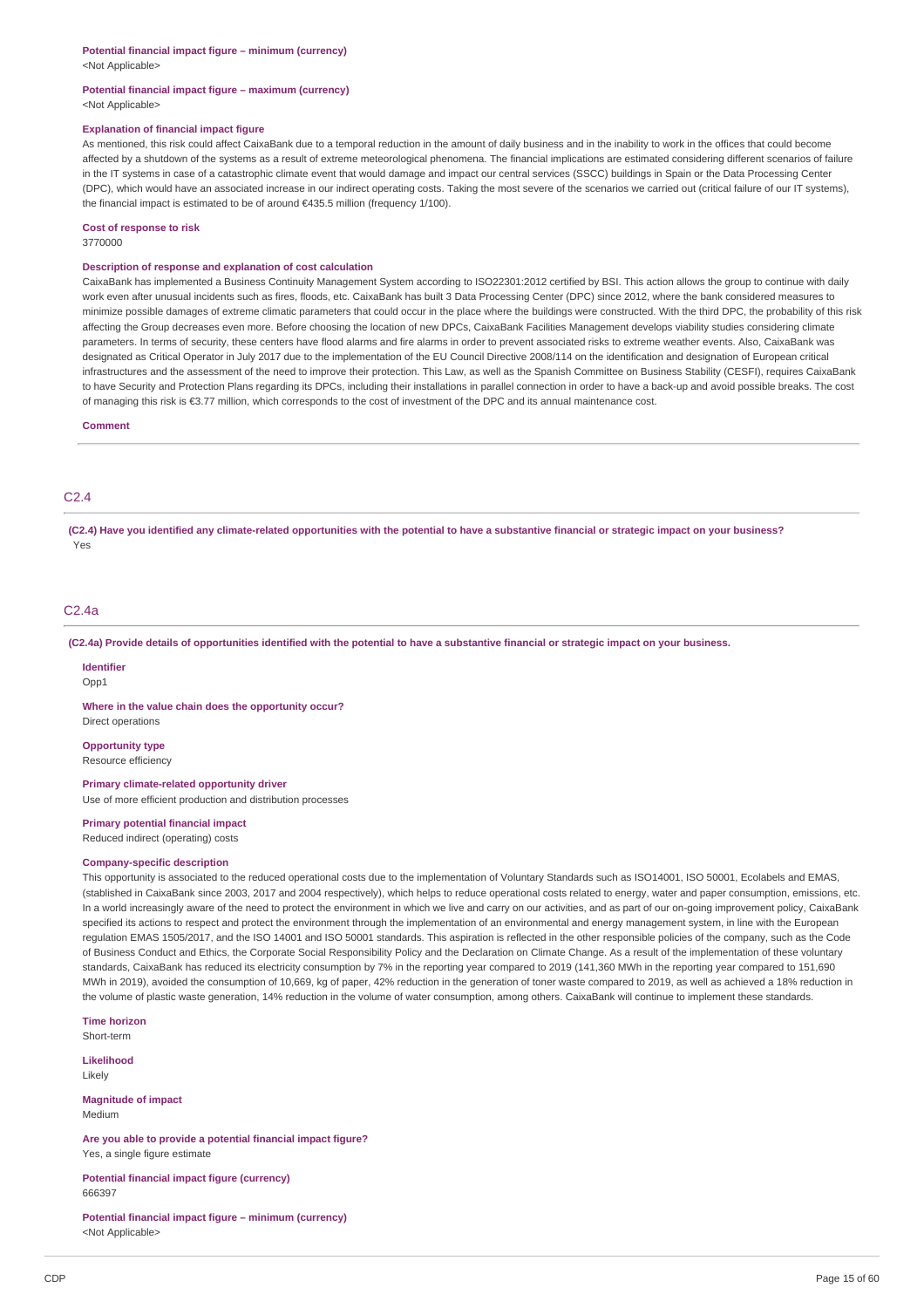### **Explanation of financial impact figure**

As mentioned, as a result of the implementation of these voluntary standards, CaixaBank has reduced its electricity consumption by 7% in the reporting year compared to 2019 (141,360 MWh in the reporting year compared to 151,690 MWh in 2019). Last year, thanks to the implementation of several energy efficiency measures, cost reductions amounted to € 623,008. In this sense, the financial implications of this opportunity are associated to the reduced operating costs as a result of these energy savings achieved through the implementation of several energy efficiency actions, both in our Branch network offices and in our corporate buildings in Spain. Added to this value, are the savings resulting from the reduction in paper (€9,389) and tonners (34,000) consumption. Taking the savings of the reporting year, this cost reduction was around € 666,397, thanks to the targets established through the Voluntary Standards. The value of the savings related to energy efficiency has been calculated adding the cost savings of several measures implemented in the reporting year, and included in the CDP question C4.3b, which specifically are: implementation of an automation project in our Branch network (representing the 85% of the total reduced indirect costs), replacement of fluorescent lights with LED lighting in the renovation of two floors and the replacement of high-consumption air conditioning equipment (8.5% of the total reduced indirect costs).

### **Cost to realize opportunity**

3300000

#### **Strategy to realize opportunity and explanation of cost calculation**

The realization of this opportunity is ensured by the environmental and energy management system implemented, in line with the European regulation EMAS 1505/2017 and the ISO 14001 and ISO 50001 standards, also reflected in other policies of the entity, such as the Code of Business Conduct and Ethics, the Corporate Social Responsibility Policy and the Declaration on Climate Change. CaixaBank annually revise its Environmental Declaration, which is public on the website, and stablish and monitor energy efficiency targets, among others. In this sense, several energy efficiency projects have been implemented in the past years, related to efficient lightning, automation and climatization. In the reporting year, the implementation of the automation project that allows it to monitor energy consumption in corporate buildings and the branch network, evaluate the energy savings of the measures implemented and define new efficiency initiatives started in 2019 has continued. Furthermore, the following actions were implemented: the replacement of fluorescent lights with LED lighting in the renovation of two floors of the Central Services Buildings and the replacement of 70 high-consumption air conditioning equipment. These projects achieved in the reporting year an overall energy consumption reduction of 3,994 MWh. The cost of managing this opportunity is directly associated with the investment in energy efficiency measures, as well as the budget for the team, tools, and infrastructure needed to design and guide the implementation of some of the actions of the Voluntary Standards. In the reporting year, the above-mentioned energy efficiency actions represented an investment of €3,300,000 (see question C4.3b for more detail), of which 24% correspond to the automation project, and 76% to the replacement of 70 high-consumption air conditioning equipment.

#### **Comment**

Other methods to realize this opportunity include the implementation and improvement of CaixaBank's Environmental and Energy Policy, renewed in 2018. Since 2017, CaixaBank has had in place an Energy Committee in addition to the Environmental Committee, which is charged with supervising the optimization of the bank's energy management. Moreover, CaixaBank renewed its Environmental and Energy Policy in 2018, reinforcing its commitment with promoting the purchase of energy efficient products and services designed to improve and optimize energy use. Note: The lifetime of these initiatives ranges from 6-15 years.

### **Identifier**

Opp2

#### **Where in the value chain does the opportunity occur?**

Downstream

**Opportunity type Markets** 

#### **Primary climate-related opportunity driver**

Increased diversification of financial assets (e.g., green bonds and infrastructure)

#### **Primary potential financial impact**

Increased diversification of financial assets

### **Company-specific description**

This opportunity is associated to the increasing number of investors demanding green bonds and the associated increased diversification of financial assets for CaixaBank. CaixaBank acknowledges the key role that financial institutions play in helping to mobilize capital for the transition to a low-carbon, resource-efficient, and inclusive economy, as well as the importance of meeting the UN Sustainable Development Goals (SDGs). As a result, in July 2019, the Board of Directors approved CaixaBank's bond issuance framework linked to the Sustainable Development Goals, including Green Bonds and aligned with the Sustainable Bond Principles, Green Bond Principles and Social Bond Principles. The framework envisages the issuance of green bonds. The first issuance under this framework happened during the reporting year, with the issuance of CaixaBank's inaugural Green Bond for €1,000 million to fund renewable energy projects and energy-efficient buildings. Furthermore, CaixaBank has been a signatory of the Green Bond Principles established by the International Capital Markets Association (ICMA) since 2015. Since then, the Bank has participated in the placement of green bonds for projects with a positive impact on climate. In the reporting year, CaixaBank participated in the placement of 6 green bond issues for investment in sustainable assets with a total volume of €4,700 million (4 for €2,550 million in 2019). It also participated in the issuance of 4 sustainable bond for €1,700 million. This opportunity allows CaixaBank to generate more access to capital when CaixaBank acts as a bond issuer, and increased revenues when it acts as a bond underwriter. This opportunity would allow CaixaBank to obtain potential funds and to diversify the scope of investors.

**Time horizon**

Short-term **Likelihood**

Very likely

**Magnitude of impact** Medium

**Are you able to provide a potential financial impact figure?** Yes, a single figure estimate

**Potential financial impact figure (currency)** 6400000000

**Potential financial impact figure – minimum (currency)** <Not Applicable>

**Potential financial impact figure – maximum (currency)** <Not Applicable>

**Explanation of financial impact figure**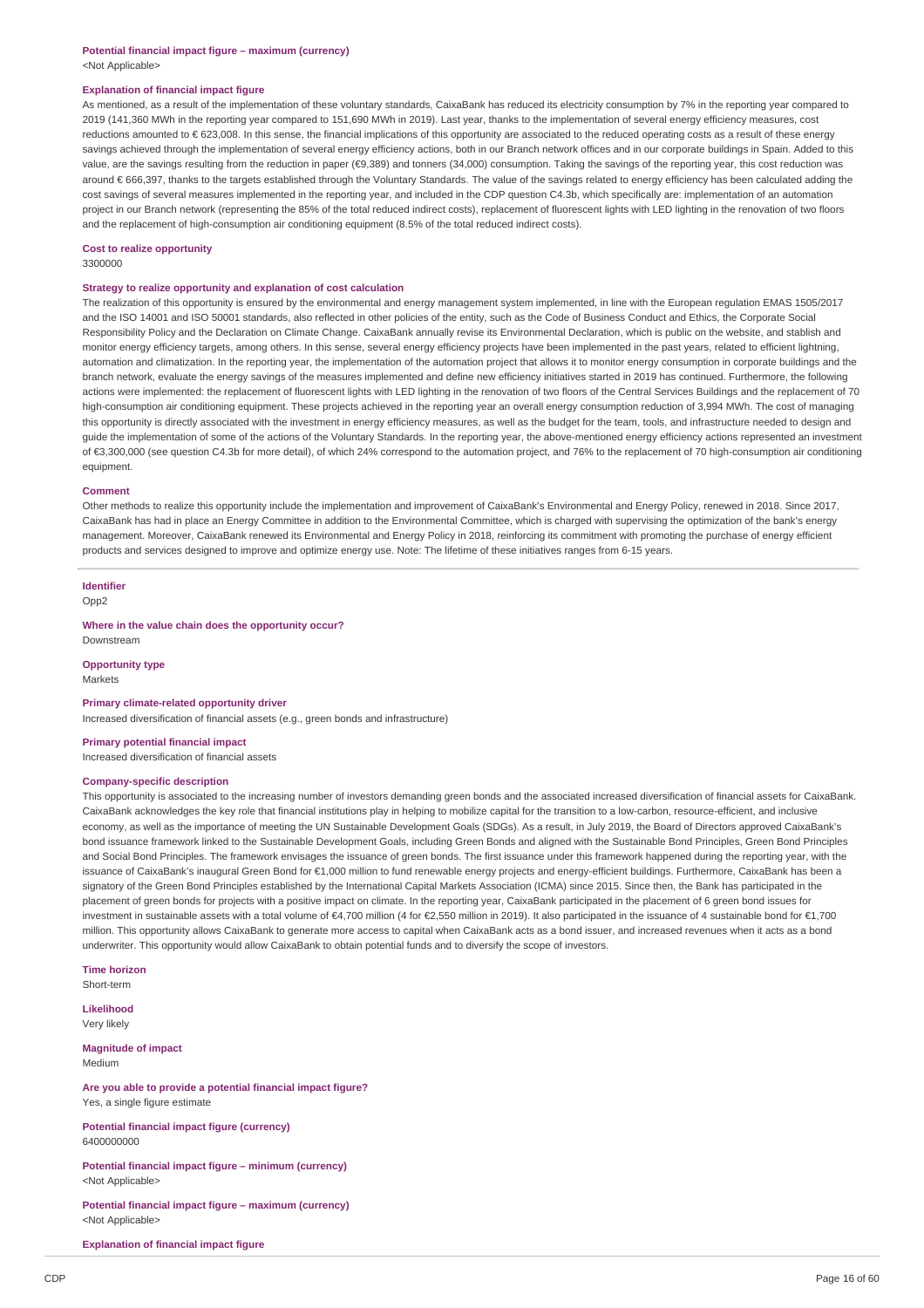The financial impact of this opportunity is related to CaixaBank's increased diversification of financial assets from issuing green bonds and from participating as green agents in the issuing of green loans. In the reporting year, CaixaBank issued a Green Bond for €1,000 million to support projects related to renewable energy (443.9 tCO2e of avoided GHG emissions per €1M financed is expected) and green building (10.7 tCO2e of avoided/reduced GHG emissions per €1M financed is expected), participated in the placement of 5 green bond issues for investment in sustainable assets (projects with a positive climate impact) with a total volume of €3,700 million, and in the issuance of 4 sustainable bond for €1,700 million.

## **Cost to realize opportunity**

### 128942

### **Strategy to realize opportunity and explanation of cost calculation**

CaixaBank has been a signatory of the Green Bond Principles since 2015. Since then, the Company has participated in the placement of green bonds for projects with a positive climate impact. The Group is taking action to assess the potential of this opportunity in the future, mainly from Funding. In July 2019, the Board of Directors approved the bond issuance framework linked to CaixaBank's Sustainable Development Goals, including Green Bonds and aligned with the Sustainable Bond Principles, Green Bond Principles and Social Bond Principles. The framework envisages the issuance of green bonds, which happened for the first time in the reporting year with the issuance of a Green Bond for €1,000 million. The cost of realizing this opportunity is associated to the salary of the team responsible for the offers of sustainable bonds and for the works towards capturing new opportunities in this sense. The salary is estimated at €64,471 a year, which is the average annual salary at CaixaBank in the reporting year x 2 (number of managers).

#### **Comment**

**Identifier** Opp<sub>4</sub>

#### **Where in the value chain does the opportunity occur?** Downstream

**Opportunity type** Products and services

## **Primary climate-related opportunity driver**

Development and/or expansion of low emission goods and services

#### **Primary potential financial impact**

Increased revenues resulting from increased demand for products and services

### **Company-specific description**

This opportunity is associated to the increased revenues from environmentally sustainable credit transactions. CaixaBank uses its market expertise to support the most environmentally conscious projects that help prevent, mitigate and address climate change and the transition to a low-carbon economy. These "green projects" include lowcarbon technologies and infrastructure, green transport, water and waste management, sustainable hotels, precision farming, etc. CaixaBank designs and markets green products and services in all segments of activity. Especially relevant in its activity are our retail segment and the Corporate & Wholesale segment. Main drivers are loans to finance the acquisition and construction of energy efficient real estate assets, the finance of Renewable Energy projects, loans indexed to ESG KPIs and environmentally sustainable consumer finance products, (ecoLoans and ecoMicrocredits for green purposes, such as purchasing efficient vehicles, investments that improve efficiency in the consumption of resources, ecological products, etc.). CaixaBank has been offering green products and services for many years now, such as the EcoFinancing (since 2013). In the reporting year, the Company granted a total of 788 loans for €54 million linked to EcoFinancing (compared to 505 loans for €10.2 million in 2019). Other green products and services that have experienced a growth in demand include the MicroBank Fondo Ecológico, also since 2013, as well as green loans, energy efficient real estate lending, and finance of renewable energy projects. All of these product lines have good growth potential which will probably be further boosted considering the sustainable finance initiatives launched by the EU Commission and banking supervisors and regulators. Overall, the wholesale green loan market is increasing since the first green loan issued in 2014. Thomson Reuters reported the volume of green loans syndicated in Europe to around 19 billion EUR as of March 2018. This rising trend creates an opportunity for CaixaBank as a Green Facility Agent.

**Time horizon**

Medium-term

**Likelihood** Very likely

## **Magnitude of impact**

Medium-high

**Are you able to provide a potential financial impact figure?** Yes, a single figure estimate

**Potential financial impact figure (currency)** 91603200

### **Potential financial impact figure – minimum (currency)** <Not Applicable>

### **Potential financial impact figure – maximum (currency)** <Not Applicable>

### **Explanation of financial impact figure**

As an estimation of the financial impact of this opportunity, we consider CaixaBank's gross balance sheet interest margin (0.96%) as disclosed in the 2020 Management Report and CaixaBank's total volume of environmentally sustainable activities in the reporting year, which was of €9,542 million. These account for around 19.4% of our portfolio in the reporting year. CaixaBank has calculated this value considering the following categories and values: -Real Estate Financing Energy Efficient: Operations for which there is documentary evidence of an A or B rating energy efficiency certificate are considered environmentally sustainable. In the reporting year, €1,001 million in operations was included as part of developments formalized, and €306 million in commercial properties financed with A or B rating. -Renewable Energies project Finance (wind, photovoltaic, etc.): In the reporting year, the bank helped to finance 39 projects for a total of € 3,163 million, funding 5,730 MW of installed capacity. Renewable energy portfolio exposure represents 81% of the total finance energy project portfolio. -Loans classified as "green" according to the Green Loan Principles (GLP) established by the Loan Market Association. The eligible projects or assets include: renewable energy, energy efficiency, sustainable transport, reduction among others. In the reporting year, CaixaBank granted 24 green loans for a volume of €2,021 million in volume. All these loans obtained the Green Certificate, based on the criteria of the Green Loan Principles. -EcoFinancing with the following specific lines: purchase of efficient vehicles and domestic appliances, home improvements to increase energy efficiency, investments to improve resource efficiency or ensure a smaller environment impact, and sustainable development farming projects. In the reporting year, the Company granted a total of 788 loans for €54 million. -Loans referenced to sustainability variables: In the reporting year CaixaBank granted 32 loans linked to ESG indexes or environmental indicators for a total of €2.997 million which were conditional upon recognition of good performance by the company regarding sustainability, measured according to ESG criterias applied by independent bodies.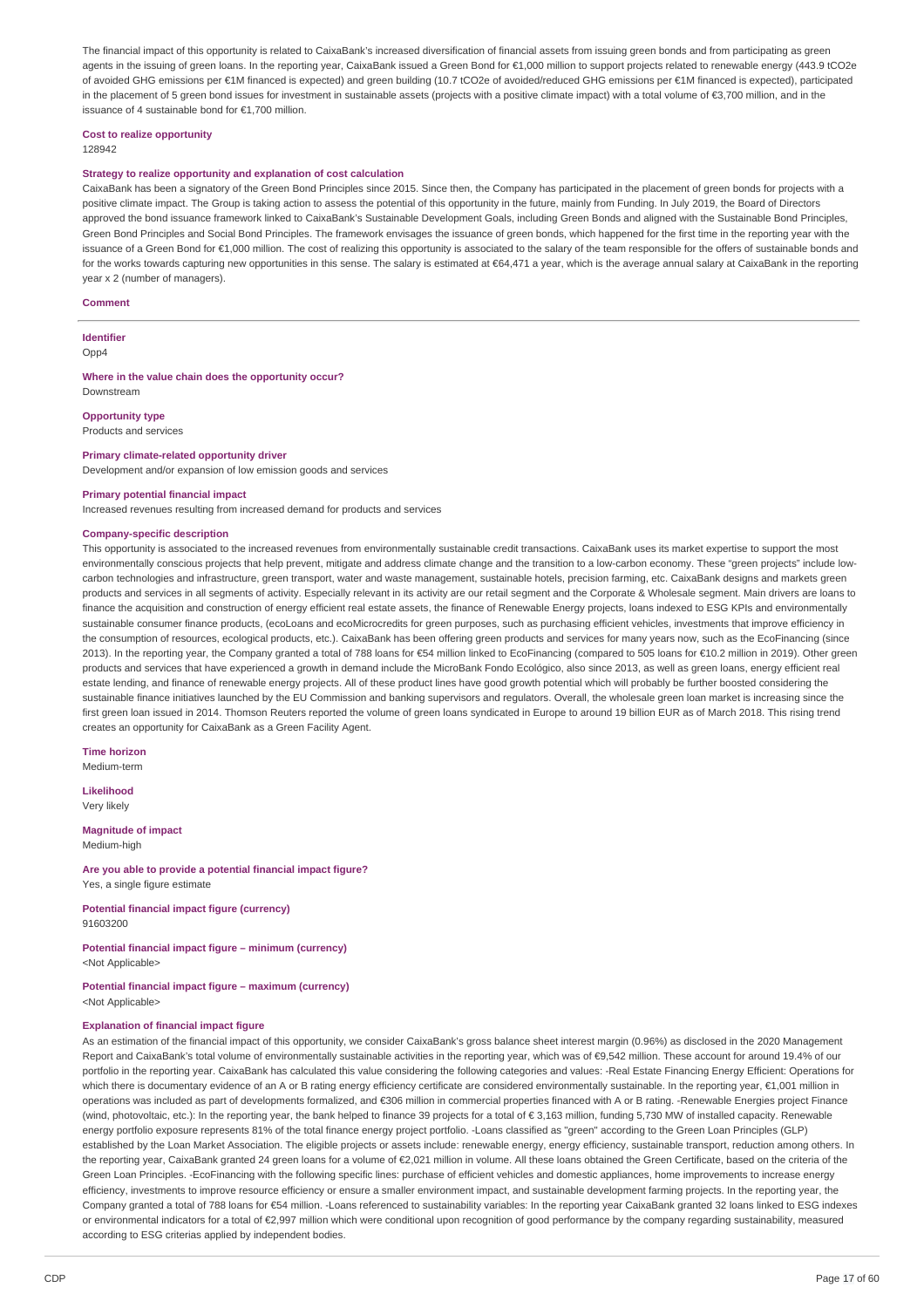#### **Cost to realize opportunity** 322355

#### **Strategy to realize opportunity and explanation of cost calculation**

CaixaBank is already managing this opportunity: The Group has developed different financing lines to support these green projects that contribute to prevent, mitigate and provide a response to climate change, such as the mentioned ecoLoans and ecoMicrocredits for green purposes (for purchasing efficient vehicles, investments that improve efficiency in the consumption of resources, ecological products, etc). CaixaBank has a Product Committee, who has the responsibility to approve new products or services designed and/or marketed by the Bank, after analyzing the features and risks associated with each product, its suitability for its target market and its compliance with consumer protection and transparency rules. CaixaBank has specific products and credit lines for those companies with responsible conduct and ESG performance, which also widens CaixaBank's product portfolio. The cost of managing this opportunity has been estimated at €322,355 a year, considering the team of 5 FTE working in this business line and in the realization of this opportunity at CaixaBank and considering the average annual salary at CaixaBank in the reporting year (€64,471). As explained, the total cost management has been obtained as follows: €64,471 \* 5 FTE = €322,355.

**Comment**

### C3. Business Strategy

| C3.1       |                                                                                                                        |  |
|------------|------------------------------------------------------------------------------------------------------------------------|--|
| <b>Vec</b> | (C3.1) Have climate-related risks and opportunities influenced your organization's strategy and/or financial planning? |  |

### $C3.1<sub>b</sub>$

**(C3.1b) Does your organization intend to publish a low-carbon transition plan in the next two years?**

|              | <b>Intention</b><br>to<br>publish a the<br>low-<br>carbon<br><b>plan</b> | Intention<br>to include<br>transition<br>plan as a<br>transition scheduled<br>resolution<br>item at<br><b>Annual</b><br><b>General</b><br><b>Meetings</b><br>(AGMs) | <b>Comment</b>                                                                                                                                                                                                                                                                                                                                                                                                                                                                                                                                                                                                                                                                                                                                                                                                                                                                                                                                                                                                                                                                                                                                                                                                                                                                                                                                                                                                                                                                                                                                                                                                                                                                                                                                                                                                                                                                                                                                                                                                                                                                                                                                                                                                                                                                                                                                                                                                                                                                                                            |
|--------------|--------------------------------------------------------------------------|---------------------------------------------------------------------------------------------------------------------------------------------------------------------|---------------------------------------------------------------------------------------------------------------------------------------------------------------------------------------------------------------------------------------------------------------------------------------------------------------------------------------------------------------------------------------------------------------------------------------------------------------------------------------------------------------------------------------------------------------------------------------------------------------------------------------------------------------------------------------------------------------------------------------------------------------------------------------------------------------------------------------------------------------------------------------------------------------------------------------------------------------------------------------------------------------------------------------------------------------------------------------------------------------------------------------------------------------------------------------------------------------------------------------------------------------------------------------------------------------------------------------------------------------------------------------------------------------------------------------------------------------------------------------------------------------------------------------------------------------------------------------------------------------------------------------------------------------------------------------------------------------------------------------------------------------------------------------------------------------------------------------------------------------------------------------------------------------------------------------------------------------------------------------------------------------------------------------------------------------------------------------------------------------------------------------------------------------------------------------------------------------------------------------------------------------------------------------------------------------------------------------------------------------------------------------------------------------------------------------------------------------------------------------------------------------------------|
| $\mathbf{1}$ | Row Yes, in<br>the next<br>two years                                     | Yes, we<br>intend to<br>include it<br>as a<br>scheduled<br>AGM<br>resolution<br>item                                                                                | Climate-related issues have led the bank to outline in the 2019-2021 Strategic Plan an important goal of the corporate culture before society: to be a fundamental agent in the transition<br>to a low-carbon economy (approved by the Board of Directors and presented for assessment and approval at the AGM in 2019). This goal is the cornerstone of the company's strategy<br>that is being built to align CaixaBank's business model toward a net-zero carbon economy. During the reporting year, Caixabank (CB) completed two pilot case studies to assess,<br>through scenario analysis, the impact of climate-related physical and transition risks in part of its lending portfolio. Scenario analyzes are being extended to other sectors of the lending<br>portfolio. The conclusions from scenario analysis exercises will provide insights to establish objectives to align the bank's portfolio with the Paris Agreement. Decarbonization target<br>setting is planned for Q4 of 2022 as per the Collective Commitment to Climate Action and the even more ambitious Net Zero Banking Alliance (NZBA). The NZBA was subscribed in<br>April 2021 with CB as one of its founding signatories. Furthermore, CB is following closely the Climate Change and Energy Transition Bill approved by Spain in 2020 that aims to<br>achieve emissions neutrality by 2050 and represents a positioning instrument in terms of modernizing the economy, attracting investment, generating employment and<br>reindustrializing, which incorporates all economic sectors into the climate action in the decarbonization process. Financial institutions, such as CB, must publish specific targets for the<br>decarbonization of their loan and investment portfolios in line with the Paris Agreement from 2023 onwards. Therefore, the low-carbon transition plan is the next step that CB plans to<br>carry out in the next two years. The Annual General Meeting of CB is the ultimate representative and participatory body of the Company shareholders. During the reporting year, two<br>meetings were held. It is at these meetings that the board of directors approves the annual management report and non-financial information statement, included management<br>processes and information related to climate change. Consequently, the low-carbon transition plan will be approved at the Annual General Meeting. CB is preparing a Sustainability<br>Master Plan, scheduled for approval in December 2021. |

## C3.2

**(C3.2) Does your organization use climate-related scenario analysis to inform its strategy?** Yes, qualitative and quantitative

### C3.2a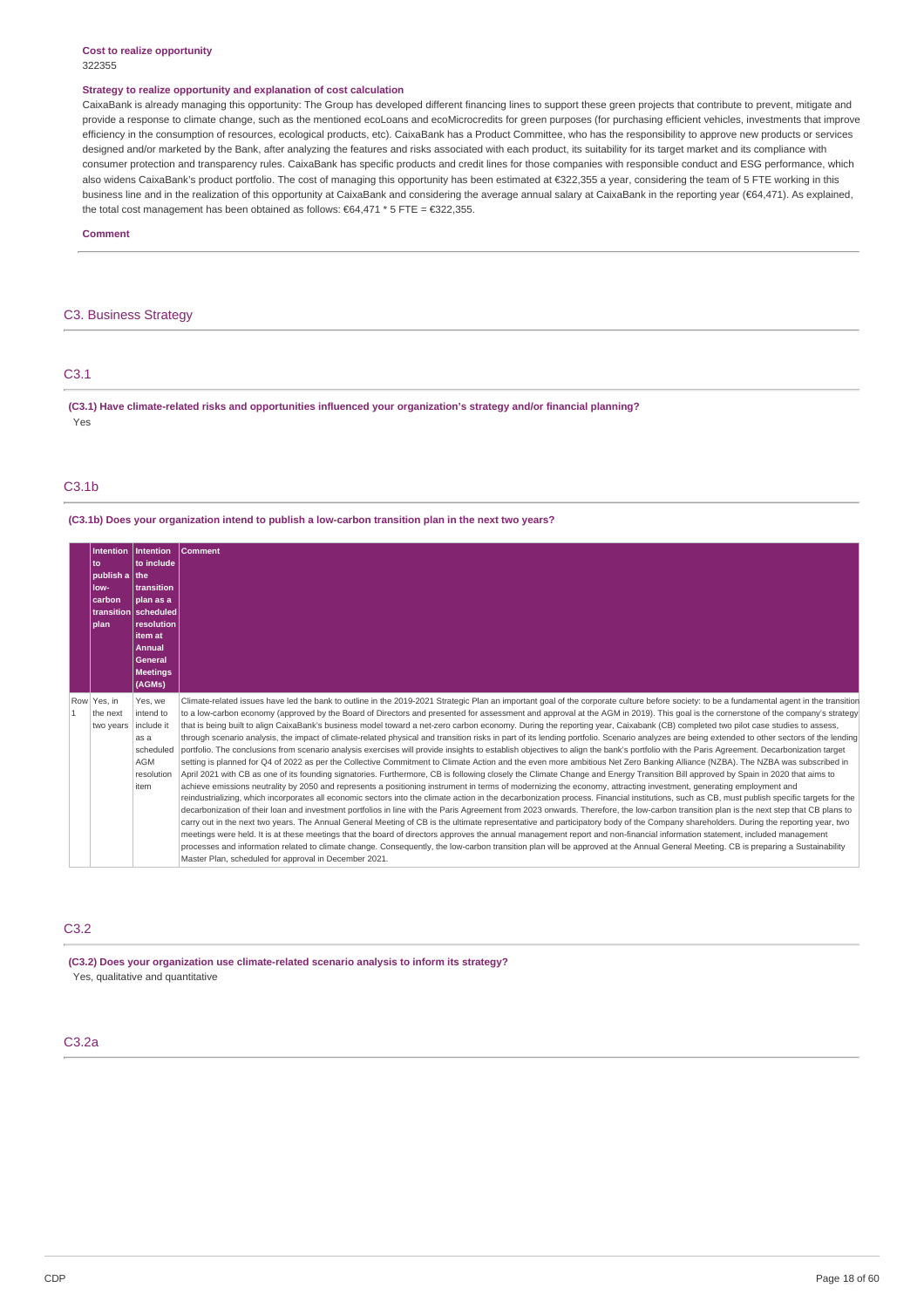## **(C3.2a) Provide details of your organization's use of climate-related scenario analysis.**

| Climate-<br>related<br>scenarios<br>and<br>models<br>applied | <b>Details</b>                                                                                                                                                                                                                                                                                                                                                                                                                                                                                                                                                                                                                                                                                                                                                                                                                                                                                                                                                                                                                                                                                                                                                                                                                                                                                                                                                                                                                                                                                                                                                                                                                                                                                                                                                                                                                                                                                                                                                                                                                                                                                                                                                                                                                                                                                                                                                                                                                                                                                                                                                                                                                                                                                                                                                                                                                                                                                                                                                                                                                                                                                                                                                                                                                                                                                                                                                                                                                                                                                                                                                                                                                                                                                                                                                                                                                                                                                                                                                                                                                                                                                                                                                                                                         |
|--------------------------------------------------------------|------------------------------------------------------------------------------------------------------------------------------------------------------------------------------------------------------------------------------------------------------------------------------------------------------------------------------------------------------------------------------------------------------------------------------------------------------------------------------------------------------------------------------------------------------------------------------------------------------------------------------------------------------------------------------------------------------------------------------------------------------------------------------------------------------------------------------------------------------------------------------------------------------------------------------------------------------------------------------------------------------------------------------------------------------------------------------------------------------------------------------------------------------------------------------------------------------------------------------------------------------------------------------------------------------------------------------------------------------------------------------------------------------------------------------------------------------------------------------------------------------------------------------------------------------------------------------------------------------------------------------------------------------------------------------------------------------------------------------------------------------------------------------------------------------------------------------------------------------------------------------------------------------------------------------------------------------------------------------------------------------------------------------------------------------------------------------------------------------------------------------------------------------------------------------------------------------------------------------------------------------------------------------------------------------------------------------------------------------------------------------------------------------------------------------------------------------------------------------------------------------------------------------------------------------------------------------------------------------------------------------------------------------------------------------------------------------------------------------------------------------------------------------------------------------------------------------------------------------------------------------------------------------------------------------------------------------------------------------------------------------------------------------------------------------------------------------------------------------------------------------------------------------------------------------------------------------------------------------------------------------------------------------------------------------------------------------------------------------------------------------------------------------------------------------------------------------------------------------------------------------------------------------------------------------------------------------------------------------------------------------------------------------------------------------------------------------------------------------------------------------------------------------------------------------------------------------------------------------------------------------------------------------------------------------------------------------------------------------------------------------------------------------------------------------------------------------------------------------------------------------------------------------------------------------------------------------------------------|
| <b>REMIND</b>                                                | In the reporting year, CaixaBank (CB) carried out a scenario analysis (SA) case study based on its participation in the TCFD UNEP FI banking pilot project. CB applied the transition risk methodology<br>developed by Oliver Wyman (OW) to assess the change in Expected Loss in the Oil&Gas and Power Utilities sectors. REMIND was used to integrate climate and macroeconomic projections. A sample<br>from CB's Energy portfolio for different regions (World, EU, LatAm, Middle East, US) was evaluated. The methodology involves portfolio segmentation, qualitative risk analysis, internal risk data and<br>estimation of the evolution of credit rating. The analysis considered 3 climate scenarios according to changes in public policies and technologies to reach different levels of global warming and pathways<br>(Paris Agreement): Low CDR (CO2 Removal) 2°C - transition is not immediate but begins abruptly in 2030 with high impact policies and lack of negative emissions technologies): Low CDR 1.5°C - a<br>more stressed scenario with the same assumptions but more aggressive policies; and Immediate 1.5°C - transition begins imminently, with CDR technologies. The qualitative analysis implies the<br>identification of the segments most impacted by transition risks. It analyzed the impacts of transition on 4 variables (direct and indirect emission costs, low carbon CapEx and Revenues) for these<br>segments in different geographies and time horizons (24 heatmaps given 2030, 2040, 2050). Time horizons were chosen considering the financing strategies of CB, characteristics of lending portfolio<br>and to obtain useful and longer-term vision in relation to current credit decisions. Based on the qualitative analysis, a quantitative bottom-up analysis was carried out, based on the individual analysis of<br>clients with the greatest exposure (top 9). CB developed a special-purpose tool to translate qualitative assessment of transition risk into financial figures. The tool uses different Risk Factor Pathways<br>(RFPs) and modifies them according to a specific scoring system to bring in the opinions from specialists from different areas at CB (Climate Risk Analysis, Credit Decisions, Environmental Risk<br>Assessment, Rating, Strategy). These RFPs are then translated into changes in the main credit risk factors (EBIT, EBITDA, revenues) that can be introduced in CB's internal rating system to obtain a<br>transition risk-adjusted rating for the companies, given their decarbonization and transition strategies, probability of success and resilience. Conclusions from the pilot scenario analysis indicate that<br>Oil&Gas is the sector with the highest climate transition risk, with significant degradation of the rating for companies in the medium term, depending on their segment, geography and CO2 emissions.<br>Great investments will be needed for transformation (an opportunity). Important transition climate risks were also identified in the non-renewable electricity segment. Finally, there are good prospects for<br>companies in the renewable energy segment, where improvements in ratings are projected in the medium term according to their percentage of renewable energy. These results will provide insights for<br>the establishment of objectives to align the bank's portfolios with the Paris Agreement. Target setting is planned for Q4 2022 as per the Collective Commitment to Climate Action and the even more<br>ambitious Net Zero Banking Alliance, subscribed in April 2021 with CB as one of its founding signatories. Following the pilot exercise, during 2020 CB has started developing a differentiated approach<br>for SMEs adapting OW's methodology to the characteristics of SMEs and to the requirements of larger sample analysis, from a top-down perspective. The analysis is being implemented in the energy,<br>transportation and construction sectors. Extension to other relevant sectors in terms of climate transition risks will also be considered. Both approaches underway are our first steps in deploying the SA<br>on a recurring basis. |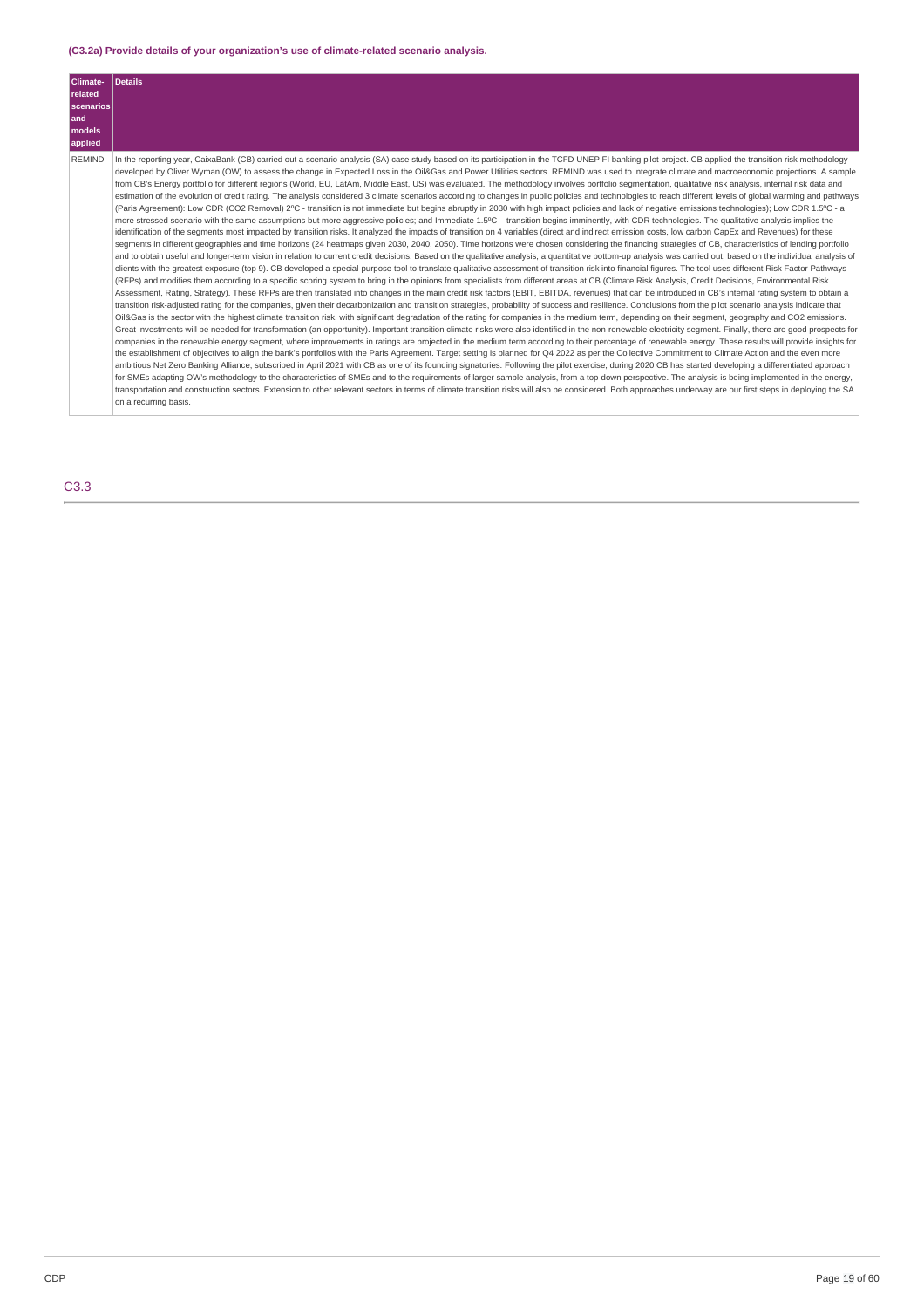## **(C3.3) Describe where and how climate-related risks and opportunities have influenced your strategy.**

|                                             | related risks<br>and<br>opportunities        | Have climate-Description of influence                                                                                                                                                                                                                                                                                                                                                                                                                                                                                                                                                                                                                                                                                                                                                                                                                                                                                                                                                                                                                                                                                                                                                                                                                                                                                                                                                                                                                                                                                                                                                                                                                                                                                                                                                                                                                                                                                                                                                                                                                                                                                                                                                                                                                                                                                                                                                                                                                                                                                                  |
|---------------------------------------------|----------------------------------------------|----------------------------------------------------------------------------------------------------------------------------------------------------------------------------------------------------------------------------------------------------------------------------------------------------------------------------------------------------------------------------------------------------------------------------------------------------------------------------------------------------------------------------------------------------------------------------------------------------------------------------------------------------------------------------------------------------------------------------------------------------------------------------------------------------------------------------------------------------------------------------------------------------------------------------------------------------------------------------------------------------------------------------------------------------------------------------------------------------------------------------------------------------------------------------------------------------------------------------------------------------------------------------------------------------------------------------------------------------------------------------------------------------------------------------------------------------------------------------------------------------------------------------------------------------------------------------------------------------------------------------------------------------------------------------------------------------------------------------------------------------------------------------------------------------------------------------------------------------------------------------------------------------------------------------------------------------------------------------------------------------------------------------------------------------------------------------------------------------------------------------------------------------------------------------------------------------------------------------------------------------------------------------------------------------------------------------------------------------------------------------------------------------------------------------------------------------------------------------------------------------------------------------------------|
|                                             | influenced<br>your strategy<br>in this area? |                                                                                                                                                                                                                                                                                                                                                                                                                                                                                                                                                                                                                                                                                                                                                                                                                                                                                                                                                                                                                                                                                                                                                                                                                                                                                                                                                                                                                                                                                                                                                                                                                                                                                                                                                                                                                                                                                                                                                                                                                                                                                                                                                                                                                                                                                                                                                                                                                                                                                                                                        |
| Products<br>and<br>services                 | Yes                                          | CaixaBank (CB) identified that climate change represents an opportunity to develop more low-emissions products in a short-term, but at the same time a risk associated with reduced<br>revenues resulting from a lower demand for its products and services, and increased credit risk in part of its lending portfolio in a medium and long-term. To adapt the strategy of the<br>company and mitigate these risks, CB decided, since 2007 with the signature of the Equator Principles, to manage environmental risks in its investment project financing and develop<br>green products and services in all segments of activity. As a result, CB has been offering green products and services to the market for many years and has developed and pursued the<br>continuous improvement of its lending portfolio environmental assessment tools with different climate-related risk metrics and, recently, scenario analysis. During the reporting year, the<br>most substantial strategic decisions taken in this area were the issuance of the first CB's Green Bond for €1 billion to fund renewable energy projects and energy-efficient buildings, the<br>update of its Environmental and Energy Management Principles to include the Environmental Risk Management Committee as the entity responsible for overseeing the deployment of<br>CB's environmental strategy (in May 2020), and adherence to the Manifesto for a sustainable economic recovery and the Green Recovery Call to Action initiative. In the reporting year,<br>CB registered a record funding in renewable energy generation initiatives, having participated in the financing of 39 projects worth 3,163 million euros. CB conducted two case studies<br>during the reporting year, one to assess the impacts of transition risks in its Energy Sector clients and another to assess the impacts of climate-related physical risks on the<br>infrastructure of its Real State clients. Both case studies helped CB in the development of knowledge to address the best strategy to manage green financial services and its due<br>diligence process to support viable projects that are compatible with a low-carbon economy and solutions for climate change in short and medium-term. As an example of a result, since<br>2020 energy efficiency certificates are required for all transactions related to the Real Estate sector to collect relevant information to assess risks and to engage with the clients.                                    |
| Supply<br>chain<br>and/or<br>value<br>chain | Yes                                          | One of the most relevant climate-related issues identified by CaixaBank (CB) is associated with customer demand and supplier management. The Risk Global Management, Project<br>Finance, Corporate and Institutional Banking and AgroBank are the most exposed areas related to corporate financing, especially when working with sectors with high energy<br>consumption and carbon emissions (energy, utilities, infrastructure, transport, and agricultural). CB identified that different climate-related risks can affect the solvency/ability to pay of its<br>lending portfolio and induce credit risk to the company in a short and medium-term (explained in C2.2a). Regarding suppliers, CB annually collects information in the corporate<br>procurement procedure regarding CC aspects, e.g whether suppliers have the certification ISO 14001, or calculate their carbon footprint (16 audits in the reporting year, 1,226 suppliers<br>with ISO14001). To integrate these risks into CB's business strategy and value chain assessment, robust prevention measures have been incorporated into CB's Risk Admission Model,<br>specific criteria for financing sectors and clients whose potential climate risk is estimated to be higher and ESG criteria in asset management. During the reporting year, the most<br>substantial strategic decisions taken in this area were: incorporation of climate-related risks into the Corporate Risk Taxonomy as a level 2 credit risk; implementation of the<br>Environmental Purchasing and Contracting Plan that consist in environmental criteria in procurement, and extension of the environmental commitment to the value chain; and update of<br>its Environmental and Energy Management Principles to adapt supplier requirements with the Supplier Code of Conduct (in May 2020). Additionally, CB believes that collaborating with<br>other organizations to make joint progress is essential since CC requires public-private partnerships and multi-sectorial approaches. In this sense, CB participate in working groups and<br>associations dedicated to environmental progress, including the UNEPFI, the Spanish Group for the Green Growth and Climate Action 100+. CB estimates that this area will continue to<br>be impacted in the short and medium term and, therefore, it is developing objectives to align the bank's portfolio with the Paris Agreement and the Commitment to Climate Action and is<br>participating in the Net Zero Banking Alliance. |
| Investment Yes<br>in R&D                    |                                              | CaixaBank (CB) identified that climate change presents opportunities to develop more low-emission products and services that, in many cases, require investments in R&D, and to<br>invest in R&D projects that contributes to a low-carbon economy. Part of the CB's investment in R&D is managed by La Caixa Foundation, which has an investment line specializes in<br>funding research organizations that contribute to a low-carbon economy. One of the projects is "Fundación Empresa y Clima: fight against climate change", created to identify and<br>develop business opportunities deriving from the fight against climate change and provide information (quidelines), through projects, of good business practice aimed at mitigating<br>climate change and adapting to it. Another important research project is ClimaDat, which provides information on climate change and assists CB in managing climate risks and<br>developing new products with less environmental impact. Regarding knowledge management, CB has a training plan to empower its employees in different topics. During the reporting<br>year, a training plan was launched for the Risk Admission Centers and the International Branches, so that the analysts of these centers could help in the environmental and climate-<br>related risk analysis. Concerning CB DayOne, a financial service created to accompany global start-ups and scale-ups with activity in Spain with high growth potential (innovative projects<br>which contribute to emission reductions due to its high technological component, e.g., electric bikes projects), during the reporting year, the 14th edition of the Entrepreneur XXI Awards<br>was launched aiming to elect the best companies in the contribution, among other, in the challenge "Ciudad XXI" (solutions to transform cities into more sustainable, secure, connected<br>and adapted places) and "Planeta XXI" (innovative proposals focused on environmental sustainability). Another case study in this area is the Imagin, a digital ecosystem aimed at young<br>people offering financial and non-financial products and services. During the reporting year, Imagin has obtained B Corp certification for its positive impact on the environment and<br>society (Imagin is the first B Corp mobile-only financial services platform). CB estimate to continue with this strategies and financing lines in the short and medium-term.                                                            |
| Operations Yes                              |                                              | One of the opportunities identified by CaixaBank (CB) is the reduced operational costs due to implementation of Voluntary Standards such as ISO14001, EMAS and ISO50001,<br>stablished in CB since 2003, 2004 and 2017 respectively. These standards have helped us reduce our operational costs related to energy, water and paper consumption. This has been<br>integrated into CB's strategy and planning and results annually in the implementation of several energy efficiency initiatives to improve the energy efficiency of own operations and<br>reduce emissions, such as installation of more efficient LED lightning, implementation of automation projects, replacement of low efficiency air conditioners etc. CB's environmental<br>commitment includes continuous improvement to increase the bank's environmental efficiency, minimizing emissions (scope 1, 2 and 3) and offsetting those that cannot be eliminated<br>(CB has been carbon neutral since 2018). During the reporting year, the most substantial strategic decisions taken in this area were: the participation in the "Reuse me", a new plan for<br>the branch network with the aim of donating both IT equipment and furniture to social solidarity entities, and the deployment of remote work tools and promotion of teleworking, and<br>online communication options with customers (such as the Wall). The former implies a more sustainable management of these assets, which are no longer considered waste to become<br>a resource for new needs and generating a strong social and environmental impact (in the reporting year 36,634 items were donated). The latter helps to reduce the number of physical<br>journeys, which reduce the emissions associated with the business travels. CB plan to renew our Environmental Strategy when it expires, so we estimate this area will keep being<br>impacted in the short to long term.                                                                                                                                                                                                                                                                                                                                                                                                                                                                                                                                                                                                    |

C3.4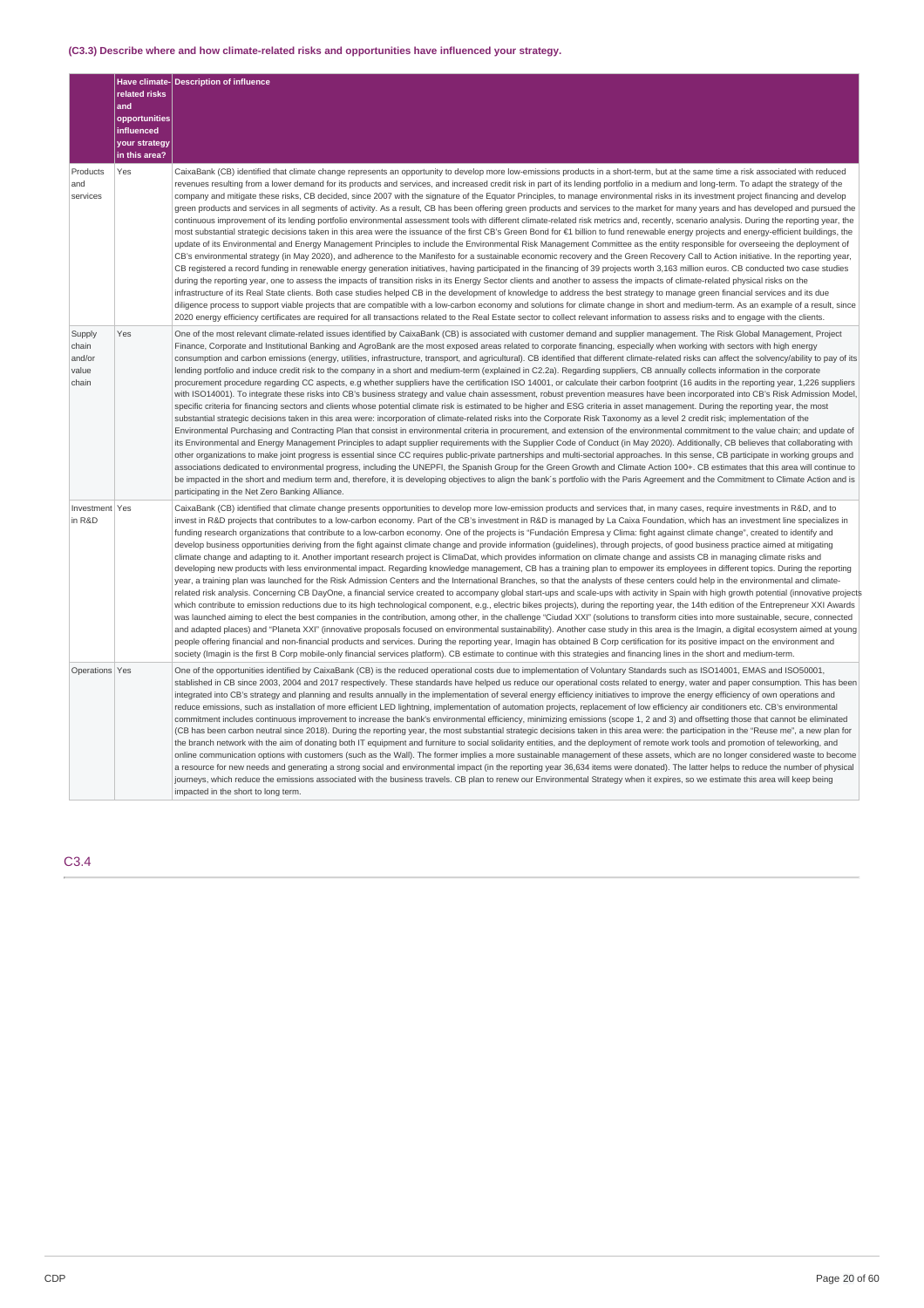## **(C3.4) Describe where and how climate-related risks and opportunities have influenced your financial planning.**

|              | <b>Financial</b><br>planning<br>elements<br>that have                                | <b>Description of influence</b>                                                                                                                                                                                                                                                                                                                                                                                                                                                                                                                                                                                                                                                                                                                                                                                                                                                                                                                                                                                                                                                                                                                                                                                                                                                                                                                                                                                                                                                                                                                                                                                                                                                                                                                                                                                                                                                                                                                                                                                                                                                                                                                                                                                                                                                                                                                                                                                                                                                                                                                                                                                                                                                                                                                                                                                                                                                                                                                                                                                                                                                                                                                                                                                                                                                                                                                                                                                                                                                                                                                                                                                                                                                                                                                                                                                                                                                                                                                                                                                                                                                                                                                                                                                                                                                                                                                                                                                                                                                                                                                                                                                                                                                                                                                                                                                                                                                                                                                                                                                                                                                                                                                                                                                                                                                                                                                                                                                                                                                                                                                                                                                                                                                                                                                                                                                                                                                                                                                                                                                                 |
|--------------|--------------------------------------------------------------------------------------|---------------------------------------------------------------------------------------------------------------------------------------------------------------------------------------------------------------------------------------------------------------------------------------------------------------------------------------------------------------------------------------------------------------------------------------------------------------------------------------------------------------------------------------------------------------------------------------------------------------------------------------------------------------------------------------------------------------------------------------------------------------------------------------------------------------------------------------------------------------------------------------------------------------------------------------------------------------------------------------------------------------------------------------------------------------------------------------------------------------------------------------------------------------------------------------------------------------------------------------------------------------------------------------------------------------------------------------------------------------------------------------------------------------------------------------------------------------------------------------------------------------------------------------------------------------------------------------------------------------------------------------------------------------------------------------------------------------------------------------------------------------------------------------------------------------------------------------------------------------------------------------------------------------------------------------------------------------------------------------------------------------------------------------------------------------------------------------------------------------------------------------------------------------------------------------------------------------------------------------------------------------------------------------------------------------------------------------------------------------------------------------------------------------------------------------------------------------------------------------------------------------------------------------------------------------------------------------------------------------------------------------------------------------------------------------------------------------------------------------------------------------------------------------------------------------------------------------------------------------------------------------------------------------------------------------------------------------------------------------------------------------------------------------------------------------------------------------------------------------------------------------------------------------------------------------------------------------------------------------------------------------------------------------------------------------------------------------------------------------------------------------------------------------------------------------------------------------------------------------------------------------------------------------------------------------------------------------------------------------------------------------------------------------------------------------------------------------------------------------------------------------------------------------------------------------------------------------------------------------------------------------------------------------------------------------------------------------------------------------------------------------------------------------------------------------------------------------------------------------------------------------------------------------------------------------------------------------------------------------------------------------------------------------------------------------------------------------------------------------------------------------------------------------------------------------------------------------------------------------------------------------------------------------------------------------------------------------------------------------------------------------------------------------------------------------------------------------------------------------------------------------------------------------------------------------------------------------------------------------------------------------------------------------------------------------------------------------------------------------------------------------------------------------------------------------------------------------------------------------------------------------------------------------------------------------------------------------------------------------------------------------------------------------------------------------------------------------------------------------------------------------------------------------------------------------------------------------------------------------------------------------------------------------------------------------------------------------------------------------------------------------------------------------------------------------------------------------------------------------------------------------------------------------------------------------------------------------------------------------------------------------------------------------------------------------------------------------------------------------------------------------------------------|
|              | been<br>influenced                                                                   |                                                                                                                                                                                                                                                                                                                                                                                                                                                                                                                                                                                                                                                                                                                                                                                                                                                                                                                                                                                                                                                                                                                                                                                                                                                                                                                                                                                                                                                                                                                                                                                                                                                                                                                                                                                                                                                                                                                                                                                                                                                                                                                                                                                                                                                                                                                                                                                                                                                                                                                                                                                                                                                                                                                                                                                                                                                                                                                                                                                                                                                                                                                                                                                                                                                                                                                                                                                                                                                                                                                                                                                                                                                                                                                                                                                                                                                                                                                                                                                                                                                                                                                                                                                                                                                                                                                                                                                                                                                                                                                                                                                                                                                                                                                                                                                                                                                                                                                                                                                                                                                                                                                                                                                                                                                                                                                                                                                                                                                                                                                                                                                                                                                                                                                                                                                                                                                                                                                                                                                                                                 |
| $\mathbf{1}$ | Row Revenues<br>Indirect<br>costs<br>Capital<br>Capital<br>allocation<br>Liabilities | In recent years, CaixaBank (CB) has seen an increase in revenues from green products and services which, during the reporting year, made available to the market a volume of €9,542 million in<br>green financing, 19.4% of the total portfolio. (for more details about the different products, see C2.4a Opp2 and Opp4). Two achievements in the reporting year stand out. First, CB registered a<br>record funding in renewable energy generation initiatives, having participated in the financing of 39 projects worth 3,163 million euros. Second, the issuance of its first green bond for €1,000<br>million to fund renewable energy projects and energy-efficient buildings. CB has been a signatory of the Green Bond Principles established by the International Capital Markets Association<br>expenditures (ICMA) since 2015. Since then, the Bank has participated in the placement of third part green bonds for projects with a positive impact on climate (5 green bond issues for investment in<br>sustainable assets with a total volume of €3,700 million in the reporting year). The demand for this type of product has grown in recent years, influencing CB's financial planning and its product<br>portfolio. CB believes that this demand, and related revenues, will continue to grow and intends to provide annually new lines of financing with environmental requirements or for projects with a<br>positive impact on fighting climate change. Regarding capital expenditures and indirect costs, CB is annually working on its financial plan in order to have a dedicated budget to invest in<br>technology and equipment to increase energy and environmental efficiency, resulting in reductions in its carbon footprint and in its overhead costs. During the reporting year, CB invested<br>€800.000 in its energy automation project that allows it to monitor energy consumption in corporate buildings and the branch network, evaluate the energy savings of the measures implemented<br>and define new efficiency initiatives consisting of installing presence sensors and automatic light shut-off, single shut-off switches associated with the alarm connection, and hibernation strips for<br>peripheral circuits. CB already has 685 branches and 19 corporate buildings monitored, and 339 remotely managed stores, resulting in a reduction of €1,304,099 in operational costs and 6.4<br>GWh in energy consumption. In addition, during the reporting year, CB invested €2,500,000 in the modernization of the air-conditioning system in 70 branches, replacing it with equipment with<br>greater energy efficiency and which uses a refrigerant gas with less Global Warming Power. This action resulted in energy savings of 225,000 kWh (and in the indirect costs) and a reduction in<br>carbon emissions of 257 tCO2e. This budget dedicated to energy efficiency and emission reduction measures is in the CB's Environmental Management Plan 2019-2021, approved by the<br>Board of Directors, associated with several impact reduction objectives based on innovation and efficiency, priority lines of action and initiatives to foster good working practices. CB estimates<br>that this area will continue to be influenced by issues related to climate change and intends to renew the plan in the future with measures aimed at the short and medium term that will seek to<br>implement a NetZero strategy. Another financial decision related to climate issues is the expansion of the departments that manage environmental issues, including the decision to create the<br>position of Chief Sustainability Officer planned for 2021 and the promotion of a Sustainability Master Plan. The main influence on capital allocation occurs in research and development (R&D).<br>In recent years, La Caixa Foundation, manager of part of the CB's R&D budget, started to create investment lines for projects and organizations that contribute to a low-carbon economy.<br>Currently, La Caixa is funding the "Fundación Empresa y Clima: fight against climate change", created to identify and develop business opportunities deriving from the fight against climate<br>change. In addition, CB is investing in the development of applications to strengthen the growth of the digital bank, which contributes to the reduction of travel by its customers and consequently<br>reduces GHG gas emissions related to transport. The digital ecosystem Imagin is a good example of this type of influence (explained in C3.3.). One of the main climate-related risks identified by<br>CB is associated with Liabilities. The potential substantial impact of climate-related issues on the ability to pay of the lending portfolio, especially for carbon-intensive customer's, increases CB's<br>exposure to credit risk due to a potential client's default on payment driven by an increase in its operating cost or its inability to do business. In addition to having a dedicated team to climate risk<br>management that works to keep the risk low, stable, and within the established risk appetite limits, CB has been implementing different strategies to protect its financial planning, including<br>exclusion criteria in the due diligence process, as per the Environmental Risk Management Policy, the incorporation of the climate-related risks in the Corporate Risk Taxonomy as a level 2<br>(during the reporting year), and the strengthening of the governance structure to manage climate issues at the highest level of the bank (committee on the Board of Directors). CB plans to<br>expand the board of directors in 2021 with a specialized committee on sustainability and climate change to be chaired by the newly appointed Chief Sustainability Officer. Therefore, climate<br>R&O have already influenced several elements of CB's financial planning, and will continue to influence in the short- to long term. |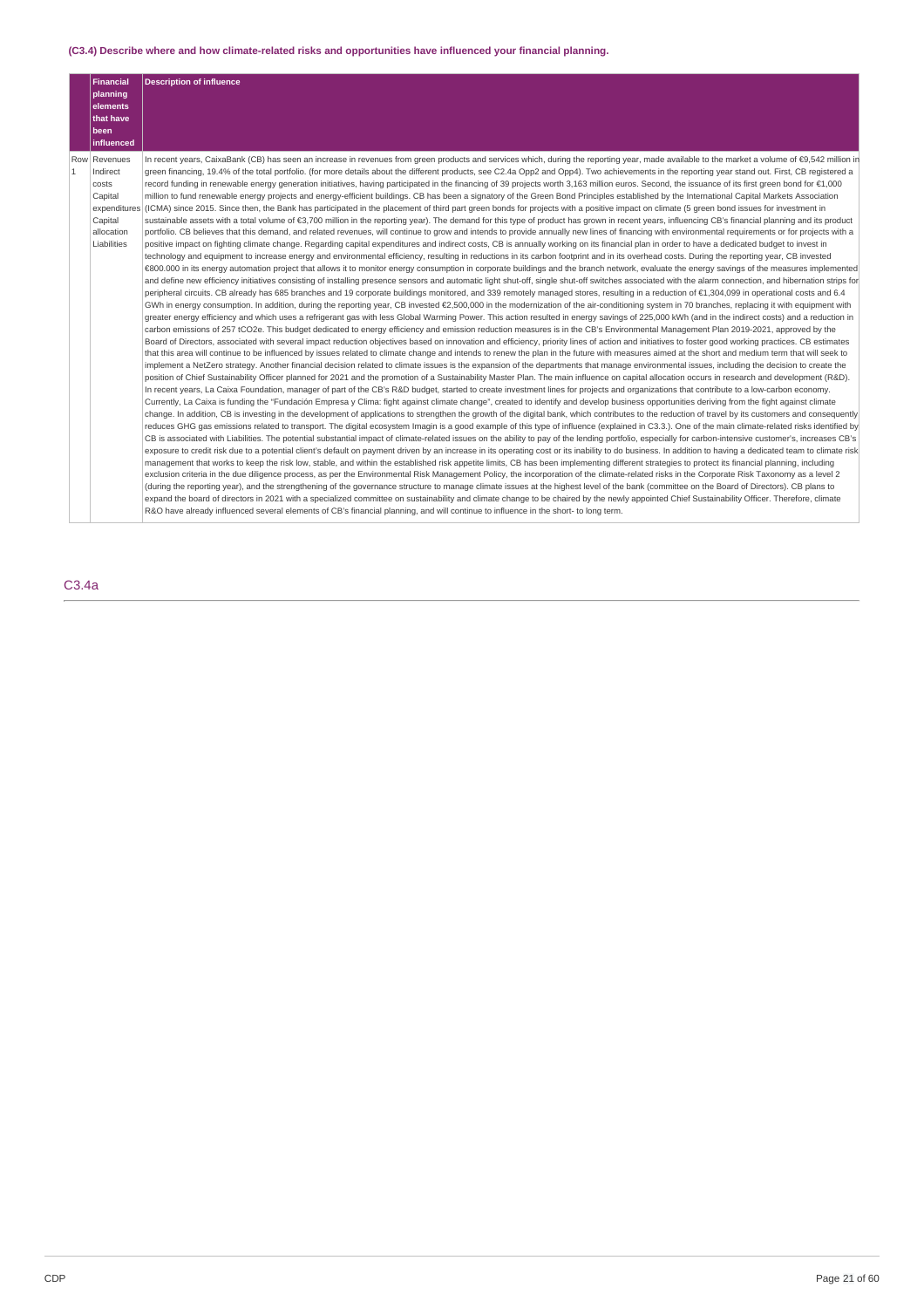#### (C3.4a) Provide any additional information on how climate-related risks and opportunities have influenced your strategy and financial planning (optional).

- In 2018 CB outlined an Environmental Strategy with 3 main action lines: Boost the "Green" business, Manage Climate Risk and Minimization of the environmental impact. The Strategy works systematically to help achieve a transition towards a low-carbon economy by reducing the direct impact of operations and by financing and investing in sustainable projects.

- The Environmental Risk Management Policy was approved by the Board of Directors in February 2019.

- In December 2019, CB subscribed the UNEP FI Collective Commitment to Climate Action. According to this, CB committed to set targets to align its portfolio to the goals of the Paris Agreement by 2022.

- In February 2019, CaixaBank published its Statement on Climate Change, which was approved by the Board of Directors, in which it undertakes to take the necessary measures to comply with Paris Agreement.

- CB carried out a scenario analysis to assess climate transition risks and opportunities in its energy sector credit portfolio (Oil & Gas and Power Utilities) and a pilot project to analyze climate change and physical risk variables and their economic impacts on infrastructure with an initial focus of analysis in the mortgage portfolio in Spain. These works are performed based on CB's participation in within the working group coordinated by UNEP FI (TCFD Banking Pilot Phase II).

- During the reporting year, CB participated in a case study by the EBA on taxonomically aligned metrics within the framework of the survey on ESG and climate-related risk disclosures in Pillar 3 and in the EBA 2020 Pilot Position Exercise on climate risk to carry out a preliminary assessment of banks' exposure to climate risk.

- CB's total volume of green financing offered to the market in the reporting year was €9,542 million (Real Estate Financing Energy Efficient, Renewable Energies Project Finance, Loans classified as "green" according to the Green Loan Principles (GLP) established by the Loan Market Association, EcoFinancing, Loans referenced to sustainability variables and indexes). CB has also issued a €1,000m inaugural Green Bond.

- CB has committed to the Climate Change and Energy Transition Bill (PLCCTE) approved by Spain in 2020 to achieve emissions neutrality by 2050 where financial institutions, such as CaixaBank, must publish specific targets for the decarbonization of their loan and investment portfolios in line with the Paris Agreement from 2023 onwards. CB has committed to set these targets already in 2022 as per the Collective Commitment to Climate Action and the most recent signature of the Net Zero Banking Alliance (2021).

- The 2019-2021 Environmental Management Plan was approved in line with the Bank's Environmental Strategy. Its main objective being to help minimize CB's environmental impact and enable it to comply with its environmental commitments and certifications. It includes the goal of continuing being Carbon Neutral, as achieved in 2018 after CaixaBank offset all its 2017 emissions (scope 1, 2 and 3).

- Implementation of the Environmental Purchasing and Contracting Plan that consist in environmental criteria in procurement, and extension of the environmental commitment to the value chain during the reporting year.

- Renewal of the Bank's Environmental and Energy Policy in 2018 and update of CB's Environmental and Energy Management Principles to adapt supplier requirements with the Supplier Code of Conduct (in May 2020).

- Calculation and report of the corporate carbon footprint according to the ISO 14064 (externally verified).

- Participation in the Voluntary Agreements Program of the Government of Catalonia and in the Carbon Footprint Registry of the MAGRAMA (the environmental Ministry of the Spanish Government).

### C-FS3.6

**(C-FS3.6) Are climate-related issues considered in the policy framework of your organization?** Yes, both of the above

### C-FS3.6a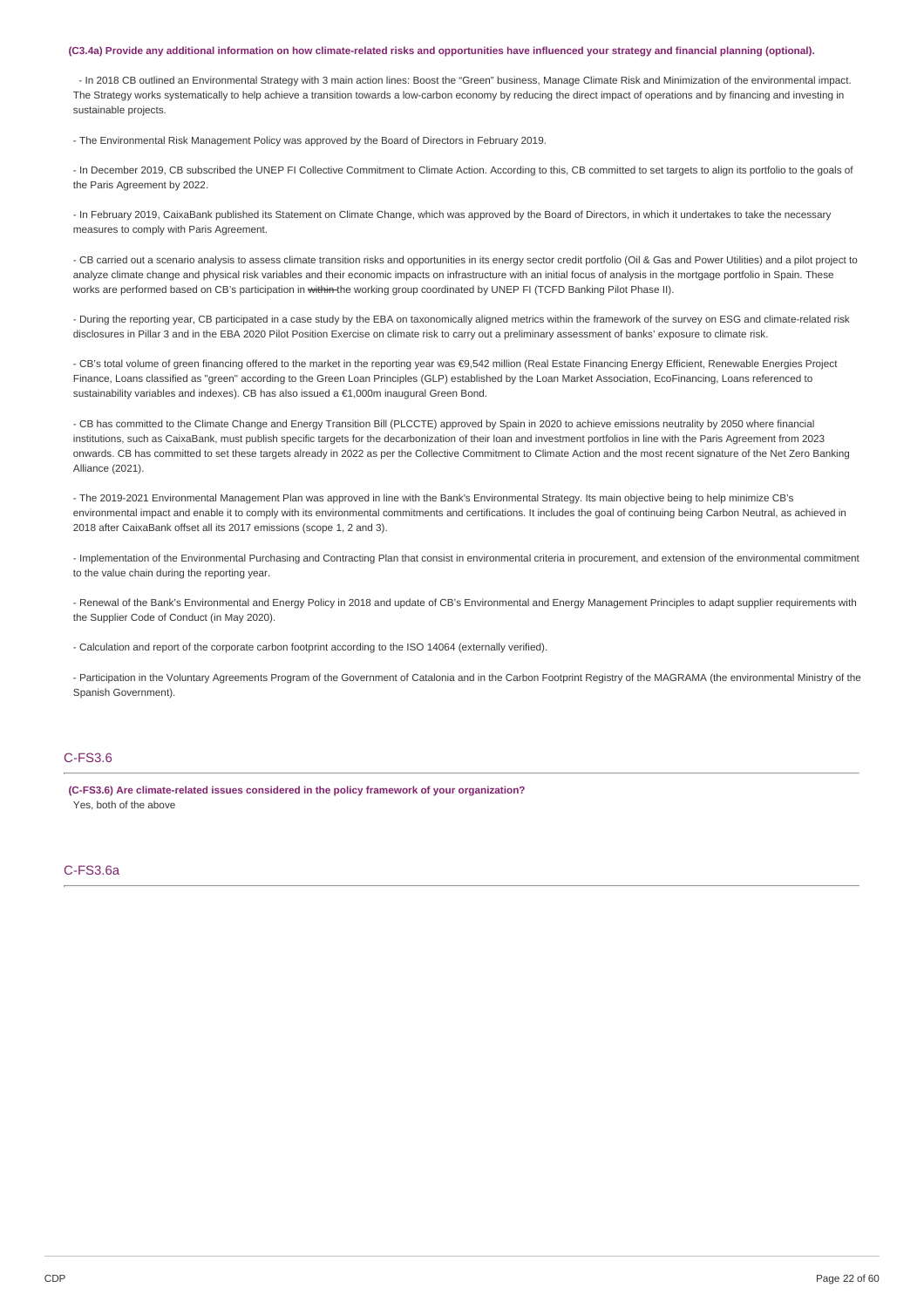### **(C-FS3.6a) In which policies are climate-related issues integrated?**

|                                                            | <b>Type</b><br>of          | coverage<br>policy of policy | Portfolio Description                                                                                                                                                                                                                                                                                                                                                                                                                                                                                                                                                                                                                                                                                                                                                                                                                                                                                                                                                                                                                                                                                                                                                                                                                                                                                                                                                                                                                                                                                                                                                                                                                                                                                                                                                                                                                                                                                                                                                                                                                                                                                                                                                                                                                                                                                                                                                                                                                                                                                                                                                                                                                                                                                                                                                                                                                                                                                                                                                                                                                                                                                                 |  |
|------------------------------------------------------------|----------------------------|------------------------------|-----------------------------------------------------------------------------------------------------------------------------------------------------------------------------------------------------------------------------------------------------------------------------------------------------------------------------------------------------------------------------------------------------------------------------------------------------------------------------------------------------------------------------------------------------------------------------------------------------------------------------------------------------------------------------------------------------------------------------------------------------------------------------------------------------------------------------------------------------------------------------------------------------------------------------------------------------------------------------------------------------------------------------------------------------------------------------------------------------------------------------------------------------------------------------------------------------------------------------------------------------------------------------------------------------------------------------------------------------------------------------------------------------------------------------------------------------------------------------------------------------------------------------------------------------------------------------------------------------------------------------------------------------------------------------------------------------------------------------------------------------------------------------------------------------------------------------------------------------------------------------------------------------------------------------------------------------------------------------------------------------------------------------------------------------------------------------------------------------------------------------------------------------------------------------------------------------------------------------------------------------------------------------------------------------------------------------------------------------------------------------------------------------------------------------------------------------------------------------------------------------------------------------------------------------------------------------------------------------------------------------------------------------------------------------------------------------------------------------------------------------------------------------------------------------------------------------------------------------------------------------------------------------------------------------------------------------------------------------------------------------------------------------------------------------------------------------------------------------------------------|--|
| Bank<br>lending<br>(Bank)                                  | <b>Risk</b><br>policy      | All of the<br>portfolio      | In line with the Bank's strategic plan (2019-2021), the Board of Directors approved in 2019 the Environmental Risk Management (ERM) Policy, which establishes the criteria that are<br>currently being implemented in the Bank's client onboarding and credit approval processes. The policy establishes general and sector-specific exclusions where CaixaBank will not<br>assume credit risk, linked to activities that could have a significant impact on the environment and the climate. General exclusions apply to all clients, whereas sector specific<br>exclusions affect certain activities in the sectors of Energy, Mining, Infrastructure and Agriculture, Fishing, Farming and Forestry of the loan agreements included. Sector specific<br>exclusions are reviewed for new lending arrangements and guarantees and the purchase of fixed-income securities, equity instruments and other similar securities in companies or<br>groups whose consolidated turnover exceeds 50 million euros and where such arrangements involve Project financing and/or Long-term transactions (more than two years) where<br>the amount exceeds 5 million euros (such as syndicated credit facilities, loans and quarantees). In the credit approval process, we use an Environmental Risk Assessment<br>questionnaire to assess the following questions during the client onboarding (Due Diligence): i) compliance with CaixaBank's Environmental Risk Management Policy (in terms of<br>general and sector specific exclusions); ii) Environmental risk, based on the activity, ESG management, sanctions, etc. and iii) GHG emissions. The questionnaire is reviewed on a<br>yearly basis. Based on the questionnaire an environmental risk assessment is generated (5 environmental risk categories). In addition to the client questionnaire, during the credit<br>approval process, the specific transactions are assessed as well in accordance with the Environmental Risk Management Policy. The Policy has already been adapted to the entire<br>CaixaBank Group. The general principles of the ERM Policy apply to the whole CaixaBank assets (100%). The sector specific exclusions apply only to corporate and business client<br>exposures representing approx. 21% of Exposure at Default as of December 2020 (as per Pillar 3 disclosure). We consider that the policy reasonably covers the environmental and<br>climate risks of our credit portfolio. Furthermore, during the reporting year, CaixaBank revised the Environmental Risk Management Policy in order to include more specifically<br>climate related risks and opportunities in accordance with the deployment of CaixaBank's Environmental and Climate Risk Management Roadmap 2019-2021 and to consider<br>recent requlatory and supervisory quidelines and expectations, including the European Banking Authority (EBA) Guidelines on loan origination and monitoring and the European<br>Central Bank (ECB) Guide on climate-related and environmental risks. The ERM is public and published on CaixaBank's corporate website. |  |
| Investing<br>(Asset<br>manager)                            | $<$ Not<br>Applic<br>able> | $<$ Not<br>Applicabl<br>e    | <not applicable=""></not>                                                                                                                                                                                                                                                                                                                                                                                                                                                                                                                                                                                                                                                                                                                                                                                                                                                                                                                                                                                                                                                                                                                                                                                                                                                                                                                                                                                                                                                                                                                                                                                                                                                                                                                                                                                                                                                                                                                                                                                                                                                                                                                                                                                                                                                                                                                                                                                                                                                                                                                                                                                                                                                                                                                                                                                                                                                                                                                                                                                                                                                                                             |  |
| Investing<br>(Asset<br>owner)                              | $<$ Not<br>Applic<br>able> | $<$ Not<br>Applicabl<br>e    | <not applicable=""></not>                                                                                                                                                                                                                                                                                                                                                                                                                                                                                                                                                                                                                                                                                                                                                                                                                                                                                                                                                                                                                                                                                                                                                                                                                                                                                                                                                                                                                                                                                                                                                                                                                                                                                                                                                                                                                                                                                                                                                                                                                                                                                                                                                                                                                                                                                                                                                                                                                                                                                                                                                                                                                                                                                                                                                                                                                                                                                                                                                                                                                                                                                             |  |
| Insurance<br>underwriting Applic<br>(Insurance<br>company) | $<$ Not<br>able>           | $<$ Not<br>Applicabl<br>e    | <not applicable=""></not>                                                                                                                                                                                                                                                                                                                                                                                                                                                                                                                                                                                                                                                                                                                                                                                                                                                                                                                                                                                                                                                                                                                                                                                                                                                                                                                                                                                                                                                                                                                                                                                                                                                                                                                                                                                                                                                                                                                                                                                                                                                                                                                                                                                                                                                                                                                                                                                                                                                                                                                                                                                                                                                                                                                                                                                                                                                                                                                                                                                                                                                                                             |  |
| Other<br>products<br>and<br>services,<br>please<br>specify | select select              | Please Please                |                                                                                                                                                                                                                                                                                                                                                                                                                                                                                                                                                                                                                                                                                                                                                                                                                                                                                                                                                                                                                                                                                                                                                                                                                                                                                                                                                                                                                                                                                                                                                                                                                                                                                                                                                                                                                                                                                                                                                                                                                                                                                                                                                                                                                                                                                                                                                                                                                                                                                                                                                                                                                                                                                                                                                                                                                                                                                                                                                                                                                                                                                                                       |  |

### C-FS3.6b

(C-FS3.6b) Describe your exclusion policies related to industries and/or activities exposed or contributing to climate-related risks.

| Type of<br><u>lexclusionl</u><br>policy |                 | <b>Portfolio</b> Application   | <b>Description</b>                                                                                                                                                                                                                                                                                                                                                                                                                                                                                                                                                                                                                                                                                                                                                                                                                                                                                                                                                                                                                                                                                                                                                                                                                                                                                                                                                                                                                                                                                                                                                                                                                                                                                                                                                                                                                                                                                                                                                                                                                                                  |
|-----------------------------------------|-----------------|--------------------------------|---------------------------------------------------------------------------------------------------------------------------------------------------------------------------------------------------------------------------------------------------------------------------------------------------------------------------------------------------------------------------------------------------------------------------------------------------------------------------------------------------------------------------------------------------------------------------------------------------------------------------------------------------------------------------------------------------------------------------------------------------------------------------------------------------------------------------------------------------------------------------------------------------------------------------------------------------------------------------------------------------------------------------------------------------------------------------------------------------------------------------------------------------------------------------------------------------------------------------------------------------------------------------------------------------------------------------------------------------------------------------------------------------------------------------------------------------------------------------------------------------------------------------------------------------------------------------------------------------------------------------------------------------------------------------------------------------------------------------------------------------------------------------------------------------------------------------------------------------------------------------------------------------------------------------------------------------------------------------------------------------------------------------------------------------------------------|
| All fossil<br>fuels                     | Bank<br>lendina | <b>New</b><br>for new projects | The Board of Directors approved an Environmental Risk Management (ERM) Policy in 2019 that regulates the financing of certain companies and projects representing<br>business/investment a potential ESG risk in some sectors. This policy excludes any pre-existing activities or customers. It governs the admission and acceptance of new lending<br>arrangements and guarantees and the purchase of fixed-income securities, equity instruments and other similar securities in companies or groups whose consolidated<br>turnover exceeds 50 million euros and where such arrangements involve: 1.Project financing and 2.Long-term transactions (more than two years) where the amount<br>exceeds 5 million euros (such as syndicated credit facilities, loans and quarantees). As general exclusions related to climate, CaixaBank announces its intention not to<br>finance transactions (regardless of the sector, amount, term and purpose of the financing) with a significant environmental impact, when the company concerned fails to<br>provide enough information on its environmental risk mitigation policy during the due diligence process. Industry specific exclusions (some examples) CaixaBank will<br>assume no credit risk in new projects/companies: -Mining: involving the mining of coal and companies at which coal extraction accounts for >40% of their revenue. -<br>Energy: Involving oil and gas exploration or production in the arctic region; or extraction through fracking; construction, development or expansion of coal-fired power<br>plants; construction, development or expansion of nuclear power plants or uranium enrichment facilities; and companies where coal-fired power generation accounts for<br>>40% of their revenue. -Infrastructure: Involving the construction of oil pipelines where there is strong evidence that a significant % of the oil to be transported will have<br>come from bituminous sands; -Agriculture, fishing, livestock & forestry: directly related to land clearing by burning. |

### C4. Targets and performance

## C4.1

**(C4.1) Did you have an emissions target that was active in the reporting year?** Absolute target

## C4.1a

**(C4.1a) Provide details of your absolute emissions target(s) and progress made against those targets.**

**Target reference number** Abs 1 **Year target was set** 2010

**Target coverage** Company-wide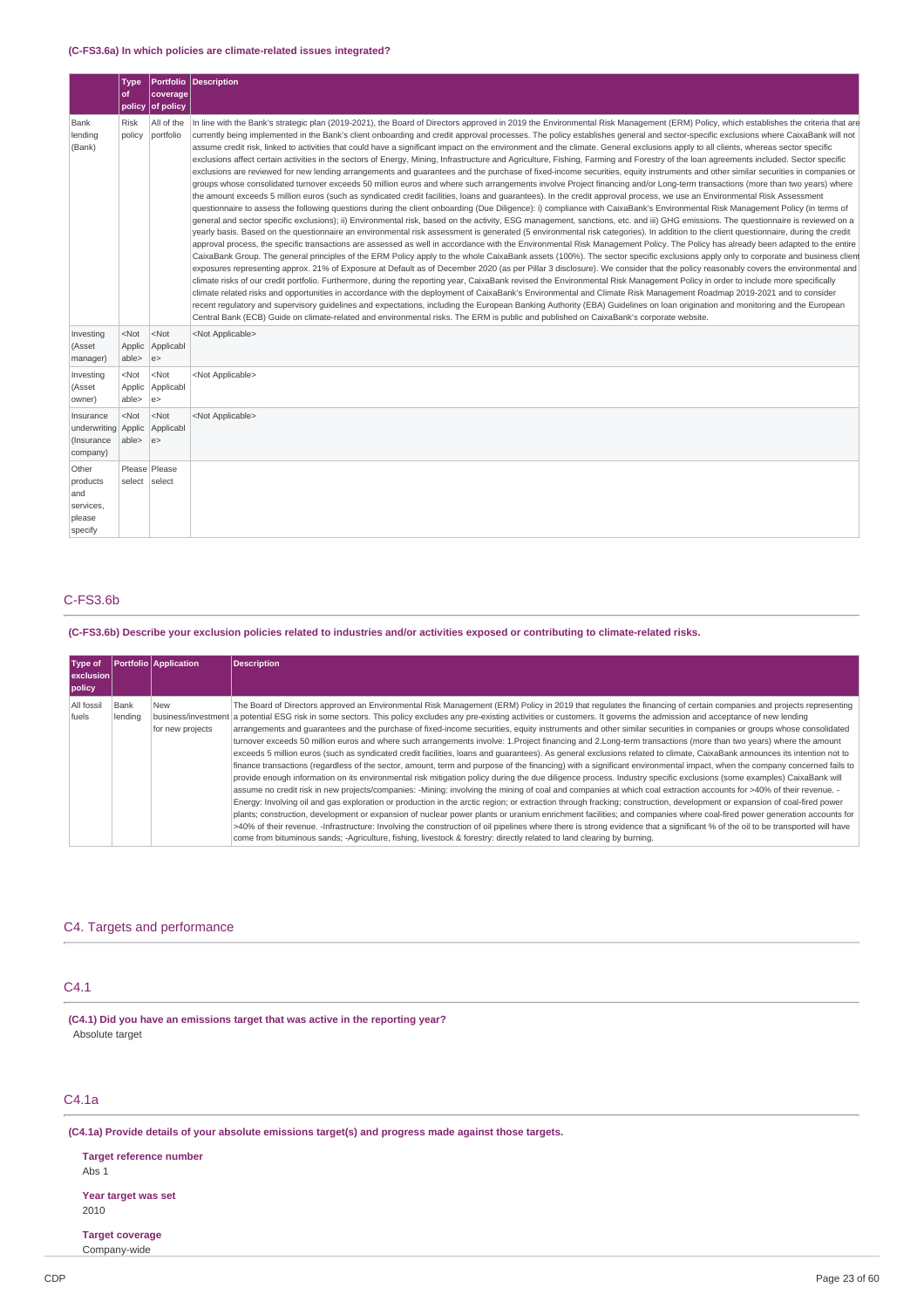### **Scope(s) (or Scope 3 category)** Scope 1+2 (market-based)

**Base year**

2009

**Covered emissions in base year (metric tons CO2e)** 72533

Covered emissions in base year as % of total base year emissions in selected Scope(s) (or Scope 3 category) 100

**Target year** 2025

**Targeted reduction from base year (%)**  $29$ 

**Covered emissions in target year (metric tons CO2e) [auto-calculated]** 51498.43

**Covered emissions in reporting year (metric tons CO2e)** 3883

**% of target achieved [auto-calculated]** 326.367498836439

**Target status in reporting year** Underway

**Is this a science-based target?** No, but we anticipate setting one in the next 2 years

**Target ambition** <Not Applicable>

### **Please explain (including target coverage)**

This mid-term target covers the 100% of CaixaBank's scope 1+2 emissions and aims at reducing 29% of these emissions through hiring 100% of the new energy contracts with renewable energy. This target is related to CaixaBank's policy of having 100% of new energy contracts hired with renewable energy, which in reality means that over 99% of CaixaBank's energy is hired with green energy. The nature of the business, which includes the opening and closure of several offices a year (inheriting old electrical contracts) accounts for the <1% left out of the target. In the reporting year, for example, 99,34% of the electricity consumption came from renewable sources. This target is part of the RE100 initiative (regarding scope 2 emissions). It aims at reducing at least 29% of the emissions in scope 1+ 2 from 2009 by hiring all new contracts with renewable energy, as well as by implementing scope 1 emission reduction activities. This target meets the 2.1% year-on-year emission reduction between base year and target year. Even though the target of hiring 100% of the new energy contracts with renewable energy is included in CaixaBank's Environmental Plan, which has a timeframe of 2019-2021, CaixaBank's goal is to maintain this target beyond 2020 once it has been achieved and commits to keep hiring 100% of the new energy contracts with renewable energy until 2025 and further (see target Abs2). This is a mid-term target (2025) and CaixaBank has already succeeded in hiring 100% of its new energy contracts with renewable contracts, which means having over 99% of its electricity produced by renewable energy. This is not a Science based target since CaixaBank is a financial institution and the new SBTi guidance for financial institutions was only published in Abril 2021. CaixaBank intends to develop the SBTi's targets in the next two years.

**Target reference number** Abs 2

**Year target was set** 2010

**Target coverage** Company-wide

**Scope(s) (or Scope 3 category)** Scope 1+2 (market-based)

**Base year** 2009

**Covered emissions in base year (metric tons CO2e)** 72533

Covered emissions in base year as % of total base year emissions in selected Scope(s) (or Scope 3 category) 100

**Target year** 2040

**Targeted reduction from base year (%)**

50

**Covered emissions in target year (metric tons CO2e) [auto-calculated]** 36266.5

**Covered emissions in reporting year (metric tons CO2e)** 3883

**% of target achieved [auto-calculated]** 189.293149325135

**Target status in reporting year** Underway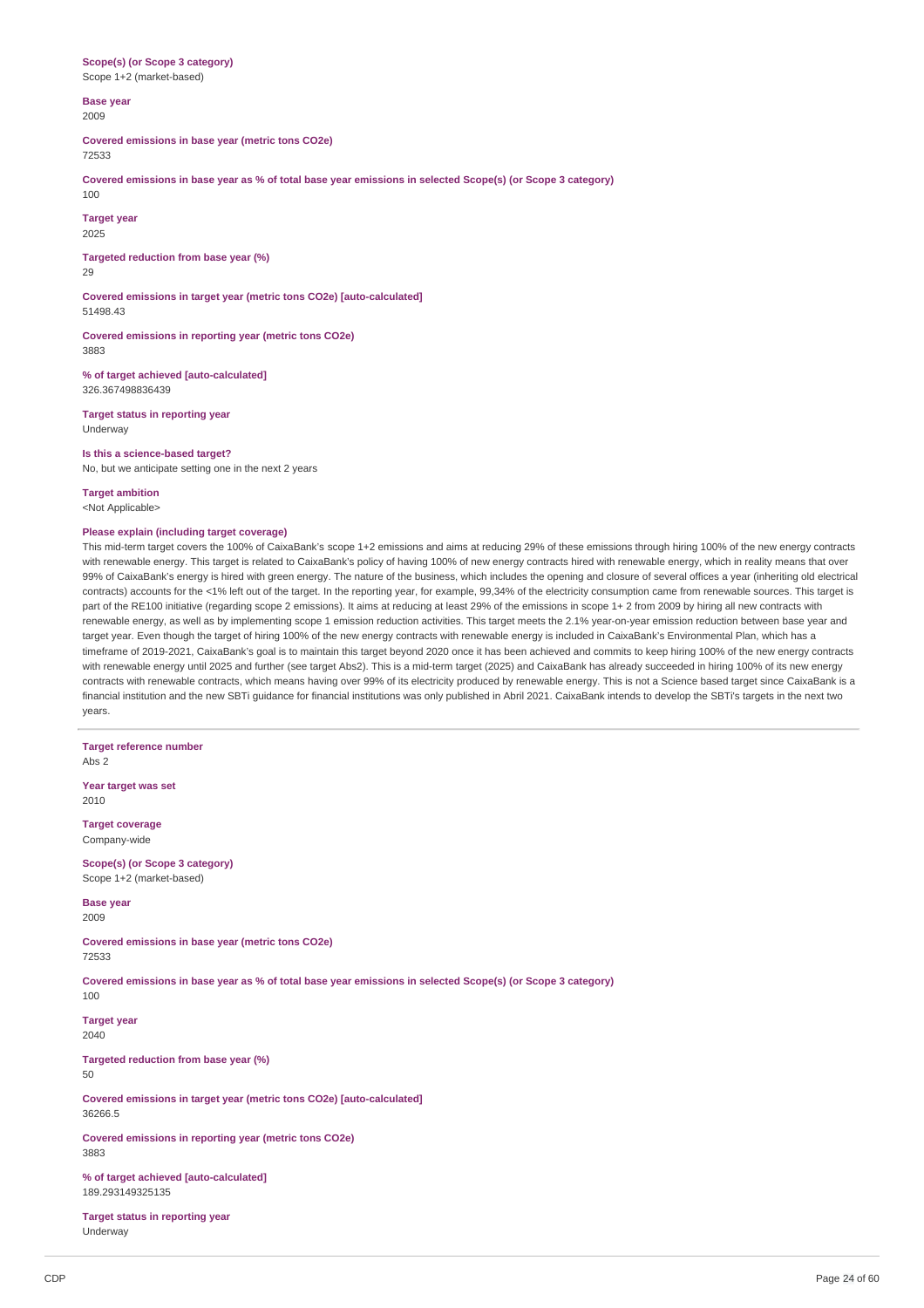#### **Is this a science-based target?**

No, but we anticipate setting one in the next 2 years

## **Target ambition**

<Not Applicable>

### **Please explain (including target coverage)**

This long-term target covers the 100% of CaixaBank's scope 1+2 emissions and aims at hiring 100% of the new energy contracts with renewable energy. This target is related to CaixaBank's policy of having 100% of new energy contracts hired with renewable energy, which in reality means that over 99% of CaixaBank's energy is hired with green energy. The nature of the business, which includes the opening and closure of several offices a year (inheriting old electrical contracts) accounts for the <1% left out of the target. In the reporting year, for example, 99,34% of the electricity consumption came from renewable sources. This target is part of the RE100 initiative (regarding scope 2 emissions). It aims at reducing at least 50% of the emissions in scope 1+ 2 from 2009 by hiring all new contracts with renewable energy, as well as by implementing scope 1 emission reduction activities. This target meets the 2.1% year-on-year emission reduction between base year and target year. Even though the target of hiring 100% of the new energy contracts with renewable energy is included in CaixaBank's Environmental Plan, which has a timeframe of 2019-2021, CaixaBank's goal is to maintain this target beyond 2020 once it has been achieved and commits to keep hiring 100% of the new energy contracts with renewable energy until 2040. This is a long-term target (2040) and CaixaBank has already succeeded in hiring 100% of its new energy contracts with renewable contracts, which means having over 99% of its electricity produced by renewable energy. This is not a Science based target since CaixaBank is a financial institution and the new SBTi guidance for financial institutions was only published in Abril 2021. CaixaBank intends to develop the SBTi's targets in the next two years.

**Target reference number**

Abs 3

**Year target was set** 2016

**Target coverage** Company-wide

**Scope(s) (or Scope 3 category)** Scope 3: Purchased goods & services

**Base year** 2016

**Covered emissions in base year (metric tons CO2e)** 8313

Covered emissions in base year as % of total base year emissions in selected Scope(s) (or Scope 3 category)

75

**Target year** 2020

**Targeted reduction from base year (%)** 15

**Covered emissions in target year (metric tons CO2e) [auto-calculated]** 7066.05

**Covered emissions in reporting year (metric tons CO2e)** 3071

**% of target achieved [auto-calculated]** 420.385741208549

**Target status in reporting year** Achieved

### **Is this a science-based target?**

No, but we anticipate setting one in the next 2 years

**Target ambition** <Not Applicable>

#### **Please explain (including target coverage)**

This target covers more than 75% of this scope 3.1: Purchased goods & services in the base year, whose aim is to reduce paper consumption, specifically regarding paper for own use and paper sent to clients. This reduction will be achieved through several reduction initiatives. This target has been achieved as these emissions have been reduced by a 62% from 2016 to the reporting year. This is not a Science based target since CaixaBank is a financial institution and the new SBTi guidance for financial institutions was only published in Abril 2021. CaixaBank intends to develop SBTi's targets in the next two years.

**Target reference number** Abs 4

**Year target was set** 2020

**Target coverage** Company-wide

**Scope(s) (or Scope 3 category)** Scope 3: Purchased goods & services

**Base year** 2020

**Covered emissions in base year (metric tons CO2e)** 3071

Covered emissions in base year as % of total base year emissions in selected Scope(s) (or Scope 3 category)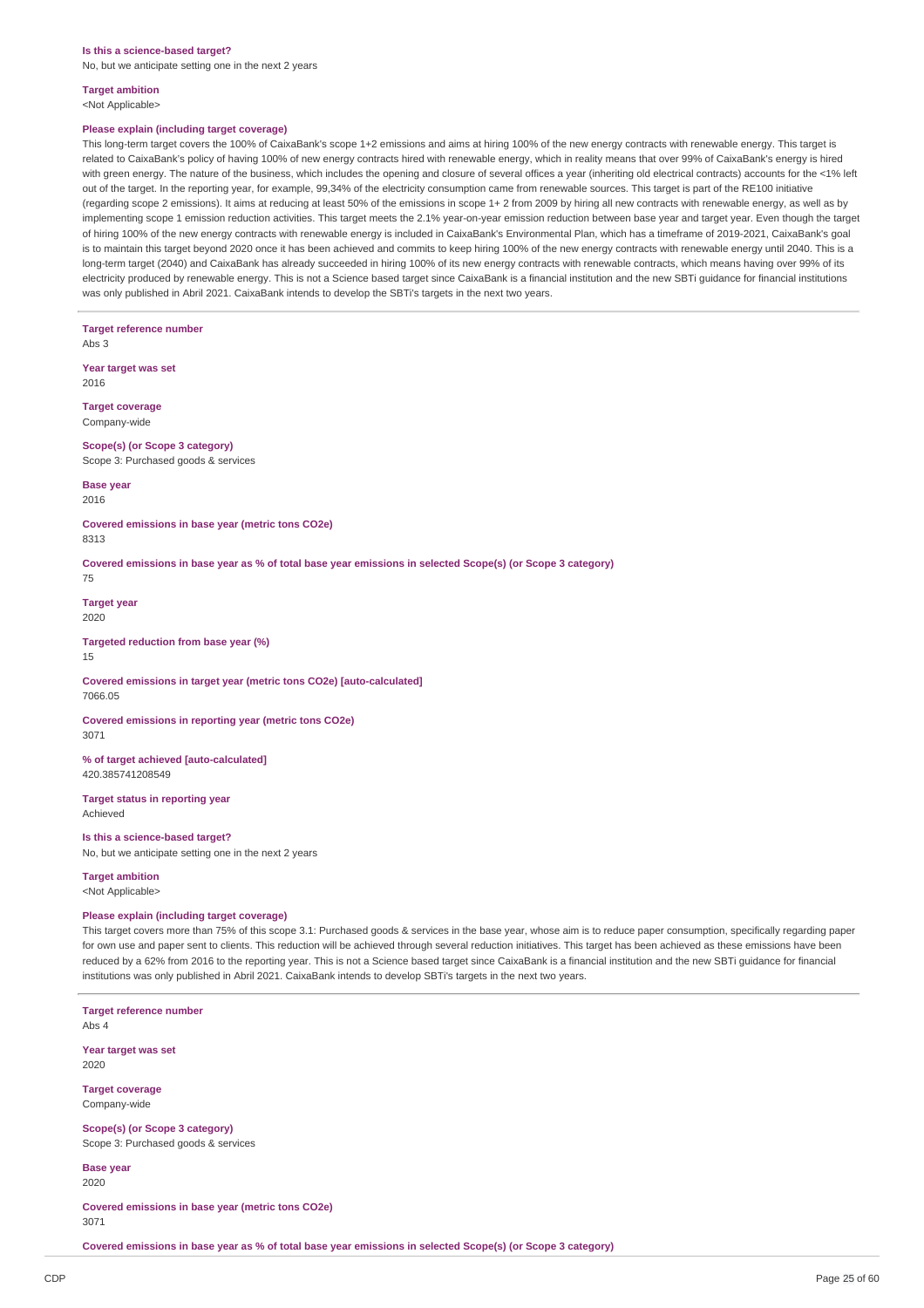#### 70

#### **Target year**

2025

**Targeted reduction from base year (%)**

### 15

**Covered emissions in target year (metric tons CO2e) [auto-calculated]** 2610.35

**Covered emissions in reporting year (metric tons CO2e)** 3071

**% of target achieved [auto-calculated]**  $\overline{0}$ 

**Target status in reporting year** New

### **Is this a science-based target?**

No, but we anticipate setting one in the next 2 years

## **Target ambition**

<Not Applicable>

## **Please explain (including target coverage)**

This target is based on Abs3 achieved in 2020 and covers more than 70% of this scope 3.1: Purchased goods & services in the base year, whose aim is to reduce paper and tonners consumption, specifically regarding paper for own use and paper sent to clients. This reduction will be achieved through several reduction initiatives such as: printout centralization and identification project and digitalization. This is not a Science based target since CaixaBank is a financial institution and the new SBTi guidance for financial institutions was only published in Abril 2021. CaixaBank intends to develop SBTi's targets in the next two years.

## C4.2

**(C4.2) Did you have any other climate-related targets that were active in the reporting year?** Target(s) to increase low-carbon energy consumption or production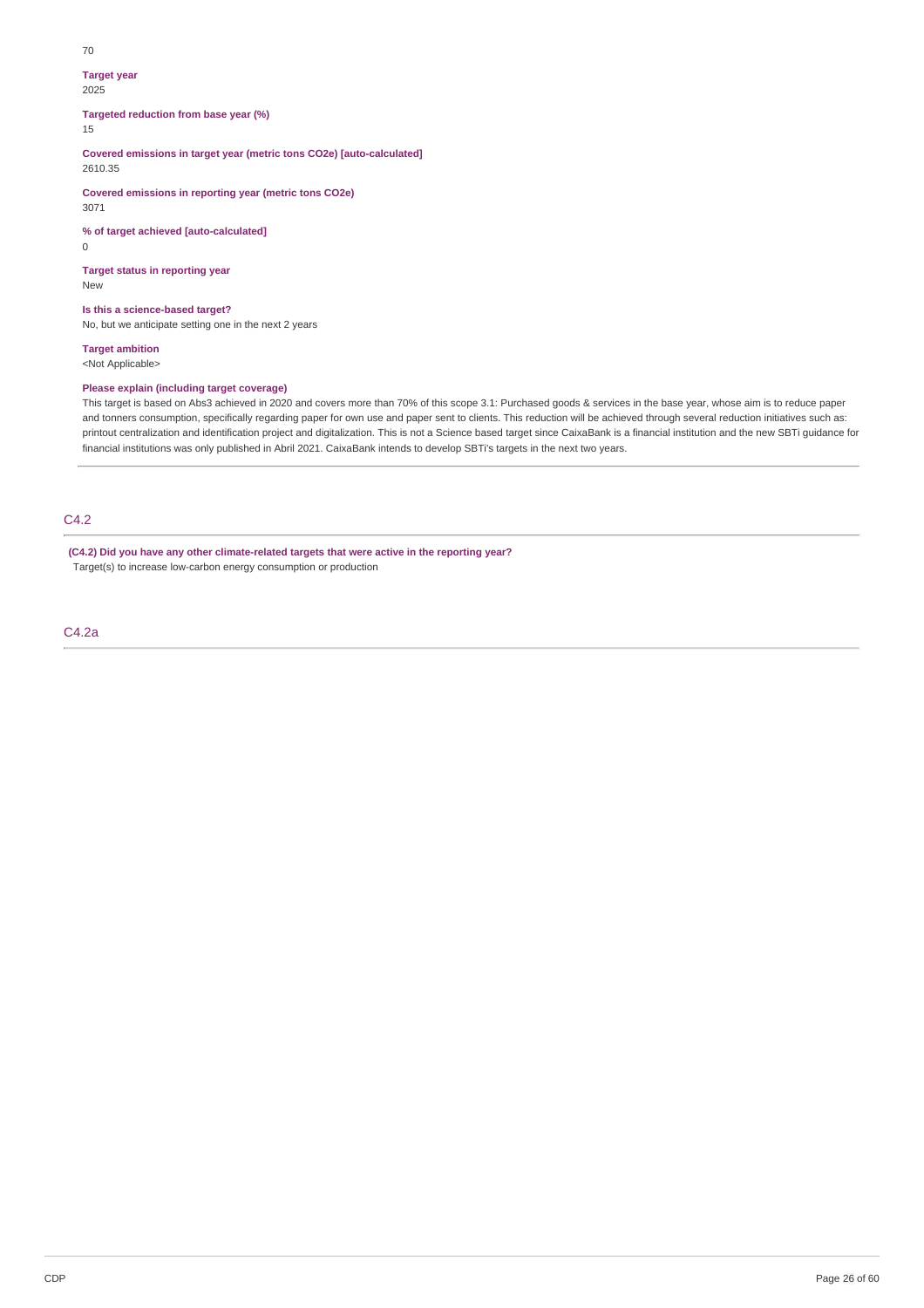**(C4.2a) Provide details of your target(s) to increase low-carbon energy consumption or production.**

**Target reference number** Low 1

**Year target was set** 2010

**Target coverage** Company-wide

**Target type: absolute or intensity** Absolute

**Target type: energy carrier** Electricity

**Target type: activity** Consumption

**Target type: energy source** Renewable energy source(s) only

**Metric (target numerator if reporting an intensity target)** Percentage

**Target denominator (intensity targets only)** <Not Applicable>

**Base year** 2009

**Figure or percentage in base year**  $\Omega$ 

**Target year** 2040

**Figure or percentage in target year** 100

**Figure or percentage in reporting year** 99.34

**% of target achieved [auto-calculated]** 99.34

**Target status in reporting year** Underway

**Is this target part of an emissions target?**

This target is part of our absolute Scope 1+2 emissions reduction targets Abs1 and Abs 2.

**Is this target part of an overarching initiative?** RE100

### **Please explain (including target coverage)**

Renewable electricity consumption target: CaixaBank has a policy and a target of having 100% of new energy contracts hired with renewable energy. In reality, this means that over 99% of CaixaBank's energy is hired with green energy. The nature of the business, which includes the opening and closure of several offices a year (inheriting old electrical contracts) accounts for the <1% left out of the target. In the reporting year, CaixaBank purchased 140,432.51 MWh of guarantees of origin to cover 100% of the electricity consumption at the Central Services and 99.3% of the electricity consumption in the Branch Network (mainly from the supplier company Naturgy through a certificate from the CNE, Comisión Nacional de Energía, the national energy comission of Spain). Overall, 99.34% of the energy consumed in the reporting year was from renewable sources. In 2016, after the Paris agreements and in order to keep pursuing efforts to reduce greenhouse gas emissions and limit the temperature increase as well as to make a long-term commitment, the target year was extended to 2040. This target is part of our absolute Scope 1+2 emissions reduction targets Abs1 and Abs 2.

### C4.3

(C4.3) Did you have emissions reduction initiatives that were active within the reporting year? Note that this can include those in the planning and/or **implementation phases.**

Yes

## C4.3a

(C4.3a) Identify the total number of initiatives at each stage of development, and for those in the implementation stages, the estimated CO2e savings.

|                           | Number of initiatives | Total estimated annual CO2e savings in metric tonnes CO2e (only for rows marked *) |
|---------------------------|-----------------------|------------------------------------------------------------------------------------|
| Under investigation       |                       |                                                                                    |
| To be implemented*        |                       | (4)                                                                                |
| Implementation commenced* |                       |                                                                                    |
| Implemented*              |                       | 2755                                                                               |
| Not to be implemented     |                       |                                                                                    |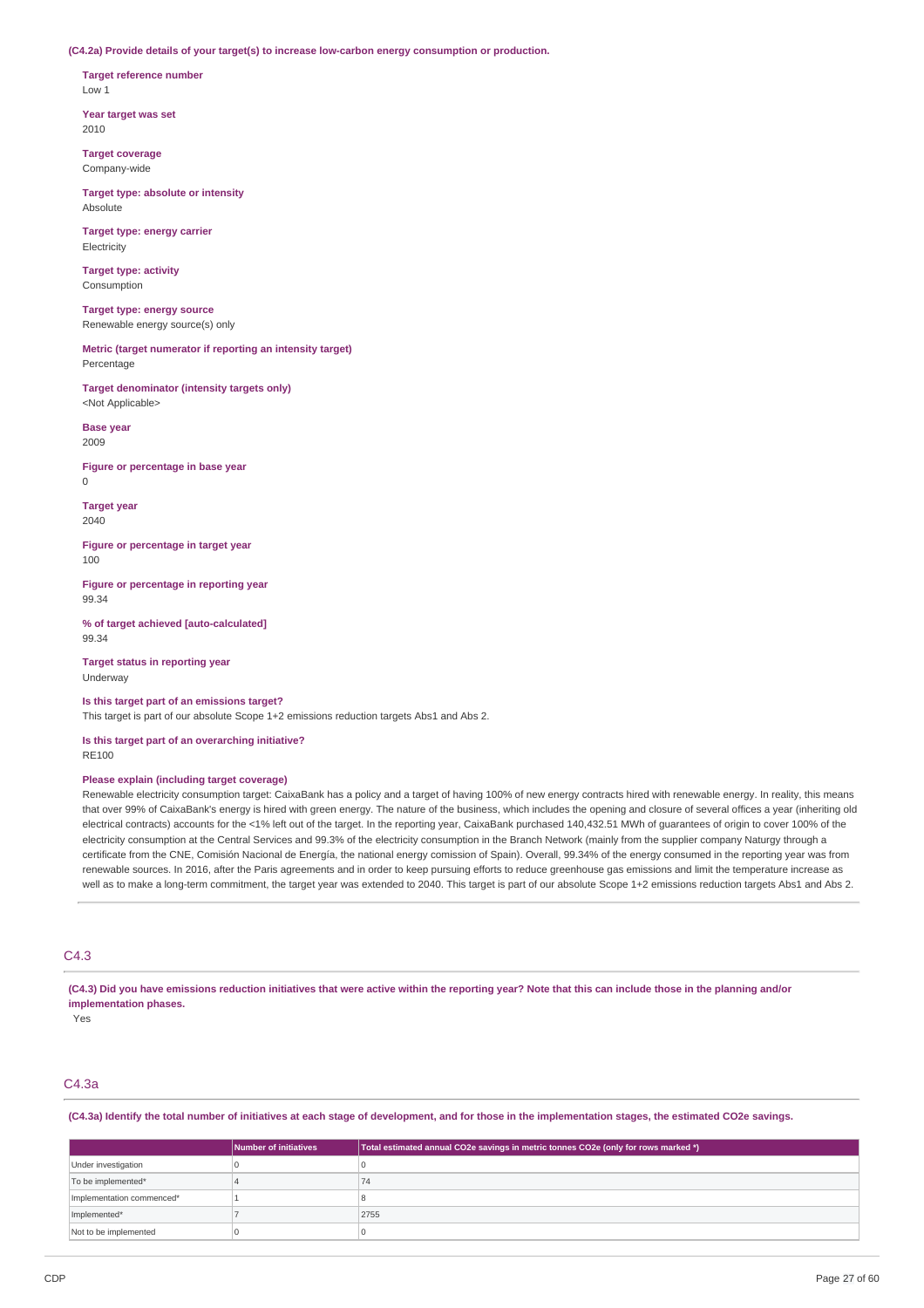#### $C<sub>4</sub>$ .3h

**(C4.3b) Provide details on the initiatives implemented in the reporting year in the table below.**

**Initiative category & Initiative type**

| ransportation | replacement<br>oanv fleet<br>10r<br>$V = 1$ |
|---------------|---------------------------------------------|
|               |                                             |

**Estimated annual CO2e savings (metric tonnes CO2e)**

33

**Scope(s)** Scope 1

#### **Voluntary/Mandatory** Voluntary

**Annual monetary savings (unit currency – as specified in C0.4)** 12190

**Investment required (unit currency – as specified in C0.4)**  $\Omega$ 

**Payback period** No payback

**Estimated lifetime of the initiative**

11-15 years

#### **Comment**

Diesel emissions linked to the renting car fleet at the Branch network decreased by almost 16 tones. This reduction is associated to the incorporation in the current fleet of 41 hybrid vehicles in 2019 and 24 in the reporting year, replacing diesel vehicles and achieving a 15% hybrid car fleet in the Branch Network. In addition, petrol emissions linked to the renting car fleet at the Corporative Center in Barcelona decreased by 34%, partly associated to: a) awareness carried out through Office 365 and Teams, which is the new communication tools through instant messaging, audio and video-conferences, virtual meetings, sharing of documents, etc. through which environmental awareness messages are sent to employees to reduce the impact caused by trips; b) Employee awareness through the travel self-reservation tool, which reports on CO2 emissions associated with travel. Investment is 0 as the new hybrid cars acquired are slightly cheaper than the previous diesel cars.

**Initiative category & Initiative type**

Fugitive emissions reductions Other, please specify (Replacement of air conditioning equipment and corresponding replacement of refrigerant gases for one with lower GWP)

**Estimated annual CO2e savings (metric tonnes CO2e)** 257 **Scope(s)** Scope 1

**Voluntary/Mandatory** Voluntary

**Annual monetary savings (unit currency – as specified in C0.4)** 56970

**Investment required (unit currency – as specified in C0.4)** 2500000

**Payback period**

>25 years

**Estimated lifetime of the initiative** 11-15 years

### **Comment**

During the reporting year, 70 high-consumption air conditioning equipment were replaced in the offices of our branch network (BN), avoiding the recharge of the R404A, R407A, R407C y R422A gases, refrigerant gases with high GWP. The monetary savings are calculated based on the savings in electricity consumption (225,000 kWh).

**Initiative category & Initiative type**

Energy efficiency in buildings Other, please specify (Energy Automation Project)

### **Estimated annual CO2e savings (metric tonnes CO2e)**

8

**Scope(s)** Scope 2 (market-based)

**Voluntary/Mandatory**

Voluntary

**Annual monetary savings (unit currency – as specified in C0.4)** 566038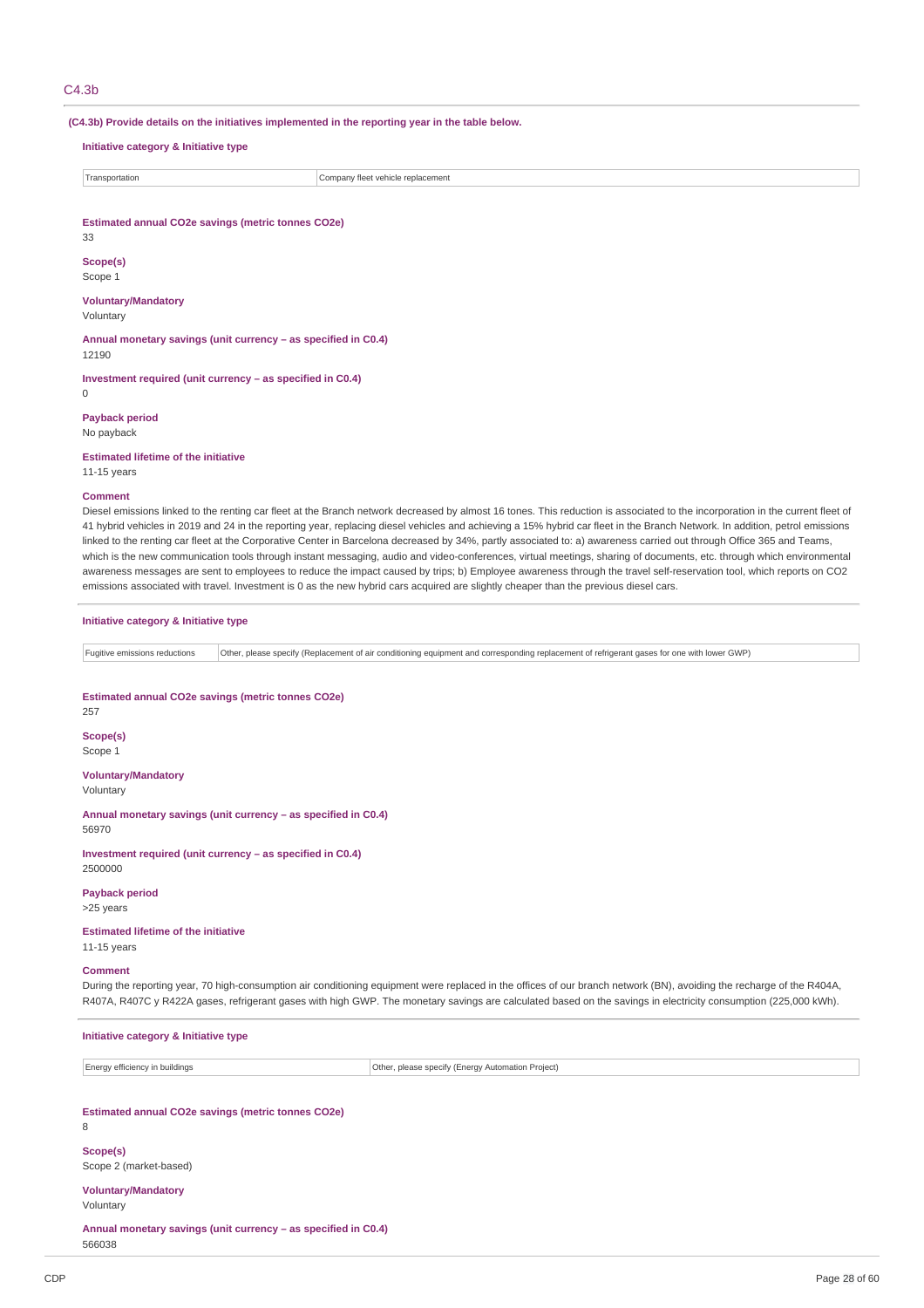#### **Investment required (unit currency – as specified in C0.4)** 3300000

#### **Payback period** 4-10 years

### **Estimated lifetime of the initiative**

11-15 years

#### **Comment**

During the reporting year, the implementation of the automation project that allows it to monitor energy consumption in corporate buildings and the branch network, evaluate the energy savings of the measures implemented and define new efficiency initiatives started in 2019 has continued. Among other things, this project consists of installing presence sensors and automatic light shut-off, single shut-off switches associated with the alarm connection, and hibernation strips for peripheral circuits. In the reporting year, the milestones reached in this project have been: massive upload of data to the platform, monitoring of new electrical analyzers, advances in the definition of extended control (probes), and expansion of control points. 685 branches monitored, 19 corporate buildings monitored and 339 remotely managed stores. In addition, CaixaBank is replacing fluorescent lights with LED lighting in its branches and in its headquarter in Barcelona.

### **Initiative category & Initiative type**

| Energy efficiency in buildings | Heating, Ventilation and Air Conditioning (HVAC)<br>____ |
|--------------------------------|----------------------------------------------------------|

#### **Estimated annual CO2e savings (metric tonnes CO2e)**

0.5

**Scope(s)** Scope 2 (market-based)

#### **Voluntary/Mandatory**

Voluntary

**Annual monetary savings (unit currency – as specified in C0.4)** 56970

**Investment required (unit currency – as specified in C0.4)** 2500000

#### **Payback period**

>25 years

### **Estimated lifetime of the initiative**

11-15 years

#### **Comment**

In the reporting year, 70 high-consumption air conditioning equipment were replaced in the offices of the branch network, achieving a reduction in electricity of 225.000 kWh.

### **Initiative category & Initiative type**

Waste reduction and material circularity Waster reduction

**Estimated annual CO2e savings (metric tonnes CO2e)**

27.57 **Scope(s)**

Scope 3

**Voluntary/Mandatory** Voluntary

**Annual monetary savings (unit currency – as specified in C0.4)** 34000

**Investment required (unit currency – as specified in C0.4)** 3000

## **Payback period**

<1 year

### **Estimated lifetime of the initiative**

6-10 years

### **Comment**

Reduction of waste generation (plastic, toner, fluorescents among others). Awareness campaigns were maintained throughout the reporting year in order to assist employees in the process of selective waste separation and in the development of a culture of minimization in the waste generation. It is also worth highlighting the participation in the "Reuse me", a new plan for the branch network with the aim of donating both IT equipment and furniture to social solidarity entities. This fact implies a more sustainable management of these assets, which are no longer considered waste to become a resource for new needs and generating a strong social and environmental impact. In the reporting year, 36,634 items were donated, 13 companies participated and 159 companies benefited. In addition, 340 units of toner waste have been reduced compared to 2019, mainly as a result of the printout centralization and identification project.

| Initiative category & Initiative type |                     |
|---------------------------------------|---------------------|
| Company policy or behavioral change   | Resource efficiency |

**Estimated annual CO2e savings (metric tonnes CO2e)**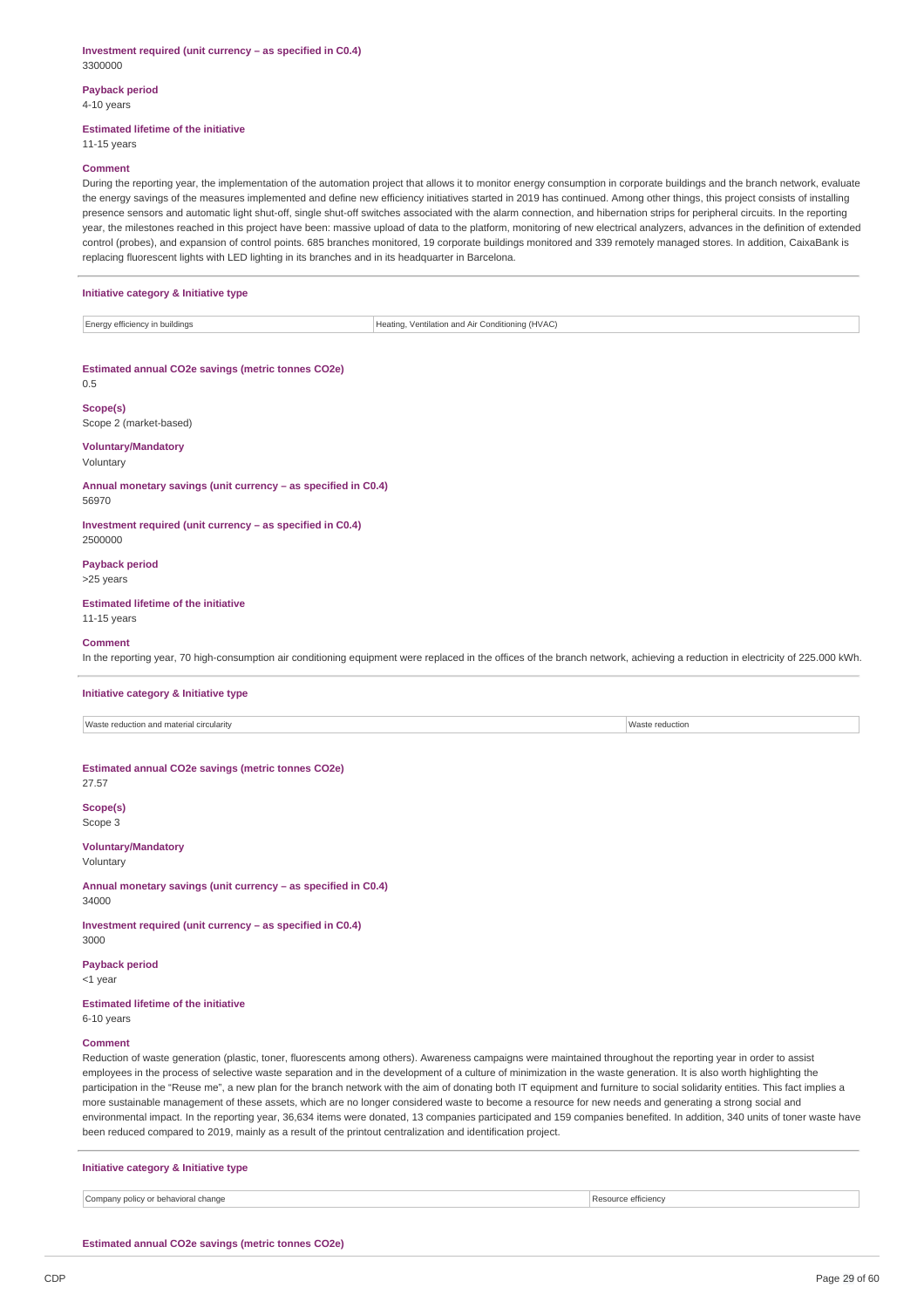#### 20.7

### **Scope(s)**

Scope 3

### **Voluntary/Mandatory**

Voluntary

**Annual monetary savings (unit currency – as specified in C0.4)**

9389

**Investment required (unit currency – as specified in C0.4)**

 $\Omega$ 

## **Payback period**

No payback

**Estimated lifetime of the initiative**

# 1-2 years

### **Comment**

Reduction of paper consumption (A4 paper, deliveries to customers, envelops free deposits, no printed receipts), as a result of several actions: a) Environmental awareness; b) printout centralisation and identification project; c) Digitalization of 100% of the contracts; d) Optimization and saving measures in ATMs and deliveries to clients. The savings were calculated assuming all Kgs saved were A4 papers and assuming an average price for a 500 sheets pack. Besides the reduction of paper, this digitalization project had other objectives, and that is why it is not possible to differentiate the investment required for the paper objective from the other ones.

### **Initiative category & Initiative type**

| ansportation* | Othe<br>$\,$ . please specify (Sustainable Mobility Plan and T<br>Teleworking)<br>____ |
|---------------|----------------------------------------------------------------------------------------|
|               |                                                                                        |

### **Estimated annual CO2e savings (metric tonnes CO2e)**

2408

## **Scope(s)**

Scope 3

### **Voluntary/Mandatory**

Voluntary

 $\Omega$ 

**Annual monetary savings (unit currency – as specified in C0.4)**

**Investment required (unit currency – as specified in C0.4)** 12516886

## **Payback period**

No payback

#### **Estimated lifetime of the initiative** 11-15 years

### **Comment**

Within the Environmental Plan 2019-2021, Caixabank developed a Sustainable Mobility Plan to encourage the adoption of low-emission transport and travel reduction practices, such as: (i) deployment of remote work tools and promotion of teleworking, and online communication options with customers (the Wall and Office 365, 12,000,000€), which reduce the number of physical journeys, (ii) electric vehicle charging points (87 new points, 395,515€) and private bicycle and electric scooters parking in several corporate centers have been installed (121,371€), (iii) internal car-sharing program,(iv) delivery of packages in the last mile using an electric scooter, (v) inclusion of environmental criteria for reducing the impact associated with mobility in events and trips (prioritization of collective transport, use of more sustainable transport, proximity between hotel and event). The emissions savings are associated to a reduction of distance travelled in business travel, increase in employee's teleworking, among others. Considering the mobility restrictions resulting from the emergence of COVID, the entity's corporate business travel has decreased considerably compared to the previous year, reducing the emissions associated with by 60% compared to the previous year and saving the emission of 2,408 tCO2. At the same time, the provision of IT equipment needed to cover new remote working needs has undergone a strong impulse, implemented with the aim of promoting digital transformation.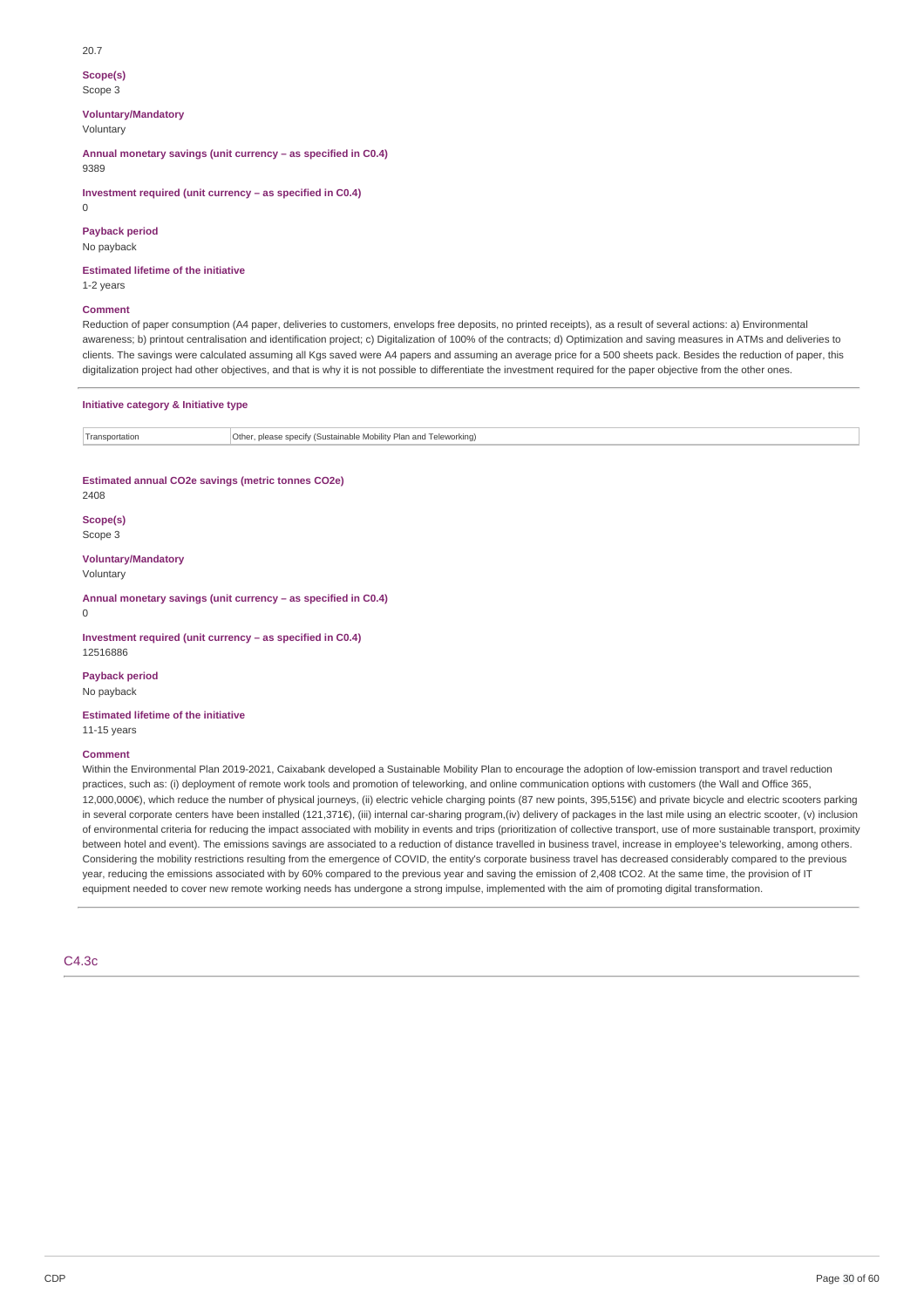#### **(C4.3c) What methods do you use to drive investment in emissions reduction activities?**

| <b>Method</b>                                                            | <b>Comment</b>                                                                                                                                                                                                                                                                                                                                                                                                                                                                                                                                                                                                                                                                                                                                                                                                                                                                                                                                                                                                                                                                                                                                                                                                                                                                                                                                                                                                                                                                                                                                                                                                                                                                                                                                                                                                                                                                                                                                                                                                                                                                                                                              |
|--------------------------------------------------------------------------|---------------------------------------------------------------------------------------------------------------------------------------------------------------------------------------------------------------------------------------------------------------------------------------------------------------------------------------------------------------------------------------------------------------------------------------------------------------------------------------------------------------------------------------------------------------------------------------------------------------------------------------------------------------------------------------------------------------------------------------------------------------------------------------------------------------------------------------------------------------------------------------------------------------------------------------------------------------------------------------------------------------------------------------------------------------------------------------------------------------------------------------------------------------------------------------------------------------------------------------------------------------------------------------------------------------------------------------------------------------------------------------------------------------------------------------------------------------------------------------------------------------------------------------------------------------------------------------------------------------------------------------------------------------------------------------------------------------------------------------------------------------------------------------------------------------------------------------------------------------------------------------------------------------------------------------------------------------------------------------------------------------------------------------------------------------------------------------------------------------------------------------------|
| Dedicated<br>budget for<br>energy<br>efficiency                          | In the framework of the new Environmental Management Plan 2019-2021, within the Environmental Strategy of the Group and approved by the Board of Directors, there is an associated budget for<br>energy efficiency and emission reduction actions, linked to several impact reduction objectives based on innovation and efficiency, priority lines of action and initiatives to foster good working<br>practices. This Plan has 5 lines of action: -Carbon Neutral Strategy: Minimizing and offsetting all calculated CO <sub>2</sub> emissions. -Environmental efficiency measures and certifications: Minimizing the<br>bank's impact, implementing new energy saving measures and renewing certifications and environmental commitments. -Extending the environmental commitment to the value chain: Action plans for<br>suppliers to assume our environmental values as their own and comply with the acquired commitments. -Driving sustainable mobility: Actions encouraging sustainable mobility to minimize the<br>emissions of the company, staff and suppliers. -Commitment, transparency, and engagement: Engagement actions with employees and reinforcing the commitment and public environmental<br>information.                                                                                                                                                                                                                                                                                                                                                                                                                                                                                                                                                                                                                                                                                                                                                                                                                                                                                                             |
| Dedicated<br>budget for<br>other<br>emissions<br>reduction<br>activities | In the framework of the new Environmental Management Plan 2019-2021, within the Environmental Strategy of the Group and approved by the Board of Directors, there is an associated budget for<br>energy efficiency and emission reduction actions, linked to several impact reduction objectives based on innovation and efficiency, priority lines of action and initiatives to foster good working<br>practices. This Plan has 5 lines of action: -Carbon Neutral Strategy: Minimizing and offsetting all calculated CO <sub>2</sub> emissions. -Environmental efficiency measures and certifications: Minimizing the<br>bank's impact, implementing new energy saving measures and renewing certifications and environmental commitments. -Extending the environmental commitment to the value chain: Action plans for<br>suppliers to assume our environmental values as their own and comply with the acquired commitments. -Driving sustainable mobility: Actions encouraging sustainable mobility to minimize the<br>emissions of the company, staff and suppliers. -Commitment, transparency, and engagement: Engagement actions with employees and reinforcing the commitment and public environmental<br>information.                                                                                                                                                                                                                                                                                                                                                                                                                                                                                                                                                                                                                                                                                                                                                                                                                                                                                                             |
| Employee<br>engagement                                                   | Within the Environmental Management Plan (2019-2021) and the Environmental Management System of CaixaBank, a detailed program for behavioral changes and employee engagement by<br>internal awareness initiatives that want to foster energy efficiency, waste reduction, paper consumption reduction and to encourage environmental best practices. Various initiatives are rolled out to<br>raise awareness among employees and society is included, such as the creation and maintenance of an environmental area within the CSR section of the intranet for CaixaBank's employees,<br>CaixaBank's blog, and the corporate website, where the environmental declaration, the carbon footprint among other related documents are published. In addition, employee engagement is reinforced<br>with activities for increasing the environmental awareness, such sending emails, messages over the Intranet, publications in internal magazines, etc. A specific web page has been updated for the<br>environment, which includes different information, from company policy and certifications to environmental training. In order to achieve the involvement of employees to conserve the environment,<br>CaixaBank has a Good Environmental Practices Manual, which details simple measures that may be adopted in the workplace to minimize the environmental and climatic impact associated with the<br>use of resources (energy, office material, etc.) and waste production. In 2018, the environmental content of the welcoming training for new employees was reviewed, and specialized employees were<br>trained in environmental management, project finance for renewable energy and recommendations of the Task Force on Climate-related Financial Disclosures (TCFD) in the area of climate change.<br>Besides, CaixaBank carries out specific training courses on environmental and CSR issues, and awareness campaigns for employees in order to raise awareness of good practices. For example,<br>through the "automatic booking" travel tool, that informs employees regarding the associated CO2 emissions to journeys. |

### C4.5

(C4.5) Do you classify any of your existing goods and/or services as low-carbon products or do they enable a third party to avoid GHG emissions? Yes

### C4.5a

#### (C4.5a) Provide details of your products and/or services that you classify as low-carbon products or that enable a third party to avoid GHG emissions.

#### **Level of aggregation**

Group of products

### **Description of product/Group of products**

CaixaBank has a number of green credits and funds especially designed to invest in or provide loans for projects that mitigate climate change or have an ethical core behind it. The most relevant segments were the bank has this kind of products are Corporate & Wholesale and Retail Banking. Pending the approval of the European Union Taxonomy of environmentally sustainable activities, CaixaBank currently considers the following categories: • Real Estate Financing Energy Efficient • Renewable Energy projects Finance (wind, photovoltaic, thermosolar, etc.). • Loans classified as "green" according to the Green Bond Principles (GBP) established by the International Capital Markets Association (ICMA) • Eco-loans for financing energy-efficient home refurbishment and the purchase of energy-efficient vehicles and domestic appliances • Ecofinancing for the agricultural sector • Financing for the installation of solar panels on buildings • Loans linked to sustainability indices • Financing eligible within the framework of the bond issue linked to CaixaBank's Sustainable Development Goals (Green Bond).

**Are these low-carbon product(s) or do they enable avoided emissions?**

Low-carbon product

**Taxonomy, project or methodology used to classify product(s) as low-carbon or to calculate avoided emissions** The EU Taxonomy for environmentally sustainable economic activities

**% revenue from low carbon product(s) in the reporting year**

19.4

### **% of total portfolio value**

19.4

### **Asset classes/ product types**

Bank lending Other, please specify (Several asset classes/product types are included in this question: Corporate Loans, Commercial Loans, Retail Loans, Residential Mortgages and Project Finance)

#### **Comment**

Pending the approval of the EU Taxonomy of environmentally sustainable activities, CaixaBank currently considers the following categories: -Real Estate Financing Energy Efficient: Operations for which there is documentary evidence of an A or B rating energy efficiency certificate are considered environmentally sustainable. In the reporting year, €1,001 million in operations was included as part of developments formalized, and €306 million in commercial properties financed with A or B rating. -Renewable Energies project Finance (wind, photovoltaic, etc.): In the reporting year, the bank helped to finance 39 projects for a total of € 3,163 million, funding 5,730 MW of installed capacity. Renewable energy portfolio exposure represents 81% of the total finance energy project portfolio. -Loans classified as "green" according to the Green Loan Principles (GLP) established by the Loan Market Association. The eligible projects or assets include: renewable energy, energy efficiency, sustainable transport, reduction among others. In the reporting year, CaixaBank granted 24 green loans for a volume of €2,021 million in volume. All these loans obtained the Green Certificate, based on the criteria of the Green Loan Principles. -EcoFinancing with the following specific lines: purchase of efficient vehicles and domestic appliances, home improvements to increase energy efficiency, investments to improve resource efficiency or ensure a smaller environment impact, and sustainable development farming projects (Ecofinancing for the agricultural sector). In the reporting year, the Company granted a total of 788 loans for €54 million. -Loans referenced to sustainability indexes: In the reporting year CaixaBank granted 32 loans linked to ESG indexes or environmental indicators for a total of €2,997 million which were conditional upon recognition of good performance by the company regarding sustainability, measured according to ESG criterias applied by independent bodies.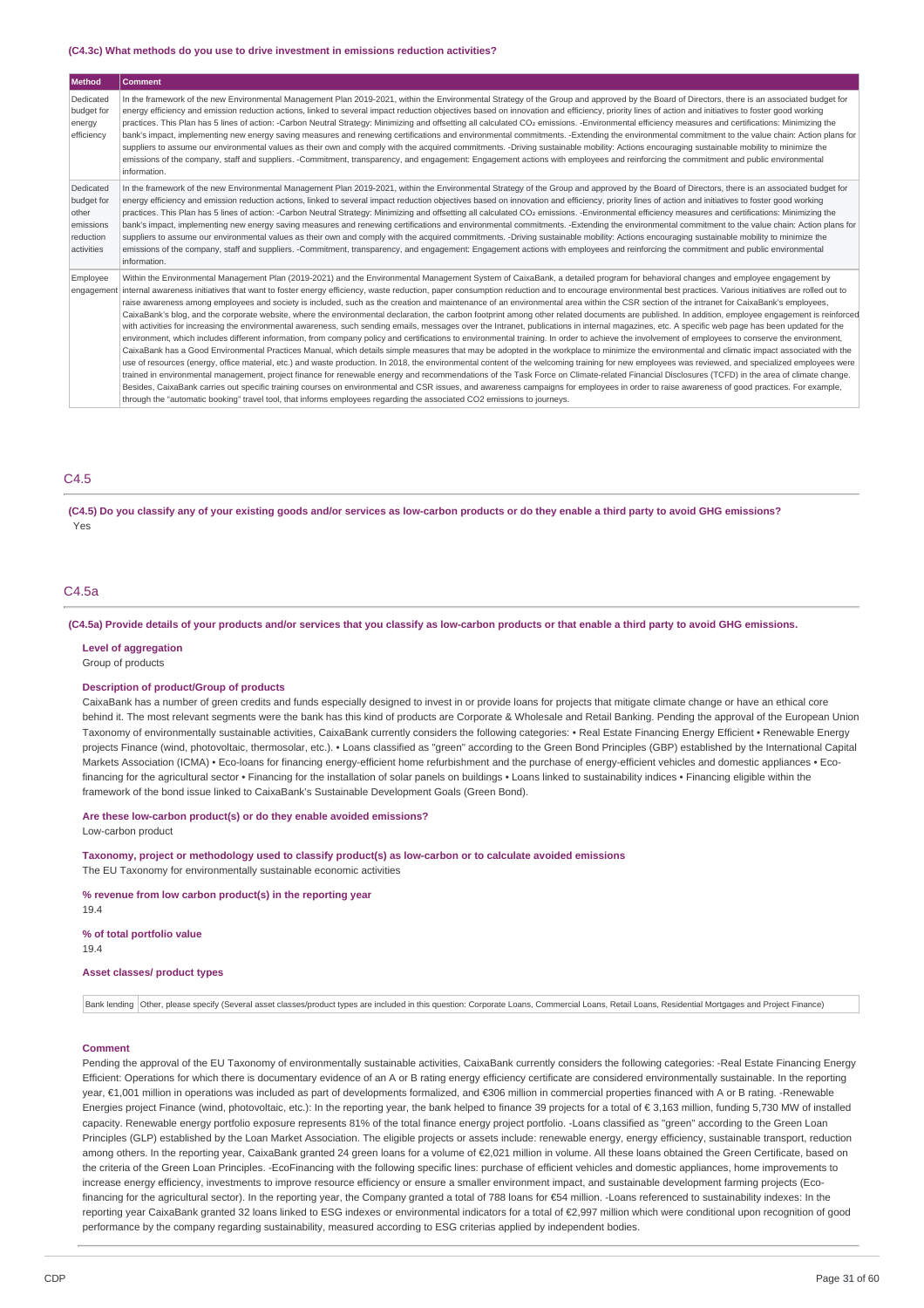### C5.1

**(C5.1) Provide your base year and base year emissions (Scopes 1 and 2).**

#### **Scope 1**

**Base year start** January 1 2015

#### **Base year end** December 31 2015

**Base year emissions (metric tons CO2e)** 19119.54

#### **Comment**

Until the 2019 GHG emissions inventory, the base year considered was 2009, the year in which CaixaBank (CB) began to calculate its carbon footprint. In the reporting year, due to the significant changes that have taken place in the company since 2009, it was considered necessary to change the base year to 2015. The period included in the base year is between January 1, 2015 and December 31, 2015. The GHG emissions calculated in this report will be compared with 2015. CB details and analyses the evolution of its carbon footprint following the ISO 14064-1. As established by ISO 14064-1, the base year and subsequent years were recalculated due to significant changes produced in the CB's operational and organizational boundaries that resulted in significant changes in base year emissions. Regarding the organizational limits, the comparative footprint includes the recalculations made in accordance with the new incorporations that have occurred in successive years: Banca Cívica (2012), Banco de Valencia (2013) and Barclays Bank (2015). Regarding the operational limits, GHG emissions verified year by year were recalculated when necessary due to changes such as evolution in consumption data control, updating of emission factors or the addition of new emission sources. For the reporting year, there was no change in the organizational and operational limits. CB recalculates and verifies the base year and subsequent years, restating the historical data, to ensure that it reflects the current organizational and operational boundaries.

### **Scope 2 (location-based)**

**Base year start**

**Base year end**

**Base year emissions (metric tons CO2e)**

**Comment**

#### **Scope 2 (market-based)**

**Base year start** January 1 2015

**Base year end** December 31 2015

# **Base year emissions (metric tons CO2e)**

2279.07

#### **Comment**

Until the 2019 GHG emissions inventory, the base year considered was 2009, the year in which CaixaBank (CB) began to calculate its carbon footprint. In the reporting year, due to the significant changes that have taken place in the company since 2009, it was considered necessary to change the base year to 2015. The period included in the base year is between January 1, 2015 and December 31, 2015. The GHG emissions calculated in this report will be compared with 2015. CB details and analyses the evolution of its carbon footprint following the ISO 14064-1. As established by ISO 14064-1, the base year and subsequent years were recalculated due to significant changes produced in the CB's operational and organizational boundaries that resulted in significant changes in base year emissions. Regarding the organizational limits, the comparative footprint includes the recalculations made in accordance with the new incorporations that have occurred in successive years: Banca Cívica (2012), Banco de Valencia (2013) and Barclays Bank (2015). Regarding the operational limits, GHG emissions verified year by year were recalculated when necessary due to changes such as evolution in consumption data control, updating of emission factors or the addition of new emission sources. For the reporting year, there was no change in the organizational and operational limits. CB recalculates and verifies the base year and subsequent years, restating the historical data, to ensure that it reflects the current organizational and operational boundaries.

### C5.2

(C5.2) Select the name of the standard, protocol, or methodology you have used to collect activity data and calculate emissions. ISO 14064-1

The Greenhouse Gas Protocol: A Corporate Accounting and Reporting Standard (Revised Edition)

### C6. Emissions data

## C6.1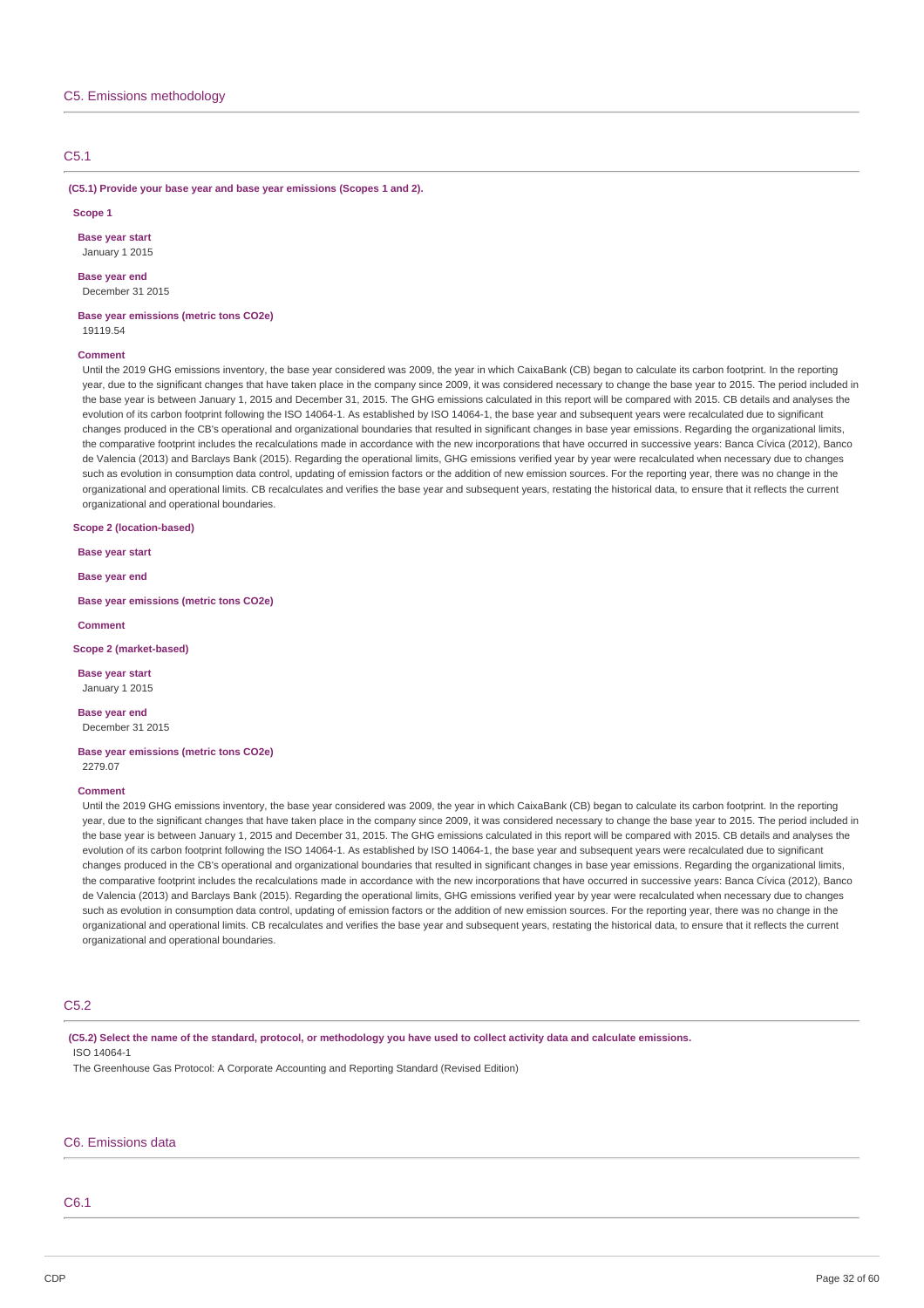#### **(C6.1) What were your organization's gross global Scope 1 emissions in metric tons CO2e?**

### **Reporting year**

**Gross global Scope 1 emissions (metric tons CO2e)** 3596.79

### **Start date**

October 1 2019

#### **End date**

September 30 2020

#### **Comment**

Until the 2019 GHG emissions inventory, the base year considered was 2009, the year in which CaixaBank (CB) began to calculate its carbon footprint. In the reporting year, due to the significant changes that have taken place in the company since 2009, it was considered necessary to change the base year to 2015. CB details and analyses the evolution of its carbon footprint following the ISO 14064-1. As established by ISO 14064-1, the base year and subsequent years were recalculated due to significant changes produced in the CB's operational and organizational boundaries that resulted in significant changes in base year emissions. Regarding the organizational limits, the comparative footprint includes the recalculations made in accordance with the new incorporations that have occurred in successive years: Banca Cívica (2012), Banco de Valencia (2013) and Barclays Bank (2015). Regarding the operational limits, GHG emissions verified year by year were recalculated when necessary due to changes such as evolution in consumption data control, updating of emission factors or the addition of new emission sources. For the reporting year, there was no change in the organizational and operational limits. CB recalculates and verifies the base year and subsequent years, restating the historical data, to ensure that it reflects the current organizational and operational boundaries.

#### **Past year 1**

**Gross global Scope 1 emissions (metric tons CO2e)**

5572.59

#### **Start date**

October 1 2018

### **End date**

September 30 2019

#### **Comment**

Until the 2019 GHG emissions inventory, the base year considered was 2009, the year in which CaixaBank (CB) began to calculate its carbon footprint. In the reporting year, due to the significant changes that have taken place in the company since 2009, it was considered necessary to change the base year to 2015. CB details and analyses the evolution of its carbon footprint following the ISO 14064-1. As established by ISO 14064-1, the base year and subsequent years were recalculated due to significant changes produced in the CB's operational and organizational boundaries that resulted in significant changes in base year emissions. Regarding the organizational limits, the comparative footprint includes the recalculations made in accordance with the new incorporations that have occurred in successive years: Banca Cívica (2012), Banco de Valencia (2013) and Barclays Bank (2015). Regarding the operational limits, GHG emissions verified year by year were recalculated when necessary due to changes such as evolution in consumption data control, updating of emission factors or the addition of new emission sources. For the reporting year, there was no change in the organizational and operational limits. CB recalculates and verifies the base year and subsequent years, restating the historical data, to ensure that it reflects the current organizational and operational boundaries.

### C6.2

**(C6.2) Describe your organization's approach to reporting Scope 2 emissions.**

#### **Row 1**

**Scope 2, location-based**

We are reporting a Scope 2, location-based figure

#### **Scope 2, market-based**

We are reporting a Scope 2, market-based figure

### **Comment**

We are reporting both a location-based figure and a market-based figure.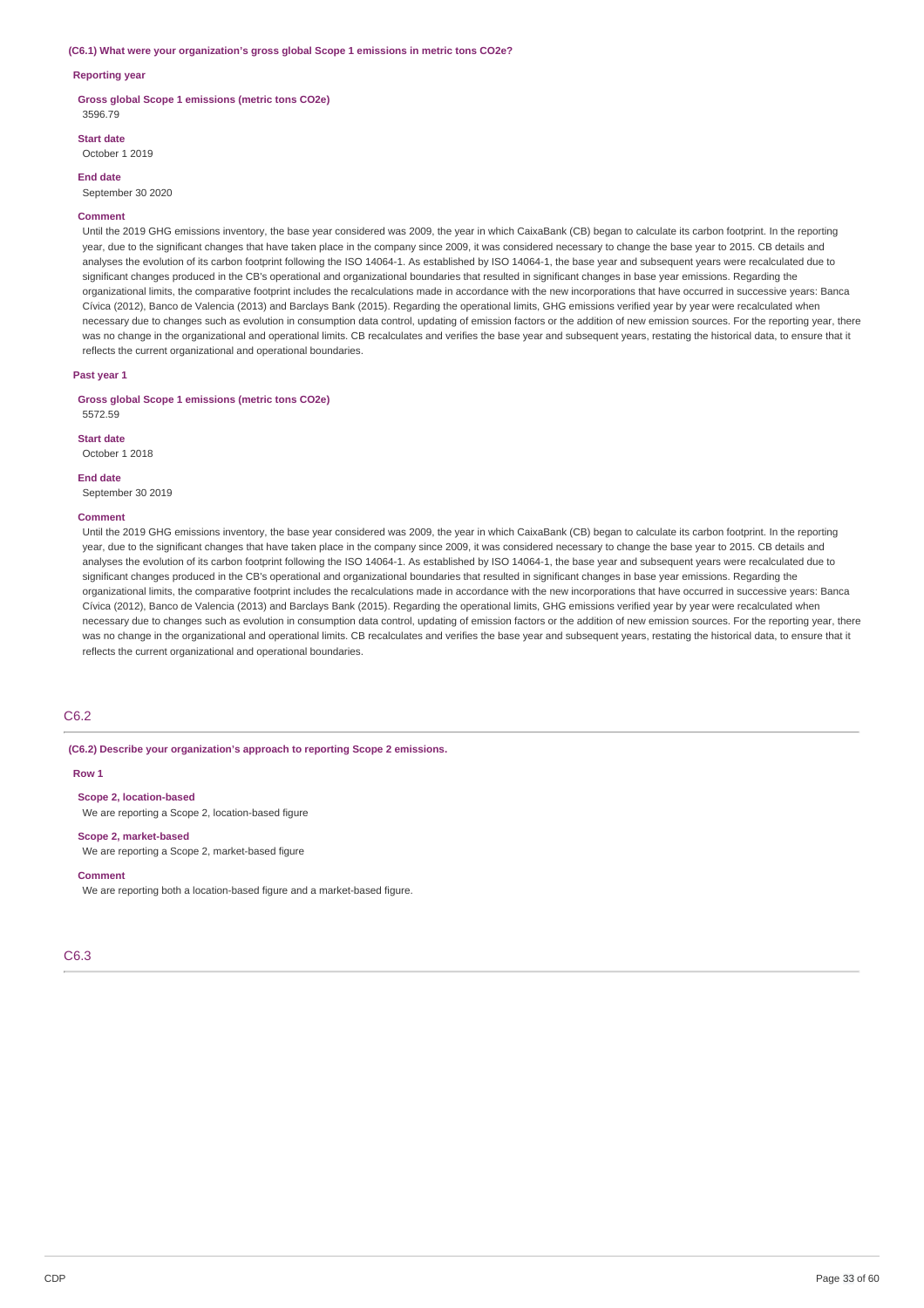#### **(C6.3) What were your organization's gross global Scope 2 emissions in metric tons CO2e?**

#### **Reporting year**

**Scope 2, location-based** 35340

**Scope 2, market-based (if applicable)** 286.7

**Start date**

October 1 2019

**End date**

September 30 2020

#### **Comment**

Until the 2019 GHG emissions inventory, the base year considered was 2009, the year in which CaixaBank (CB) began to calculate its carbon footprint. In the reporting year, due to the significant changes that have taken place in the company since 2009, it was considered necessary to change the base year to 2015. CB details and analyses the evolution of its carbon footprint following the ISO 14064-1. As established by ISO 14064-1, the base year and subsequent years were recalculated due to significant changes produced in the CB's operational and organizational boundaries that resulted in significant changes in base year emissions. Regarding the organizational limits, the comparative footprint includes the recalculations made in accordance with the new incorporations that have occurred in successive years: Banca Cívica (2012), Banco de Valencia (2013) and Barclays Bank (2015). Regarding the operational limits, GHG emissions verified year by year were recalculated when necessary due to changes such as evolution in consumption data control, updating of emission factors or the addition of new emission sources. For the reporting year, there was no change in the organizational and operational limits. CB recalculates and verifies the base year and subsequent years, restating the historical data, to ensure that it reflects the current organizational and operational boundaries.

### **Past year 1**

**Scope 2, location-based** 47024

**Scope 2, market-based (if applicable)** 458.8

**Start date** October 1 2018

**End date**

September 30 2019

#### **Comment**

Until the 2019 GHG emissions inventory, the base year considered was 2009, the year in which CaixaBank (CB) began to calculate its carbon footprint. In the reporting year, due to the significant changes that have taken place in the company since 2009, it was considered necessary to change the base year to 2015. CB details and analyses the evolution of its carbon footprint following the ISO 14064-1. As established by ISO 14064-1, the base year and subsequent years were recalculated due to significant changes produced in the CB's operational and organizational boundaries that resulted in significant changes in base year emissions. Regarding the organizational limits, the comparative footprint includes the recalculations made in accordance with the new incorporations that have occurred in successive years: Banca Cívica (2012), Banco de Valencia (2013) and Barclays Bank (2015). Regarding the operational limits, GHG emissions verified year by year were recalculated when necessary due to changes such as evolution in consumption data control, updating of emission factors or the addition of new emission sources. For the reporting year, there was no change in the organizational and operational limits. CB recalculates and verifies the base year and subsequent years, restating the historical data, to ensure that it reflects the current organizational and operational boundaries.

### $C6.4$

(C6.4) Are there any sources (e.g. facilities, specific GHGs, activities, geographies, etc.) of Scope 1 and Scope 2 emissions that are within your selected reporting **boundary which are not included in your disclosure?**

No

## C6.5

**(C6.5) Account for your organization's gross global Scope 3 emissions, disclosing and explaining any exclusions.**

### **Purchased goods and services**

**Evaluation status** Relevant, calculated

**Metric tonnes CO2e** 4372

### **Emissions calculation methodology**

Purchased goods and services refer to: paper consumption (recycled, non-recycled, kraft and coated paper), chequebooks, toners (LaserJet and Inkjet), vinyl used for advertisement in the offices, credit cards and water purification and treatment. The calculation was done tracking the kg or units of each material purchased (this provided by the purchasing department) and assigning an emission factor according to relevant LCA for the material. This data is calculated under the ISO 14 064 Standard and the GHG Protocol Scope 3 guidance and verified along Scope 1 and 2 emissions.

### **Percentage of emissions calculated using data obtained from suppliers or value chain partners**

 $\theta$ 

### **Please explain**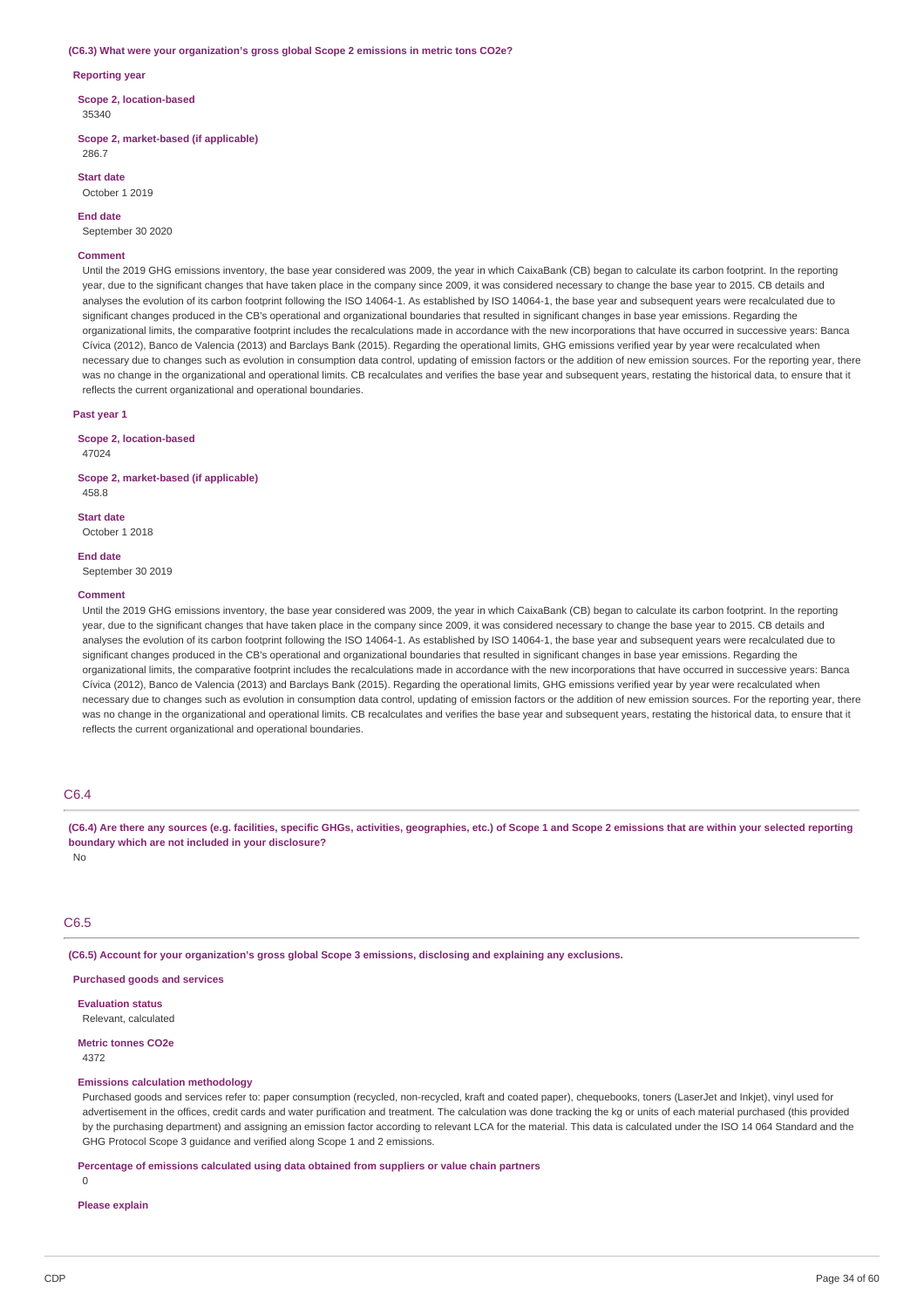#### **Evaluation status** Relevant, calculated

**Metric tonnes CO2e**

3112

### **Emissions calculation methodology**

Capital goods refer to the IT equipment (computers, laptops, screens, keyboards) acquired by CaixaBank over the years (This data is provided by the purchasing department). The methodology for the calculation assumes a lifetime of 5 years for the products acquired and assigns one fifth of the LCA carbon emission factor to the year of the purchase and the four subsequent ones. Every year new purchases are incorporated. This data is calculated under the ISO 14 064 Standard and the GHG Protocol Scope 3 guidance and verified along Scope 1 and 2 emissions.

#### **Percentage of emissions calculated using data obtained from suppliers or value chain partners**

0

#### **Please explain**

**Fuel-and-energy-related activities (not included in Scope 1 or 2)**

**Evaluation status** Relevant, calculated

**Metric tonnes CO2e**

61

#### **Emissions calculation methodology**

This category includes the emissions from the value chain of the fuels used in the electric power as well as the transport and electric distribution. The emission factors corresponding to the transport and electricity distribution as well as electricity generation come from DEFRA while the emission factor corresponding to the electrical mix in Spain comes from MAPAMA (Spanish Ministry of Agriculture and Fishing, Food and Environment).

**Percentage of emissions calculated using data obtained from suppliers or value chain partners**

 $\Omega$ 

**Please explain**

### **Upstream transportation and distribution**

**Evaluation status**

Not relevant, explanation provided

**Metric tonnes CO2e** <Not Applicable>

### **Emissions calculation methodology**

### <Not Applicable>

### **Percentage of emissions calculated using data obtained from suppliers or value chain partners**

<Not Applicable>

#### **Please explain**

CaixaBank provides an intangible service, which means very little upstream transportation of goods, which is why this source is considered as not relevant. Anyway, Caixabank is working to report these emissions in future years, mainly the emissions associated with the messaging service.

### **Waste generated in operations**

**Evaluation status** Relevant, calculated

#### **Metric tonnes CO2e**

 $64$ 

### **Emissions calculation methodology**

Waste generated in operations refers to all the waste produced by CaixaBank's Central Services (This data is provided by the environmental management team). In the reporting year, 25 different waste categories have been included. The calculation was done tracking the kg or units of each kind of waste (plastic, glass, mixed, etc) and assigning an emission factor according to its disposal treatment. This data is calculated under the ISO 14 064 Standard and the GHG Protocol Scope 3 guidance and verified along Scope 1 and 2 emissions.

**Percentage of emissions calculated using data obtained from suppliers or value chain partners**

0

## **Please explain**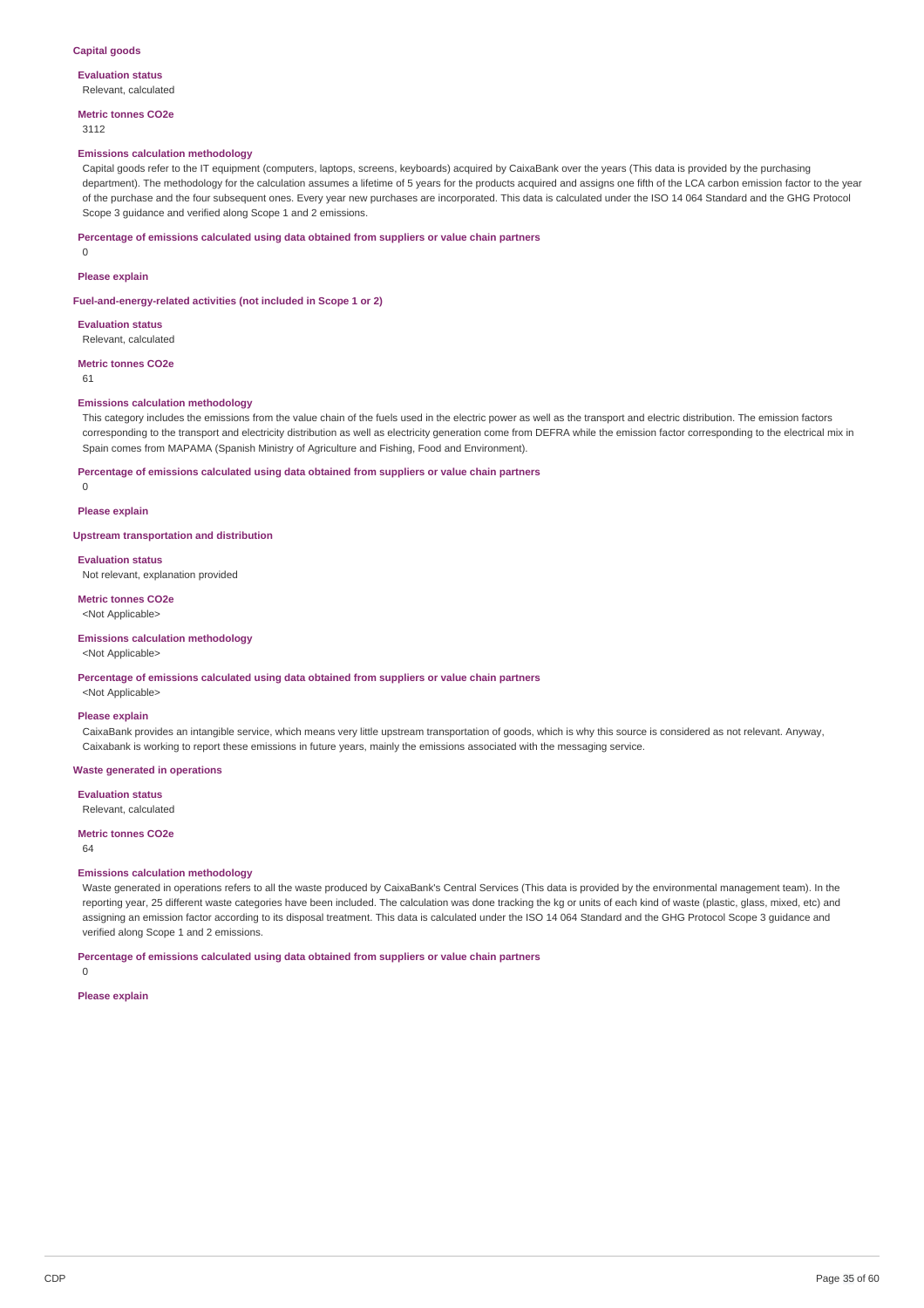**Evaluation status** Relevant, calculated

**Metric tonnes CO2e** 4281

#### **Emissions calculation methodology**

The scope 3 source Business travel refers to: business travels by air, train, hired cars and vehicles owned by staff. Business travels are managed and controlled by El Corte Inglés company, which reports to CaixaBank the total km depending on the kind of transport and other factors (e.g. the distinction between short, medium and long flights) and the CO2 emissions. (i) The primary data from planes and train journeys come from the travel agency "El Corte Inglés", which reports the Km travelled and the type of transport according to the classifications stated above (short, medium and long flights, etc). The agency that hires the cars also reports to Caixabank the Km travelled. Since the nature of the business of these travel agencies is to control the transport products and services they offer, the Kms travelled by the employees of CaixaBank for business purposes are well accounted or easily established. Thus, the quality of the data used was very high. (ii) The assumption for the hired cars was that they were all medium size diesel cars. The methodology used to calculate the GHG emissions in CO2eq was a Life Cycle Analysis according to ISO14040 and PAS 2050 methodology. (iii) The assumption for the vehicles owned by staff was that they were all medium size diesel and petrol cars. By having the km done without knowing the fuel, the diesel and gasoline distributions was performed.

**Percentage of emissions calculated using data obtained from suppliers or value chain partners**

**Please explain**

**Employee commuting**

**Evaluation status**

Relevant, calculated

**Metric tonnes CO2e** 471

0

### **Emissions calculation methodology**

Based on the survey prepared for the Caixabank Mobility Study at the beginning of 2019, the emissions associated with the employee commuting from their homes to their jobs have been estimated. It was considered the employees in CaixaBank headquarters, as they are the group of employees with stable work conditions, and who regularly travel this distance to work. In this sense, the means of transport used have been considered, and the average km of the 570 answered surveys of the headquarters have been extrapolated to the total workforce in the reporting year (1,518 workers) for 122 working days. Due to confinement resulting from the Covid-19 pandemic and the large number of days of teleworking, the annual days of commuting to the office have been calculated from the percentage of occupancy of the building in each month. This survey, compared to the previous ones, is more specific in terms of transport modes used and of combination of different transport modes, and thus the results allow to obtain emission results that are much closer to reality. This data is calculated under the ISO 14 064 Standard and the GHG Protocol Scope 3 guidance and verified along Scope 1 and 2 emissions.

**Percentage of emissions calculated using data obtained from suppliers or value chain partners**

 $\overline{0}$ 

**Please explain**

#### **Upstream leased assets**

**Evaluation status**

Not relevant, explanation provided

**Metric tonnes CO2e** <Not Applicable>

#### **Emissions calculation methodology**

<Not Applicable>

**Percentage of emissions calculated using data obtained from suppliers or value chain partners**

## <Not Applicable> **Please explain**

The emissions associated to the electrical and fuel consumption of the offices rented have already been included in the scope 1 and scope 2 emissions, as if they were owned offices. For this reason, the evaluation status of this source in scope 3 is "not relevant". Including these emissions in scope 3 would lead to double accountability, as the emissions are already included in scopes 1 and 2.

**Downstream transportation and distribution**

**Evaluation status**

Not relevant, explanation provided

**Metric tonnes CO2e** <Not Applicable>

#### **Emissions calculation methodology**

<Not Applicable>

**Percentage of emissions calculated using data obtained from suppliers or value chain partners**

<Not Applicable>

### **Please explain**

The reason to consider this category of Scope 3 as not relevant is consequence to the intrinsic functioning of the activity of CaixaBank, as the entity is responsable for the costs associated with transportation and distribution in most cases.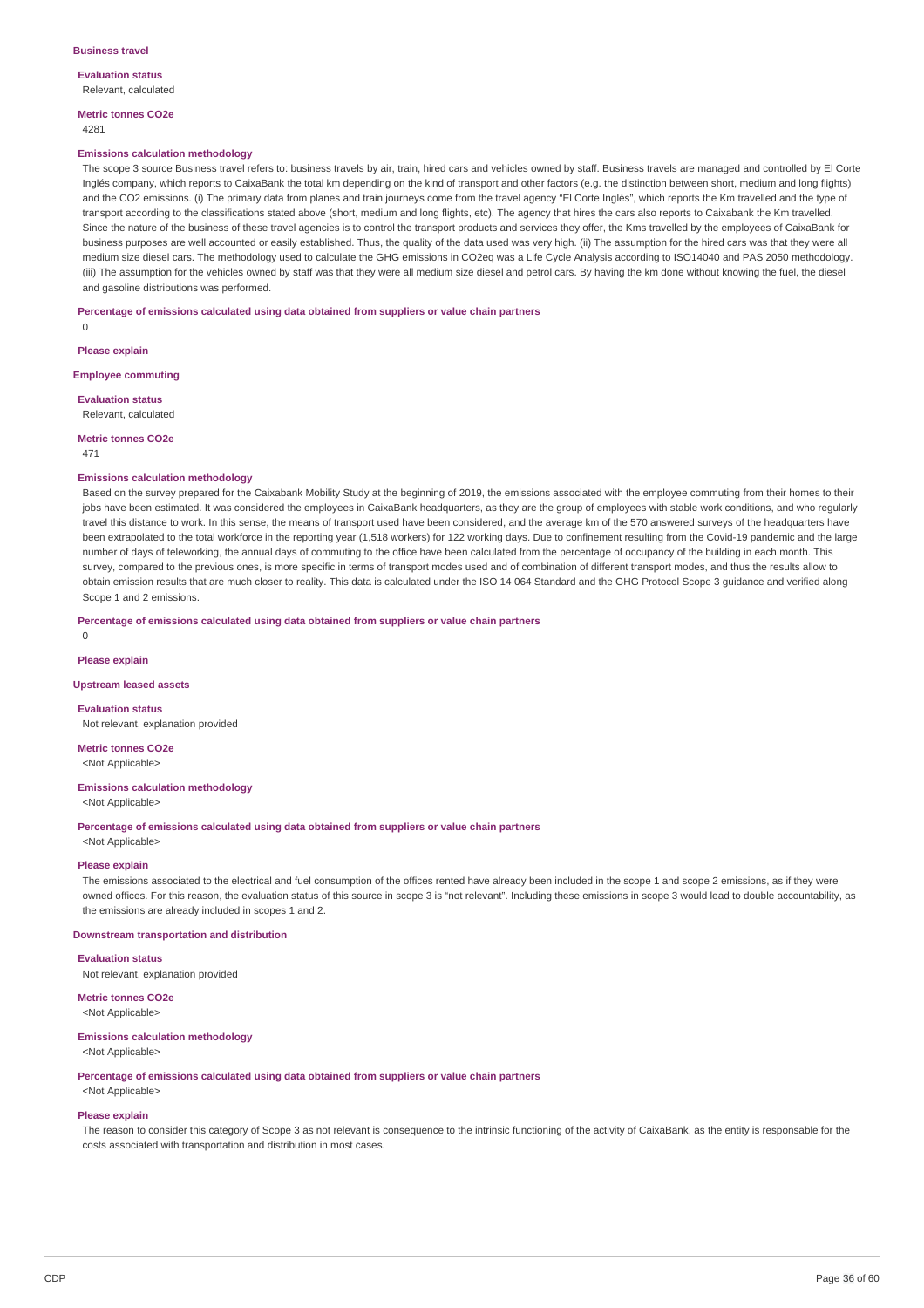#### **Processing of sold products**

#### **Evaluation status**

Not relevant, explanation provided

**Metric tonnes CO2e** <Not Applicable>

**Emissions calculation methodology**

<Not Applicable>

**Percentage of emissions calculated using data obtained from suppliers or value chain partners**

<Not Applicable>

### **Please explain**

The financial services offered by CaixaBank do not imply that there is an associated physical product. Therefore, due to the nature of the business of CaixaBank, this category of scope 3 emissions is considered not relevant.

### **Use of sold products**

**Evaluation status**

Not relevant, explanation provided

**Metric tonnes CO2e**

<Not Applicable>

### **Emissions calculation methodology**

<Not Applicable>

**Percentage of emissions calculated using data obtained from suppliers or value chain partners**

<Not Applicable>

### **Please explain**

The financial services offered by CaixaBank do not imply that there is an associated physical product. Therefore, due to the nature of the business of CaixaBank, this category of scope 3 emissions is considered not relevant. In the case that the paper used in the contracts of the financial services was considered a "sold product", the associated emissions are not accounted in this category, as they are already included in the category "purchased goods and services".

### **End of life treatment of sold products**

**Evaluation status**

Not relevant, explanation provided

## **Metric tonnes CO2e**

<Not Applicable>

### **Emissions calculation methodology**

### <Not Applicable>

### **Percentage of emissions calculated using data obtained from suppliers or value chain partners**

<Not Applicable>

#### **Please explain**

The financial services offered by CaixaBank do not imply that there is an associated physical product with end of life treatment emissions associated. Hence, due to the nature of the business of CaixaBank, this category of scope 3 emissions is considered not relevant.

### **Downstream leased assets**

**Evaluation status**

Not relevant, explanation provided

### **Metric tonnes CO2e**

<Not Applicable>

### **Emissions calculation methodology**

<Not Applicable>

**Percentage of emissions calculated using data obtained from suppliers or value chain partners**

<Not Applicable>

### **Please explain**

The carbon footprint of CaixaBank only includes the emissions of activities where it holds 100% of the operational control. Specifically, some of the spaces that the group might rent are not included in the carbon footprint, since CaixaBank does not have the control to influence on these emissions. Therefore, this source of scope 3 has been considered not relevant.

### **Franchises**

**Evaluation status**

Not relevant, explanation provided

### **Metric tonnes CO2e**

<Not Applicable>

### **Emissions calculation methodology**

<Not Applicable>

**Percentage of emissions calculated using data obtained from suppliers or value chain partners** <Not Applicable>

#### **Please explain**

CaixaBank does not have any franchises. Therefore, it is not relevant.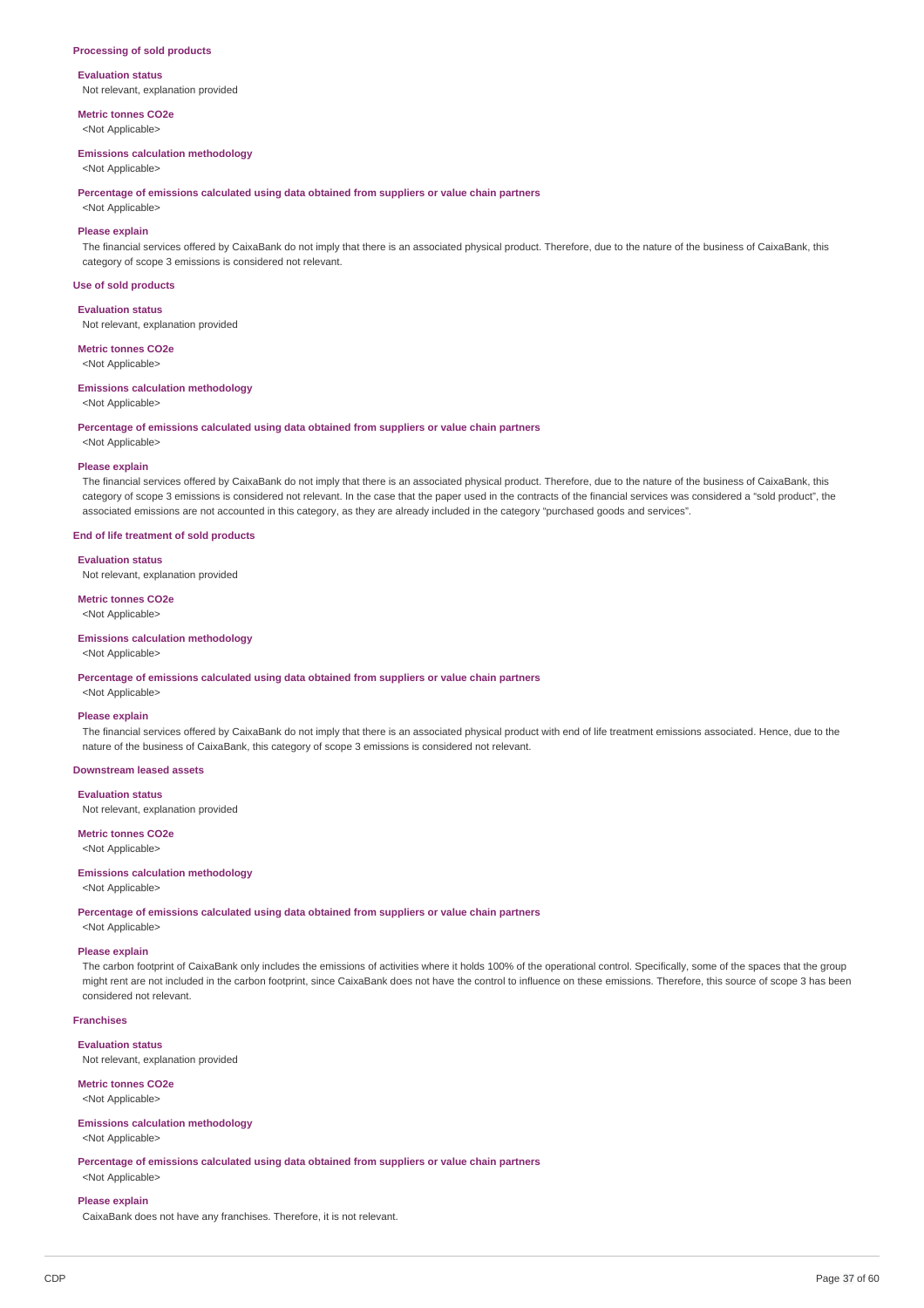### **Other (upstream)**

**Evaluation status**

**Metric tonnes CO2e**

<Not Applicable>

**Emissions calculation methodology**

<Not Applicable>

**Percentage of emissions calculated using data obtained from suppliers or value chain partners** <Not Applicable>

**Please explain**

**Other (downstream)**

**Evaluation status**

**Metric tonnes CO2e** <Not Applicable>

**Emissions calculation methodology**

<Not Applicable>

**Percentage of emissions calculated using data obtained from suppliers or value chain partners** <Not Applicable>

**Please explain**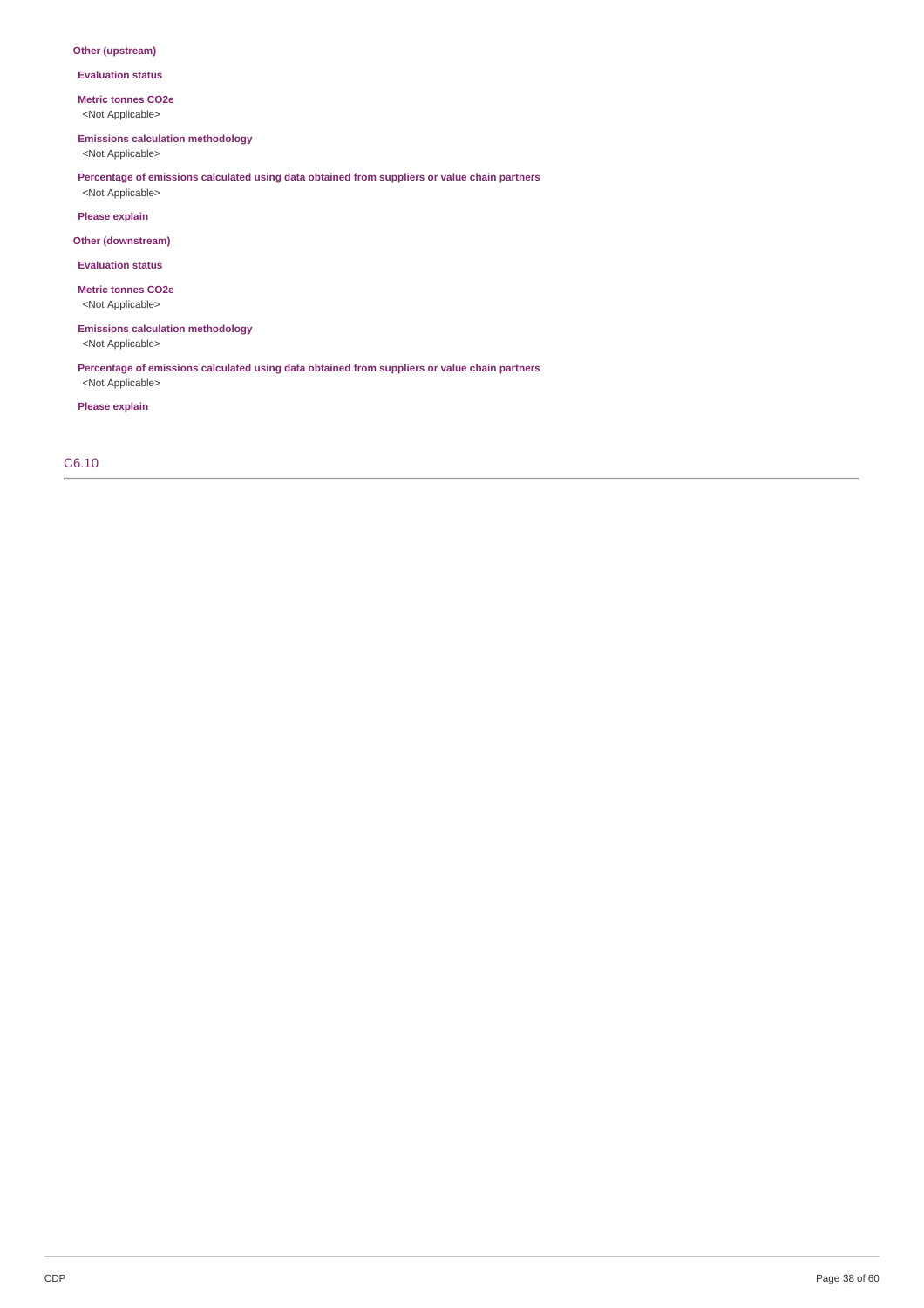(C6.10) Describe your gross global combined Scope 1 and 2 emissions for the reporting year in metric tons CO2e per unit currency total revenue and provide any **additional intensity metrics that are appropriate to your business operations.**

#### **Intensity figure** 5.7e-9

**Metric numerator (Gross global combined Scope 1 and 2 emissions, metric tons CO2e)** 3883.49

**Metric denominator** unit total revenue

**Metric denominator: Unit total** 680618000000

**Scope 2 figure used** Market-based

**% change from previous year** 39

**Direction of change** Decreased

### **Reason for change**

This intensity figure has decreased by 39% compared to last year mainly as a result of the 35% reduction in our scope 1+2 emissions compared with the last period. Changes in emissions have been due both to the impact of COVID-19 on CaixaBank's activity (reduction of emissions associated with corporate journeys or increases due to the provision of IT equipment needed to cover new remote working needs) and improvements implemented in recent years. The overall decrease in scope 1+2 emissions is mainly due to the reduction of scope 1 emissions. Several emission reduction actions have taken place in the reporting year to reduce scope 1 emissions in CaixaBank, such as the replacement of 70 high-consumption air conditioning equipment in the offices of our branch network (BN), avoiding the recharge of the R404A, R407A, R407C y R422A gases, refrigerant gases with high GWP, and thus achieving a reduction of emissions. Other scope 1 emission reduction actions include the incorporation of 24 hybrid vehicles in our renting vehicle fleet, replacing more emitting diesel vehicles, and achieving a 15% hybrid car fleet in the Branch Network. In addition, petrol emissions linked to the renting car fleet at the Corporative Center in Barcelona decreased by 34%, partly associated with awareness carried out through CaixaBank's Portal Comunica-t, a communication tool through which environmental awareness messages are sent to employees to reduce the impact caused by trips, among others actions. The decrease of this intensity figure is also partly due to a 6% increase the total revenue of CaixaBank compared to last year. CB recalculated the previous period's figure to ensure that it reflects the current carbon footprint period.

## **Intensity figure**

0.1413

**Metric numerator (Gross global combined Scope 1 and 2 emissions, metric tons CO2e)** 3883.49

**Metric denominator** full time equivalent (FTE) employee

**Metric denominator: Unit total** 27488

**Scope 2 figure used** Market-based

**% change from previous year** 36

**Direction of change** Decreased

#### **Reason for change**

This intensity figure has decreased by 36% compared to last period mainly as a result of the 35% reduction in our scope 1+2 emissions compared with the last period. Changes in emissions have been due both to the impact of COVID-19 on CaixaBank's activity (reduction of emissions associated with corporate journeys or increases due to the provision of IT equipment needed to cover new remote working needs) and improvements implemented in recent years. The overall decrease in scope 1+2 emissions is mainly due to the reduction of scope 1 emissions. Several emission reduction actions have taken place in the reporting year to reduce scope 1 emissions in CaixaBank, such as the replacement of 70 high-consumption air conditioning equipment in the offices of our branch network (BN), avoiding the recharge of the R404A, R407A, R407C y R422A gases, refrigerant gases with high GWP, and thus achieving a reduction of emissions. Other scope 1 emission reduction actions include the incorporation of 24 hybrid vehicles in our renting vehicle fleet, replacing more emitting diesel vehicles, and achieving a 15% hybrid car fleet in the Branch Network. In addition, petrol emissions linked to the renting car fleet at the Corporative Center in Barcelona decreased by 34%, partly associated with awareness carried out through CaixaBank's Portal Comunica-t, a communication tool through which environmental awareness messages are sent to employees to reduce the impact caused by trips, among others actions. CB recalculated the previous period's figure to ensure that it reflects the current carbon footprint period.

### C7. Emissions breakdowns

## C7.9

(C7.9) How do your gross global emissions (Scope 1 and 2 combined) for the reporting year compare to those of the previous reporting year? Decreased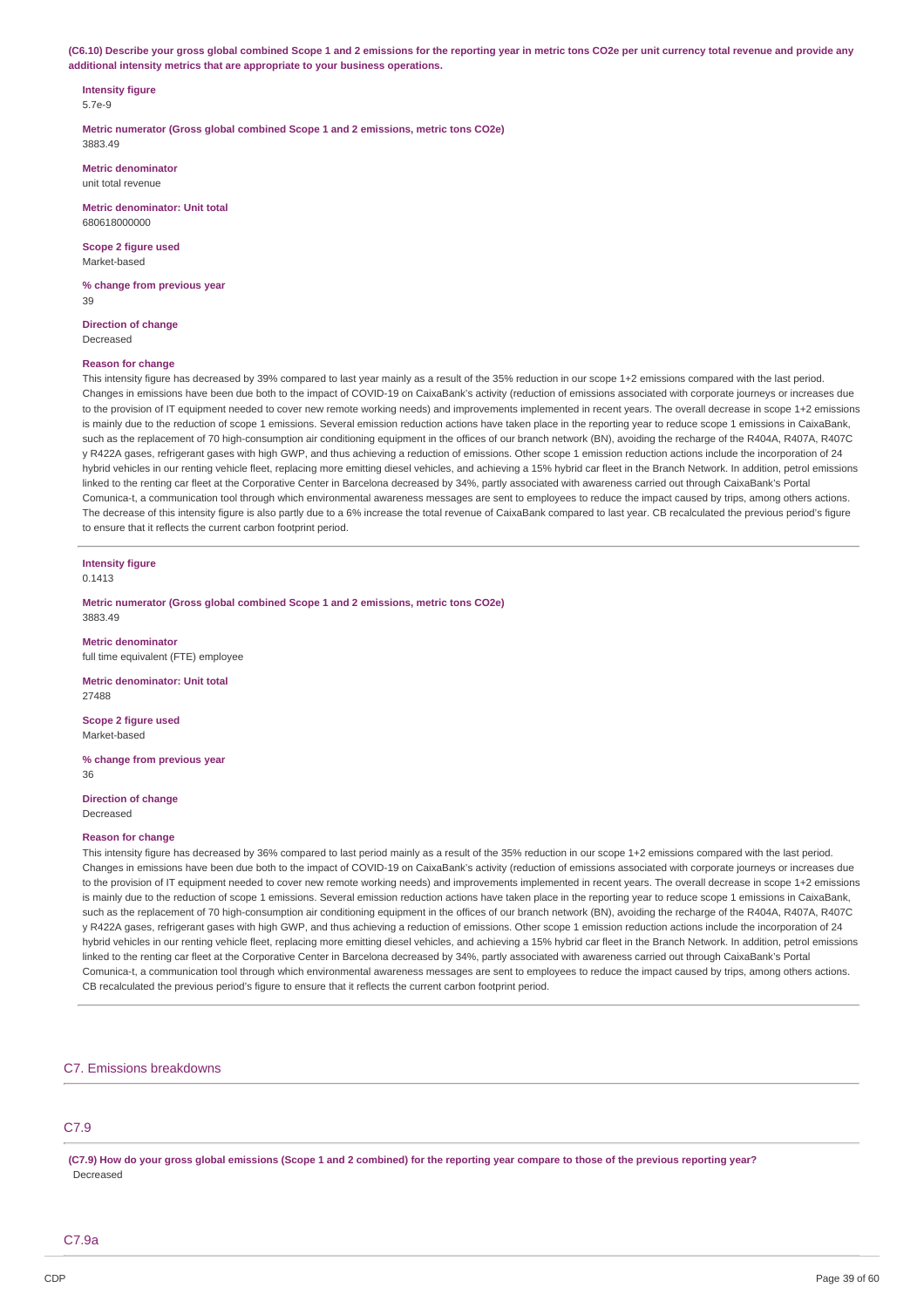(C7.9a) Identify the reasons for any change in your gross global emissions (Scope 1 and 2 combined), and for each of them specify how your emissions compare **to the previous year.**

|                                                  | Change in Direction<br>emissions of change<br>(metric<br>tons<br>CO <sub>2e</sub> ) |                                         | <b>Emissions</b><br>value<br>(percentage) | Please explain calculation                                                                                                                                                                                                                                                                                                                                                                                                                                                                                                                                                                                                                                                                                                                                                                                                                                                                                                                                                                                                                                                                                                                                                                                                             |
|--------------------------------------------------|-------------------------------------------------------------------------------------|-----------------------------------------|-------------------------------------------|----------------------------------------------------------------------------------------------------------------------------------------------------------------------------------------------------------------------------------------------------------------------------------------------------------------------------------------------------------------------------------------------------------------------------------------------------------------------------------------------------------------------------------------------------------------------------------------------------------------------------------------------------------------------------------------------------------------------------------------------------------------------------------------------------------------------------------------------------------------------------------------------------------------------------------------------------------------------------------------------------------------------------------------------------------------------------------------------------------------------------------------------------------------------------------------------------------------------------------------|
| Change in<br>renewable<br>energy<br>consumption  | 0                                                                                   | No change 0                             |                                           | There have been no additional purchases of renewable energy in the reporting year because, firstly, CaixaBank's percentage of renewable electricity<br>consumption is already very high, almost at its maximum (99.3% of the energy consumed in the reporting year was from renewable sources). Secondly,<br>CaixaBank is implementing several energy reduction initiatives, which means that renewable electricity consumption will inevitably decrease in absolute<br>numbers.                                                                                                                                                                                                                                                                                                                                                                                                                                                                                                                                                                                                                                                                                                                                                       |
| Other<br>emissions<br>reduction<br>activities    | 299                                                                                 | Decreased 5                             |                                           | CaixaBank implemented several scope 1+2 emission reduction activities in the reporting year, which mainly included: an automation project in the Branch<br>network (where 685 branches offices and 19 corporate buildings were monitored, and 339 remotely manages stores), incorporation of 24 hybrid vehicles in the<br>current fleet (replacing more emitting diesel vehicles), replacement of fluorescent lightning for LED lightning in the Central Services Buildings, replacement of<br>70 high-energy consumption air conditioning units with more efficient ones in the branch network in Spain, among others (see question C4.3b for more<br>information of these activities). As a result of the several scope 1+2 emission reduction activities implemented in the reporting year, CaixaBank achieved a<br>reduction of 299 tons of CO2. This emissions value was calculated in percentage following the CDP methodology for this question, as follows: 299 tons of CO2<br>6,031.39 tons of CO2 (scope 1+2 emissions in the previous reporting year) * 100 = 5%. CB recalculated the previous period's scope 1+2 emissions to ensure<br>that it reflects the current carbon footprint period (October 01 to September 30). |
| Divestment                                       |                                                                                     | $<$ Not<br>Applicable                   |                                           |                                                                                                                                                                                                                                                                                                                                                                                                                                                                                                                                                                                                                                                                                                                                                                                                                                                                                                                                                                                                                                                                                                                                                                                                                                        |
| Acquisitions                                     |                                                                                     | $<$ Not<br>Applicable<br>$\overline{ }$ |                                           |                                                                                                                                                                                                                                                                                                                                                                                                                                                                                                                                                                                                                                                                                                                                                                                                                                                                                                                                                                                                                                                                                                                                                                                                                                        |
| Mergers                                          |                                                                                     | $<$ Not<br>Applicable<br>5              |                                           |                                                                                                                                                                                                                                                                                                                                                                                                                                                                                                                                                                                                                                                                                                                                                                                                                                                                                                                                                                                                                                                                                                                                                                                                                                        |
| Change in<br>output                              |                                                                                     | $<$ Not<br>Applicable                   |                                           |                                                                                                                                                                                                                                                                                                                                                                                                                                                                                                                                                                                                                                                                                                                                                                                                                                                                                                                                                                                                                                                                                                                                                                                                                                        |
| Change in<br>methodology                         |                                                                                     | $<$ Not<br>Applicable<br>$\mathbf{r}$   |                                           |                                                                                                                                                                                                                                                                                                                                                                                                                                                                                                                                                                                                                                                                                                                                                                                                                                                                                                                                                                                                                                                                                                                                                                                                                                        |
| Change in<br>boundary                            |                                                                                     | $<$ Not<br>Applicable                   |                                           |                                                                                                                                                                                                                                                                                                                                                                                                                                                                                                                                                                                                                                                                                                                                                                                                                                                                                                                                                                                                                                                                                                                                                                                                                                        |
| Change in<br>physical<br>operating<br>conditions |                                                                                     | $<$ Not<br>Applicable                   |                                           |                                                                                                                                                                                                                                                                                                                                                                                                                                                                                                                                                                                                                                                                                                                                                                                                                                                                                                                                                                                                                                                                                                                                                                                                                                        |
| Unidentified                                     |                                                                                     | $<$ Not<br>Applicable                   |                                           |                                                                                                                                                                                                                                                                                                                                                                                                                                                                                                                                                                                                                                                                                                                                                                                                                                                                                                                                                                                                                                                                                                                                                                                                                                        |
| Other                                            | 3517                                                                                | Decreased 43                            |                                           | Considering that the reporting year was unique due to the Covid-19 pandemic, the reduction in emissions from Scope3: Business Travel and Scope3:<br>Employee Commuting can be partially explained as a result of the reduction in both employee commuting (expansion of teleworking) and motivated by the<br>activities of the work itself (reduction in business travel). There is also a part of the reduction that was generated by the reduction initiatives implemented and<br>discussed in item C4.3b. The responsibility of each is difficult to account for. As a result, CaixaBank achieved a reduction of 3,517 tonnes of CO2 considering<br>the sum of these two categories of emissions under scope 3 (business travel and employee commuting). This emissions value was calculated in percentage<br>following the CDP methodology for this question, as follows: 3,517 tons of CO2 / 8,269 tons of CO2 (scope 3: Business travel + scope3: Employee commuting<br>emissions in the previous reporting year) * 100 = 43%.                                                                                                                                                                                                   |

## C7.9b

(C7.9b) Are your emissions performance calculations in C7.9 and C7.9a based on a location-based Scope 2 emissions figure or a market-based Scope 2 **emissions figure?**

Market-based

## C8. Energy

### C8.1

**(C8.1) What percentage of your total operational spend in the reporting year was on energy?** More than 0% but less than or equal to 5%

## C8.2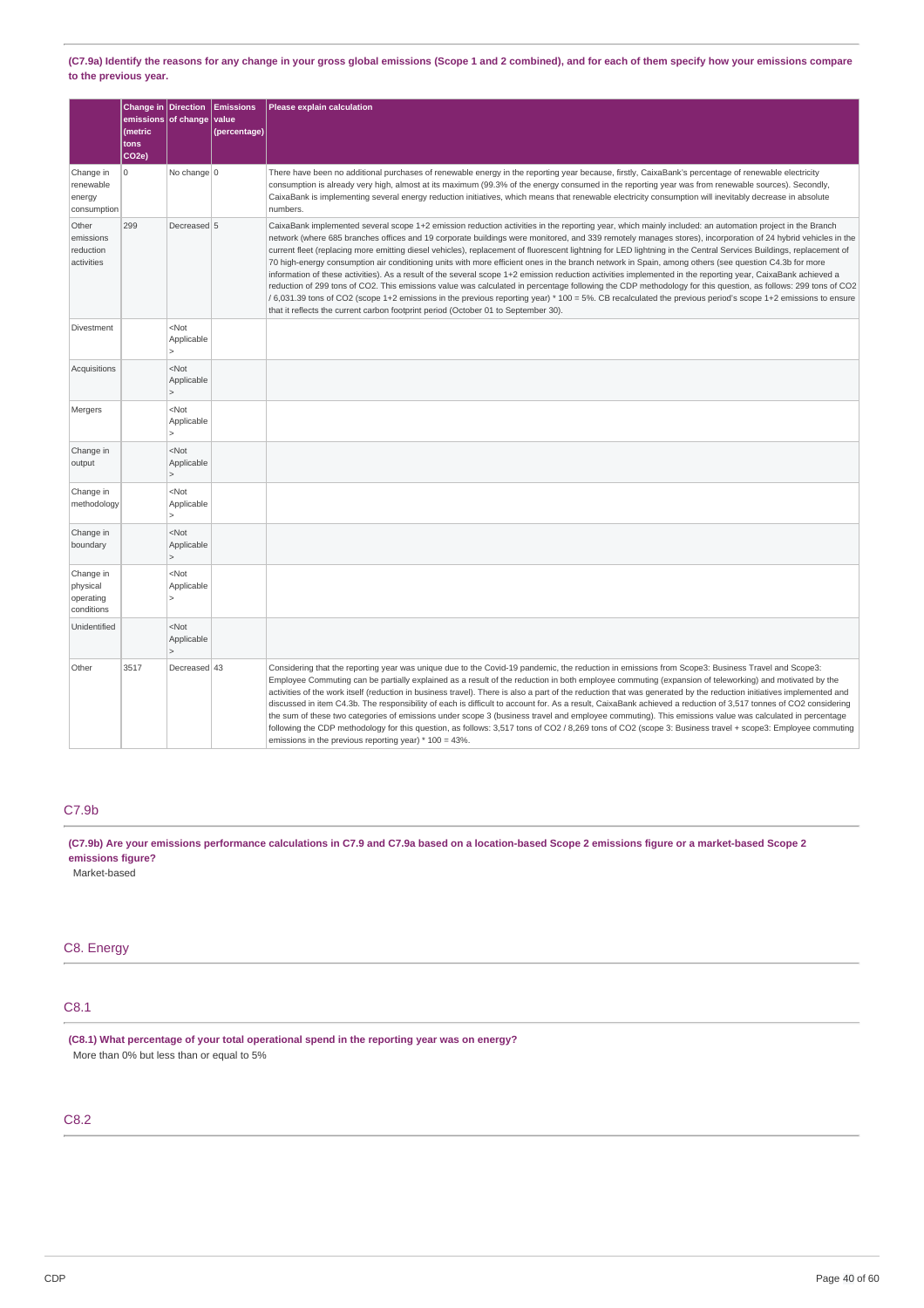### **(C8.2) Select which energy-related activities your organization has undertaken.**

|                                                    | Indicate whether your organization undertook this energy-related activity in the reporting year |
|----------------------------------------------------|-------------------------------------------------------------------------------------------------|
| Consumption of fuel (excluding feedstocks)         | Yes                                                                                             |
| Consumption of purchased or acquired electricity   | Yes                                                                                             |
| Consumption of purchased or acquired heat          | N <sub>o</sub>                                                                                  |
| Consumption of purchased or acquired steam         | N <sub>o</sub>                                                                                  |
| Consumption of purchased or acquired cooling       | N <sub>o</sub>                                                                                  |
| Generation of electricity, heat, steam, or cooling | N <sub>o</sub>                                                                                  |

## C8.2a

### **(C8.2a) Report your organization's energy consumption totals (excluding feedstocks) in MWh.**

|                                                         | <b>Heating value</b>                  |                           | MWh from renewable sources   MWh from non-renewable sources | Total (renewable and non-renewable) MWh |
|---------------------------------------------------------|---------------------------------------|---------------------------|-------------------------------------------------------------|-----------------------------------------|
| Consumption of fuel (excluding feedstock)               | LHV (lower heating value) $ 0\rangle$ |                           | 5421                                                        | 5421                                    |
| Consumption of purchased or acquired electricity        | <not applicable=""></not>             | 140433                    | 927                                                         | 141360                                  |
| Consumption of purchased or acquired heat               | <not applicable=""></not>             | <not applicable=""></not> | <not applicable=""></not>                                   | <not applicable=""></not>               |
| Consumption of purchased or acquired steam              | <not applicable=""></not>             | <not applicable=""></not> | <not applicable=""></not>                                   | <not applicable=""></not>               |
| Consumption of purchased or acquired cooling            | <not applicable=""></not>             | <not applicable=""></not> | <not applicable=""></not>                                   | <not applicable=""></not>               |
| Consumption of self-generated non-fuel renewable energy | <not applicable=""></not>             | <not applicable=""></not> | <not applicable=""></not>                                   | <not applicable=""></not>               |
| Total energy consumption                                | <not applicable=""></not>             | 140433                    | 6348                                                        | 146781                                  |

## C9. Additional metrics

## C9.1

**(C9.1) Provide any additional climate-related metrics relevant to your business.**

### C10. Verification

## C10.1

## **(C10.1) Indicate the verification/assurance status that applies to your reported emissions.**

|                                          | Verification/assurance status                          |
|------------------------------------------|--------------------------------------------------------|
| Scope 1                                  | Third-party verification or assurance process in place |
| Scope 2 (location-based or market-based) | Third-party verification or assurance process in place |
| Scope 3                                  | Third-party verification or assurance process in place |

## C10.1a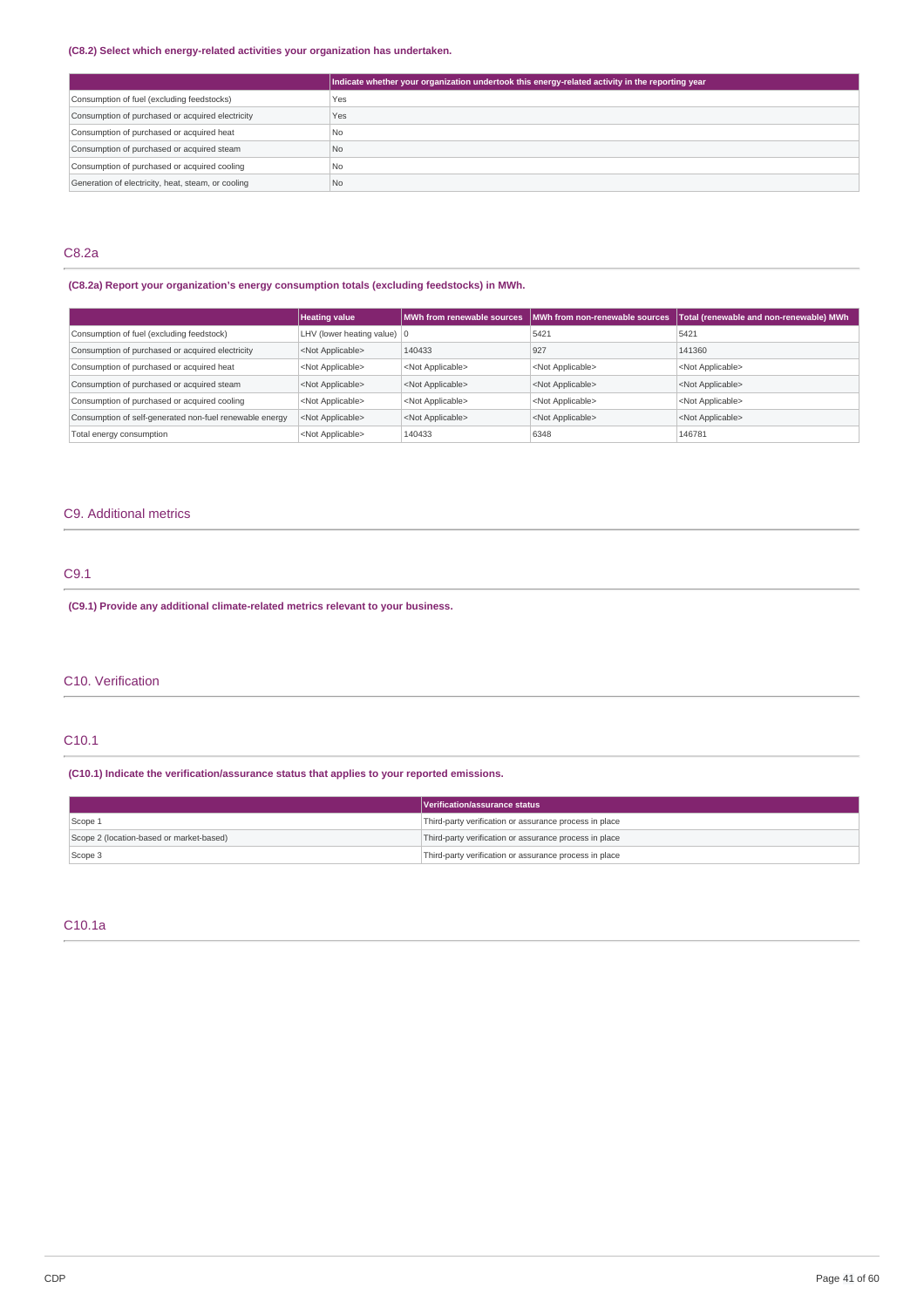(C10.1a) Provide further details of the verification/assurance undertaken for your Scope 1 emissions, and attach the relevant statements.

**Verification or assurance cycle in place** Annual process

**Status in the current reporting year** Complete

**Type of verification or assurance** Reasonable assurance

### **Attach the statement**

Carbon Footprint Verification\_Caixabank\_2019-2020.pdf CAIXABANK\_INFORME\_2019-2020.pdf

## **Page/ section reference**

All document.

**Relevant standard** ISO14064-3

**Proportion of reported emissions verified (%)** 100

### C10.1b

(C10.1b) Provide further details of the verification/assurance undertaken for your Scope 2 emissions and attach the relevant statements.

**Scope 2 approach** Scope 2 market-based

**Verification or assurance cycle in place** Annual process

**Status in the current reporting year** Complete

**Type of verification or assurance** Reasonable assurance

**Attach the statement** Carbon Footprint Verification\_Caixabank\_2019-2020.pdf

CAIXABANK\_INFORME\_2019-2020.pdf

**Page/ section reference** All document.

**Relevant standard** ISO14064-3

**Proportion of reported emissions verified (%)** 100

### C10.1c

(C10.1c) Provide further details of the verification/assurance undertaken for your Scope 3 emissions and attach the relevant statements.

**Scope 3 category** Scope 3: Purchased goods and services

**Verification or assurance cycle in place** Annual process

**Status in the current reporting year** Complete

**Type of verification or assurance** Reasonable assurance

**Attach the statement**

Carbon Footprint Verification\_Caixabank\_2019-2020.pdf CAIXABANK\_INFORME\_2019-2020.pdf

**Page/section reference** All document.

**Relevant standard** ISO14064-3

**Proportion of reported emissions verified (%)** 100

**Scope 3 category**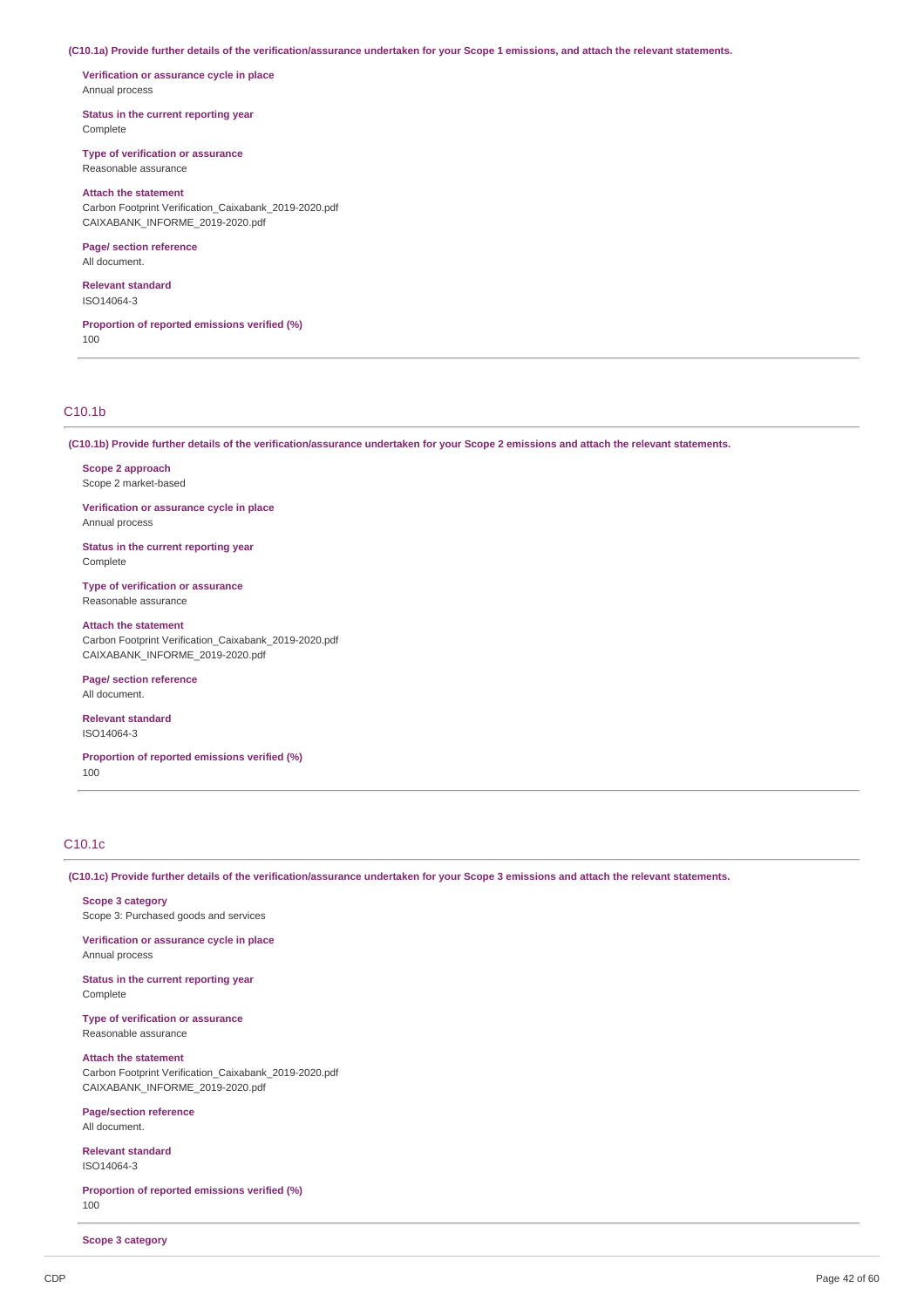#### Scope 3: Capital goods

### **Verification or assurance cycle in place** Annual process

**Status in the current reporting year** Complete

#### **Type of verification or assurance**

Reasonable assurance

### **Attach the statement**

Carbon Footprint Verification\_Caixabank\_2019-2020.pdf CAIXABANK\_INFORME\_2019-2020.pdf

### **Page/section reference**

All document.

**Relevant standard** ISO14064-3

**Proportion of reported emissions verified (%)** 100

**Scope 3 category** Scope 3: Fuel and energy-related activities (not included in Scopes 1 or 2)

**Verification or assurance cycle in place** Annual process

**Status in the current reporting year** Complete

### **Type of verification or assurance** Reasonable assurance

CAIXABANK\_INFORME\_2019-2020.pdf

**Attach the statement** Carbon Footprint Verification\_Caixabank\_2019-2020.pdf

**Page/section reference** All document.

**Relevant standard** ISO14064-3

**Proportion of reported emissions verified (%)** 100

**Scope 3 category** Scope 3: Waste generated in operations

**Verification or assurance cycle in place** Annual process

**Status in the current reporting year** Complete

**Type of verification or assurance** Reasonable assurance

### **Attach the statement**

Carbon Footprint Verification\_Caixabank\_2019-2020.pdf CAIXABANK\_INFORME\_2019-2020.pdf

**Page/section reference** All document.

**Relevant standard**

ISO14064-3

**Proportion of reported emissions verified (%)** 100

**Scope 3 category** Scope 3: Business travel

**Verification or assurance cycle in place** Annual process

**Status in the current reporting year** Complete

**Type of verification or assurance** Reasonable assurance

### **Attach the statement**

Carbon Footprint Verification\_Caixabank\_2019-2020.pdf CAIXABANK\_INFORME\_2019-2020.pdf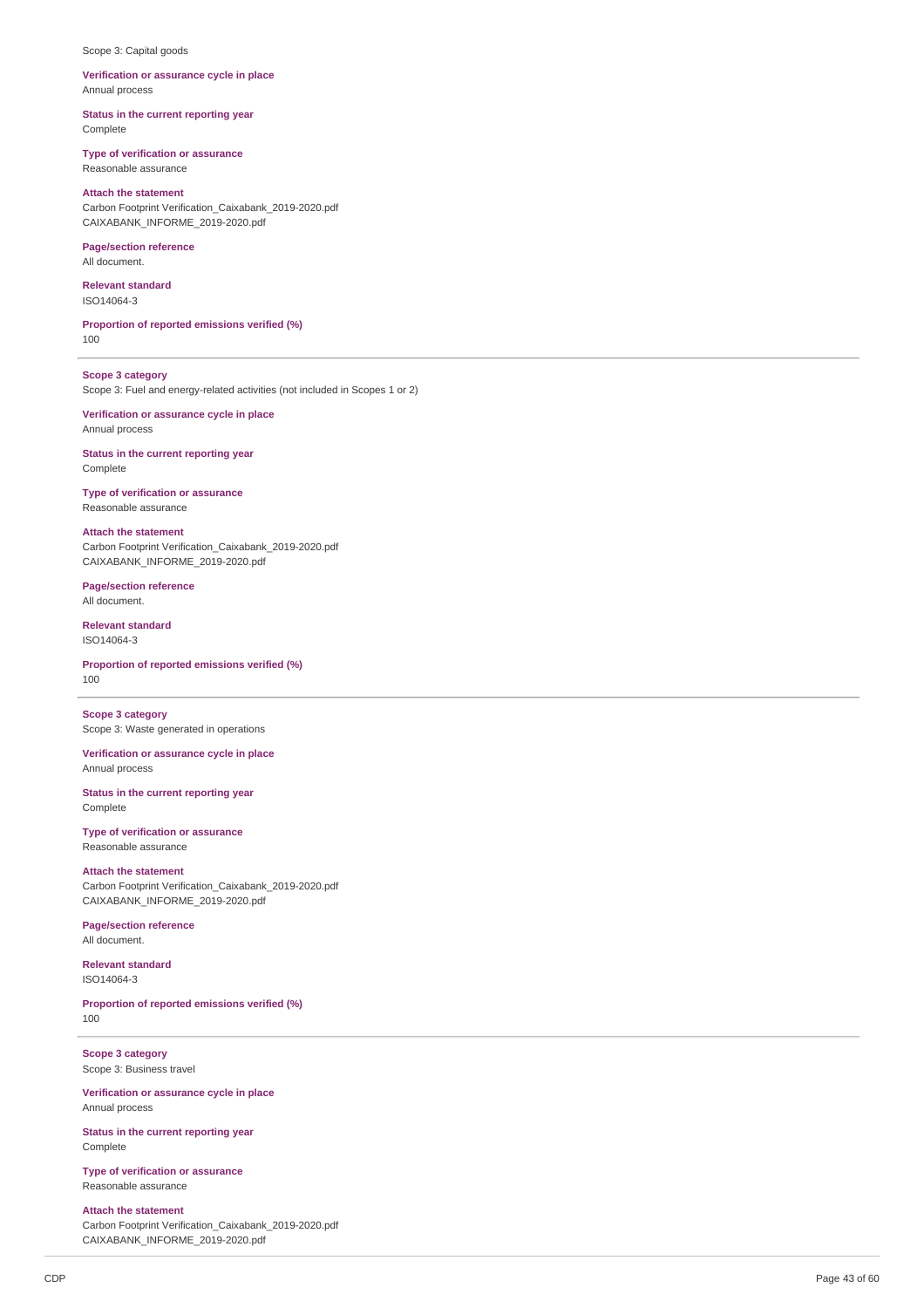#### **Page/section reference** All document.

### **Relevant standard** ISO14064-3

### **Proportion of reported emissions verified (%)**

100

## **Scope 3 category**

Scope 3: Employee commuting

### **Verification or assurance cycle in place** Annual process

**Status in the current reporting year** Complete

## **Type of verification or assurance**

Reasonable assurance

## **Attach the statement**

Carbon Footprint Verification\_Caixabank\_2019-2020.pdf CAIXABANK\_INFORME\_2019-2020.pdf

### **Page/section reference**

All document.

### **Relevant standard**

ISO14064-3

**Proportion of reported emissions verified (%)**

100

## C10.2

(C10.2) Do you verify any climate-related information reported in your CDP disclosure other than the emissions figures reported in C6.1, C6.3, and C6.5? Yes

### C10.2a

### (C10.2a) Which data points within your CDP disclosure have been verified, and which verification standards were used?

| Disclosure module verification relates to | Data verified                                                        | Verification standard | Please explain                                               |
|-------------------------------------------|----------------------------------------------------------------------|-----------------------|--------------------------------------------------------------|
| C5. Emissions performance                 | Change in Scope 1 emissions against a base year (not target related) | ISO14064-3            | This data is also verified annually with the given standard. |
| C5. Emissions performance                 | Change in Scope 2 emissions against a base year (not target related) | ISO14064-3            | This data is also verified annually with the given standard. |
| C6. Emissions data                        | Year on year change in emissions (Scope 1 and 2)                     | ISO14064-3            | This data is also verified annually with the given standard. |
| C6. Emissions data                        | Year on year change in emissions (Scope 3)                           | ISO14064-3            | This data is also verified annually with the given standard. |
| C6. Emissions data                        | Change in Scope 1 emissions against a base year (not target related) | ISO14064-3            | This data is also verified annually with the given standard. |
| C6. Emissions data                        | Change in Scope 2 emissions against a base year (not target related) | ISO14064-3            | This data is also verified annually with the given standard. |
| C6. Emissions data                        | Change in Scope 3 emissions against a base year (not target related) | ISO14064-3            | This data is also verified annually with the given standard. |
| C7. Emissions breakdown                   | Year on year change in emissions (Scope 1 and 2)                     | ISO14064-3            | This data is also verified annually with the given standard. |

### C11. Carbon pricing

## C11.2

**(C11.2) Has your organization originated or purchased any project-based carbon credits within the reporting period?** Yes

## C11.2a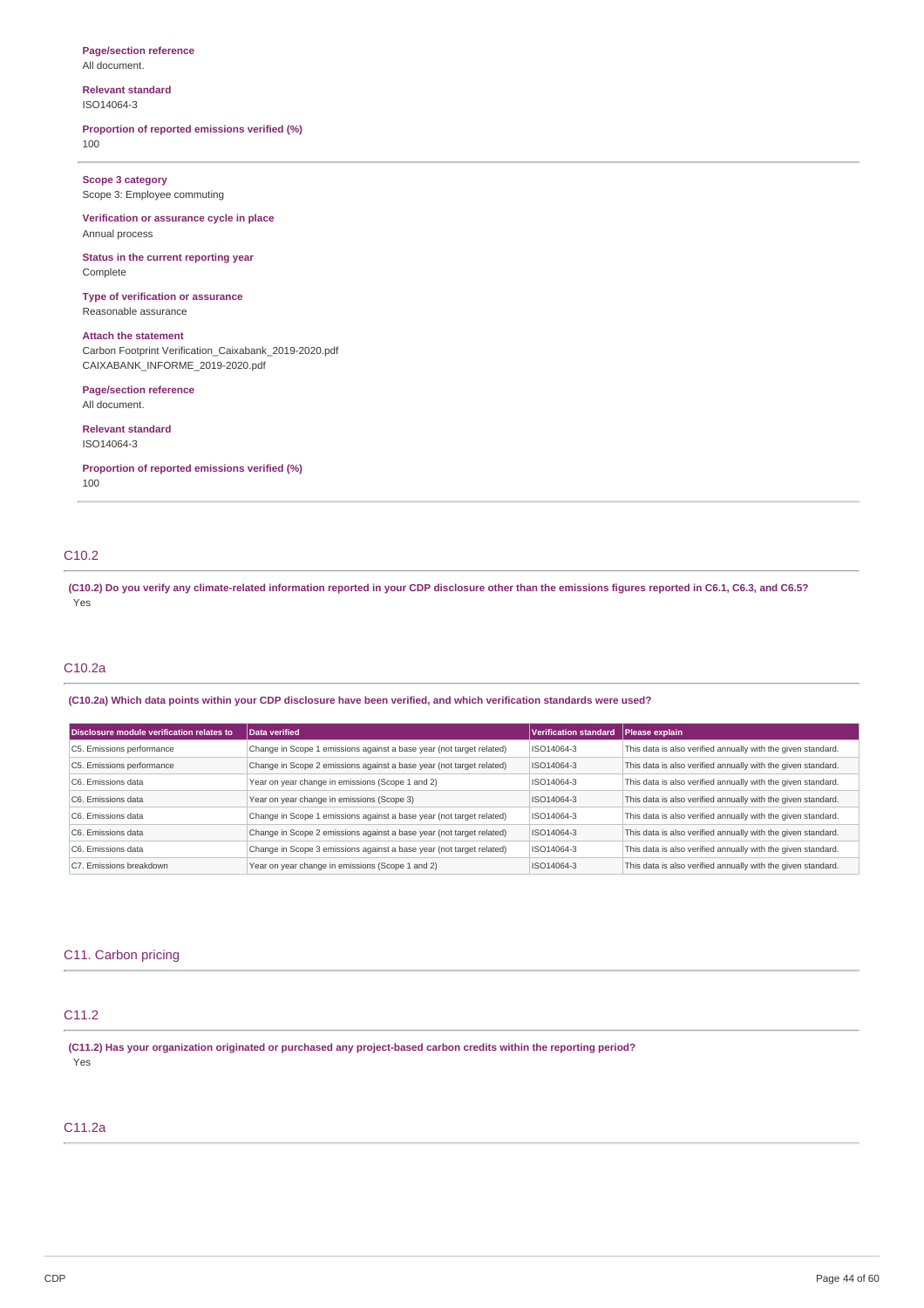#### (C11.2a) Provide details of the project-based carbon credits originated or purchased by your organization in the reporting period.

**Credit origination or credit purchase** Credit purchase

**Project type** Wind

#### **Project identification**

44.40 MW WIND ENERGY PROJECT BY RUCHI SOYA INDUSTRIES LIMITED The project activity is promoted by Ruchi Soya Industries Limited, it involves the installation of 56 wind turbines (WTG) manufactured by Suzlon with a total installed capacity of 44.40 MW. The wind turbines for the project activity are located in the states of Madhya Pradesh and Rajasthan in India. All wind turbines are connected to the regional network, NEWNE, with the exception of three wind turbines with a nominal capacity of 600 kW each, located in Madhya Pradesh, whose energy is transported for their own use at the Ruchi Soya plants in Madhya Pradesh. The project aims to provide clean and affordable energy generating 86 GWh of clean electricity every year, promotes the local economy and create local employment opportunity during the installation, operation and maintenance periods, reduces pollutants such as sulfur dioxide, nitrogen oxides, and particles resulting from the use of fossil fuels for electricity generation, helps decrease the country's dependence on non-renewable resources, and reduces 81,853 tons of CO2 per year.

#### **Verified to which standard**

VCS (Verified Carbon Standard)

**Number of credits (metric tonnes CO2e)** 16200

**Number of credits (metric tonnes CO2e): Risk adjusted volume** 16200

**Credits cancelled**

Yes

**Purpose, e.g. compliance** Voluntary Offsetting

### **Credit origination or credit purchase**

Credit origination

**Project type** Forests

### **Project identification**

PROJECT BOSQUE CAIXABANK MONTSERRAT It is a project of CO2 absorption by reforesting burned areas on the mountain of Montserrat, Barcelona, Spain. Plantation of Quercus ilex subsp. ballota, Pinus pinea, Prunus dulcis,Crataegus monogyna and Arbutus unedo and sowing of Pinus halepensis. Both Credit purchase and Credit origination. The promoter of this project is CaixaBank. This year CaixaBank offset 25 tons of this project, as done last year, and will continue offsetting with it in the next years.

#### **Verified to which standard**

Other, please specify (Spanish Government (Ministerio de Agricultura, Pesca y Alimentación))

#### **Number of credits (metric tonnes CO2e)**

25

### **Number of credits (metric tonnes CO2e): Risk adjusted volume**

 $25$ 

**Credits cancelled**

Yes

### **Purpose, e.g. compliance**

Voluntary Offsetting

#### **Credit origination or credit purchase** Credit origination

#### **Project type** Forests

### **Project identification**

PROJECT BOSQUE CAIXABANK EJULVE (TERUEL). It is a project of CO2 absorption by reforesting burned areas in the town of Ejulve, Teruel, Spain. Plantation of Quercus ilex subsp. ballota, Quercus faginea, Sorbus domestica, Pinus sylvestris, Celtis australis, Prunus spinosa, Crataegus monogyna and Pinus nigra ssp salzmannii.

### **Verified to which standard**

Other, please specify (Spanish Government (Ministerio de Agricultura, Pesca y Alimentación))

**Number of credits (metric tonnes CO2e)**

 $25$ 

### **Number of credits (metric tonnes CO2e): Risk adjusted volume**

25

**Credits cancelled** Yes

### **Purpose, e.g. compliance** Voluntary Offsetting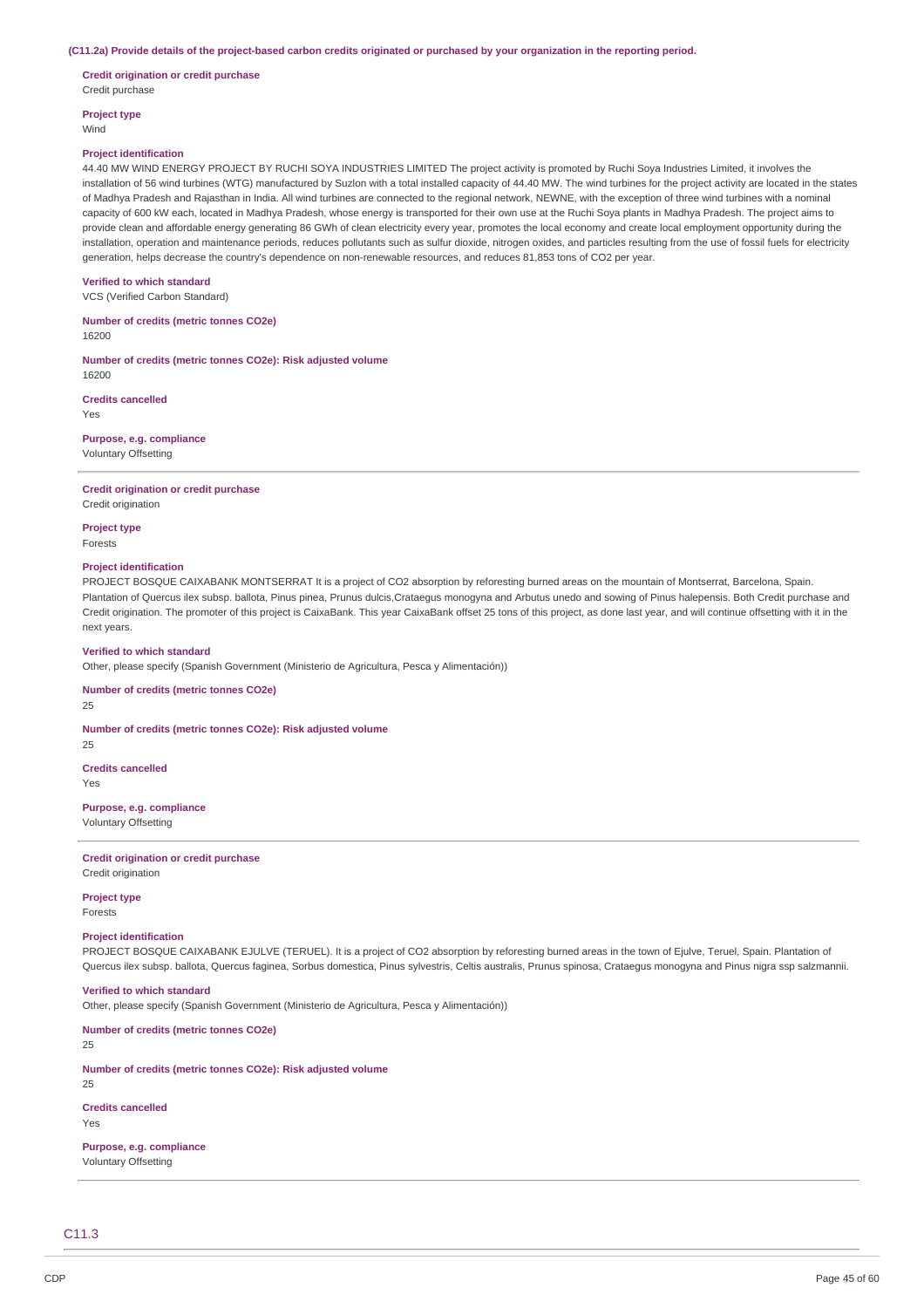### C11.3a

#### **(C11.3a) Provide details of how your organization uses an internal price on carbon.**

**Objective for implementing an internal carbon price** Navigate GHG regulations

Drive energy efficiency Drive low-carbon investment Identify and seize low-carbon opportunities

### **GHG Scope**

Scope 1 Scope 2

### **Application**

The carbon price is applied across the entire company and is determined by the Corporate Social Responsibility Department (since March 2021, Chief Sustainability Office). CaixaBank (CB) thinks that it is important that enterprises put a price on carbon, to help limit the increase in global mean temperature to two degrees Celsius above pre-industrial levels. In addition, CB assumes that, independently of the regulations, addressing climate change will be both a cost and an opportunity for the bank. Using a price on carbon allows CB to determine its investments in greenhouse gas emissions reductions strategy, which consists in reducing emissions via the development of energy efficiency projects, raising environmental awareness, promoting good environmental practices and offsetting the emissions that CB is not able to reduce.

#### **Actual price(s) used (Currency /metric ton)**

5

#### **Variance of price(s) used**

A single price is applied throughout the company and it can develop over time as a result of the market (as the CB's price on carbon is partly set based on the average carbon credit price of the voluntary carbon market). In the reporting year, the average carbon price of the voluntary market was of \$5.54/ tonne CO2\*. Besides market prices, CB's internal carbon price is also determined according to how much of the budget the bank is willing to use to reduce its environmental impact. In addition, CB also considered the investment of the Montserrat and Teruel project (see question C11.2a) and the tones of CO2 that can be offset through it. \*Source of the carbon credit price in the voluntary carbon market: State of Voluntary Carbon Markets 2020.

#### **Type of internal carbon price**

Shadow price **Offsets** 

#### **Impact & implication**

The rationale for employing a carbon price is that CB thinks that it's important that enterprises put a price on carbon, to help limit the increase in global mean temperature to 2 degrees Celsius above pre-industrial levels. In addition, CB assumes that independently of the regulations, addressing climate change will be both a cost and an opportunity for the bank. Using a price on carbon allows CB to determine its investments in GHG emissions reductions strategy, which consists in reducing emissions via the development of energy efficiency projects, raising environmental awareness, promoting good environmental practices and offsetting the emissions that CB is not able to reduce. Examples of how carbon pricing affects strategic decision-making related to future investments: CaixaBank's policy focuses on reducing operational costs through executing emission reduction activities that lead to a reduction in energy consumption and thus a decrease in emissions. These activities include the purchase of renewable electricity with Guarantee of Origin, energy efficiency activities such as replacement of lights and computers, etc. In addition, CB uses an internal price of carbon to promote the offsetting of those emissions that the bank is still not able to reduce. This enables CB to have an annual budget for buying carbon credits of high quality emissions reduction projects, and as an incentive for following up with the planning and execution of carbon reduction initiatives. CB's price on carbon is set at €5/tCO2 based on the average carbon credit price of the voluntary carbon market, which in 2020 was \$5.54/tCO2\* as well as on what part of the budget CB is willing to use for reducing its environmental impact. In addition, CB also considered the investment of the Montserrat and Teruel project and the tones of CO2 that can be offset through it. A higher carbon pricing would lead to do an increase in investments on energy efficiency and emissions reductions activities, in order to invest in reducing emissions on the long term and to spend less money on offsetting emissions. A lower carbon pricing would lead to the execution of less emissions reduction activities because offsetting emissions would be cheaper than investing in energy efficiency. \*Source of the carbon credit price in the voluntary carbon market: State of Voluntary Carbon Markets 2020.

### C12. Engagement

### C12.1

**(C12.1) Do you engage with your value chain on climate-related issues?**

Yes, our suppliers

Yes, our customers

Yes, other partners in the value chain

### C12.1a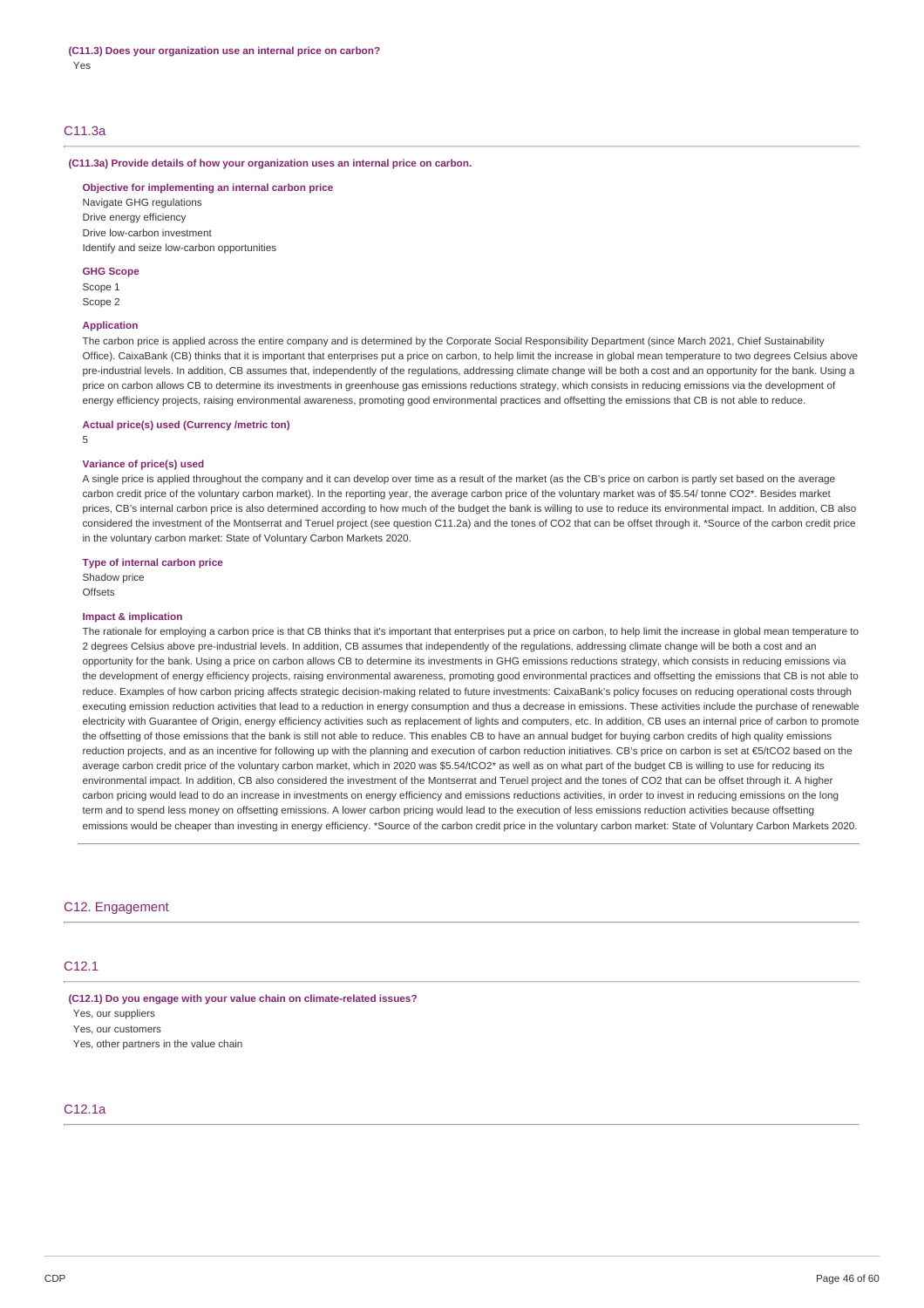#### **(C12.1a) Provide details of your climate-related supplier engagement strategy.**

#### **Type of engagement**

Information collection (understanding supplier behavior)

#### **Details of engagement**

Collect climate change and carbon information at least annually from suppliers

### **% of suppliers by number**

100

**% total procurement spend (direct and indirect)**

 $100$ 

**% of supplier-related Scope 3 emissions as reported in C6.5**

100

#### **Rationale for the coverage of your engagement**

One of the 5 lines of action of CaixaBank (CB) 2019-2021 Environmental Management Plan is extending the environmental commitment to the value chain, including all suppliers. CB implemented a green purchasing strategy to identify the categories with the greatest potential environmental impact. CB has a corporate procurement procedure (CPP) organized and specialized by category (Logistics, IT, Marketing etc.) with a transversal view that manages all Group's purchases and aims to obtain the goods and services in a responsible and sustainable manner. CB seeks to establish relationships with suppliers who share the same environmental commitment, having established criteria and control mechanisms, such as carrying out audits to ensure compliance with them. The Principles of Procurement establishes a balanced framework for cooperation between CB and its suppliers. Sustainability is one of the five principles of procurement and aims to disseminate environmental considerations in CB's network of suppliers and promote the contracting of suppliers who implement best environmental practices. The Supplier Code of Conduct aims to disseminate and promote the values and principles that will govern the activity of CB's suppliers, and sets out guidelines for the conduct of companies that work as suppliers in relation to, among others, compliance with current legislation, standards, and measures related to environment and climate change. The Procurement Policy establishes the criteria to be followed when selecting and negotiating with suppliers. The on-site validation audit process aims to gather evidence to ensure that CB has the information necessary to generate a risk map for its main suppliers. In addition to reducing risks, CB seek continuous improvement in the management of its suppliers and aim to provide them with added value by assisting in their development. Regarding Climate Change, CB annually collects information indicating whether suppliers are ISO 14001 certified, calculates and discloses their carbon footprint. CB wants to gain a better understanding of the supplier's commitment and action against climate change and further engage in aligning them with the Group's environmental standards. Identifying the most emitting suppliers and engaging with them so they take measures to reduce their emissions will help in reducing CB's scope 3 emissions.

### **Impact of engagement, including measures of success**

CaixaBank (CB) measures the success of this engagement by the number of suppliers that provide climate related information, both the number of suppliers that have implemented the ISO 14001 certification as well as the number of suppliers that calculate their carbon emissions, and the response rate in each case out of the total suppliers. In the reporting year, CB carried out 16 audits. From a total of 7374 suppliers, 1,226 (17%) confirmed they had implemented the ISO 14001 certification, while only 60 suppliers (0,8%) calculated their carbon emissions. These values are higher than the previous year 2019, where 2.4% (189 suppliers out of the 7,767) had implemented the ISO 14001 and 8 suppliers (0.1%) confirmed they annually calculate their carbon footprint. All information is stored in CB's online supplier management tool. Despite being at the early stages. CB expect to increase the response rate of its suppliers in order to gain a better understanding of their commitment and action against climate change, and thus be able to continue engaging actively with those who do not currently take action. As mentioned, one of the 5 lines of action of CB's 2019-2021 Environmental Management Plan is extending the environmental commitment to the value chain, including all our suppliers. In addition, CaixaBank is currently planning to collect information on whether its suppliers offset the emissions they have not been able to reduce and on their use of renewable energy.

**Comment**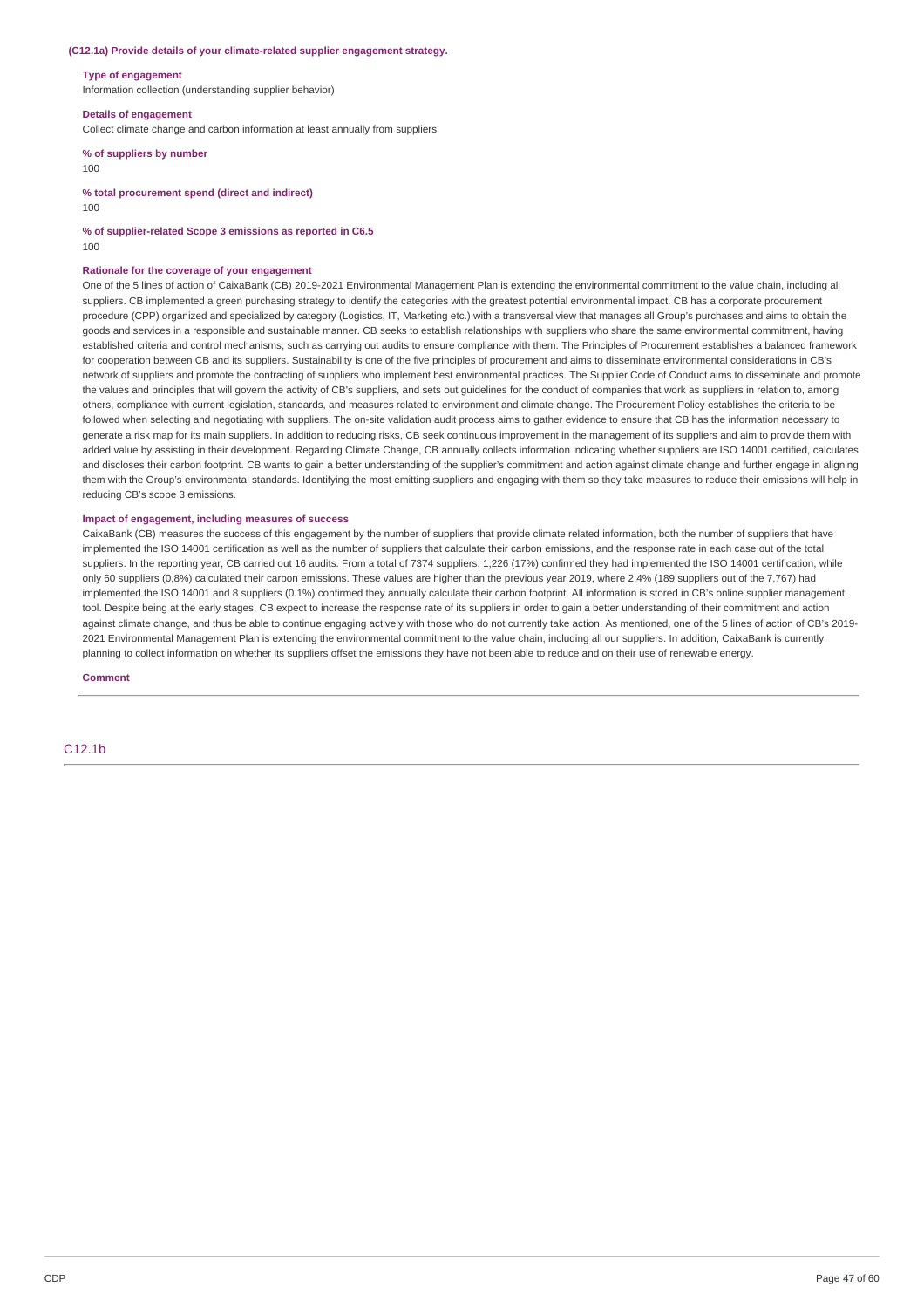#### **(C12.1b) Give details of your climate-related engagement strategy with your customers.**

#### **Type of engagement**

Information collection (understanding customer behavior)

#### **Details of engagement**

Collect climate change and carbon information from new customers as part of initial due diligence

**% of customers by number**

#### 100

**% of customer - related Scope 3 emissions as reported in C6.5**

 $100$ 

**Portfolio coverage (total or outstanding)**

Majority of the portfolio

#### **Please explain the rationale for selecting this group of customers and scope of engagement**

CB's model for integrating Environmental Risk (ER) Analysis into admission processes considers the ER of both the customer and the operation. All clients must be qualified according to ER before granting credit, prioritizing depending on impacts in the sector and the amount of the projects. During the credit approval process, the specific transaction is assessed in accordance with the ERM Policy (evaluating general and sectoral exclusions). The ER is analysed, defined as the probability of occurrence of damage that can cause significant adverse effects on any element of environment, including CC. CB assesses the sector, the company and its trajectory, public and market information, documentation of the project and its specific risks, information or assessment of experts and other aspects (at the operation level, compliance with the Equator Principles and International Finance Corporation standards is applied). An initially high-risk project can improve its rating if it has an adequate environmental management plan. The degree of carbon intensity compared to the sector average is assessed. Data is collected from client's annual public reports, external ESG rating agencies and market tools (MSCI). The ER sanction will be concluded as: favourable, favourable with conditions or unfavourable. This evaluation is integrated into the client or transaction file and is evaluated along with the other financial and credit quality factors for the final admission decision. Depending on the type of client, the analysis is conducted by a centralised ER Analysis team or by decentralised teams in the Risk Acceptance Centres. During the reporting year, a dedicated sustainable finance team has started implementing another internal engagement process to support client transition. Clients are provided with a diagnosis of the company's ESG status and with an assessment of their sustainability strategies, action plans and internal policies; their reputation and ESG Ratings, and their sustainable financial activity. Following the diagnosis, clients are offered advice and a proposal to define a roadmap in terms of sustainability to align with the best ESG practices in their industries, comparing themselves with their competitors and meeting the standards demanded by stakeholders. The process continues with an agreement of next steps and the opening of a periodical review process.

### **Impact of engagement, including measures of success**

Engagement during client onboarding: CB measures the success of this action by the number of favourable applications compared to the unfavourable applications out of all the applications received. In 2020, 292 applications were received, of which 236 were client analysis and 56 were project analysis. 2 of these operations were rejected for not complying with the policy, both companies related to coal. Therefore, by rejecting 2 applications of companies related to coal, that did not pass CB's ER assessment, the Group reduces its exposure to potential climate risks that could arise from financing this fossil fuel and decreases its exposure to carbon related assets, in line with the Groups Strategy. Around 72% of the applications were analysed by the decentralised teams at Risk Acceptance Centers. Regarding the Energy Efficiency Certificate (EEC) that is collected within the Real Estate (RE) transactions. A or B ratings are considered environmentally sustainable. CB is adapting its information systems and loan allocation processes to input information and documentation regarding the energy certificate when operations are formalized. Energy information concerning planned property developments is also included. The promotions formalised in the reporting year include transactions amounting to €2,297 million with an expected rating of A or B. The individual assessment is carried out for all corporate and business client transactions, which represent approx. 21% of the Exposure at Default of the credit portfolio. In addition, for all new RE financing transactions (mortgage loans, developer loans and Commercial Real Estate) the EEC of the financed RE asset is requested as part of the credit approval process. RE portfolio represents approximately 36% of total customers loans. Engagement strategy to support client transition: During the reporting year, 66 clients have been provided with a diagnosis of the company's ESG status. CB has concluded that its internal engagement process, developed independently, is very similar to the approach proposed by Cambridge Institute for Sustainability Leadership in their guide: "Let's discuss Climate: The essential guide to bank-client engagement". This approach is currently presented as a best practice guide by UNEP FI in the "client transition and underwriting" module of the TCFD Banking Pilot Phase 3 working group.

#### **Type of engagement**

Education/information sharing

#### **Details of engagement**

Share information about your products and relevant certification schemes (i.e. Energy STAR)

**% of customers by number** 100

**% of customer - related Scope 3 emissions as reported in C6.5**  $\Omega$ 

**Portfolio coverage (total or outstanding)** Majority of the portfolio

### **Please explain the rationale for selecting this group of customers and scope of engagement**

CaixaBank offers an advisory service linked to all its products to help clients to make an informed decision based on ESG criteria. Caixabank has developed a platform to strengthen the advice of its clients by its professionals in relation to sustainable election of bank's commercial products, such as investment funds, pension plans or insurances. Specifically, regarding the offer of funds, CaixaBank provides the clients with a platform called Ocean, an open architecture catalog where they can look and compare the different offer of funds and the sustainability scoring. Ocean, the first online third-party fund platform with personalized information for each customer includes information on the sustainability of funds as a selection criterion and will help clients in their decision-making when looking for investment vehicles with Socially Responsible Investment criteria, including climate-related performance. To accomplish this, CaixaBank will use the Morningstar globe method, which assigns a score between 1 and 5 globes to each fund on the basis of objective sustainability indicators.

#### **Impact of engagement, including measures of success**

CaixaBank measures the success of this action by the number of customers operating transactions through the Ocean platform and the respective transaction value. In the reporting year, 28,639 operations have been developed on the Ocean platform for more than €1,100m. The main lines of financing recommended at Ocean are: projects in connection with the efficient use of water, renewable energies, waste management, energy efficiency, organic farming and development of rural communities through EcoFinancing , financing for energy-efficient buildings, and AgroBank Loans.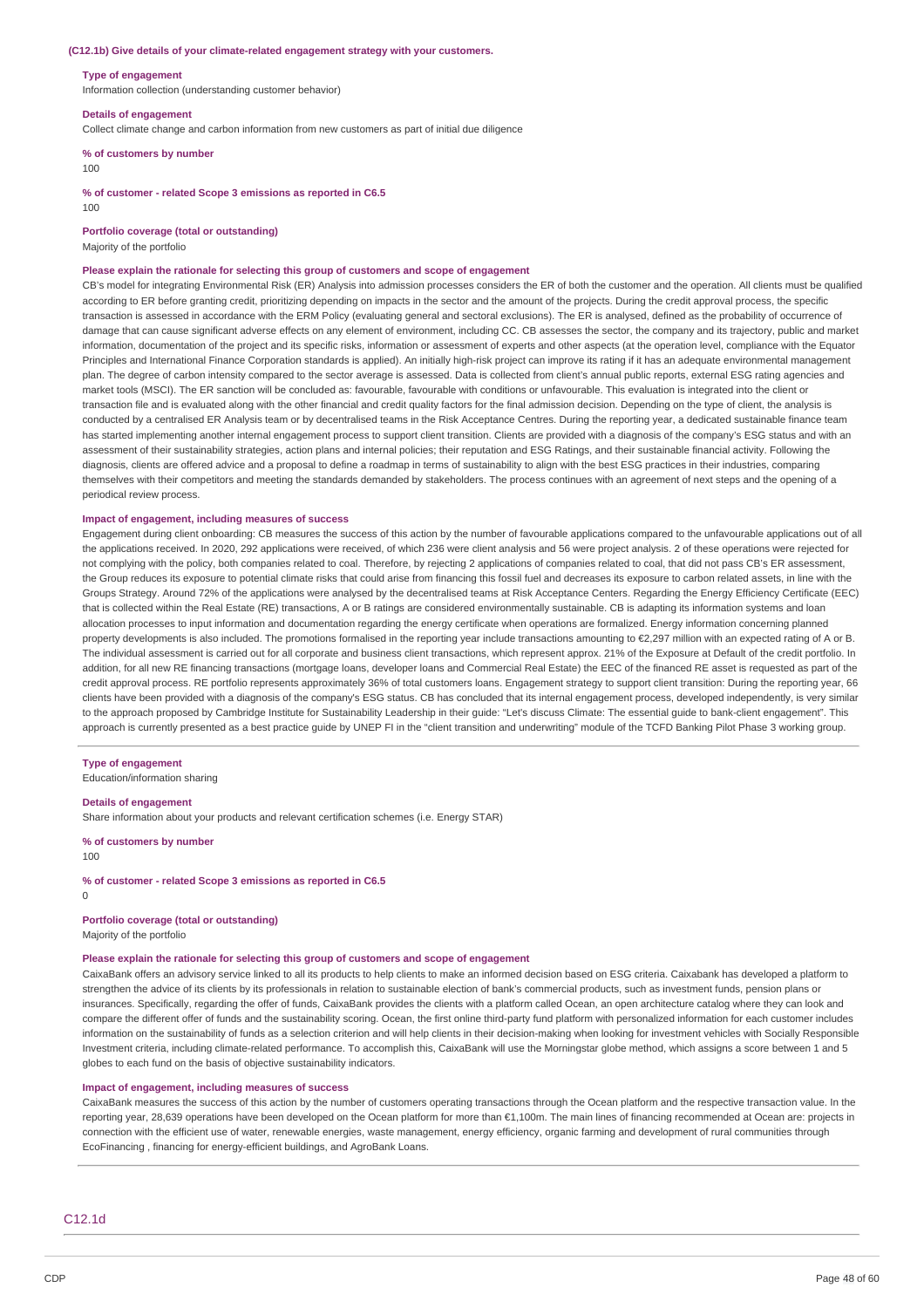#### **(C12.1d) Give details of your climate-related engagement strategy with other partners in the value chain.**

Since 2015, CaixaBank (CB) has engaged with policy makers, specifically with the Government of Catalonia and the Government of Spain, by participating and publicly committing to reducing its GHG emissions through the Voluntary Agreements Program of the Government of Catalonia and the Carbon Footprint Registry of the Spanish Environmental Ministry, where CB annually report its emission reduction initiatives. Furthermore, during the reporting year, CB signed the Manifesto for a sustainable economic recovery addressed to the Congress of Deputies asking that stimulus policies derived from COVID-19 to be aligned with sustainability policies and with the European Green Deal, and signed up the Green Recovery Call to Action, promoted in the European Parliament, which seeks to align economic recovery plans with the Paris **Agreements** 

Employee engagement is one of the 5 lines of actions in the CB's 2019-2021 Environmental Management Plan. Since 2019, CB is reinforcing this engagement with activities for increasing the environmental awareness such as sending emails, messages over the Intranet, publications in internal magazines, etc. A specific web page has been updated including environmental information, from company policy and certifications to environmental training. To achieve the involvement of employees, CB has a Good Environmental Practices Manual, which details measures that may be adopted in the workplace to minimize the environmental and climatic impact associated with the use of resources (energy, office material, etc.) and waste production. CB established, in the reporting year, the Sustainability School where employees have been trained in environmental management, project finance for renewable energy and TCFD recommendations. In addition, through the "automatic travel booking" tool, employees are informed about the CO2 emissions associated with the journey. As a result of these engagement, significant emission and waste reductions have been achieved throughout the years, such as a reduction of 42% of toner waste in the reporting year. However, the Covid-19 pandemic involved the replanning of some activities envisaged, including certain face-to-face engagement measures towards remote working.

CB disseminates its commitment to fight against climate change to its stakeholders through different channels such as the Annual Report or CDP, both mainly addressed to investors, or its Environmental Statement, addressed to the public. Raising awareness has been identified as an important matter in a long term during the shareholders and investors decision making process. CB reinforces its climate change performance perception to keep its current shareholders and to attract environmentally conscious new ones. Maintaining the inclusion of CB in the world's leading sustainability indexes such as Dow Jones Sustainability Index, FTSE4Good, STOXX Global ESG, and CDP, brings forward an opportunity for investors and shareholders to gain a better understanding of the company's management quality and future performance potential.

In 2014 the Board of Directors approved a plan that aims at achieving that all CB's subsidiaries approve and implement an environmental policy with minimum standards and work towards improving their environmental management, including actions to reduce climate change emissions. CB's main subsidiaries impacted by climate change are CB Facilities Management, VidaCaixa, Building Center, CB Asset Management and MicroBank. The Group commits to have all its subsidiaries apply an environmental policy and set the ground requirements they must address. Currently, 14 subsidiaries have an environmental policy approved. VidaCaixa and CB Asset Management are signatories of the UNPRI and the Climate Action 100+ initiative.

To advance in a global standard of Taxonomy, in 2019, CB joined the UNEP FI working group to draw up a guide for banking to adapt to the EU taxonomy. Within the framework of this working group, during the reporting year, the challenges of applying Taxonomy to banking products were analyzed collectively, and case studies were drawn up. The conclusions and recommendations are included in the report "Testing the application of the EU Taxonomy to core banking products". Other actions carried out in the reporting year were: (i) CB participated actively in the second UNEP FI pilot project to implement the recommendations of the TCFD in the banking sector (TCFD Banking Pilot Phase II). CB's participation in the stage 3 is scheduled for 2021. (ii) CB participated in a case study by the EBA on taxonomically aligned metrics within the framework of the survey on ESG risk disclosures in Pillar 3.

Meanwhile, CB has been a signatory of the Green Bond Principles since 2015. Since then, CB has participated in the placement of green bonds for projects with a positive impact on climate. In the reporting year, CB participated in 6 green bond (as a Joint Bookrunner and one own) with a total volume of €4,700 million.

## C12.3

(C12.3) Do you engage in activities that could either directly or indirectly influence public policy on climate-related issues through any of the following? Trade associations

**Other** 

### C<sub>12.3b</sub>

**(C12.3b) Are you on the board of any trade associations or do you provide funding beyond membership?** Yes

C12.3c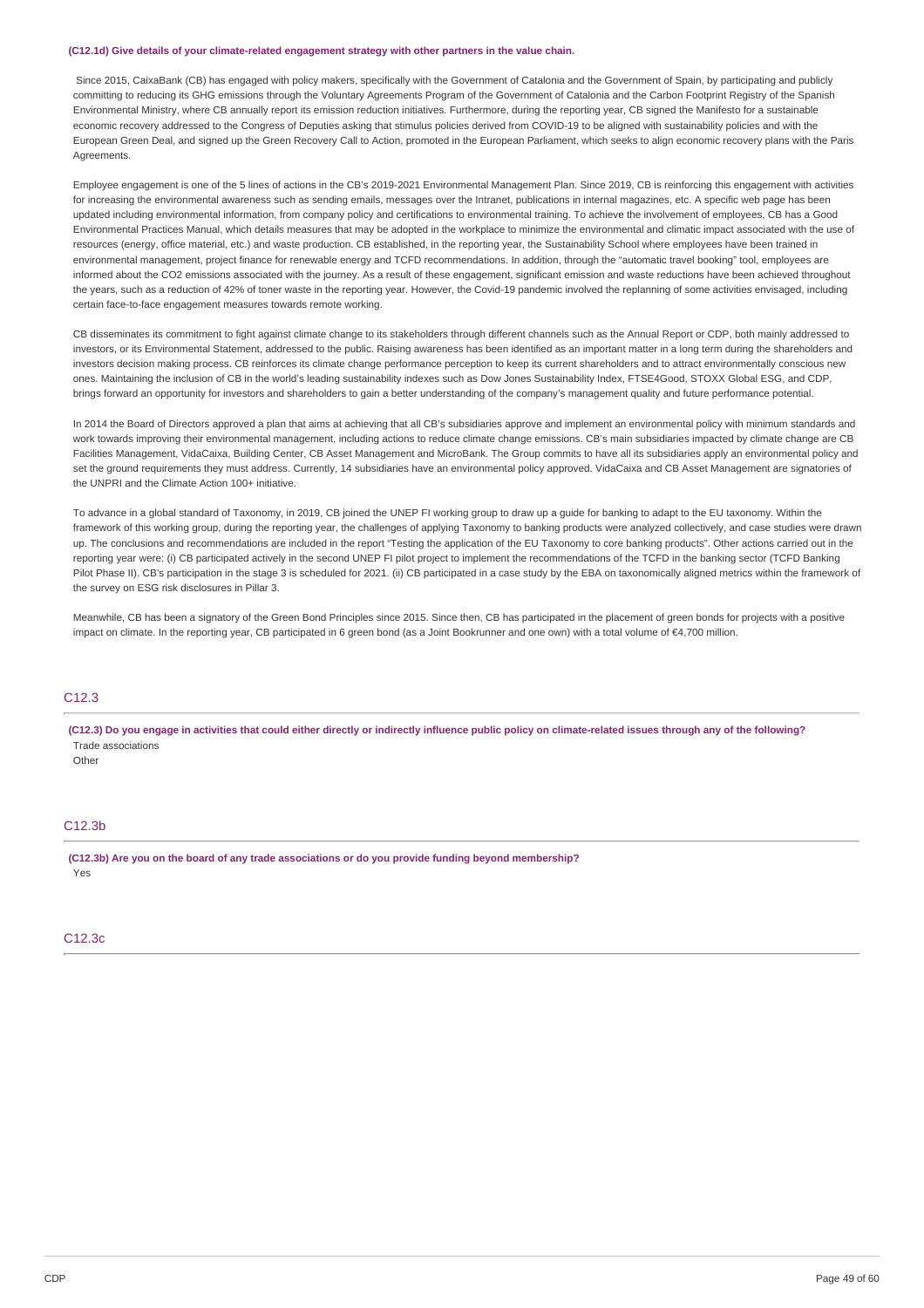#### **Trade association**

World Savings and Retail Banking Institute (WSBI) and European Savings and Retail Banking Group (ESBG)

## **Is your position on climate change consistent with theirs?**

Consistent

### **Please explain the trade association's position**

Founded in 1924, WSBI focuses on issues of global importance affecting the banking industry. It supports the aims of the G20 in achieving sustainable, inclusive and balanced growth and job creation around the world, whether in industrialised or less developed countries. WSBI represents the interests of its members towards international policy makers and standard setters on the main regulatory and other issues that shape international retail banking policy. They also promote a vision for a pluralistic banking model and an enabling environment for financial inclusion. WSBI has the additional role of bringing together members to exchange knowledge through meetings at international level as well as technology platforms. WSBI-ESBG has been a signatory of the United Nations Global Compact since 2006, whose 10 Principles provide a complete description of the commitments to follow in the area of social and environmental responsibility. Based on this, WSBI-ESBG pays deep consideration to the new set of 17 measurable Sustainable Development Goals (SDGs), formally accepted by the UN General Assembly in 2015, and which range from ending world poverty to fighting climate change and further developments by 2030. WSBI-ESBG member banks recognise that the environmental challenge and climate change are some of the main collective hazards ever experienced worldwide. As part of their strong commitment to corporate social responsibility (CSR) and sustainable development, WSBI-ESBG and its members contribute to the mitigation of climate change and therefore they: -Acknowledge the risks and opportunities caused by environmental issues and try to adapt their business accordingly. -Work towards mitigating the impact of their business on the environment, both directly in terms of own operations and indirectly in terms of customers and suppliers. -Promote projects in energy efficiency, green transport and energy, mainly via the loan business. - Promote products and services that respect social, environmental and sustainable development criteria.

#### **How have you influenced, or are you attempting to influence their position?**

CaixaBank (CB) aligns with WSBI-ESBG's climate change vision and participates in working groups with them. This association, in turn, participates and influence policy makers in the development of policies in this sense. During the reporting year, CB have continued actively contributing to the climate change debate, participating in the consultation process of relevant legislative proposals related to the 2018 European Commision's Action Plan on Sustainable Finance. CB also contributed to the debate of Renewed Strategy on Sustainable Finance. CB supports a flexible EU framework for identifying sustainable activities (the EU taxonomy), which takes duly into account the transition efforts to a greener economy. CB also participated in the discussions to enhance transparency and disclosures of non-financial information, supporting the establishment of a global non-financial information standard setter. Finally, CB closely followed developments in the prudential framework to incorporate climate risk in risk management. CB aims at monitoring new standards and supporting the adoption of the Paris Agreement and the 2030 Agenda to deal with the impacts of climate change. CB is part of the Task Force on sustainable finance and respond to most of the European initiatives. During the reporting year, CB participated in the following consultations. Inquiries about ESG risk management: - ECB Guide on climate and environmental risks in which it establishes the expectations in terms of supervision of financial institutions regarding the transversal integration of risks, - EBA consultation on the management and supervision of ESG risks for credit institutions and investment services companies. Inquiries related to the disclosure of sustainability information: - Public consultation of the IASB for the establishment of an international standard setter of nonfinancial information, - Consultation from European Financial Reporting Advisory Group on the establishment of a European standard setter for non-financial information. Others relevant inquires: - European Comission (EC) consultation on the renewed sustainable finance strategy, - Consultation of the EC on delegated acts of the taxonomy of activities for adaptation and mitigation of climate change.

#### **Trade association**

**CECA** 

#### **Is your position on climate change consistent with theirs?** Consistent

#### **Please explain the trade association's position**

CECA is a banking association committed to promoting, defending, and representing its associated companies' interests, giving them advice, and cementing their social mission. Represented in CECA are savings banks, banking foundations and credit institutions that can integrate, and maintain the functions and aims that it holds in accordance with the aforementioned regime, and others who are determining their statutes. The credit institutions associated with CECA are characterised by the so-called 3Rs, which identify all members of the WSBI (The World Savings and Retail Banking Institute): Retail: Focused on the financing of families and SMEs; Responsible: Identified with the Social Projects and Corporate Social Responsibility; Rooted: Rooted in the community: Bound and committed to the areas in which they act. Finresp, the Financial Center for Sustainability in Spain, is an initiative of AEB, CECA, Inverco, Unacc and Unespa to meet the needs of the Spanish productive fabric, particularly SMEs, in their adaptation to the principles and standards of sustainability developed by the UN. Finresp presented its commitments to the environment and responsible finances within the framework of the Climate Summit COP25 In Madrid in 2019. In this sense, the CEO of CECA stated that "the role that the financial sector will play as a catalyst for a new production model based on a decarbonised economy is key. The European authorities they must facilitate this work in the design of the new Green Pact ".

#### **How have you influenced, or are you attempting to influence their position?**

CaixaBank aligns with CECA's climate change vision and participates in working groups with them. This association, in turn, participates and influence policy makers in the development of policies in this sense. In 2019, CaixaBank joined the UN Collective Commitment to Climate Action, which reflects the desire of the Bank to align its portfolio with the goals of the Paris Agreement, generate a positive impact and set targets. Additionally, CaixaBank signed on to the Commitment to the Climate that CECA and the AEB have been promoting for the Spanish banking sector.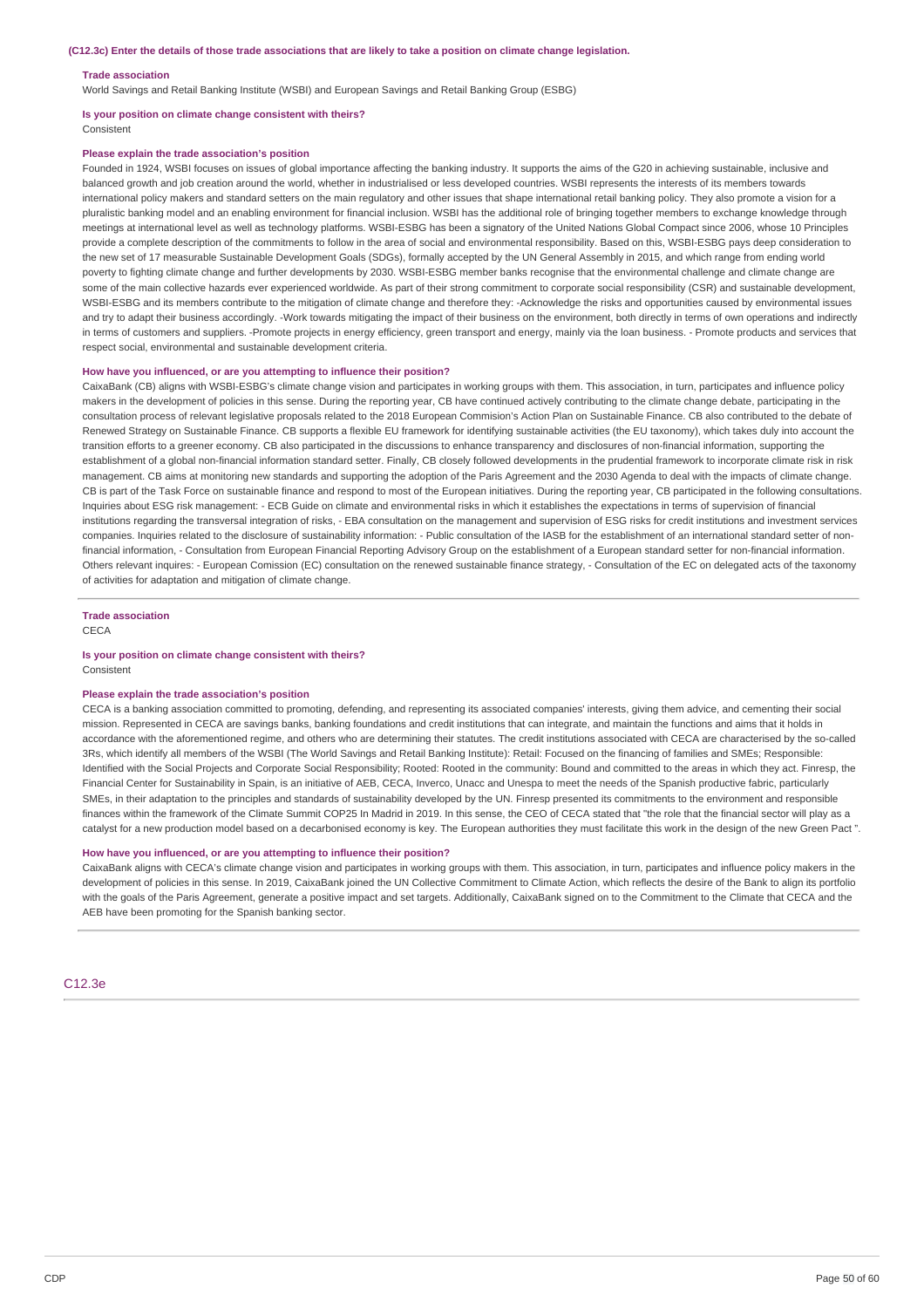#### **(C12.3e) Provide details of the other engagement activities that you undertake.**

CaixaBank (CB) collaborates with the World Wildlife Fund (WWF), who actively works to advance policies to fight CC, to engage with businesses to reduce carbon emissions and to help people and nature adapt to a changing climate. CB, through its specialized financial service MicroBank, collaborates with the WWF on funding environmental conservation, sustainable development and CC programs, through its own financial contributions and those of its customers.

CB participated with the Catalan regional government to develop the Environmental quality guarantee emblem for the branch network. The environmental criteria aim to minimize the branches' impact on the environment and encourage the ecological sensitivity of employees and users. CaixaBank participated in the revision of the branch offices category and renewed again its commitment with the Environmental quality guarantee emblem for both years. This means that now offices are certified for its energy efficiency, as well as other criteria such as water savings, waste management, mobility, among others.

CaixaBank is partner of Foretica, the Spanish Business Council for Sustainable Development, whose position on CC is to help the enterprises to maximize a positive contribution to reach a sustainable future. CaixaBank supports this position, as we are working towards minimizing our environmental impact and to reduce GHG emissions.

CaixaBank is a member of the Business cluster of climate change, the benchmark business platform in Spain for climate change. This Cluster addressed the keys necessary for business transformation to respond to the decarbonisation of the economy by 2050. CaixaBank actively participates sharing experiences of climate change management.

CaixaBank is also a member of Fundación SERES, a group of enterprises that pursue the improvement of society from different points of view, one of which is the improvement of the environmental conditions. Their position on climate change is that it is important that enterprises act to tackle climate change and its position on climate change is consistent with ours.

CaixaBank is also adhered to the Spanish Group of Green growth, that aims at developing a road map for private business to actively participate and manage the opportunities derived from a green growth framework. CaixaBank actively participates in the decisions taken, sharing its insight on climate change risk and opportunity management in climate change and energy efficiency.

CaixaBank is adhered to RE100, which has validated CaixaBank's policy of 100% renewable electricity hiring.

Since 2012, CaixaBank holds the presidency of the Spanish Global Compact Network and supports the Global Compact in spreading its ten principles, based on human and labour rights, the environment and the fight against corruption.

In addition, CaixaBank holds IESE's Business School (University of Navarra, Spain) Chair of Corporate Social Responsibility, which is committed to fostering, promoting and spreading new knowledge about corporate social responsibility (CSR). CaixaBank is an affiliated member of The World Tourism Organization (UNWTO), the United Nations body that promotes responsible, sustainable and accessible tourism for all.

CaixaBank is a member of Barcelona Centre Financer Europe for Sustainability, which together with the Financial Center for Sustainability in Spain seek to ensure that sufficient private capital is allocated to sustainable investments and in 2019 adhered to the United Nations network of European financial centres for sustainability.

Moreover, CaixaBank actively engages in initiatives like CDP in order to strengthen its commitment to CC management and innovation. In addition, CaixaBank participates in DJSI, MSCI, FTS4Good or ESG, scoring among the top companies in every Index.

"La Caixa" Foundation is a non-profit organization, which receives all its funding from CaixaBank and annually invests in research and excellence training, including environment and CC, and scientific programs. Part of the budget is used to finance the activities of the ClimaDat project, conducted by the Catalan Institute of Climate Sciences (IC3) research center. Within the ClimaDat project, a network of climate observation and research stations located in critical or particularly sensitive natural systems due to their emplacement, physiographic characteristics or peculiarity of their ecosystems is being established in Spain. The aim is to study regions with a high probability of severe damage due to changes in climate and offering free access of this data to researchers and the interested public in general.

CaixaBank keep regular meetings with these organizations, think tanks and initiatives (Spanish Green Growth Group, Global Compact, CECA, WSBI, NAB, Forética, Seres) to share knowledge about sustainability and further its implementation.

### $C12.3f$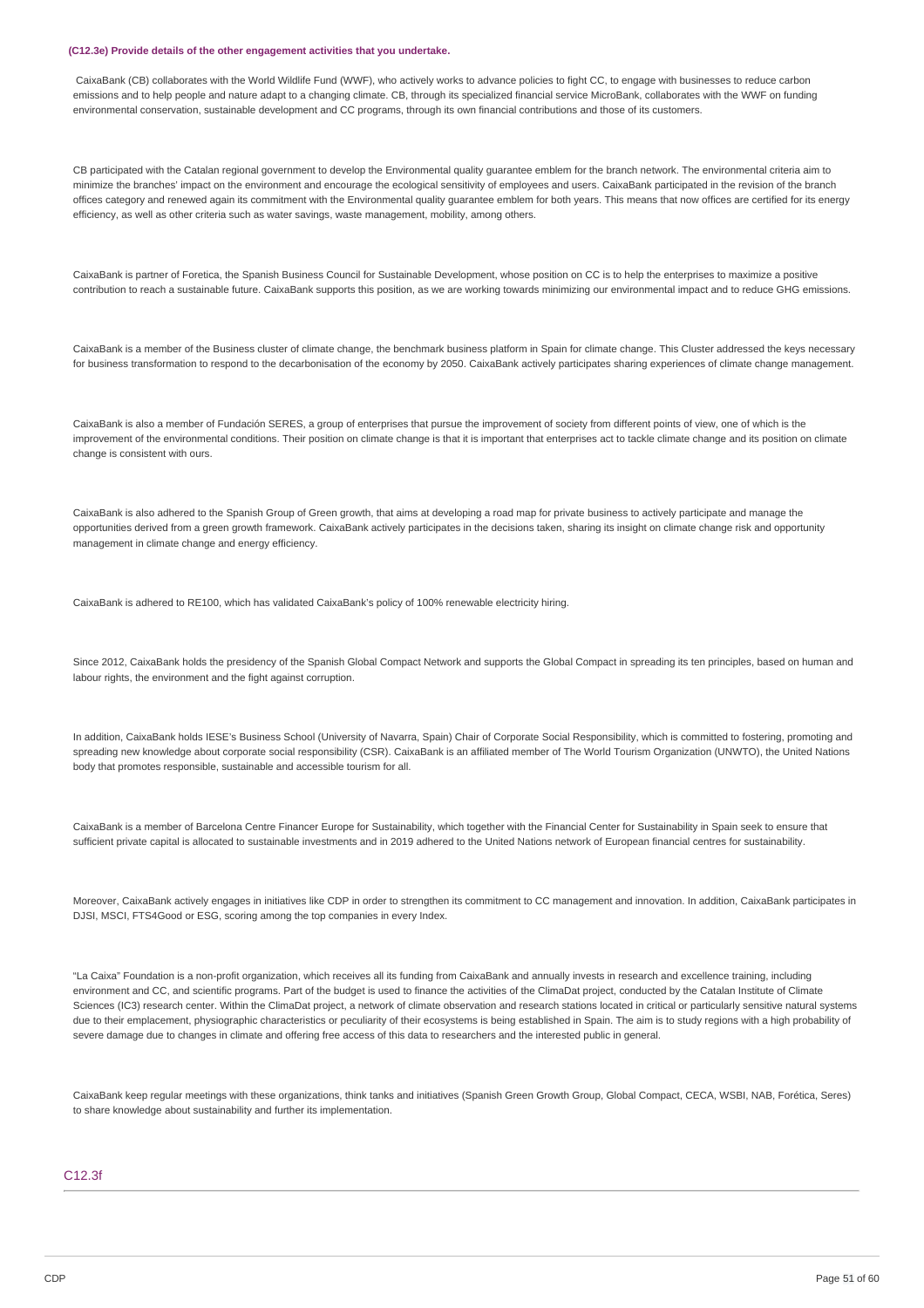(C12.3f) What processes do you have in place to ensure that all of your direct and indirect activities that influence policy are consistent with your overall climate **change strategy?**

To ensure that all direct and indirect activities that influence climate change policy are consistent with the overall Climate Change strategy of CaixaBank (CB), the group decides all the specific actions to get involved with policy-makers, trade associations, research organizations and other kinds of organizations through the Environment Committee. This committee ensures that the different business divisions have a common approach consistent and aligned with the strategy on climate change (CC). In fact, all the initiatives stated above have in common to contribute to the reduction of GHG emissions and to reduce the environmental impact of the activity of CB and its value chain (customers, suppliers, etc.).

For example, as a result of the Environment Committee and its task of analysing and assessing the different initiatives of the group, the strategy of CB on CC aligns correctly with the engagement with the government of Catalonia stated in the previous question (C12.3e) to create the standards and promote the Environmental Guarantee sign. This aligns with the specific actions of the group to achieve energy efficiency and the raising of awareness campaigns. For instance, the promotion and implementation to be awarded with the Environmental Guarantee sign was assessed through this Committee.

CB's climate change strategy is aligned with the funding of research organizations, through funding from "La Caixa Foundation", which has an investment line specializes in funding research organizations that contribute to a low-carbon economy. One of the projects is "Fundación Empresa y Clima: fight against climate change", created to identify and develop business opportunities deriving from the fight against climate change and provide information (guidelines), through projects, of good business practice aimed at mitigating climate change and adapting to it. Another important research project is ClimaDat, which provides information on climate change and assists CB in managing climate risks and developing new products with less environmental impact. Funding this kind of research projects (indirectly, through financing "La Caixa" Foundation) is part of the CC strategy of CB, as a measure for obtaining more information on CC in order to manage the risks derived from CC that CB may face as a corporation.

The climate change strategy also aligns with the creation of services for customers that promote emissions reductions. One example of this is the Green Account that helps financing WWF activities.

As explained in C12.3c, CB participates in different public consultations in order to be connected with the most current discussions that may influence future climate-related policies and regulations.

### C<sub>12</sub> 4

(C12.4) Have you published information about your organization's response to climate change and GHG emissions performance for this reporting year in places **other than in your CDP response? If so, please attach the publication(s).**

### **Publication**

In mainstream reports

#### **Status** Complete

**Attach the document**

Consolidated Management Report\_CaixaBank\_2020.pdf

### **Page/Section reference**

39-42; 101; 144; 148; 161-162; 218-225; 252-269;

## **Content elements**

Governance Strategy Risks & opportunities Emissions figures Emission targets Other metrics Other, please specify (finance of green projects, environmental requirements for suppliers & others)

### **Comment**

### **Publication**

In voluntary communications

#### **Status** Complete

**Attach the document** Environmental\_Declaration\_2020.pdf

### **Page/Section reference**

All document

### **Content elements**

Governance **Strategy** Risks & opportunities Emissions figures Emission targets Other metrics Other, please specify (emission reduction initiatives, finance of green projects & others)

#### **Comment**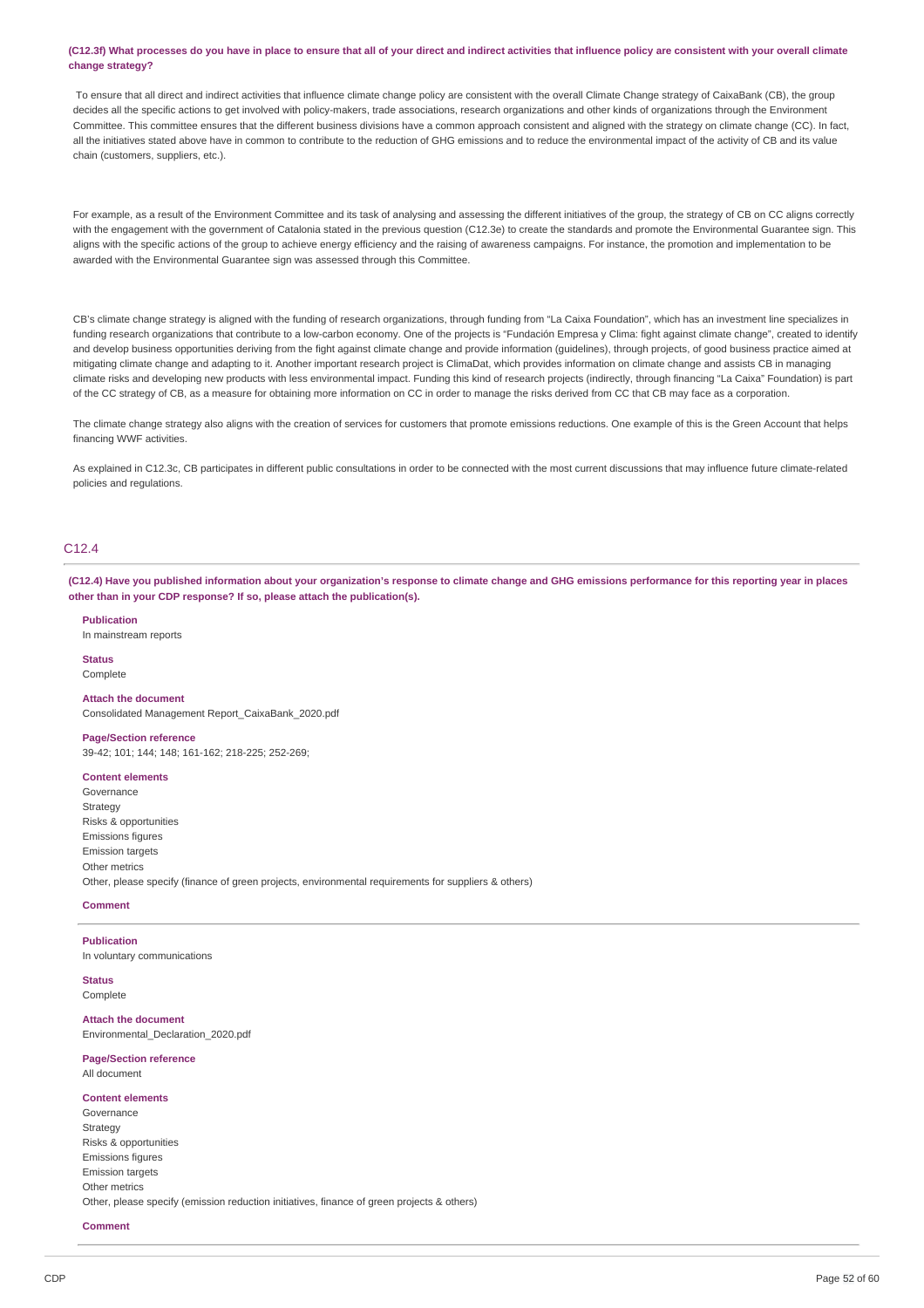### **Publication**

In voluntary sustainability report

### **Status**

Complete

**Attach the document** CaixaBank Group\_Socioeconomic\_Impact\_2020.pdf

### **Page/Section reference**

All document

**Content elements** Strategy Emissions figures Emission targets Other, please specify (emission reduction initiatives, finance of green projects & others)

### **Comment**

**Publication** In voluntary communications

**Status** Complete

### **Attach the document**

StatementonClimateChange\_CaixaBank\_2019.pdf

### **Page/Section reference** All document

**Content elements** Governance Strategy

### **Comment**

**Publication** In voluntary communications

## **Status**

Complete

**Attach the document** Environmental\_Risk\_Management\_Policy.pdf

## **Page/Section reference**

All document

### **Content elements** Governance Strategy Risks & opportunities

**Comment**

**Publication** In voluntary communications

**Status** Complete

## **Attach the document**

Environmental\_Management\_Plan\_CaixaBank\_2019\_2021.pdf

## **Page/Section reference**

All document

## **Content elements**

Strategy Emission targets Other metrics

### **Comment**

**Publication** In voluntary communications

**Status** Complete

**Attach the document** Carbon footprint\_CaixaBank\_2020.pdf

**Page/Section reference** All document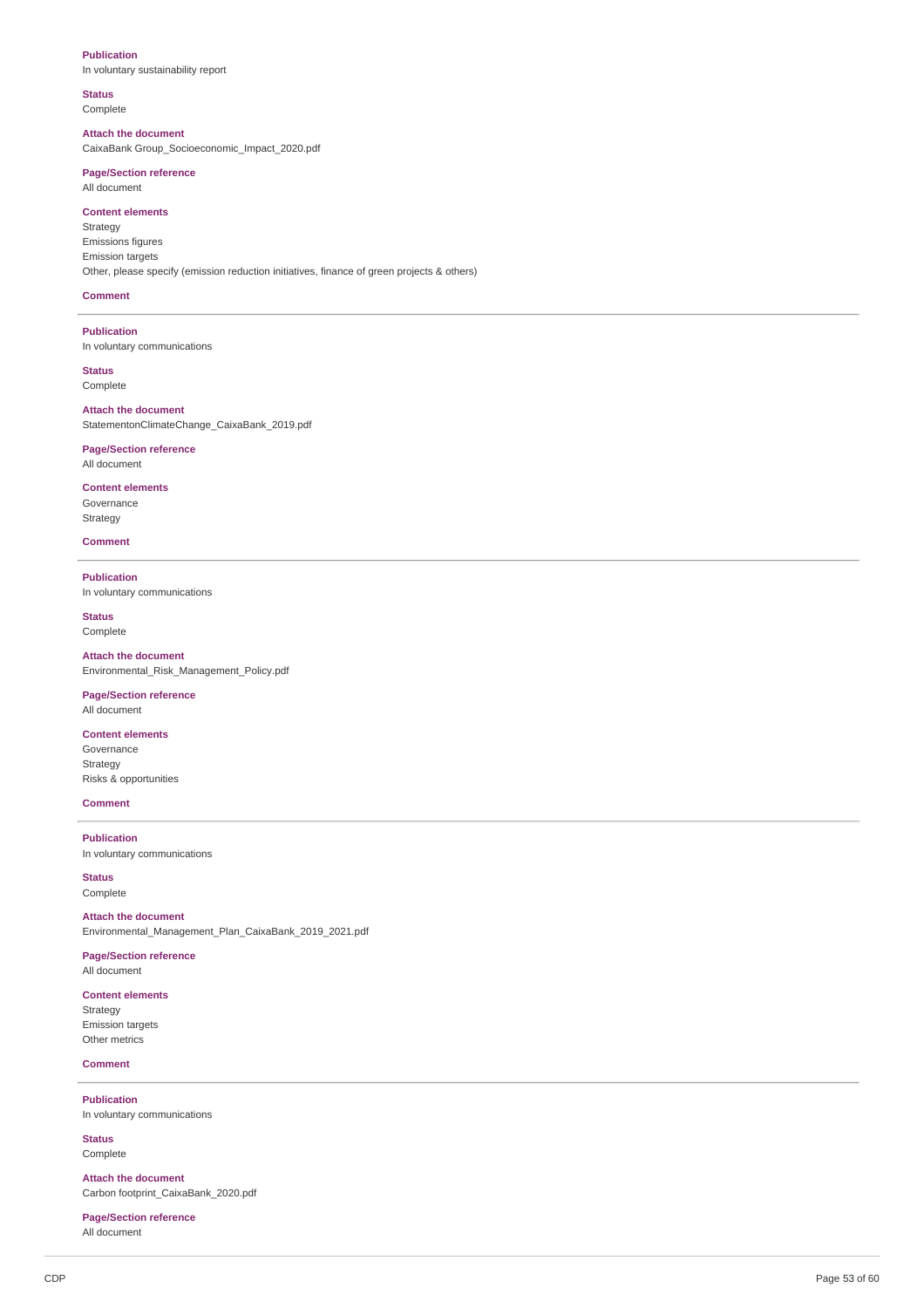### **Content elements**

Emissions figures Other, please specify (emission offsets)

### **Comment**

**Publication**

In voluntary communications

## **Status**

Complete

**Attach the document** VIDACAIXA\_PC30\_Informe de sostenibilidad.pdf

### **Page/Section reference**

All Document

**Content elements** Governance Strategy Risks & opportunities Other metrics

### **Comment**

C-FS12.5

## **(C-FS12.5) Are you a signatory of any climate-related collaborative industry frameworks, initiatives and/or commitments?**

|                        | <b>Industry collaboration</b>                                                                                                                                                                                                                                                                                                                        | <b>Comment</b>                                                                                                                                                                                                                                                                                                                                                                                                                                                                                                                                                                                                                                                                                                                                                                                                                                                                                                                                                                                                                                                                                                                                                                                                                                                                                                                                                                                                                                                                                                                                                              |
|------------------------|------------------------------------------------------------------------------------------------------------------------------------------------------------------------------------------------------------------------------------------------------------------------------------------------------------------------------------------------------|-----------------------------------------------------------------------------------------------------------------------------------------------------------------------------------------------------------------------------------------------------------------------------------------------------------------------------------------------------------------------------------------------------------------------------------------------------------------------------------------------------------------------------------------------------------------------------------------------------------------------------------------------------------------------------------------------------------------------------------------------------------------------------------------------------------------------------------------------------------------------------------------------------------------------------------------------------------------------------------------------------------------------------------------------------------------------------------------------------------------------------------------------------------------------------------------------------------------------------------------------------------------------------------------------------------------------------------------------------------------------------------------------------------------------------------------------------------------------------------------------------------------------------------------------------------------------------|
| Reporting<br>framework | <b>Equator Principles</b><br>Principles for Responsible<br>Investment (PRI)<br>Task Force on Climate-<br>related Financial<br>Disclosures (TCFD)<br>UNEP FI Principles for<br>Responsible Banking                                                                                                                                                    | Equator Principles (according to version 4 which entered into force on October 1, 2020): Commitment to ESG risk assessment in syndicated operations with a term of 3<br>years or more and when CaixaBank's individual commitment is between €7 million and €35 million. The procedure also applies to other operations to finance investment<br>projects with a minimum term of 3 years and a minimum amount of €5 million when the holder is a medium-sized, large or very large legal entity. CaixaBank signed up the<br>Equator Principles in 2007. Principles for Responsible Investment (PRI): The CaixaBank Group Employee Pension Plan, in which employees are automatically included, is<br>associated with the pension fund Pensions Caixa 30 (PC30), which has been a signatory to the UN Principles for Responsible Investment (PRI) since 2008. The PC30<br>has been awarded several prizes in different fields, including a maximum score in socially responsible investment by PRI (A+ in Strategy and Governance). CaixaBank is<br>committed to complying with the transparency recommendations of the TCFD (2018). UNEP FI Principles for Responsible Banking: CaixaBank has been a signatory since<br>2019.                                                                                                                                                                                                                                                                                                                                                |
| Industry<br>initiative | Principles for Responsible<br>Investment (PRI)<br>UNEP FI Principles for<br>Responsible Banking<br>Climate Action 100+<br>UNEP FI<br>UNEP FI TCFD Pilot<br>Other, please specify<br>(Green Bond Principles<br>and UNEP FI/EBF EU<br>Taxonomy)                                                                                                        | CaixaBank has been a member of UNEP FI since 2018, actively participating in: UNEP FI working group to draw up a quide for banking to adapt to the EU taxonomy and<br>the second UNEP FI pilot project to implement the recommendations of the TCFD in the banking sector (TCFD Banking Pilot Phase II), contributing to one of the working<br>group's resulting reports with a case study on transition risk scenario analysis. CB's participation in the Phase 3 is scheduled for 2021. Climate Action 100+: An initiative<br>that drives dialogue with the largest greenhouse gas emitting companies to boost the transition to clean energy and help achieve the goals of the 2015 Paris Agreement<br>(signed up since 2018). CaixaBank has been a signatory of the Green Bond Principles since 2015. Since then, CaixaBank has participated in the placement of green<br>bonds for projects with a positive impact on climate. In the reporting year, CaixaBank issued its first own Green Bond. In November 2019, CB joined the EBF/UNEP FI<br>working group of High Level Recommendations for Banks on the Application of the EU Taxonomy. Within the framework of this working group, in 2020, the challenges of<br>applying Taxonomy to banking products were analysed collectively, and case studies were drawn up. The conclusions and recommendations are included in the report<br>Testing the application of the EU Taxonomy to core banking products: High level recommendations'. CB has planned to participate in Phase 2 of the working group in<br>2021. |
|                        | Commitment   Collective Commitment to<br><b>Climate Action</b><br>Other, please specify<br>(Climate Commitment<br>published by the Spanish<br>Confederation of Savings<br>Banks and the Spanish<br>Banking Association. /<br>Manifesto for a<br>Sustainable Economic<br>Recovery. / Net Zero<br>Banking Alliance / Green<br>Recovery Call to Action) | In December 2019, CaixaBank signed the United Nations Collective Commitment to Climate Action. Under this commitment, which was announced within the framework<br>of the Principles for Responsible Banking, banks undertake to align their portfolios to reflect and finance the low-carbon, climate-resilient economy required to limit global<br>warming to below 2 degrees Celsius. CaixaBank is also a signatory to the Climate Commitment published by the Spanish Confederation of Savings Banks and the<br>Spanish Banking Association. CaixaBank signed the Manifesto for a sustainable economic recovery in 2020. The manifesto, addressed to the Commission for Social and<br>Economic Reconstruction that has been created in the Congress of Deputies, asks for the stimulus policies derived from COVID-19, in addition to being effective from an<br>economic and social perspective, to be aligned with sustainability policies and with the European Green Deal. The initiative has been promoted, among others, by the<br>Spanish Green Growth Group, which CaixaBank is a part of. In the same vein, CaixaBank has signed up to the Green Recovery Call to Action initiative, promoted in the<br>European Parliament, which seeks to align economic recovery plans in Europe with the Paris Agreements and a sustainable future. In April 2021, CaixaBank signed the<br>Net Zero Banking Alliance as a founding member                                                                                                                                   |

### C14. Portfolio Impact

C-FS14.1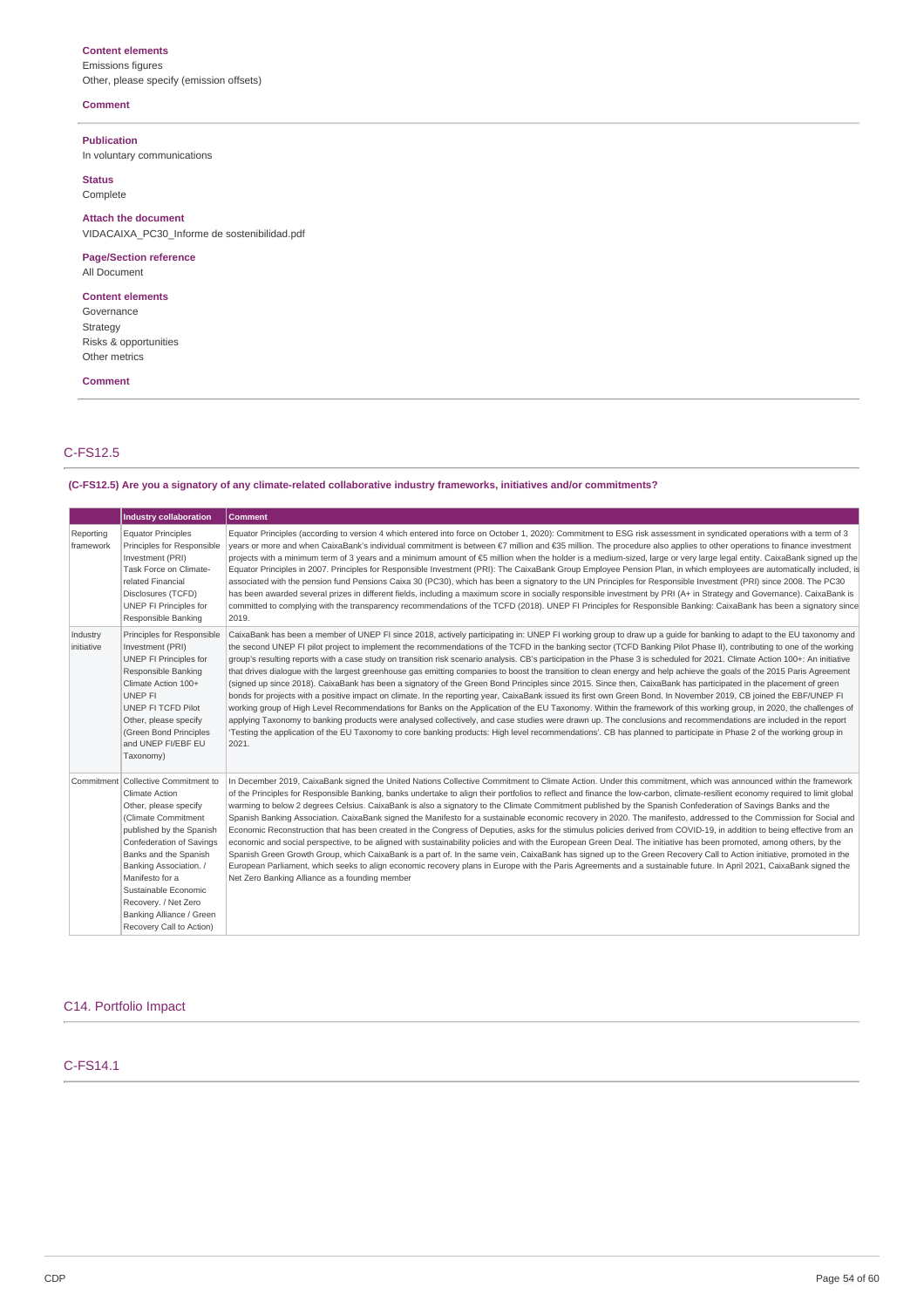## (C-FS14.1) Do you conduct analysis to understand how your portfolio impacts the climate? (Scope 3 portfolio impact)

|                                                                | lwe<br>conduct<br>analysis<br>on our<br>portfolio's<br>impact on<br>the<br>climate | <b>Disclosure</b><br>metric                                                                             | <b>Comment</b>                                                                                                                                                                                                                                                                                                                                                                                                                                                                                                                                                                                                                                                                                                                                                                                                                                                                                                                                                                                                                                                                                                                                                                                                                                                                                                                                                                                                                                                                                                                                                                                                                                                                                                                                                                                                                                                                                                                                                                                                                                                                                                                                                                                                                                                                                                                                                                                                                                                                                                                 |
|----------------------------------------------------------------|------------------------------------------------------------------------------------|---------------------------------------------------------------------------------------------------------|--------------------------------------------------------------------------------------------------------------------------------------------------------------------------------------------------------------------------------------------------------------------------------------------------------------------------------------------------------------------------------------------------------------------------------------------------------------------------------------------------------------------------------------------------------------------------------------------------------------------------------------------------------------------------------------------------------------------------------------------------------------------------------------------------------------------------------------------------------------------------------------------------------------------------------------------------------------------------------------------------------------------------------------------------------------------------------------------------------------------------------------------------------------------------------------------------------------------------------------------------------------------------------------------------------------------------------------------------------------------------------------------------------------------------------------------------------------------------------------------------------------------------------------------------------------------------------------------------------------------------------------------------------------------------------------------------------------------------------------------------------------------------------------------------------------------------------------------------------------------------------------------------------------------------------------------------------------------------------------------------------------------------------------------------------------------------------------------------------------------------------------------------------------------------------------------------------------------------------------------------------------------------------------------------------------------------------------------------------------------------------------------------------------------------------------------------------------------------------------------------------------------------------|
| Bank<br>lending<br>(Bank)                                      | Yes                                                                                | Category 15<br>"Investment"<br>total<br>absolute<br>emissions                                           | CaixaBank (CB) intends to strengthen the management of its credit portfolio in order to align its indirect impact on climate change with the CB's risk appetite and its<br>commitment to sustainability goals and to the transition to a low-carbon economy. Therefore, since 2018, CB measures its credit exposure to economic activities considered<br>to be linked to high CO2 emissions. To develop additional management metrics, CB is using Portfolio Alignment (PA) tools that will eventually enable analysis of the degree<br>of alignment of the credit portfolio's emissions with established objectives and climate scenarios, and to relate the decrease in emissions with forward-looking projections.<br>The PA models establish a reporting mechanism for CO2 emissions produced by clients and compare results against objectives and scenarios. During the reporting year,<br>CB developed a pilot to quantify Scope 3 GHG emissions for its credit portfolio following the PCAF (Partnership for Carbon Accounting Financials) methodology. Emissions<br>quantification is the starting point to set specific objectives for emission reduction in the credit portfolio, and to develop a consistent PA methodology to measure<br>achievement of these objectives based on IPCC climate scenarios. The pilot is an approach to estimate the emissions from the mortgage portfolio and corporate portfolio for<br>the energy, transport and construction sectors. For the mortgage portfolio, data were obtained on the average energy consumption by type of property (apartment or house)<br>and climatic zone (Mediterranean, Continental or Atlantic), disaggregated by use of water, heat, etc. In addition, energy consumption values by emission intensity at the<br>source were used. For the corporate portfolio, public data on emissions and business figures were obtained from the National Institute of Statistics considering the sectoral<br>distribution of the portfolio (technological factors, mix and energy intensities). Initial results indicate that emissions are around 1.65 million tCO2 for the mortgage portfolio and<br>3.1 million tCO2 for the corporate portfolio in the sectors analysed. CB plans to extend this exercise through 2021. These calculations will allow CB to set carbon emission<br>reduction targets to fulfil the pledges of the Collective Commitment to Climate Action (signed in December 2019) and the Net Zero Banking Alliance (signed in 2021). |
| Investing<br>(Asset<br>manager)                                | <not<br>Applicable<br/><math>\geq</math></not<br>                                  | $<$ Not<br>Applicable>                                                                                  | <not applicable=""></not>                                                                                                                                                                                                                                                                                                                                                                                                                                                                                                                                                                                                                                                                                                                                                                                                                                                                                                                                                                                                                                                                                                                                                                                                                                                                                                                                                                                                                                                                                                                                                                                                                                                                                                                                                                                                                                                                                                                                                                                                                                                                                                                                                                                                                                                                                                                                                                                                                                                                                                      |
| Investing<br>(Asset<br>owner)                                  | $<$ Not<br>Applicable<br>$\geq$                                                    | $<$ Not<br>Applicable>                                                                                  | <not applicable=""></not>                                                                                                                                                                                                                                                                                                                                                                                                                                                                                                                                                                                                                                                                                                                                                                                                                                                                                                                                                                                                                                                                                                                                                                                                                                                                                                                                                                                                                                                                                                                                                                                                                                                                                                                                                                                                                                                                                                                                                                                                                                                                                                                                                                                                                                                                                                                                                                                                                                                                                                      |
| Insurance<br>underwriting Applicable<br>(Insurance<br>company) | $<$ Not<br>$\geq$                                                                  | $<$ Not<br>Applicable>                                                                                  | <not applicable=""></not>                                                                                                                                                                                                                                                                                                                                                                                                                                                                                                                                                                                                                                                                                                                                                                                                                                                                                                                                                                                                                                                                                                                                                                                                                                                                                                                                                                                                                                                                                                                                                                                                                                                                                                                                                                                                                                                                                                                                                                                                                                                                                                                                                                                                                                                                                                                                                                                                                                                                                                      |
| Other<br>products<br>and<br>services.<br>please<br>specify     | Yes                                                                                | Alternative<br>carbon<br>footprinting<br>and/or<br>exposure<br>metrics (as<br>defined by<br><b>TCFD</b> | Caixabank carried out an environmental impact analysis, including avoided carbon emissions, which it has achieved with the issuance of its first four green bonds (1 in the<br>reporting year and 3 in 2021). The 3,582 million euros raised have been used to finance projects that promote two of the UN Sustainable Development Goals (SDGs), Goal<br>7: affordable and clean energy, and Goal 9: Industry, Innovation and Infrastructure. Regarding SDG 7, CaixaBank's green bonds have financed 57 renewable energy<br>projects with a total installed capacity of 13.5 GW. With respect to SDG 9, the funding has been directed to the acquisition, construction or renovation of 24 green buildings<br>for offices or commercial activities. These buildings have an energy consumption 58% less than the average, which translates into annual reduction in carbon emissions. One<br>of the performance indicators of the Green Bonds is ton of CO2e avoided or reduced through renewable energy (solar and wind farms) and energy efficiency buildings.                                                                                                                                                                                                                                                                                                                                                                                                                                                                                                                                                                                                                                                                                                                                                                                                                                                                                                                                                                                                                                                                                                                                                                                                                                                                                                                                                                                                                                                               |

C-FS14.1a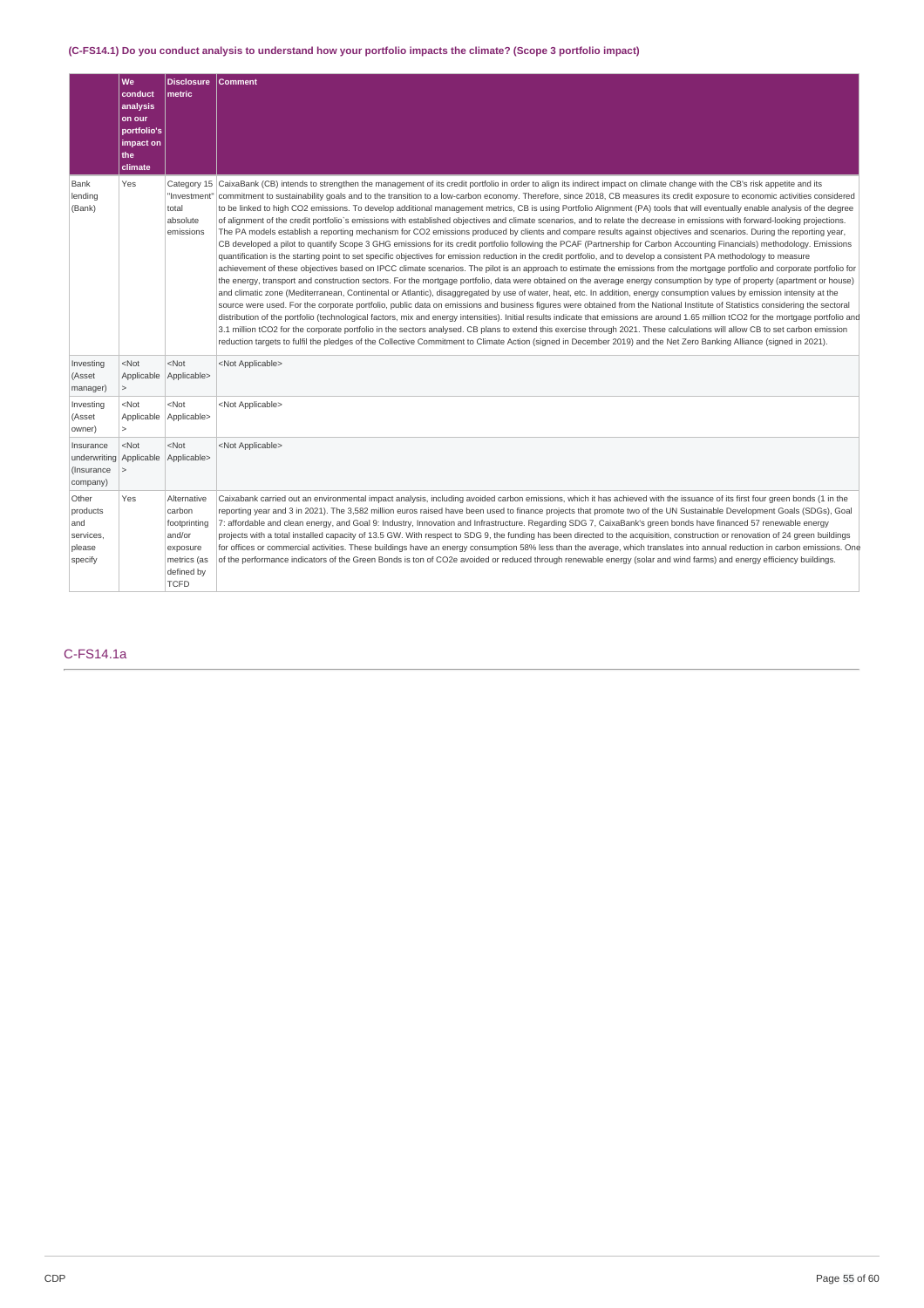#### **(C-FS14.1a) What are your organization's Scope 3 portfolio emissions? (Category 15 "Investments" total emissions)**

#### **Category 15 (Investments)**

**Evaluation status**

Relevant, calculated

### **Scope 3 portfolio emissions (metric tons CO2e)**

4750000

### **Portfolio coverage**

More than 30% but less than or equal to 40%

**Percentage calculated using data obtained from client/investees**

 $\Omega$ 

#### **Emissions calculation methodology**

CB's approach to estimate the financed carbon emissions of its mortgage portfolio and corporate portfolio in the energy, transport and construction sectors is based on the Platform Carbon Accounting Financials (PCAF). The process consists of estimating scope 1 and 2 emissions of the counterpart based on the exposure financed, and assign them to the scope 3 of CB, based on amounts financed. The first step of the model is the input of public data. The quality of the data and the estimation process vary according to the level of precision needed, which requires more precision in the variables in sectors where there is a significant amount of portfolio exposure and where there is great vulnerability with respect to sensitivity to climate impacts. For the mortgage portfolio, data were obtained on the average energy consumption by type of property (apartment or house) and climatic zone (Mediterranean, Continental or Atlantic), disaggregated by use of water, heat, etc. In addition, energy consumption values by emission intensity at the source were used. For the corporate portfolio, public data on emissions and business figures were obtained from the National Institute of Statistics considering the sectoral distribution of the portfolio (technological factors, mix and energy intensities). To estimate the current emission in the corporate portfolio for the analyzed sectors (energy, construction, transport), a methodology based on PCAF was used : technological factors for sectors of great importance due to high exposure in and/or high emissions (Oil & Gas, Energy Sector, etc.), and profit sharing for sectors of medium importance where a certain level of detail is necessary and there is data available. The combined estimation was calculated using a hierarchical top-down model, refining emission estimates where necessary. For the final calculation, there are high-level details and different types of estimates in subsectors that can generate inconsistencies and, therefore, the remaining amount was evenly distributed across sectors and consolidate the rest. Finally, a distribution factor was created. In the case of the mortgage portfolio, when there is a lack of critical data, it is possible to estimate emissions with information on average energy consumption (data with energy source or other breakdown values) by type of property and climate zone. The average energy consumption was separated into values by 4 groups: heating, water, food and electricity. The first three are disaggregated by energy source (for example, the amount of GW by heating derived from the consumption of carbon, oil, solar... etc.) to collect the expenditure by energy source and multiply it by intensity, obtaining the total emissions.

#### **Please explain**

The pilot to quantify Scope 3 GHG emissions for the credit portfolio was a first approach to calculating financed emissions in part of the lending portfolio (mortgage and corporate portfolio for the energy, construction and transport sectors). These sectors were chosen for the pilot project because they are perceived as the most exposed to climate risk in CB's portfolio, because there are publicly compiled data, and because they represent a significant portion of the bank's portfolio The results of this pilot will help CaixaBank in the process of portfolio alignment used to analyze the degree of alignment of the credit portfolio's emissions to CaixaBank climate related objectives. CaixaBank plans to extend this exercise to other sector of the lending portfolio through 2021. In addition, CaixaBank intends to include in the portfolio impact analysis the study of customer's internal data through an engagement process, which together with public data, will strengthen the calculation of carbon emissions of this category of the bank's scope 3.

### C-FS14.1b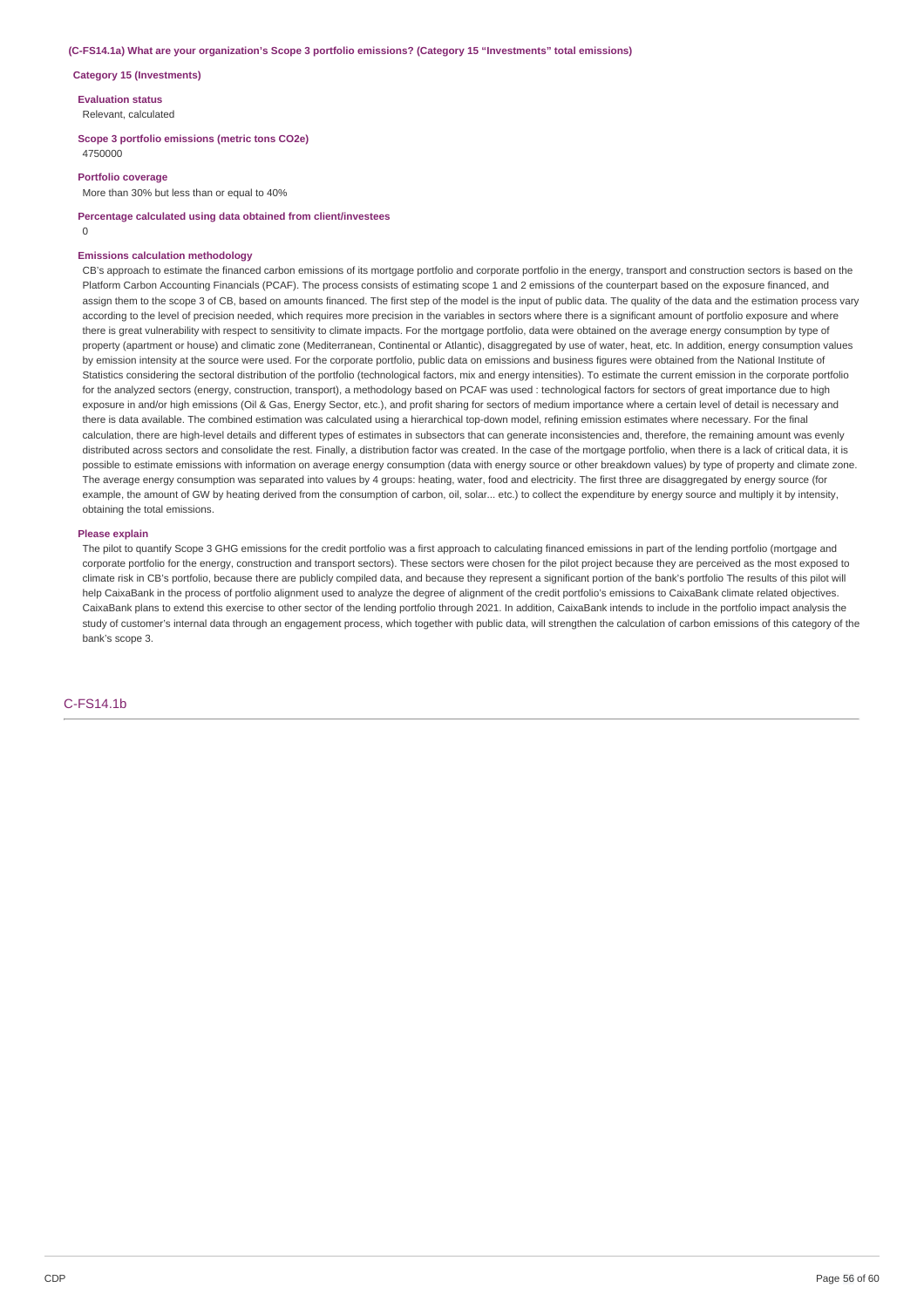#### (C-FS14.1b) What is your organization's Scope 3 portfolio impact? (Category 15 "Investments" alternative carbon footprinting and/or exposure metrics)

### **Metric type**

Other, please specify (impact of green bonds)

### **Metric unit**

Other, please specify (absolute emissions)

## **Scope 3 portfolio metric**

1500000

### **Portfolio coverage**

More than 90% but less than or equal to 100%

**Percentage calculated using data obtained from clients/investees** 100

### **Calculation methodology**

Caixabank carried out an environmental impact analysis, including avoided carbon emissions, that it has achieved with the issuance of its first four green bonds (1 in the reporting year and 3 in 2021). The 3,582 million euros raised have been used to finance projects that promote two of the UN Sustainable Development Goals (SDGs), Goal 7: affordable and clean energy, and Goal 9: Industry, Innovation and Infrastructure. Regarding SDG 7, CaixaBank's green bonds have financed 57 renewable energy projects with a total installed capacity of 13.5 GW. With respect to SDG 9, the funding has been directed to the acquisition, construction or renovation of 24 green buildings for offices or commercial activities. These buildings have an energy consumption 58% less than the average, which translates into annual reduction in carbon emissions. One of the performance indicators of the Green Bonds is ton of CO2e avoided or reduced through renewable energy (solar and wind farms) and energy efficiency buildings. To calculate avoided or reduced carbon emissions, CB proceeded as follows. Renewable Energy Projects: - Clean energy provided: electric power generation is based on the latest available Production Report (projects in production) or estimates are based on the due diligence report of the project (projects under construction), - Avoided CO2: multiplication of the renewable electricity injected into the local power grid by the CO2 emission factor of the respective national energy mix. Green Buildings: - Energy savings: calculations are based on the difference between the energy demand of the reference building and the actual energy use of the financed asset. Basis for calculation: BREEAM / LEED report and/or official Energy Performance Certificate / Label ("EPC"), - Average CO2 emissions: CO2 emissions are based on the official Energy Performance Certificate / Label, - CO2 emissions / year avoided: Calculations are based on the difference between the CO2 emissions of the reference building and the actual CO2 emissions of the financed asset. Basis for calculation: BREEAM / LEED report and/or official Energy Performance Certificate / Label.

#### **Please explain**

With respect to Portfolio Coverage, the analysis of the environmental impact, including avoided or reduced emissions, considering 100% of the Green Bons issued by Caixabank (1 during the reporting year and 3 in 2021).

**Metric type** Weighted average carbon intensity

**Metric unit** Percentage portfolio value

**Scope 3 portfolio metric**  $\overline{2}$ 

#### **Portfolio coverage**

More than 90% but less than or equal to 100%

#### **Percentage calculated using data obtained from clients/investees**

 $\Omega$ 

### **Calculation methodology**

For better comparability, the main indicator is based on the definition suggested by the Task Force on Climate-related Financial Disclosures (TCFD), and includes exposure to activities linked to the energy and utilities industries, excluding renewables (carbon related assets, as defined in Implementing the Recommendations of the TCFD). In the reporting year, such activities accounted for around 2% of the total financial instruments portfolio (Data on CaixaBank Group's carbon-intensive equity, fixed income and credit exposure. Some exposures may contain a mix of power generation that includes renewable energies). This metric includes all CaixaBank Group level investment in loan portfolio, fixed income and equity (CaixaBank, VidaCaixa and BPI - Portuguese Investment Bank, owned by CaixaBank, also included in this metric). Construction: -Sectors (NACE - National Classification of Economic Activities) according to TCFD (except extension of perimeter by regulatory sources). - Correction of NACE codes through analysis and / or GICS (Global Industry Classification Standard) sectorization. This risk metric is complemented by an additional carbon-intensity metric (non-public) in order to monitor the carbon intensity of our aggregated exposure in accordance with our risk appetite. The metric was approved by CaixaBank's Global Risk Committee and has already been implemented. As initial reference the classification used by the Bank of Spain in an article in the Financial Stability Magazine has been taken (it identifies a long and high-level list with the macro-sectors that would generate more CO2 emissions and those that may be more affected for possible technological innovations to increase the use of renewable energy, as well as for changes in the preferences of economic agents). This classification by NACE codes is imprecise (e.g. all "agriculture" activity would be intensive), for which reason it has been resorted to: -Extend this analysis to more specific sub NACE codes (e.g. only rice cultivation), -Market tools (MSCI) and other verifiable sources that provide information at the sector / entity level. This methodology will evolve based on: (i) taxonomies defined by regulators; (ii) greater public transparency of companies in their CO2 emissions or (iii) collection of information in operations with our clients.

#### **Please explain**

This metric was chosen for better comparability and as suggested by the TCFD. The metric includes all CaixaBank Group level investment in loan portfolio, fixed income and equity (CaixaBank, VidaCaixa and BPI - Portuguese Investment Bank, owned by CaixaBank, also included in this metric). The lending portfolio is managed with the intention of aligning its indirect impact on climate change with the Bank's risk appetite and its commitment to sustainability goals. Since 2018, therefore, the Group has measured its lending exposure to economic activities considered to be linked to high CO2 emissions. Determining our credit exposure to CO2 emission intense businesses helps us identify the measures to take in order to manage this exposure. For example, On the Business side, CaixaBank already has specialist staff in some of the business segments which are most sensitive from the viewpoint of climate and environmental risk, including the real estate sector, infrastructure and energy projects and agriculture, with a view to facilitating customer engagement in the transition to a low-carbon economy. As part of the scenario analysis we have carried out, workshops have been held with customers of the Energy sector to get their view around transition risk and their decarbonization strategies. This risk metric is complemented by an additional carbonintensity metric (non-public) in order to monitor the carbon intensity of our aggregated exposure in accordance with our risk appetite. The metric was approved by CaixaBank's Global Risk Committee and has already been implemented (see previous column for more details). The methodology will evolve based on: (i) taxonomies defined by regulators; (ii) greater public transparency of companies in their CO2 emissions or (iii) collection of information in operations with our clients.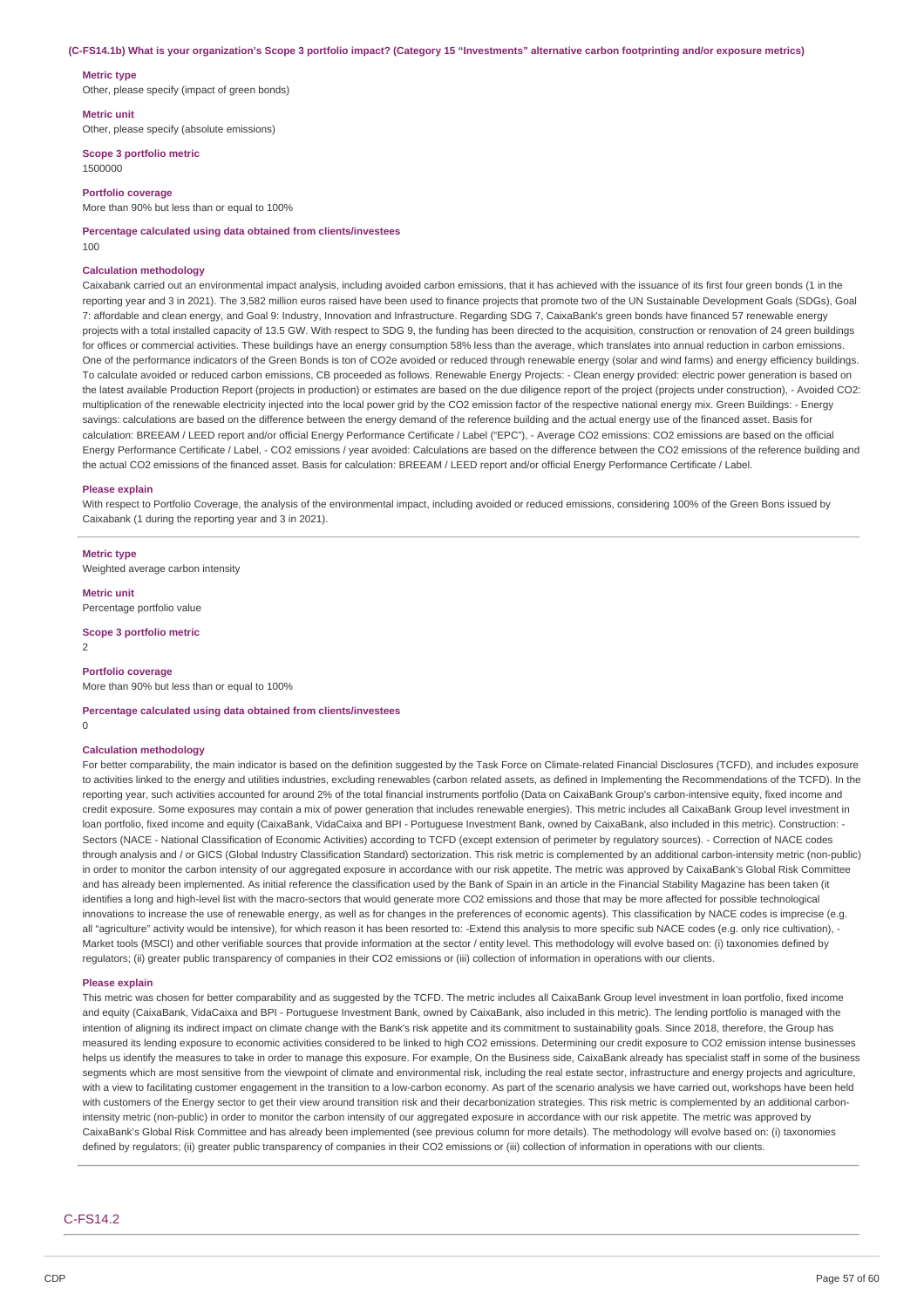### **(C-FS14.2) Are you able to provide a breakdown of your organization's Scope 3 portfolio impact?**

| Scope 3     | <b>Comment</b>                                                                                                                                                                                |
|-------------|-----------------------------------------------------------------------------------------------------------------------------------------------------------------------------------------------|
| breakdown   |                                                                                                                                                                                               |
| Row Yes, by | The pilot exercise carried out to analyze the Scope 3 Portfolio Impact of Caixabank's credit portfolio prioritized two sectors considered highly exposed to climate risk, which have publicly |
| asset class | compiled data and represent a significant portion of the bank's portfolio. These sectors are: mortgages and corporate.                                                                        |

### C-FS14.2a

### **(C-FS14.2a) Break down your organization's Scope 3 portfolio impact by asset class.**

| <b>Asset class</b>                           | type                                                                                   | l unit - | Metric   Metric   Scope 3<br><i><b>Dortfolio</b></i><br>emissions<br>or<br>alternative<br>metric | Please explain                                                                                                                                                                                                                                                                                                                                                                                                                                                                                                                                                                                                                                                                                                                                                                                                                                                                                                                                                                                                                                                                                                                                                                                                                                                                                                                                                                                                                                                                                                                                                                                                                                                                                                                                                                                                                                                                                                                                                                                                                                                                                   |
|----------------------------------------------|----------------------------------------------------------------------------------------|----------|--------------------------------------------------------------------------------------------------|--------------------------------------------------------------------------------------------------------------------------------------------------------------------------------------------------------------------------------------------------------------------------------------------------------------------------------------------------------------------------------------------------------------------------------------------------------------------------------------------------------------------------------------------------------------------------------------------------------------------------------------------------------------------------------------------------------------------------------------------------------------------------------------------------------------------------------------------------------------------------------------------------------------------------------------------------------------------------------------------------------------------------------------------------------------------------------------------------------------------------------------------------------------------------------------------------------------------------------------------------------------------------------------------------------------------------------------------------------------------------------------------------------------------------------------------------------------------------------------------------------------------------------------------------------------------------------------------------------------------------------------------------------------------------------------------------------------------------------------------------------------------------------------------------------------------------------------------------------------------------------------------------------------------------------------------------------------------------------------------------------------------------------------------------------------------------------------------------|
| Mortgages                                    | Other.<br>please tons<br>specify CO <sub>2e</sub><br>(impact)<br>nf<br>green<br>bonds) |          | Metric 1650000                                                                                   | CB's approach to estimate the financed carbon emissions of its mortgage portfolio is based on Platform Carbon Accounting Financials (PCAF). The process consists<br>of estimating scope 1 and 2 emissions of the counterpart based on the exposure financed, and assign them to the scope 3 of CB, based on amounts financed. The<br>first step of the model is the input of public data. The quality of the data and the estimation process vary according to the level of precision needed. In the case of the<br>mortgage sector, the accuracy achieved is considered high. However, this first phase of the pilot is only an estimate. Data were obtained on the average energy<br>consumption by type of property (apartment or house) and climatic zone (Mediterranean, Continental or Atlantic), disaggregated by use of water, heat, etc. In addition,<br>energy consumption values by emission intensity at the source were used. To estimate the current emission, a combination of processes based on PCAF was used.<br>The combined estimation was calculated using a hierarchical top-down model, refining emission estimates where necessary. For the final calculation, there are high-<br>level details and different types of estimates that can generate inconsistencies and, therefore, the remaining amount was evenly distribute across the different groups<br>divide by characteristics and consolidate the rest. Finally, a distribution factor was created. When there is a lack of critical data, it is possible to estimate emissions with<br>information on average energy consumption (data with energy source or other breakdown values) by type of property and climate zone. The average energy<br>consumption was separated into values by 4 groups: heating, water, food and electricity. The first three are disaggregated by energy source (for example, the amount<br>of GW by heating derived from the consumption of carbon, oil, solar etc.) to collect the expenditure by energy source and multiply it by intensity, obtaining the total<br>emissions. |
| Corporate/SME Other, Metric 3100000<br>loans | please tons<br>specify CO <sub>2e</sub><br>(impact)<br>of<br>green<br>bonds)           |          |                                                                                                  | CB's apprach to estimate the financed carbon emissions of the energy, transport and construction sectors part of the corporate portfolio is based on the Platform<br>Carbon Accounting Financials (PCAF). The process consists of estimating scope 1 and 2 emissions of the counterpart based on the exposure financed, and assign<br>them to the scope 3 of CB, based on amounts financed. The first step of the model is the input of public data. The quality of the data and the estimation process vary<br>according to the level of precision needed, which requires more precision in the variables sectors where there is a significant amount of portfolio exposure and where<br>there is great vulnerability with respect to sensitivity to climate impacts. For the corporate portfolio, public data on emissions and business figures were obtained from<br>the National Institute of Statistics considering the sectoral distribution of the portfolio (technological factors, mix and energy intensities). To estimate current emissions<br>in the corporate portfolio for the sectors analyzed, a methodology based on PCAF was used: technological factors for sectors of great importance due to high exposure<br>in and/or high emissions (Oil & Gas, Energy Sector, etc.), and profit sharing for sectors of medium importance where a certain level of detail is necessary and there is<br>data available. The combined estimation was calculated using a hierarchical top-down model, refining emission estimates where necessary. For the final calculation,<br>there are high-level details and different types of estimates in subsectors that can generate inconsistencies and, therefore, the remaining amount was evenly distribute<br>across the sectors and consolidate the rest. Finally, a distribution factor was created.                                                                                                                                                                                                                                       |

## C-FS14.3

## **(C-FS14.3) Are you taking actions to align your portfolio to a well below 2-degree world?**

|                                                               | <b>We are</b><br>taking<br>actions<br>to align<br>our<br>portfolio<br>to a well<br>below 2-<br>degree<br>world | Please explain                                                                                                                                                                                                                                                                                                                                                                                                                                                                                                                                                                                                                                                                                                                                                                                                                                                                                                                                                                                                                                                                                                                                                                                                                                                                                                                                                                                                                                                                                                                                                                                                                                                                                                                                                                                                                                                                                                                                                                                                                                                                                                                                                                                                                                                                                                                                                                                                                                                                                                           |
|---------------------------------------------------------------|----------------------------------------------------------------------------------------------------------------|--------------------------------------------------------------------------------------------------------------------------------------------------------------------------------------------------------------------------------------------------------------------------------------------------------------------------------------------------------------------------------------------------------------------------------------------------------------------------------------------------------------------------------------------------------------------------------------------------------------------------------------------------------------------------------------------------------------------------------------------------------------------------------------------------------------------------------------------------------------------------------------------------------------------------------------------------------------------------------------------------------------------------------------------------------------------------------------------------------------------------------------------------------------------------------------------------------------------------------------------------------------------------------------------------------------------------------------------------------------------------------------------------------------------------------------------------------------------------------------------------------------------------------------------------------------------------------------------------------------------------------------------------------------------------------------------------------------------------------------------------------------------------------------------------------------------------------------------------------------------------------------------------------------------------------------------------------------------------------------------------------------------------------------------------------------------------------------------------------------------------------------------------------------------------------------------------------------------------------------------------------------------------------------------------------------------------------------------------------------------------------------------------------------------------------------------------------------------------------------------------------------------------|
| Bank<br>lending<br>(Bank)                                     | Yes                                                                                                            | CaixaBank (CB) recognizes the critical role that financial institutions play in helping to mobilize capital for the transition to a low-carbon economy and are taking actions to align its portfolio<br>to a well below 2-degree world. These include: -During the reporting year, CB developed a pilot to quantify Scope 3 GHG emissions for its credit portfolio. The pilot aims to evaluate the<br>CB's transition risk based on financed emissions and specific objectives to mitigate emissions, and to develop a consistent Portfolio Alignment methodology to measure the achievement of<br>objectives based on IPCC scenarios, including 2-degree scenario. -In 2019, CB signed the UN Collective Commitment to Climate Action (CCCA). CB committed to align its portfolio to<br>reflect and fund the low-carbon, climate-resilient economy required to limit global warming to less than 2°C. CB is working on stablishing sectoral and scenario-based targets to align the<br>bank's portfolio with the targets of the Paris Agreement (PA). Further, in 2021, CB has joined the Net Zero Banking Alliance (NZBA) as a founding signatory, committing to achieve net zero<br>by 2050. -Since 2018 CB measure the exposure of its lending portfolio to economic activities considered to be linked to high CO2 emissions. -Quantification of CB total environmentally<br>sustainable portfolio (9,542 M EUR in the reporting year), which includes the financing of energy efficient buildings, renewable Energy, Green Bonds, among others. -Adherence to the<br>UNEP FI to address the challenges of sustainable development and public awareness and to accelerate the transition to a more sustainable economy. A Sustainable Finance Committee<br>was created. -In order to advance in a global standard of Taxonomy, CB joined the working group coordinated by UNEP FI in 2019, to define quidelines for the application of the EU<br>Taxonomy of environmentally sustainable activities to banking products. -CB have finished a pilot of scenario analysis to assess climate risk in its portfolio. The results provided insights into<br>the establishment of objectives to align the bank's portfolio with the PA, the CCCA and the recently signed NZBA. -CB developed an ERM Policy that regulates the financing of certain<br>companies and projects representing a potential ESG risk, including climate change risks, establishing the requirements under which CB will not assume credit risk. |
| Investing<br>(Asset<br>manager)                               | $<$ Not<br>Applicabl<br>e >                                                                                    | <not applicable=""></not>                                                                                                                                                                                                                                                                                                                                                                                                                                                                                                                                                                                                                                                                                                                                                                                                                                                                                                                                                                                                                                                                                                                                                                                                                                                                                                                                                                                                                                                                                                                                                                                                                                                                                                                                                                                                                                                                                                                                                                                                                                                                                                                                                                                                                                                                                                                                                                                                                                                                                                |
| Investing<br>(Asset<br>owner)                                 | $<$ Not<br>Applicabl<br>e >                                                                                    | <not applicable=""></not>                                                                                                                                                                                                                                                                                                                                                                                                                                                                                                                                                                                                                                                                                                                                                                                                                                                                                                                                                                                                                                                                                                                                                                                                                                                                                                                                                                                                                                                                                                                                                                                                                                                                                                                                                                                                                                                                                                                                                                                                                                                                                                                                                                                                                                                                                                                                                                                                                                                                                                |
| Insurance<br>underwriting Applicabl<br>(Insurance<br>company) | $<$ Not<br>e >                                                                                                 | <not applicable=""></not>                                                                                                                                                                                                                                                                                                                                                                                                                                                                                                                                                                                                                                                                                                                                                                                                                                                                                                                                                                                                                                                                                                                                                                                                                                                                                                                                                                                                                                                                                                                                                                                                                                                                                                                                                                                                                                                                                                                                                                                                                                                                                                                                                                                                                                                                                                                                                                                                                                                                                                |
| Other<br>products<br>and<br>services,<br>please<br>specify    | Not                                                                                                            | CaixaBank decided to follow the CDP criteria, namely: "At a minimum, select all industry activities for which more than 20% of your organization's revenue in the reporting year is<br>applicable associated". Therefore, Bank Lending, which is the only one that represent more than 20% of its revenues, contains the main financial products and services offered by CaixaBank Group<br>and is already included in the previous organizational activity. Thus, this category is not applicable.                                                                                                                                                                                                                                                                                                                                                                                                                                                                                                                                                                                                                                                                                                                                                                                                                                                                                                                                                                                                                                                                                                                                                                                                                                                                                                                                                                                                                                                                                                                                                                                                                                                                                                                                                                                                                                                                                                                                                                                                                      |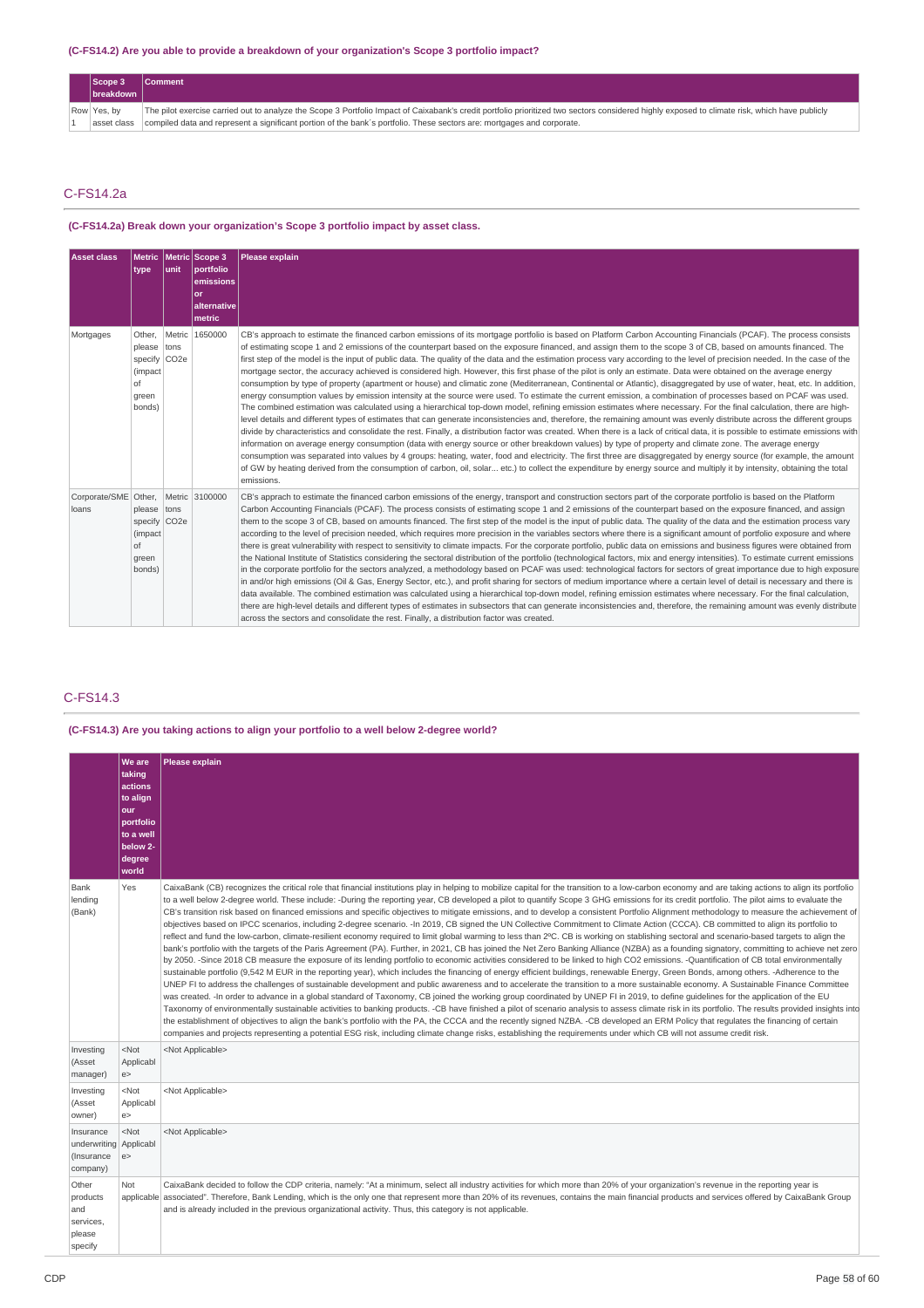## C-FS14.3a

## (C-FS14.3a) Do you assess if your clients/investees' business strategies are aligned to a well below 2-degree world?

|                                                                | We<br>assess<br>alignment               | Please explain                                                                                                                                                                                                                                                                                                                                                                                                                                                                                                                                                                                                                                                                                                                                                                                                                                                                                                                                                                                                                                                                                                                                                                                                                                                                                                                                                                                                                                                                                                                                                                                                                                                                                                                                                                                                                                                                                                                                                                                                                                                                                                                                                                                                                                                                                                                                                                                                                                                                                                                    |
|----------------------------------------------------------------|-----------------------------------------|-----------------------------------------------------------------------------------------------------------------------------------------------------------------------------------------------------------------------------------------------------------------------------------------------------------------------------------------------------------------------------------------------------------------------------------------------------------------------------------------------------------------------------------------------------------------------------------------------------------------------------------------------------------------------------------------------------------------------------------------------------------------------------------------------------------------------------------------------------------------------------------------------------------------------------------------------------------------------------------------------------------------------------------------------------------------------------------------------------------------------------------------------------------------------------------------------------------------------------------------------------------------------------------------------------------------------------------------------------------------------------------------------------------------------------------------------------------------------------------------------------------------------------------------------------------------------------------------------------------------------------------------------------------------------------------------------------------------------------------------------------------------------------------------------------------------------------------------------------------------------------------------------------------------------------------------------------------------------------------------------------------------------------------------------------------------------------------------------------------------------------------------------------------------------------------------------------------------------------------------------------------------------------------------------------------------------------------------------------------------------------------------------------------------------------------------------------------------------------------------------------------------------------------|
| Bank<br>lending<br>(Bank)                                      | Yes, for<br>some                        | CB are currently assessing whether some of its clients' business strategies are aligned to a well below 2-degree world as part of the scenario analysis process in the framework of the<br>UNEP FI pilot. In this analysis, the risk of climate transition in the utilities and oil & gas sectors has been assessed and 9 of CB's main clients in these sectors have been analyzed<br>individually through an in-depth appraisal of their transition strategies and a peer comparison. These 9 clients were engaged and meetings were held to obtain their vision on their<br>decarbonization transition strategy in the short, mid and long term. They were also specifically asked for information on CC and other actions to mitigate the potential impact of transition<br>risks on their activities. CB plans to extend this exercise to other relevant sectors. In 2019 CB developed an ERM Policy that requlates the financing of certain companies and projects<br>representing a potential ESG risk. The sectors that have been considered are: Mining, Energy, Infrastructure and Agriculture, fishing, livestock and forestry. A questionnaire to assess and<br>classify customers and operations forms part of the environmental risk analysis built into the credit process for business and corporate customers. This policy governs the admission and<br>acceptance of new lending arrangements and quarantees and the purchase of fixed-income securities, equity instruments and other similar securities in companies or groups whose<br>consolidated turnover exceeds 50 million € and where such arrangements involve: Project financing and Long-term transactions (more than two years) where the amount exceeds 5<br>million €. When accepting new customers, CB will rely on available public information and on the information provided by the customer to ensure that its business activities do not violate<br>the principles set out in this policy and to verify its performance, commitment and progress in relation to environmental matters, including their alignment to a well below 2-degree world.<br>Regarding the pilot to quantify Scope 3 emissions for its credit portfolio, CB plans to extend to other sector of the lending portfolio through 2021 and intends to include in the portfolio<br>impact analysis the study of customer's internal data through an engagement process, which together with public data, will strengthen the calculation of this bank's scope 3 category. |
| Investing<br>(Asset<br>manager)                                | $<$ Not<br>Applicable<br>$\geq$         | <not applicable=""></not>                                                                                                                                                                                                                                                                                                                                                                                                                                                                                                                                                                                                                                                                                                                                                                                                                                                                                                                                                                                                                                                                                                                                                                                                                                                                                                                                                                                                                                                                                                                                                                                                                                                                                                                                                                                                                                                                                                                                                                                                                                                                                                                                                                                                                                                                                                                                                                                                                                                                                                         |
| Investing<br>(Asset<br>owner)                                  | $<$ Not<br>Applicable<br>5              | <not applicable=""></not>                                                                                                                                                                                                                                                                                                                                                                                                                                                                                                                                                                                                                                                                                                                                                                                                                                                                                                                                                                                                                                                                                                                                                                                                                                                                                                                                                                                                                                                                                                                                                                                                                                                                                                                                                                                                                                                                                                                                                                                                                                                                                                                                                                                                                                                                                                                                                                                                                                                                                                         |
| Insurance<br>underwriting Applicable<br>(Insurance<br>company) | $<$ Not<br>$\geq$                       | <not applicable=""></not>                                                                                                                                                                                                                                                                                                                                                                                                                                                                                                                                                                                                                                                                                                                                                                                                                                                                                                                                                                                                                                                                                                                                                                                                                                                                                                                                                                                                                                                                                                                                                                                                                                                                                                                                                                                                                                                                                                                                                                                                                                                                                                                                                                                                                                                                                                                                                                                                                                                                                                         |
| Other<br>products<br>and<br>services,<br>please<br>specify     | $<$ Not<br>Applicable<br>$\overline{ }$ | <not applicable=""></not>                                                                                                                                                                                                                                                                                                                                                                                                                                                                                                                                                                                                                                                                                                                                                                                                                                                                                                                                                                                                                                                                                                                                                                                                                                                                                                                                                                                                                                                                                                                                                                                                                                                                                                                                                                                                                                                                                                                                                                                                                                                                                                                                                                                                                                                                                                                                                                                                                                                                                                         |

## C-FS14.3b

## **(C-FS14.3b) Do you encourage your clients/investees to set a science-based target?**

|                                                     | <b>We encourage</b><br><b>clients/investees to</b><br><b>set a science-based</b><br>  target | Please explain                                                                                                                                                                                                                                                                                                                                                                                                                                                                                        |
|-----------------------------------------------------|----------------------------------------------------------------------------------------------|-------------------------------------------------------------------------------------------------------------------------------------------------------------------------------------------------------------------------------------------------------------------------------------------------------------------------------------------------------------------------------------------------------------------------------------------------------------------------------------------------------|
| <b>Bank lending</b><br>(Bank)                       | No, but we plan to do<br>so in the next two<br>years                                         | Measures are currently being implemented for the analysis of the loan portfolio with a view to setting targets for 2022 to align the portfolio with the Paris Agreement, in<br>compliance with the Commitment to Climate Action signed by CaixaBank in December 2019. Once analyzed, reduction objectives and strategies will be established to<br>achieve them. Depending on the results of the analysis, CaixaBank could consider the possibility of promoting SBTi objectives among its customers. |
| Investing<br>(Asset<br>manager)                     | <not applicable=""></not>                                                                    | <not applicable=""></not>                                                                                                                                                                                                                                                                                                                                                                                                                                                                             |
| Investing<br>(Asset owner)                          | <not applicable=""></not>                                                                    | <not applicable=""></not>                                                                                                                                                                                                                                                                                                                                                                                                                                                                             |
| Insurance<br>underwriting<br>(Insurance<br>company) | <not applicable=""></not>                                                                    | <not applicable=""></not>                                                                                                                                                                                                                                                                                                                                                                                                                                                                             |
| and services,<br>please specify                     | Other products <not applicable=""></not>                                                     | <not applicable=""></not>                                                                                                                                                                                                                                                                                                                                                                                                                                                                             |

## C15. Signoff

## C-FI

(C-FI) Use this field to provide any additional information or context that you feel is relevant to your organization's response. Please note that this field is optional **and is not scored.**

## C15.1